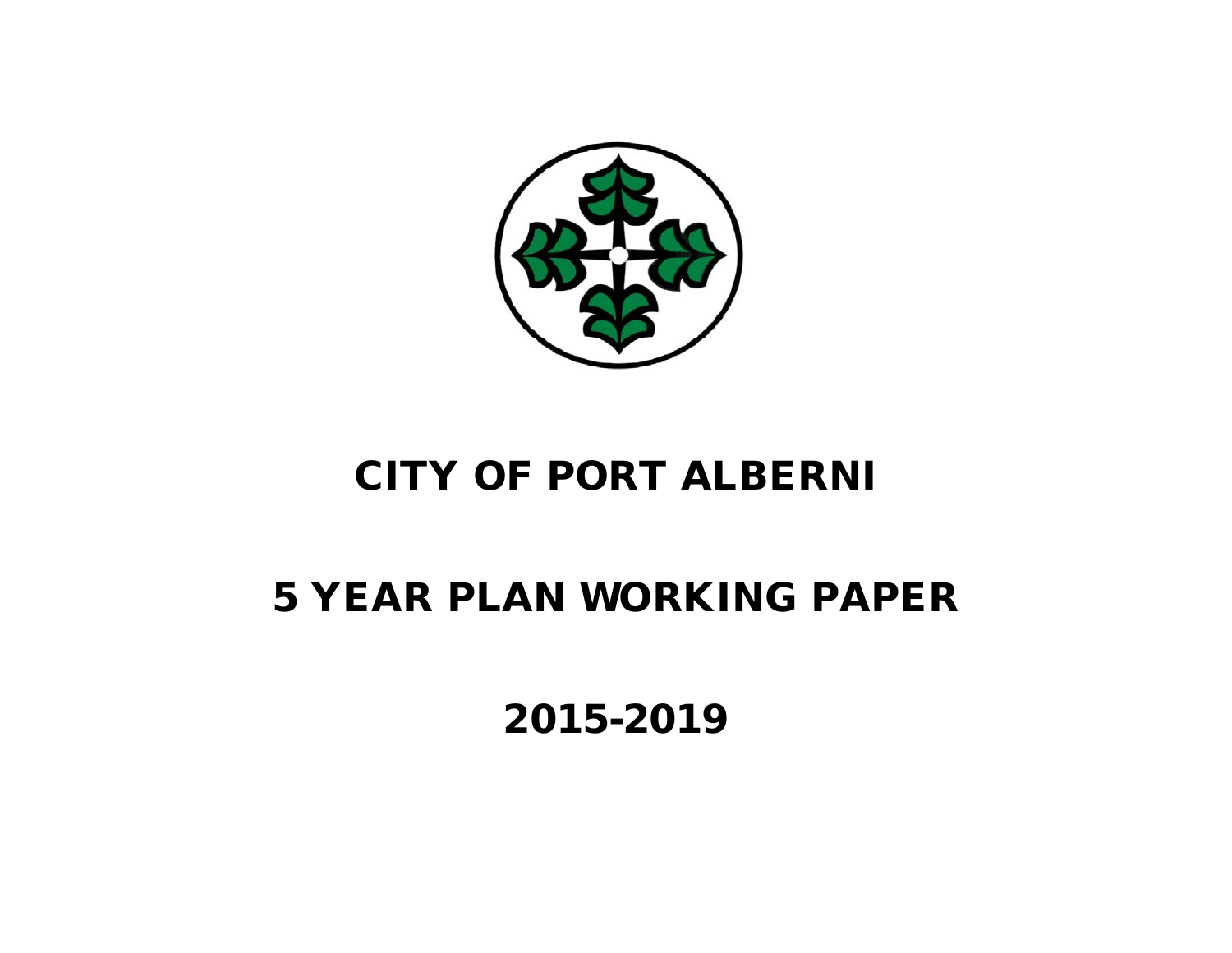## **CITY OF PORT ALBERNI**



### **5 YEAR PLAN 2015-2019**

#### **Contents**

|                                         | Page |
|-----------------------------------------|------|
| Financial Plan 2015-2019                | 1    |
| <b>WORKING SCHEDULES:</b>               |      |
| General Revenue Fund Revenue            | 2    |
| General Revenue Fund Expenditure        | 6    |
| Water Revenue Fund Revenue              | 16   |
| Water Revenue Fund Expenditure          | 17   |
| Sewer Revenue Fund Revenue              | 19   |
| Sewer Revenue Fund Expenditure          | 20   |
| <b>Parkland Acquisition Reserve</b>     | 22   |
| <b>Capital Works Reserve</b>            | 23   |
| Equipment Replacement Reserve           | 24   |
| <b>Land Sale Reserve</b>                | 25   |
| Development Cost Charges Reserve        | 26   |
| Carbon Trust Reserve                    | 27   |
| Alberni Valley Community Forest Reserve | 28   |
| <b>Cemetery Trust Fund</b>              | 29   |
| Capital Expenditure Program - 2015      | 30   |
| Capital Expenditure Program - 2016      | 33   |
| Capital Expenditure Program - 2017      | 36   |
| Capital Expenditure Program - 2018      | 39   |
| Capital Expenditure Program - 2019      | 42   |
| <b>Tax Calculation</b>                  | 45   |
| Operating Summaries 2015-2019           | 46   |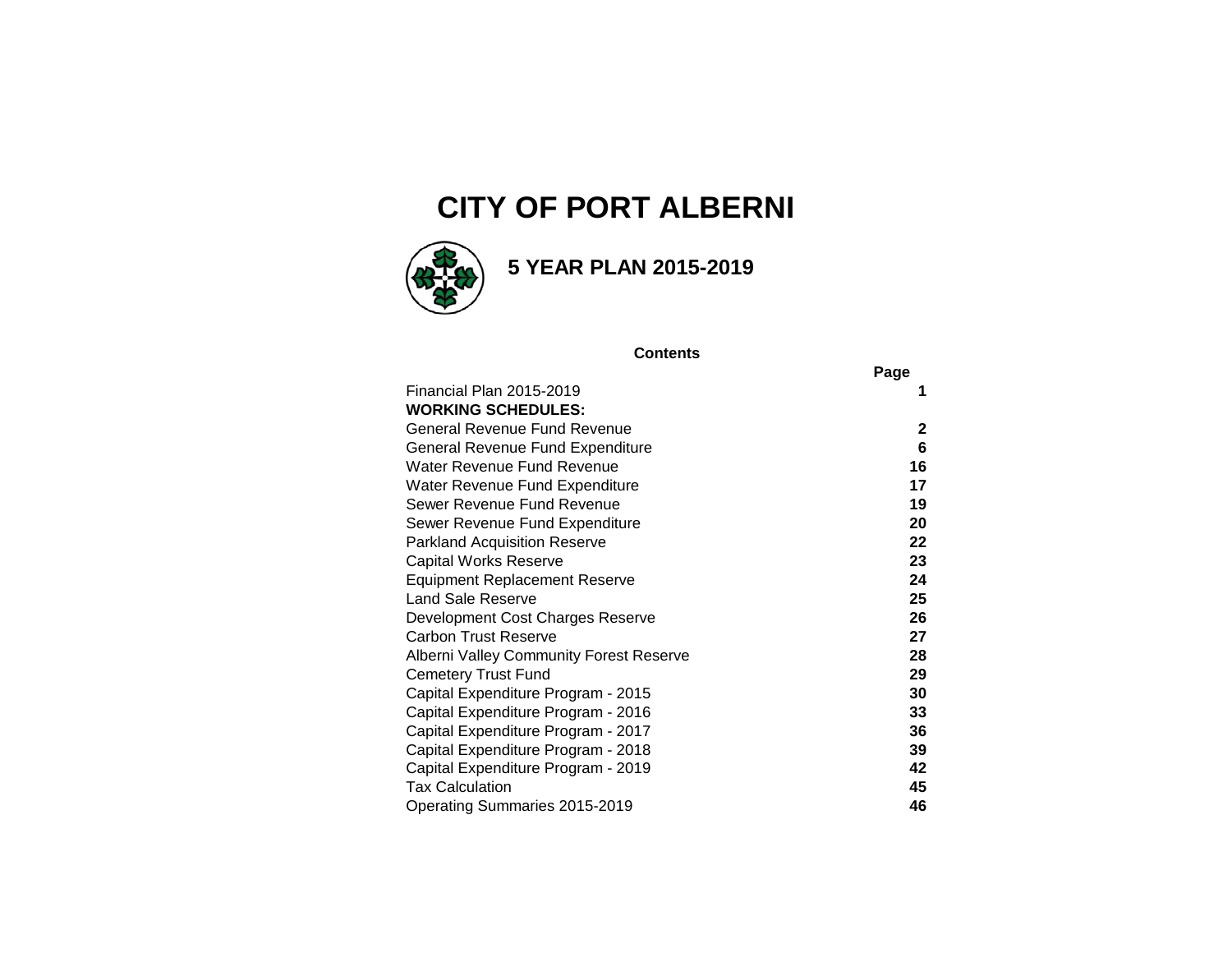

#### **CITY OF PORT ALBERNI FINANCIAL PLAN 2015-2019**

|                                                                        | 2015                   | 2016                   | 2017                   | 2018                   | 2019                   |
|------------------------------------------------------------------------|------------------------|------------------------|------------------------|------------------------|------------------------|
| <b>Revenue</b>                                                         |                        |                        |                        |                        |                        |
| Taxes                                                                  |                        |                        |                        |                        |                        |
| <b>Property Taxes</b>                                                  | \$20,955,117           | \$22,642,400           | \$23,184,717           | \$23,184,047           | \$23,637,681           |
| <b>Other Taxes</b>                                                     | 173,482                | 179,941                | 186,827                | 194,180                | 202,042                |
| <b>Grants in Lieu of Taxes</b>                                         | 717,200                | 717,200                | 717,200                | 717,200                | 717,200                |
| Fees and Charges                                                       |                        |                        |                        |                        |                        |
| Sales of Service                                                       | 3,330,363              | 3,182,733              | 3,230,026              | 3,277,527              | 3,326,374              |
| Sales of Service/Utilities                                             | 5,027,194              | 5,526,507              | 6,075,684              | 6,294,956              | 6,523,500              |
| Service to other Government                                            | 167,000                | 167,000                | 167,000                | 167,000                | 167,000                |
| <b>User Fees/Fines</b>                                                 | 250,100                | 250,100                | 250,100                | 250,100                | 250,100                |
|                                                                        |                        |                        |                        |                        |                        |
| Rentals                                                                | 136,000                | 138,720                | 141,494                | 144,324                | 147,211                |
| Interest/Penalties                                                     | 507,440                | 508,694                | 510,073                | 511,591                | 513,260                |
| <b>Grants/Other Governments</b>                                        | 2,779,000<br>328,500   | 1,017,000<br>75,000    | 1,069,000<br>75,000    | 1,069,000<br>25,000    | 6,069,000<br>1,025,000 |
|                                                                        |                        |                        |                        |                        |                        |
|                                                                        | 34,371,396             | 34,405,295             | 35,607,122             | 35,834,926             | 42,578,368             |
|                                                                        |                        |                        |                        |                        |                        |
| <b>Expenses</b>                                                        |                        |                        |                        |                        |                        |
| Debt Interest                                                          | \$<br>474,670 \$       | 446,314                | \$<br>425,238          | 425,238<br>\$          | -\$<br>425,238         |
| Capital Expenditure                                                    | 7,968,700              | 4,950,900              | 5,638,036              | 3,877,635              | 24,532,200             |
| <b>Other Municipal Purposes</b>                                        |                        |                        |                        |                        |                        |
| General Municipal                                                      | 3,384,773              | 3,358,206              | 3,352,209              | 3,393,573              | 3,416,386              |
| <b>Police Services</b>                                                 | 6,572,774              | 6,790,221              | 6,999,628              | 7,177,965              | 7,292,614              |
| <b>Fire Services</b><br><b>Other Protective Services</b>               | 3,252,753              | 3,328,457              | 3,398,983              | 3,453,707              | 3,531,064              |
|                                                                        | 255,228                | 258,372                | 261,487<br>4,468,173   | 264,663                | 267,903                |
| <b>Transportation Services</b><br>Environmental Health and Development | 4,211,263<br>1,756,678 | 4,289,344<br>1,577,965 | 1,605,192              | 4,568,965<br>1,633,338 | 4,657,851<br>1,662,657 |
| Parks and Recreation                                                   | 5,104,450              | 5,178,336              | 5,281,902              | 5,387,540              | 5,495,291              |
| Cultural                                                               | 1,356,473              | 1,392,889              | 1,435,955              | 1,492,508              | 1,548,848              |
| Water                                                                  | 1,414,550              | 1,442,841              | 1,471,698              | 1,501,132              | 1,531,154              |
| Sewer                                                                  | 1,152,240              | 1,175,283              | 1,198,790              | 1,222,766              | 1,247,222              |
| Contingency                                                            | 150,000                | 150,000                | 150,000                | 150,000                | 150,000                |
|                                                                        |                        |                        |                        |                        |                        |
|                                                                        | 37,054,552             | 34,339,128             | 35,687,290             | 34,549,029             | 55,758,429             |
| <b>Revenue Over (Under) Expenses</b>                                   | $(2,683,156)$ \$<br>\$ | 66,167                 | - \$<br>$(80, 167)$ \$ | 1,285,896              | \$(13, 180, 061)       |
| Other                                                                  |                        |                        |                        |                        |                        |
| <b>Borrowing Proceeds</b>                                              | 687,000                |                        |                        |                        | 14,000,000             |
| Debt Principal                                                         | (391, 705)             | (325, 269)             | (281, 355)             | (281, 355)             | (281, 355)             |
| Transfer from Equipment Replacement Reserve                            | 729,600                | 521,900                | 1,585,800              | 377,635                | 1,035,000              |
| Transfer from Land Sale Reserve                                        | 125,000                | 250,000                |                        |                        |                        |
| <b>Transfer from Cemetery Trust</b>                                    |                        |                        |                        |                        |                        |
| Transfer from (to) other reserves                                      | 1,533,261              | (512, 798)             | (1,224,277)            | (1,382,177)            | (1, 573, 584)          |
| Transfer from (to) Surplus                                             |                        | 0                      | (0)                    | 0                      | 0                      |
|                                                                        | 2,683,156              | (66, 167)              | 80,167                 | (1,285,897)            | 13,180,061             |
| <b>Balanced Budget</b>                                                 | (0)                    | (0)                    | 0                      | (0)                    | 0                      |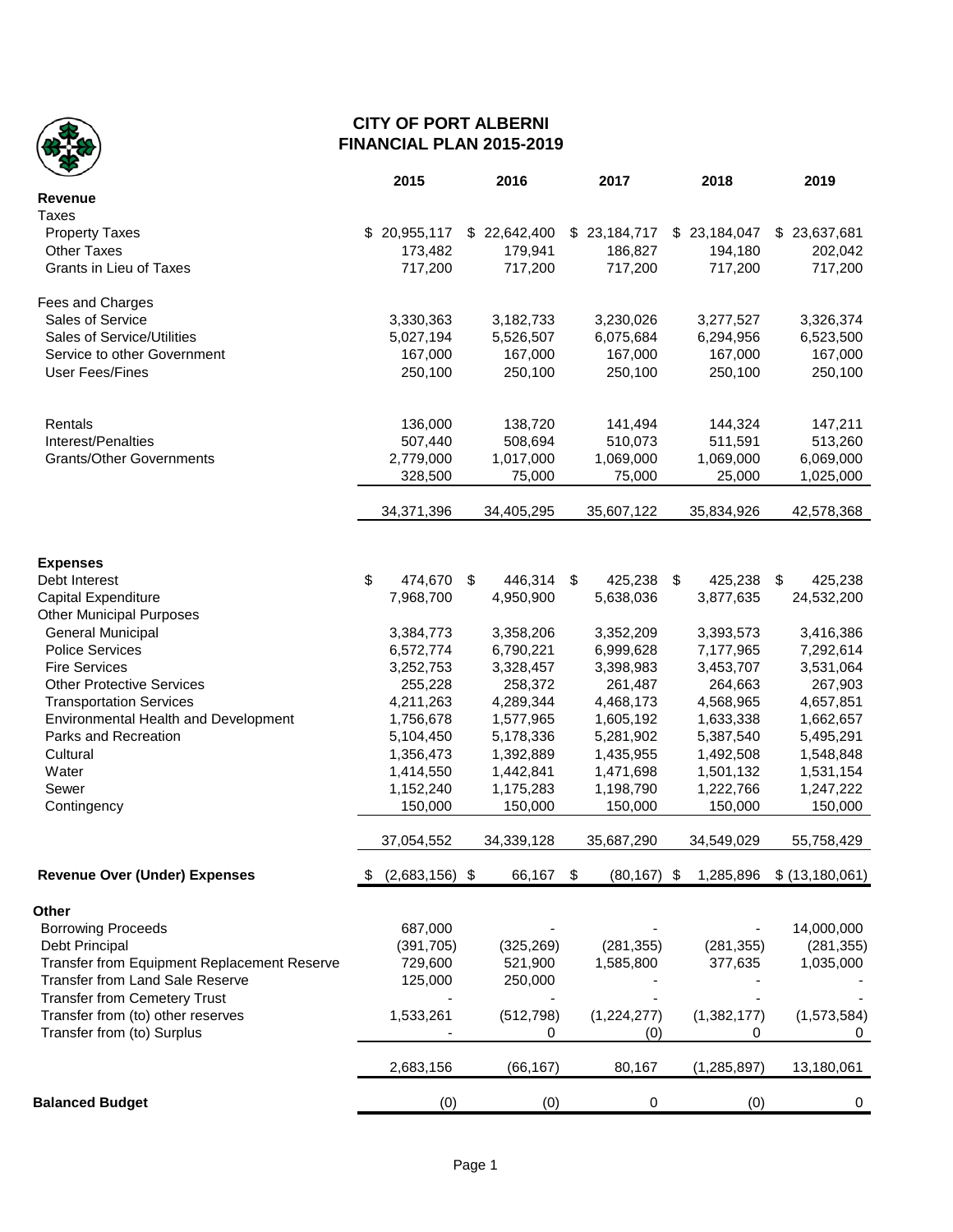|                       | A | B                                                                      | AI               | AJ             | AK                 | AL                    | AM                        | AN             | AO                                  | AP             | AQ              | <b>AR</b>      | AS              | AT             |
|-----------------------|---|------------------------------------------------------------------------|------------------|----------------|--------------------|-----------------------|---------------------------|----------------|-------------------------------------|----------------|-----------------|----------------|-----------------|----------------|
|                       |   | <b>CITY OF PORT ALBERNI</b>                                            |                  |                |                    |                       |                           |                |                                     |                |                 |                |                 |                |
|                       |   | <b>GENERAL REVENUE FUND - 5 YEAR PLAN</b>                              |                  |                |                    |                       |                           |                |                                     |                |                 |                |                 |                |
| 3                     |   |                                                                        |                  |                |                    |                       |                           |                |                                     |                |                 |                |                 |                |
| $\overline{4}$        |   |                                                                        | 2014             |                | 2015               |                       | 2016                      |                | 2017                                |                | 2018            |                | 2019            |                |
| $\frac{5}{6}$         |   |                                                                        | <b>Final</b>     |                |                    |                       |                           |                |                                     |                |                 |                |                 |                |
|                       |   | <b>REAL PROPERTY TAXES</b>                                             |                  |                |                    |                       |                           |                |                                     |                |                 |                |                 |                |
| $\overline{8}$        |   |                                                                        |                  |                |                    |                       |                           |                |                                     |                |                 |                |                 |                |
| $\overline{9}$        |   | 11111 General Purposes - Taxes                                         | 20,197,139       | 1.84%          | 20,631,010         | 2.15%                 | 22,318,293                | 8.18%          | 22,867,924                          | 2.46%          | 22,867,254      | $0.00\%$       | 23,320,888      | 1.98%          |
| 10                    |   | 11112 Debt Purposes - Taxes                                            | 245,634          | 0.00%          | 324.107            | 31.95%                | 324,107                   | $0.00\%$       | 316,793                             | -2.26%         | 316,793         | 0.00%          | 316,793         | $0.00\%$       |
| 11                    |   | <b>TAX LEVY</b>                                                        | 20,442,773       |                | 1.82% 20,955,117   | 2.51%                 | 22,642,400                | 8.05%          | 23,184,717                          | 2.40%          | 23,184,047      | $0.00\%$       | 23,637,681      | 1.96%          |
| $\overline{12}$       |   |                                                                        |                  |                |                    |                       |                           |                |                                     |                |                 |                |                 |                |
| $\overline{13}$       |   |                                                                        |                  |                |                    |                       |                           |                |                                     |                |                 |                |                 |                |
| $\overline{14}$       |   | 11210 Local Improvements                                               | 186              | 0.00%          |                    |                       |                           |                |                                     |                |                 |                |                 |                |
| $\overline{15}$       |   | 11211 Special Area Levy                                                | 6,000            | 30.43%         | 6,120              | 2.00%                 | 6,242                     | 2.00%          | 6,367                               | 2.00%          | 6,495           | 2.00%          | 6,624           | 2.00%          |
| 16<br>$\overline{17}$ |   | SPECIAL ASSESSMENTS                                                    | 6,186            | $-4.35%$       | 6,120              | $-1.07%$              | 6,242                     | 2.00%          | 6,367                               | 2.00%          | 6,495           | 2.00%          | 6,624           | 2.00%          |
| 18                    |   | 11910 Utility Tax                                                      | 131,600          | $-2.52%$       | 130,000            | $-1.22%$              | 132,600                   | 2.00%          | 135,252                             | 2.00%          | 137,957         | 2.00%          | 140,716         | 2.00%          |
| 19                    |   | <b>TAXES</b>                                                           | 20,580,559       | 1.74%          | 21,091,237         | 2.48%                 | 22,781,243                | 8.01%          | 23,326,336                          | 2.39%          | 23,328,499      | 0.01%          | 23,785,021      | 1.96%          |
| 20                    |   |                                                                        |                  |                |                    |                       |                           |                |                                     |                |                 |                |                 |                |
|                       |   | FEDERAL GOVERNMENT                                                     |                  |                |                    |                       |                           |                |                                     |                |                 |                |                 |                |
|                       |   | 12110 Federal Building Grant                                           | 10,553           | $-18.82%$      | 10,000             | $-5.24%$              | 10,000                    | 0.00%          | 10,000                              | 0.00%          | 10,000          | 0.00%          | 10,000          | 0.00%          |
| 21<br>22<br>23        |   | 12210 C B C Grant                                                      | 2,500            | 0.00%          | 2,000              | $-20.00%$             | 2,000                     | 0.00%          | 2,000                               | 0.00%          | 2,000           | 0.00%          | 2,000           | 0.00%          |
| 24                    |   | PROVINCIAL GOVERNMENT                                                  |                  |                |                    |                       |                           |                |                                     |                |                 |                |                 |                |
| 25<br>26              |   | 12310 Provincial Government Grant                                      | 44,000           | $-5.38%$       | 45,000             | 2.27%                 | 45,000                    | $0.00\%$       | 45,000                              | 0.00%          | 45,000          | 0.00%          | 45,000          | 0.00%          |
|                       |   | 12410 B. C. Hydro                                                      | 600,000          | 3.45%          | 600,000            | 0.00%                 | 600,000                   | 0.00%          | 600,000                             | 0.00%          | 600,000         | 0.00%          | 600,000         | 0.00%          |
| 27                    |   | 12411 Public Housing Grant (in lieu of taxes)<br><b>OTHER ENTITIES</b> | 58,800           | 17.60%         | 60,000             | 2.04%                 | 60,000                    | 0.00%          | 60,000                              | 0.00%          | 60,000          | 0.00%          | 60,000          | 0.00%          |
|                       |   | 12910 University of Victoria                                           | 211              | 0.96%          | 200                | $-5.21%$              | 200                       | 0.00%          | 200                                 | 0.00%          | 200             | 0.00%          | 200             | 0.00%          |
| 28<br>29<br>30        |   | <b>GRANTS IN LIEU OF TAXES</b>                                         | 716,064          | 3.45%          | 717,200            | 0.16%                 | 717,200                   | 0.00%          | 717,200                             | 0.00%          | 717,200         | 0.00%          | 717,200         | 0.00%          |
| 31                    |   |                                                                        |                  |                |                    |                       |                           |                |                                     |                |                 |                |                 |                |
| 32                    |   | SERVICES PROVIDED TO GOVERNMENT                                        |                  |                |                    |                       |                           |                |                                     |                |                 |                |                 |                |
|                       |   |                                                                        |                  |                |                    |                       |                           |                |                                     |                |                 |                |                 |                |
| 33<br>34              |   | 13121 PRISONER EXPENSE RECOVERY                                        | 160,000          | 0.00%          | 167,000            | 4.38%                 | 167,000                   | $0.00\%$       | 167,000                             | 0.00%          | 167,000         | 0.00%          | 167,000         | 0.00%          |
| 35                    |   |                                                                        |                  |                |                    |                       |                           |                |                                     |                |                 |                |                 |                |
| 36                    |   | SALES OF SERVICES                                                      |                  |                |                    |                       |                           |                |                                     |                |                 |                |                 |                |
| 37<br>38              |   |                                                                        |                  |                |                    |                       |                           |                |                                     |                |                 |                |                 |                |
| 39                    |   | 14120 ADMINISTRATION SERVICE CHARGE                                    | 40,000<br>42,840 | 0.00%<br>2.00% | 37,500<br>5,100    | $-6.25%$<br>$-88.10%$ | 37,500<br>5,202           | 0.00%<br>2.00% | 37,500<br>5,306                     | 0.00%<br>2.00% | 37,500<br>5,412 | 0.00%<br>2.00% | 37,500<br>5,520 | 0.00%<br>2.00% |
| 40                    |   | 14120.3082 HR Recoveries (2012 fwd)                                    |                  |                |                    |                       |                           |                |                                     |                |                 |                |                 |                |
|                       |   | 14221 Law Enforcement Service Charge                                   | 138,000          | $-5.15%$       | 140,400            | 1.74%                 | 140,400                   | $0.00\%$       | 140,400                             | 0.00%          | 140,400         | 0.00%          | 140,400         | 0.00%          |
|                       |   | 14241 Fire Department Service Charge                                   | 120,800          | 0.25%          | 155,900            | 29.06%                | 156,548                   | 0.42%          | 157,211                             | 0.42%          | 157,891         | 0.43%          | 158,589         | 0.44%          |
| 41<br>42<br>43        |   | <b>PROTECTIVE SERVICES</b>                                             | 258,800          | $-2.71%$       | 296,300            | 14.49%                | 296,948                   | 0.22%          | 297,611                             | 0.22%          | 298,291         | 0.23%          | 298,989         | 0.23%          |
| 44                    |   |                                                                        |                  |                |                    |                       |                           |                |                                     |                |                 |                |                 |                |
| 45                    |   | 14310 Public Works Service Charge                                      | 83,200           | 21.28%         | 77,500             | $-6.85%$              | 79,050                    | 2.00%          | 80,631                              | 2.00%          | 82,244          | 2.00%          | 83,888          | 2.00%          |
| 46                    |   | 14400 Public Transit Revenue                                           | 325,673          | 3.61%          | 291,463            | $-10.50%$             | 289,357                   | $-0.72%$       | 290,297                             | 0.32%          | 290,540         | 0.08%          | 291,207         | 0.23%          |
| 47                    |   | <b>TRANSPORTATION SERVICES</b>                                         | 408,873          | 6.78%          | 368,963            | $-9.76%$              | 368,407                   | $-0.15%$       | 370,928                             | 0.68%          | 372,784         | 0.50%          | 375,095         | 0.62%          |
| 48                    |   | 14433 Env Health Garbage Coll-Commercial                               | 385,000          | $-9.41%$       |                    | $-48.05%$             |                           | -100.00%       |                                     |                |                 |                |                 |                |
| 49<br>50              |   | 14434 Env Health Garbage Coll- Residential                             | 635,000          | $-0.01%$       | 200,000<br>635,000 | 0.00%                 | $\blacksquare$<br>647,700 | 2.00%          | $\overline{\phantom{a}}$<br>660,654 | 2.00%          | 673,867         | 2.00%          | 687,344         | 2.00%          |
| 51                    |   | ENV HEALTH GARBAGE COLL                                                | 1,020,000        | $-3.78%$       | 835,000            | $-18.14%$             | 647,700                   | $-22.43%$      | 660,654                             | 2.00%          | 673,867         | 2.00%          | 687,344         | 2.00%          |
| 52                    |   |                                                                        |                  |                |                    |                       |                           |                |                                     |                |                 |                |                 |                |
| 53                    |   | 14516 PUBLIC HEALTH-CEMETERIES                                         | 29,500           | $-10.94%$      | 32,600             | 10.51%                | 33,252                    | 2.00%          | 33,917                              | 2.00%          | 34,595          | 2.00%          | 35,287          | 2.00%          |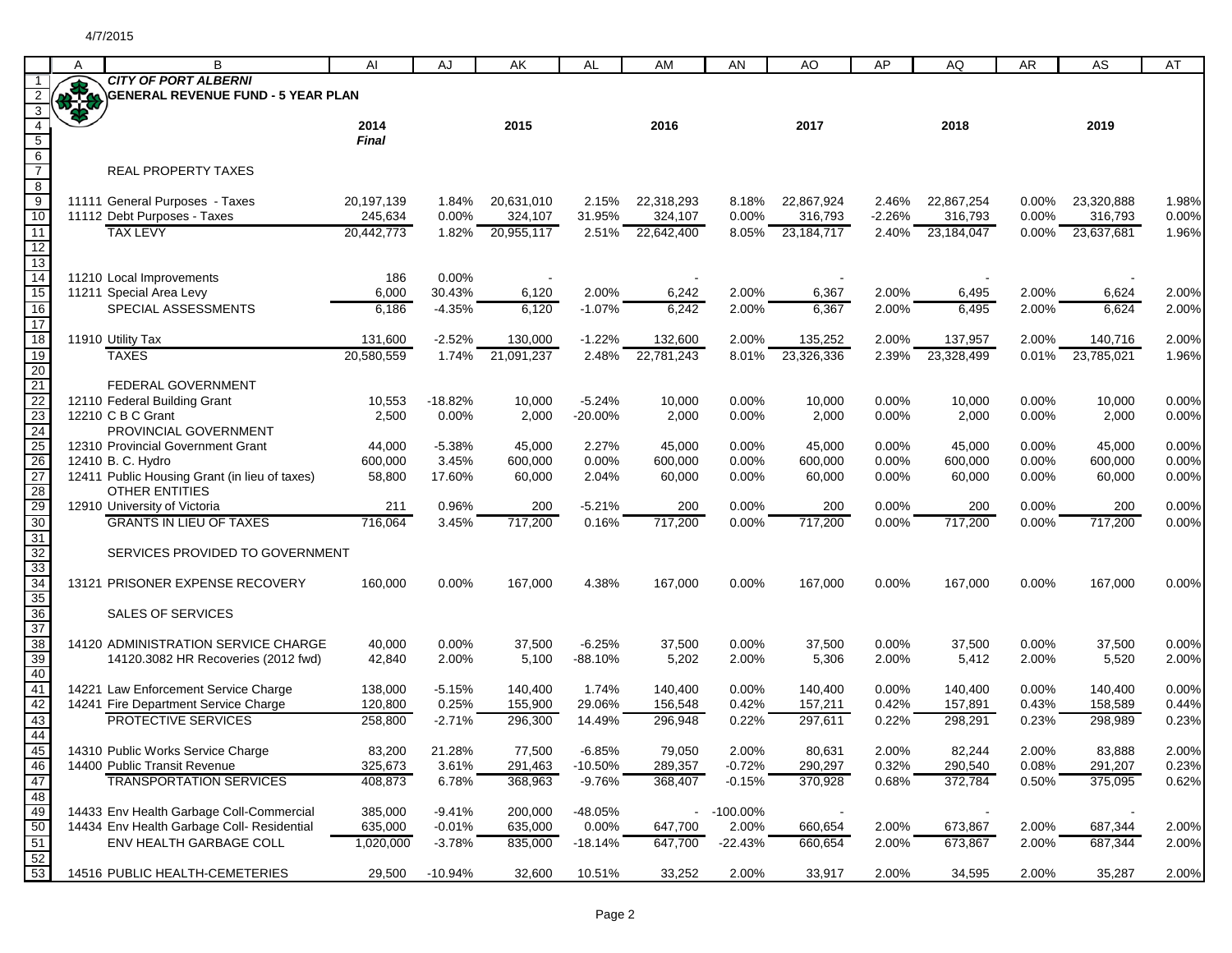|                                                                                       | A            | B                                   | AI        | AJ        | AK        | AL        | AM        | AN       | AO        | AP    | AQ        | AR.   | AS        | AT    |
|---------------------------------------------------------------------------------------|--------------|-------------------------------------|-----------|-----------|-----------|-----------|-----------|----------|-----------|-------|-----------|-------|-----------|-------|
|                                                                                       | $\mathbf{R}$ | <b>CITY OF PORT ALBERNI</b>         |           |           |           |           |           |          |           |       |           |       |           |       |
| 3                                                                                     |              | GENERAL REVENUE FUND - 5 YEAR PLAN  |           |           |           |           |           |          |           |       |           |       |           |       |
| $\overline{4}$                                                                        |              |                                     | 2014      |           | 2015      |           | 2016      |          | 2017      |       | 2018      |       | 2019      |       |
|                                                                                       |              |                                     | Final     |           |           |           |           |          |           |       |           |       |           |       |
|                                                                                       |              |                                     |           |           |           |           |           |          |           |       |           |       |           |       |
|                                                                                       |              |                                     |           |           |           |           |           |          |           |       |           |       |           |       |
|                                                                                       |              | 14550 PLANNING ADMINISTRATION       | 15,000    | $-21.88%$ | 15,000    | $0.00\%$  | 15,000    | $0.00\%$ | 15,000    | 0.00% | 15,000    | 0.00% | 15,000    | 0.00% |
|                                                                                       |              | 14560 ECONOMIC DEVELOPMENT          | 15,000    | $-96.41%$ | 22,500    | 50.00%    | 22,500    | 0.00%    | 22,500    | 0.00% | 22,500    | 0.00% | 22,500    | 0.00% |
|                                                                                       |              |                                     |           |           |           |           |           |          |           |       |           |       |           |       |
| 5<br>6<br>5<br>5<br>5<br>5<br>5<br>5<br>5<br>5<br>5<br>5<br>5<br>5<br>5<br>5<br>5<br> |              | 14600 Marine Commercial Building    | 70,000    | $-22.65%$ | 60,000    | $-14.29%$ | 70,000    | 16.67%   | 70,700    | 1.00% | 71,407    | 1.00% | 72,121    | 1.00% |
|                                                                                       |              | 14601 Port Building                 | 22,000    | $-3.51%$  | 22,000    | 0.00%     | 22,220    | 1.00%    | 22,442    | 1.00% | 22,667    | 1.00% | 22,893    | 1.00% |
| 61                                                                                    |              | 14602 Market Square                 | 31,500    | 377.27%   | 32,000    | 1.59%     | 32,320    | 1.00%    | 32,643    | 1.00% | 32,970    | 1.00% | 33,299    | 1.00% |
| 63<br>64                                                                              |              | ALBERNI HARBOUR QUAY                | 123,500   | 2.66%     | 114,000   | $-7.69%$  | 124,540   | 9.25%    | 125,785   | 1.00% | 127,044   | 1.00% | 128,313   | 1.00% |
|                                                                                       |              |                                     |           |           |           |           |           |          |           |       |           |       |           |       |
| 65                                                                                    |              | <b>RECREATION SERVICES</b>          |           |           |           |           |           |          |           |       |           |       |           |       |
| 66<br>67                                                                              |              | <b>RECREATION FACILITIES</b>        |           |           |           |           |           |          |           |       |           |       |           |       |
| 68                                                                                    |              |                                     |           |           |           |           |           |          |           |       |           |       |           |       |
| 69                                                                                    |              | 14710 Gyro Youth Centre             | 4,000     | 33.33%    | 6,500     | 62.50%    | 6,630     | 2.00%    | 6,763     | 2.01% | 6,898     | 2.00% | 7,036     | 2.00% |
| 70                                                                                    |              | 14712 Echo '67 Centre               | 205,467   | 4.84%     | 205,800   | 0.16%     | 209,916   | 2.00%    | 214,114   | 2.00% | 218,397   | 2.00% | 222,765   | 2.00% |
| $\overline{71}$                                                                       |              | 14714 Glenwood Centre               | 35,500    | $-10.58%$ | 40,000    | 12.68%    | 40,800    | 2.00%    | 41,616    | 2.00% | 42,448    | 2.00% | 43,297    | 2.00% |
| 72                                                                                    |              | 14716 Echo Aquatic Centre           | 33,500    | $-6.94%$  | 35,500    | 5.97%     | 36,210    | 2.00%    | 36,934    | 2.00% | 37,673    | 2.00% | 38,426    | 2.00% |
| $\overline{73}$                                                                       |              | 14718 AV Multiplex                  | 599,650   | $-2.94%$  | 565,650   | $-5.67%$  | 576,963   | 2.00%    | 588,502   | 2.00% | 600,272   | 2.00% | 612,278   | 2.00% |
| 74                                                                                    |              | 14720 Stadium & Athletic Fields     | 33,500    | 4.69%     | 34,000    | 1.49%     | 34,680    | 2.00%    | 35,374    | 2.00% | 36,081    | 2.00% | 36,803    | 2.00% |
| 75                                                                                    |              |                                     |           |           |           |           |           |          |           |       |           |       |           |       |
| 76<br>$\overline{77}$                                                                 |              | <b>RECREATION PROGRAMS</b>          |           |           |           |           |           |          |           |       |           |       |           |       |
| $\overline{78}$                                                                       |              | <b>SPORT PROGRAMS</b>               |           |           |           |           |           |          |           |       |           |       |           |       |
| $\overline{80}$                                                                       |              | 14730 Glenwood Centre               | 3,000     | $-33.33%$ | 2,625     | $-12.50%$ | 2,678     | 2.00%    | 2,731     | 2.00% | 2,786     | 2.00% | 2.841     | 2.00% |
|                                                                                       |              | 14732 Echo Aquatic Centre           | 266,000   | $-3.62%$  | 255,000   | $-4.14%$  | 260,100   | 2.00%    | 265,302   | 2.00% | 270,608   | 2.00% | 276,020   | 2.00% |
| 81<br>82                                                                              |              | 14734 AV Multiplex                  | 30,100    | $-7.38%$  | 27.100    | $-9.97%$  | 27,642    | 2.00%    | 28,195    | 2.00% | 28,759    | 2.00% | 29,334    | 2.00% |
| 84                                                                                    |              |                                     |           |           |           |           |           |          |           |       |           |       |           |       |
| 85                                                                                    |              | LEISURE DIVISION PROGRAMS           |           |           |           |           |           |          |           |       |           |       |           |       |
| 86                                                                                    |              | 14738 Children's Programs           | 90,000    | $-2.17%$  | 91,000    | 1.11%     | 92,820    | 2.00%    | 94,676    | 2.00% | 96,570    | 2.00% | 98,501    | 2.00% |
| 87                                                                                    |              | 14740 Youth Programs & Services     | 4,000     | 300.00%   | 10,000    | 150.00%   | 10,200    | 2.00%    | 10,404    | 2.00% | 10,612    | 2.00% | 10,824    | 2.00% |
| 88                                                                                    |              | 14742 Adult Programs                | 117,000   | 1.74%     | 120,000   | 2.56%     | 122,400   | 2.00%    | 124,848   | 2.00% | 127,345   | 2.00% | 129,892   | 2.00% |
| 89<br>90                                                                              |              | 14750 Special Events                | 1,000     | $-60.00%$ | 1,000     | 0.00%     | 1,020     | 2.00%    | 1,040     | 2.00% | 1,061     | 2.00% | 1,082     | 2.00% |
| 91                                                                                    |              | <b>COMMUNITY SERVICES</b>           |           |           |           |           |           |          |           |       |           |       |           |       |
|                                                                                       |              | 14760 Community Serv. Misc. Revenue | 2,700     | $-22.86%$ | 3,500     | 29.63%    | 3,500     | 0.00%    | 3,500     | 0.00% | 3,500     | 0.00% | 3,500     | 0.00% |
| 92<br>94                                                                              |              | 14770 Contributions & Grants        | 118,725   | 6.69%     | 115,725   | $-2.53%$  | 115,725   | 0.00%    | 115,725   | 0.00% | 115,725   | 0.00% | 115,725   | 0.00% |
| 95                                                                                    |              | <b>RECREATION SERVICES</b>          | 1,544,142 | $-1.19%$  | 1,513,400 | $-1.99%$  | 1,541,284 | 1.84%    | 1,569,725 | 1.85% | 1,598,735 | 1.85% | 1,628,325 | 1.85% |
| 96                                                                                    |              |                                     |           |           |           |           |           |          |           |       |           |       |           |       |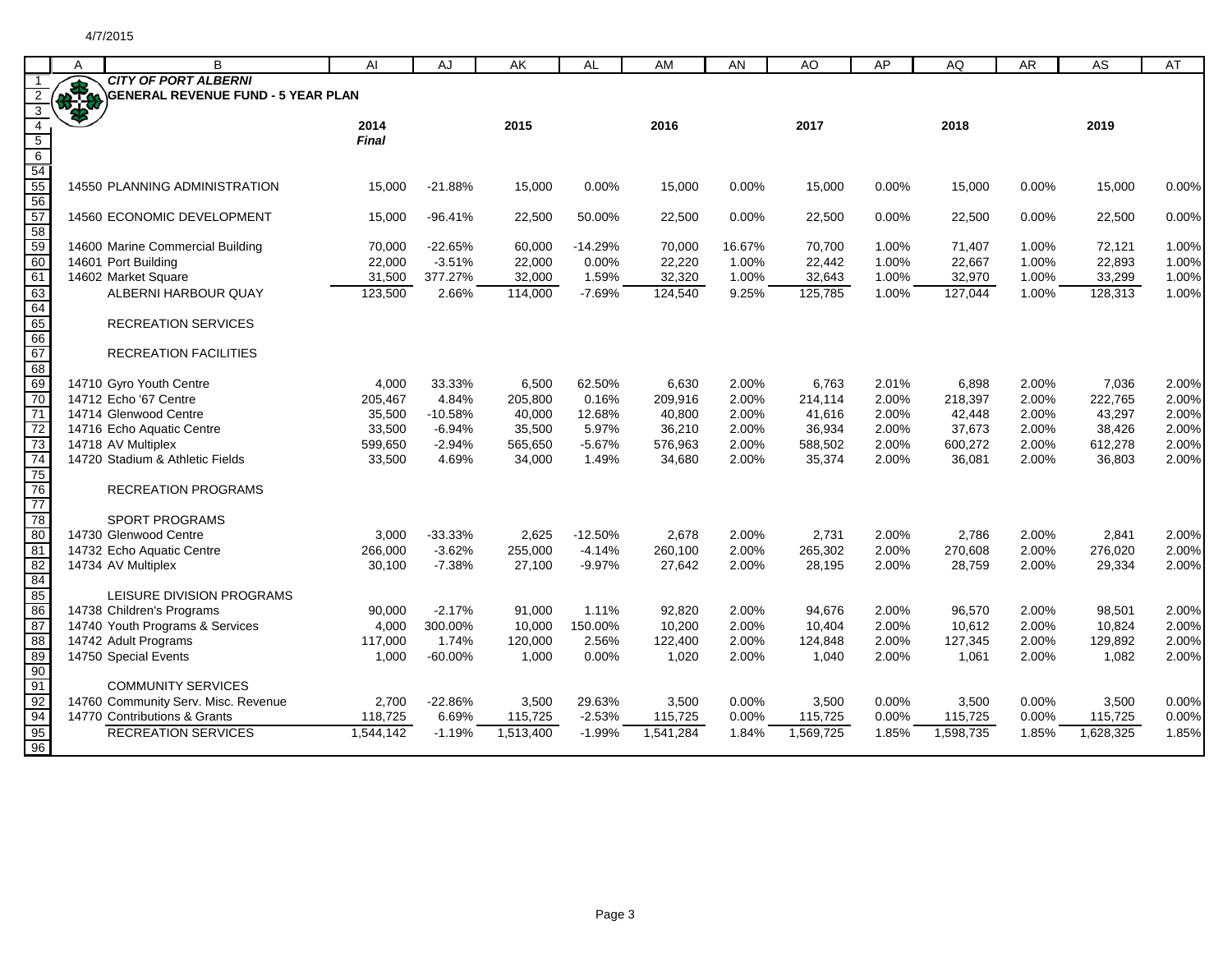|                        | A | В                                                                           | Al                 | AJ                | AK                 | AL                  | AM                 | AN                | AO                 | AP                | AQ                 | AR                | AS                 | AT                |
|------------------------|---|-----------------------------------------------------------------------------|--------------------|-------------------|--------------------|---------------------|--------------------|-------------------|--------------------|-------------------|--------------------|-------------------|--------------------|-------------------|
|                        |   | <b>CITY OF PORT ALBERNI</b>                                                 |                    |                   |                    |                     |                    |                   |                    |                   |                    |                   |                    |                   |
|                        | B | <b>GENERAL REVENUE FUND - 5 YEAR PLAN</b>                                   |                    |                   |                    |                     |                    |                   |                    |                   |                    |                   |                    |                   |
| $\overline{3}$         |   |                                                                             |                    |                   |                    |                     |                    |                   |                    |                   |                    |                   |                    |                   |
| $\overline{4}$         |   |                                                                             | 2014               |                   | 2015               |                     | 2016               |                   | 2017               |                   | 2018               |                   | 2019               |                   |
| $5\overline{)}$        |   |                                                                             | <b>Final</b>       |                   |                    |                     |                    |                   |                    |                   |                    |                   |                    |                   |
| $6\overline{6}$        |   |                                                                             |                    |                   |                    |                     |                    |                   |                    |                   |                    |                   |                    |                   |
| 97                     |   | <b>CULTURAL SERVICES</b>                                                    |                    |                   |                    |                     |                    |                   |                    |                   |                    |                   |                    |                   |
| 98                     |   |                                                                             |                    |                   |                    |                     |                    |                   |                    |                   |                    |                   |                    |                   |
| 99                     |   | <b>MUSEUM SERVICES</b>                                                      |                    |                   |                    |                     |                    |                   |                    |                   |                    |                   |                    |                   |
| 100                    |   | 14810 Museum - Sales & Service                                              | 21,300             | -33.44%           | 25,000             | 17.37%              | 25,400             | 1.60%             | 26,100             | 2.76%             | 26,800             | 2.68%             | 27,500             | 2.61%             |
| 101                    |   | 14820 Museum - Federal Grants                                               |                    |                   |                    |                     |                    |                   |                    |                   |                    |                   |                    |                   |
| 102                    |   | 14830 Museum - Provincial Grants                                            | 65,000             | 13.04%            | 65,000             | 0.00%               | 65,000             | $0.00\%$          | 65,000             | 0.00%             | 65,000             | 0.00%             | 65,000             | 0.00%             |
| 104                    |   | <b>CULTURAL SERVICES</b>                                                    | 86,300             | $-3.58%$          | 90,000             | 4.29%               | 90,400             | 0.44%             | 91,100             | 0.77%             | 91,800             | 0.77%             | 92,500             | 0.76%             |
| 105                    |   |                                                                             |                    |                   |                    |                     |                    |                   |                    |                   |                    |                   |                    |                   |
| 106                    |   | <b>SALES OF SERVICES</b>                                                    | 3,583,955          | $-11.14%$         | 3,330,363          | $-7.08%$            | 3,182,733          | $-4.43%$          | 3,230,026          | 1.49%             | 3,277,527          | 1.47%             | 3,326,374          | 1.49%             |
| 107                    |   |                                                                             |                    |                   |                    |                     |                    |                   |                    |                   |                    |                   |                    |                   |
| 108                    |   | OTHER REVENUE OWN SOURCES                                                   |                    |                   |                    |                     |                    |                   |                    |                   |                    |                   |                    |                   |
| 109                    |   |                                                                             |                    |                   |                    |                     |                    |                   |                    |                   |                    |                   |                    |                   |
| 110                    |   | 15110 Prof. & Business Licence Fees                                         | 140,000            | $-3.58%$          | 140,000            | 0.00%               | 140,000            | $0.00\%$          | 140,000            | 0.00%             | 140,000            | 0.00%             | 140,000            | 0.00%             |
| 112                    |   | 15160 Dog Licence Fees                                                      | 12,000             | 0.00%             | 12,000             | 0.00%               | 12,000             | $0.00\%$          | 12,000             | 0.00%             | 12,000             | $0.00\%$          | 12,000             | 0.00%             |
| $\overline{113}$       |   | 15170 Building/Plumbing Permit Fees<br>15181 Other Const./Demo, Permit Fees | 74,000             | $-11.90%$         | 80,000             | 8.11%               | 80,000             | $0.00\%$          | 80,000             | 0.00%             | 80,000             | $0.00\%$          | 80,000             | 0.00%             |
| 11 <sup>2</sup><br>115 |   |                                                                             | 100                | 0.00%             | 100                | 0.00%               | 100                | $0.00\%$          | 100                | 0.00%             | 100                | $0.00\%$          | 100                | 0.00%             |
| 116                    |   | 15190 Vacant Bldg Registration Permit Fees<br><b>LICENCES &amp; PERMITS</b> | 5,000<br>231,100   | $-4.23%$          | 8,000<br>240,100   | 60.00%<br>3.89%     | 8,000<br>240,100   | 0.00%<br>$0.00\%$ | 8,000<br>240,100   | 0.00%<br>$0.00\%$ | 8,000<br>240,100   | 0.00%<br>0.00%    | 8,000<br>240,100   | 0.00%<br>0.00%    |
| 117                    |   |                                                                             |                    |                   |                    |                     |                    |                   |                    |                   |                    |                   |                    |                   |
| 118                    |   | 15210 FINES & PARKING TICKETS                                               | 8,000              | 0.00%             | 10,000             | 25.00%              | 10,000             | 0.00%             | 10,000             | 0.00%             | 10,000             | 0.00%             | 10,000             | 0.00%             |
| 119                    |   |                                                                             |                    |                   |                    |                     |                    |                   |                    |                   |                    |                   |                    |                   |
| 120                    |   | 15320 RENTALS                                                               | 157,727            | 21.33%            | 136,000            | $-13.78%$           | 138,720            | 2.00%             | 141,494            | 2.00%             | 144,324            | 2.00%             | 147,211            | 2.00%             |
| 121                    |   |                                                                             |                    |                   |                    |                     |                    |                   |                    |                   |                    |                   |                    |                   |
| 122                    |   | 15510 Interest On Investments                                               | 121,500            | 0.00%             | 220,000            | 81.07%              | 220,000            | $0.00\%$          | 220,000            | 0.00%             | 220,000            | 0.00%             | 220,000            | 0.00%             |
| 123                    |   | 15590 Other Interest                                                        | 19,500             | 0.00%             | 18,000             | $-7.69%$            | 18,000             | 0.00%             | 18,000             | 0.00%             | 18,000             | 0.00%             | 18,000             | 0.00%             |
| 124                    |   | <b>RETURN ON INVESTMENTS</b>                                                | 141,000            | 0.00%             | 238,000            | 68.79%              | 238,000            | $0.00\%$          | 238,000            | 0.00%             | 238,000            | 0.00%             | 238,000            | 0.00%             |
| 125                    |   |                                                                             |                    |                   |                    |                     |                    |                   |                    |                   |                    |                   |                    |                   |
| 126                    |   | 15611 Current Tax Penalties                                                 | 75,000             | 0.00%             | 100,000            | 33.33%              | 100,000            | $0.00\%$          | 100,000            | 0.00%             | 100,000            | 0.00%             | 100,000            | 0.00%             |
| 127                    |   | 15621 Arrears & Del. Tax Interest                                           | 25,500             | 0.00%             | 28,000             | 9.80%               | 28,000             | $0.00\%$          | 28,000             | 0.00%             | 28,000             | 0.00%             | 28,000             | 0.00%             |
| 128                    |   | PENALTIES & INTEREST                                                        | 100,500            | 0.00%             | 128,000            | 27.36%              | 128,000            | $0.00\%$          | 128,000            | 0.00%             | 128,000            | 0.00%             | 128,000            | 0.00%             |
| 129                    |   |                                                                             |                    |                   |                    |                     |                    |                   |                    |                   |                    |                   |                    |                   |
| 130                    |   | 15930 MISC. REVENUE                                                         | 105,000            | 0.00%             | 100,000            | $-4.76%$            | 100,000            | $0.00\%$          | 100,000            | 0.00%             | 100,000            | $0.00\%$          | 100,000            | 0.00%             |
| 131                    |   | OTHER REVENUE OWN SOURCE                                                    | 743,327            | 2.41%             | 852,100            | 14.63%              | 854,820            | 0.32%             | 857,594            | 0.32%             | 860,424            | 0.33%             | 863,311            | 0.34%             |
| 132                    |   |                                                                             |                    |                   |                    |                     |                    |                   |                    |                   |                    |                   |                    |                   |
| 133                    |   | UNCOND TRANSFERS OTHER GOV'T                                                |                    |                   |                    |                     |                    |                   |                    |                   |                    |                   |                    |                   |
| 134                    |   |                                                                             |                    |                   |                    |                     |                    |                   |                    |                   |                    |                   |                    |                   |
| 135                    |   | PROVINCIAL GOVERNMENT                                                       |                    |                   |                    |                     |                    |                   |                    |                   |                    |                   |                    |                   |
| 136                    |   | 16212 Small Community Protection Grant                                      | 204,504            | 0.00%             | 235,000            | 14.91%              | 235,000            | $0.00\%$          | 235,000            | 0.00%             | 235,000            | 0.00%             | 235,000            | 0.00%             |
| 137<br>138             |   | 16214 Revenue Sharing - Traffic Fines<br>16215 Community Gaming Revenue     | 284,660<br>445,000 | $0.00\%$<br>0.00% | 330,000<br>390,000 | 15.93%<br>$-12.36%$ | 330,000<br>400,000 | $0.00\%$<br>2.56% | 330,000<br>400,000 | $0.00\%$<br>0.00% | 330,000<br>400,000 | $0.00\%$<br>0.00% | 330,000<br>400,000 | $0.00\%$<br>0.00% |
| 139                    |   | UNCOND TRNFRS OTHER GOV'T                                                   | 934,164            |                   | 955,000            | 2.23%               | 965,000            |                   |                    |                   |                    | 0.00%             |                    |                   |
| 140                    |   |                                                                             |                    | 0.00%             |                    |                     |                    | 1.05%             | 965,000            | 0.00%             | 965,000            |                   | 965,000            | 0.00%             |
| 141                    |   | <b>COND TRANSFERS OTHER</b>                                                 |                    |                   |                    |                     |                    |                   |                    |                   |                    |                   |                    |                   |
|                        |   |                                                                             |                    |                   |                    |                     |                    |                   |                    |                   |                    |                   |                    |                   |
| 142<br>143             |   | 18121 Grants/Contributions Other                                            |                    |                   |                    |                     | 52,000             |                   | 104,000            | 100.00%           | 104,000            | 0.00%             | 104,000            | 0.00%             |
| 144                    |   | <b>COND TRANSFERS OTHER</b>                                                 |                    |                   |                    |                     | 52,000             |                   | 104,000            |                   | 104,000            |                   | 104,000            |                   |
| 145                    |   |                                                                             |                    |                   |                    |                     |                    |                   |                    |                   |                    |                   |                    |                   |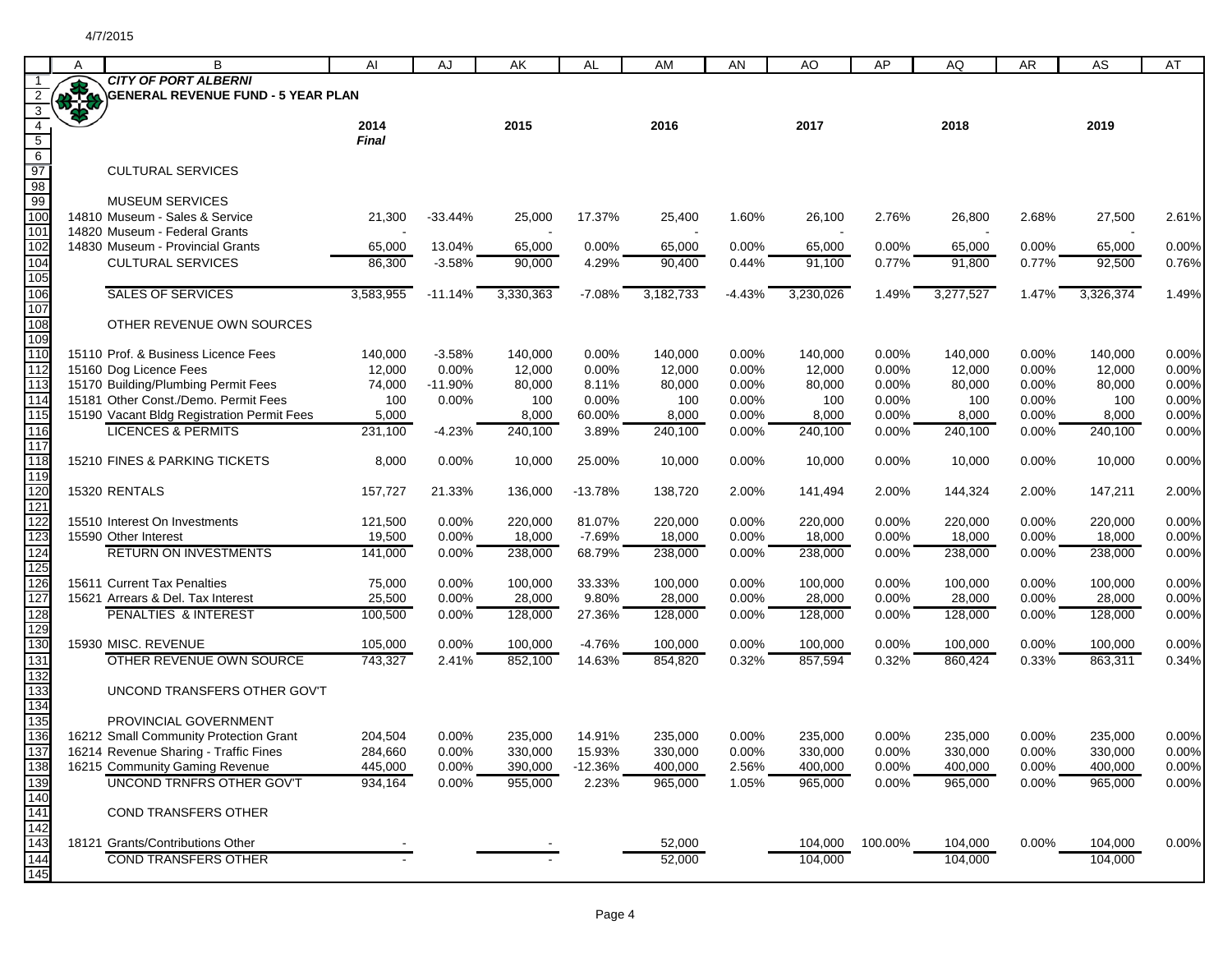|                 | A | B                                         | AI         | AJ       | AK         | AL        | AM         | AN       | AO         | AP    | AQ         | AR    | AS         | AT    |
|-----------------|---|-------------------------------------------|------------|----------|------------|-----------|------------|----------|------------|-------|------------|-------|------------|-------|
|                 | A | <b>CITY OF PORT ALBERNI</b>               |            |          |            |           |            |          |            |       |            |       |            |       |
|                 |   | <b>GENERAL REVENUE FUND - 5 YEAR PLAN</b> |            |          |            |           |            |          |            |       |            |       |            |       |
| 3               |   |                                           |            |          |            |           |            |          |            |       |            |       |            |       |
|                 |   |                                           | 2014       |          | 2015       |           | 2016       |          | 2017       |       | 2018       |       | 2019       |       |
| $\overline{5}$  |   |                                           | Final      |          |            |           |            |          |            |       |            |       |            |       |
| $6\overline{6}$ |   |                                           |            |          |            |           |            |          |            |       |            |       |            |       |
| 146             |   |                                           |            |          |            |           |            |          |            |       |            |       |            |       |
| 147             |   | OTHER TRANSFERS & COLLECTIONS             |            |          |            |           |            |          |            |       |            |       |            |       |
| 148             |   |                                           |            |          |            |           |            |          |            |       |            |       |            |       |
| 149             |   | 19110 Cemetery Trust Fund                 |            |          |            |           |            |          |            |       |            |       |            |       |
| 150             |   | 19111 Reserve For Projects/Purchase       |            |          |            |           |            |          |            |       |            |       |            |       |
| 151             |   | 19113 Reserve For Bad Debts-Taxation      |            |          |            |           |            |          |            |       |            |       |            |       |
| 152             |   | 19114 Operating Funds From Prior Years    | 883,000    | 135.15%  | 412,600    | $-53.27%$ | 450,000    | 9.06%    | 456,000    | 1.33% | 468,000    | 2.63% | 468,000    | 0.00% |
| 153             |   | <b>TRANSFERS FROM OWN RESERVES</b>        | 883,000    | 135.15%  | 412,600    | $-53.27%$ | 450,000    | 9.06%    | 456,000    | 1.33% | 468,000    | 2.63% | 468,000    | 0.00% |
| 154             |   |                                           |            |          |            |           |            |          |            |       |            |       |            |       |
| 155             |   | COLLECTIONS FOR OTHER GOV'T               |            |          |            |           |            |          |            |       |            |       |            |       |
| 156             |   |                                           |            |          |            |           |            |          |            |       |            |       |            |       |
| 157             |   | 19811 Non-Residential School              | 2,300,000  | 0.00%    | 2,300,000  | 0.00%     | 2,300,000  | 0.00%    | 2,300,000  | 0.00% | 2,300,000  | 0.00% | 2,300,000  | 0.00% |
| 158             |   | 19812 Residential School                  | 3,100,000  | 0.00%    | 3,100,000  | 0.00%     | 3,100,000  | $0.00\%$ | 3,100,000  | 0.00% | 3,100,000  | 0.00% | 3,100,000  | 0.00% |
| 159             |   |                                           | 5,400,000  | 0.00%    | 5,400,000  | 0.00%     | 5,400,000  | 0.00%    | 5,400,000  | 0.00% | 5,400,000  | 0.00% | 5,400,000  | 0.00% |
| 160             |   |                                           |            |          |            |           |            |          |            |       |            |       |            |       |
| 161             |   | REGIONAL GOVERNMENT                       |            |          |            |           |            |          |            |       |            |       |            |       |
| 162             |   | 11212 Parcel Tax                          | 160,992    | $-5.30%$ | 131,535    | $-18.30%$ | 131,500    | $-0.03%$ | 131,500    | 0.00% | 131,500    | 0.00% | 131,500    | 0.00% |
| 163             |   | 19820 Regional Hospital District          | 785,893    | $-1.76%$ | 658,537    | $-16.21%$ | 658,500    | $-0.01%$ | 658,500    | 0.00% | 658,500    | 0.00% | 658,500    | 0.00% |
| 164             |   | 19821 Regional District Alberni-Clayoquot | 656,350    | 9.39%    | 832,047    | 26.77%    | 832,000    | $-0.01%$ | 832,000    | 0.00% | 832.000    | 0.00% | 832,000    | 0.00% |
| 165             |   |                                           | 1,603,235  | 14.52%   | 1,622,119  | 1.18%     | 1,622,000  | $-0.01%$ | 1,622,000  | 0.00% | 1,622,000  | 0.00% | 1,622,000  | 0.00% |
| 166             |   |                                           |            |          |            |           |            |          |            |       |            |       |            |       |
| 167             |   | JOINT BOARDS AND COMMISSIONS              |            |          |            |           |            |          |            |       |            |       |            |       |
| 168             |   | 19830 Municipal Finance Authority         | 500        | 0.00%    | 500        | 0.00%     | 500        | 0.00%    | 500        | 0.00% | 500        | 0.00% | 500        | 0.00% |
| 169             |   | 19831 B. C. Assessment                    | 180,000    | 0.00%    | 180,000    | 0.00%     | 180,000    | 0.00%    | 180,000    | 0.00% | 180,000    | 0.00% | 180,000    | 0.00% |
| 170             |   |                                           | 180,500    | 0.00%    | 180,500    | 0.00%     | 180,500    | 0.00%    | 180,500    | 0.00% | 180,500    | 0.00% | 180,500    | 0.00% |
| 171             |   |                                           |            |          |            |           |            |          |            |       |            |       |            |       |
| 172             |   | OTHER TRANSFER, COLLECTIONS               | 7,183,735  | 2.91%    | 7,202,619  | 0.26%     | 7,202,500  | 0.00%    | 7,202,500  | 0.00% | 7,202,500  | 0.00% | 7,202,500  | 0.00% |
| 173             |   |                                           |            |          |            |           |            |          |            |       |            |       |            |       |
| 174             |   | <b>GENERAL FUND REVENUE</b>               | 34,784,804 | 2.19%    | 34,728,119 | $-0.16%$  | 36,372,495 | 4.73%    | 37,025,656 | 1.80% | 37,090,150 | 0.17% | 37,598,407 | 1.37% |
| 175             |   |                                           |            |          |            |           |            |          |            |       |            |       |            |       |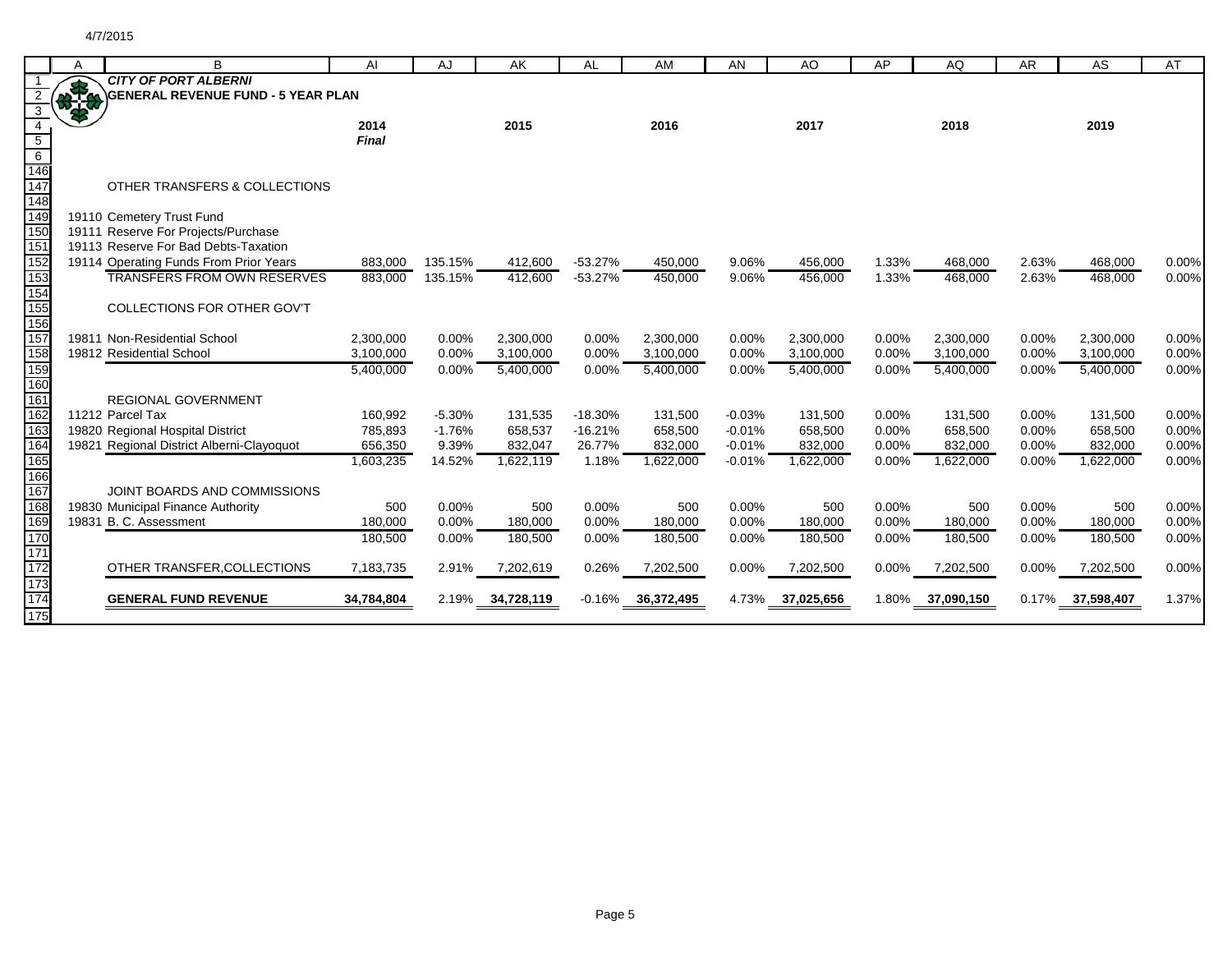|                                                       | A            | B                                            | AI           | AJ        | AK      | AL          | AM                       | AN        | AO                       | AP          | AQ      | <b>AR</b> | AS      | AT      |
|-------------------------------------------------------|--------------|----------------------------------------------|--------------|-----------|---------|-------------|--------------------------|-----------|--------------------------|-------------|---------|-----------|---------|---------|
|                                                       |              | <b>CITY OF PORT ALBERNI</b>                  |              |           |         |             |                          |           |                          |             |         |           |         |         |
|                                                       | <b>RATES</b> | <b>GENERAL REVENUE FUND - 5 YEAR PLAN</b>    |              |           |         |             |                          |           |                          |             |         |           |         |         |
| 3                                                     |              |                                              |              |           |         |             |                          |           |                          |             |         |           |         |         |
| $\overline{4}$                                        |              |                                              | 2014         |           | 2015    |             | 2016                     |           | 2017                     |             | 2018    |           | 2019    |         |
| $\overline{5}$                                        |              |                                              | <b>Final</b> |           |         |             |                          |           |                          |             |         |           |         |         |
| $\frac{6}{7}$                                         |              |                                              |              |           |         |             |                          |           |                          |             |         |           |         |         |
|                                                       |              | <b>GENERAL GOVERNMENT SERVICE</b>            |              |           |         |             |                          |           |                          |             |         |           |         |         |
| 8                                                     |              |                                              |              |           |         |             |                          |           |                          |             |         |           |         |         |
| $\frac{1}{9}$                                         |              | 21110 Mayor-Stipends                         | 41,511       | 13.00%    | 43,300  | 4.31%       | 43,733                   | 1.00%     | 44,170                   | 1.00%       | 44,611  | 1.00%     | 45,057  | 1.00%   |
| 10                                                    |              | 21130 Councillors-Stipends                   | 107,953      | 22.62%    | 115,146 | 6.66%       | 116,298                  | 1.00%     | 118,068                  | 1.52%       | 119,250 | 1.00%     | 120,438 | 1.00%   |
| $\overline{11}$                                       |              | 21190 Receptions and Other Services          | 28,000       | $-8.62%$  | 35,000  | 25.00%      | 34,100                   | $-2.57%$  | 34,200                   | 0.29%       | 33,400  | $-2.34%$  | 33,700  | 0.90%   |
| 12                                                    |              | <b>LEGISLATIVE</b>                           | 177,464      | 14.19%    | 193,446 | 9.01%       | 194,131                  | 0.35%     | 196,438                  | 1.19%       | 197,261 | 0.42%     | 199,195 | 0.98%   |
| 13<br>$\overline{14}$                                 |              | <b>GENERAL ADMINISTRATION</b>                |              |           |         |             |                          |           |                          |             |         |           |         |         |
| 15                                                    |              |                                              |              |           |         |             |                          |           |                          |             |         |           |         |         |
| $\overline{16}$                                       |              | <b>ADMINISTRATIVE</b>                        |              |           |         |             |                          |           |                          |             |         |           |         |         |
| $\overline{17}$                                       |              | 21211 City Manager                           | 204,000      | 1.07%     | 199,500 | $-2.21%$    | 201,500                  | 1.00%     | 203,520                  | 1.00%       | 205,561 | 1.00%     | 207,621 | 1.00%   |
| $\overline{18}$                                       |              | 21212 Municipal Clerk                        | 338,284      | $-15.42%$ | 374,984 | 10.85%      | 379,896                  | 1.31%     | 385,239                  | 1.41%       | 391,045 | 1.51%     | 396,565 | 1.41%   |
| 19                                                    |              | 21215 Legal Services                         | 40,000       | 0.00%     | 40,000  | 0.00%       | 40,000                   | 0.00%     | 40,000                   | 0.00%       | 40,000  | 0.00%     | 40,000  | 0.00%   |
| 20                                                    |              | 21216 Bylaw Enforcement (Planning)           | 88,000       | 2.09%     | 93,600  | 6.36%       | 95,100                   | 1.60%     | 96,800                   | 1.79%       | 98,800  | 2.07%     | 100,600 | 1.82%   |
|                                                       |              | <b>Bylaw Enforcement Vehicles (Planning)</b> |              | 0.00%     |         | 0.00%       |                          | #DIV/0!   |                          | #DIV/0!     |         | #DIV/0!   |         | #DIV/0! |
| 21<br>22<br>23                                        |              |                                              |              |           |         |             |                          |           |                          |             |         |           |         |         |
|                                                       |              |                                              |              |           |         |             |                          |           |                          |             |         |           |         |         |
|                                                       |              | <b>FINANCIAL MANAGEMENT</b>                  |              |           |         |             |                          |           |                          |             |         |           |         |         |
|                                                       |              | 21221 Financial Management Administration    | 670,000      | 2.11%     | 714,500 | 6.64%       | 735,531                  | 2.94%     | 747,817                  | 1.67%       | 761,358 | 1.81%     | 775,155 | 1.81%   |
|                                                       |              | 21225 External Audit                         | 30,000       | 61.07%    | 30,000  | 0.00%       | 30,300                   | 1.00%     | 30,600                   | 0.99%       | 30,900  | 0.98%     | 31,200  | 0.97%   |
| $\frac{24}{25}$<br>$\frac{25}{26}$<br>$\frac{27}{28}$ |              | 21226 Purchasing Administration              | 202,000      | 17.23%    | 228,530 | 13.13%      | 231,930                  | 1.49%     | 235,930                  | 1.72%       | 240,430 | 1.91%     | 244,630 | 1.75%   |
|                                                       |              | 21229 Other Financial Management             | 11,400       | 714.29%   | 2,400   | -78.95%     | 2,400                    | 0.00%     | 12,400                   | 416.67%     | 2,400   | $-80.65%$ | 2,400   | 0.00%   |
| 29<br>30                                              |              |                                              |              |           |         |             |                          |           |                          |             |         |           |         |         |
|                                                       |              | <b>COMMON SERVICES</b>                       |              |           |         |             |                          |           |                          |             |         |           |         |         |
| 31                                                    |              | 21222 Administration Vehicle                 | 11,256       | 0.00%     | 8,448   | $-24.95%$   | 8,448                    | 0.00%     | 8,448                    | 0.00%       | 8,448   | 0.00%     | 8,448   | 0.00%   |
| 32                                                    |              | 21252 City Hall                              | 111,783      | 30.59%    | 116,720 | 4.42%       | 85,604                   | $-26.66%$ | 87,316                   | 2.00%       | 89,063  | 2.00%     | 90,844  | 2.00%   |
| 33                                                    |              | 21253 Other City Buildings                   | 10,100       | $-7.32%$  | 1,600   | $-84.16%$   | 1,632                    | 2.00%     | 1,665                    | 2.00%       | 1,698   | 2.00%     | 1,732   | 2.00%   |
| 34                                                    |              | 21254 Plywood Plant Site                     | 8,700        | 0.00%     |         | $-100.00\%$ | $\overline{\phantom{a}}$ |           | $\overline{\phantom{a}}$ |             |         |           |         |         |
| 36                                                    |              | 21259 Other Common Services                  | 270,000      | 7.92%     | 264,062 | $-2.20%$    | 267,296                  | 1.22%     | 266,584                  | $-0.27%$    | 266,928 | 0.13%     | 267,329 | 0.15%   |
| 37<br>38                                              |              | 21260 Carbon Offsets                         | 56,200       |           | 58,800  | 4.63%       | 58,800                   | 0.00%     | 58,800                   | 0.00%       | 58,800  | 0.00%     | 58,800  | 0.00%   |
| 39                                                    |              | <b>INFORMATION SERVICES</b>                  |              |           |         |             |                          |           |                          |             |         |           |         |         |
| 40                                                    |              | 21261 Information Services                   | 572,966      | $-0.27%$  | 667,187 | 16.44%      | 652,169                  | $-2.25%$  | 621,790                  | $-4.66%$    | 596,166 | $-4.12%$  | 604,867 | 1.46%   |
| 41                                                    |              |                                              |              |           |         |             |                          |           |                          |             |         |           |         |         |
| 42                                                    |              | OTHER ADMINISTRATIVE SERVICES                |              |           |         |             |                          |           |                          |             |         |           |         |         |
| 43                                                    |              | 21282 Appraisals                             |              |           |         |             | 25,000                   |           |                          | $-100.00\%$ |         |           |         |         |
|                                                       |              | 21283 Personnel (Human Resources)            | 274,422      | 1.49%     | 277,682 | 1.19%       | 281,055                  | 1.21%     | 287,292                  | 2.22%       | 288,906 | 0.56%     | 296,771 | 2.72%   |
| 44<br>45                                              |              | 21285 Employee Wellness (EFAP)               | 15,220       | 0.00%     | 15,372  | 1.00%       | 15,526                   | 1.00%     | 15,681                   | 1.00%       | 15,838  | 1.00%     | 15,996  | 1.00%   |
| 46                                                    |              |                                              |              |           |         |             |                          |           |                          |             |         |           |         |         |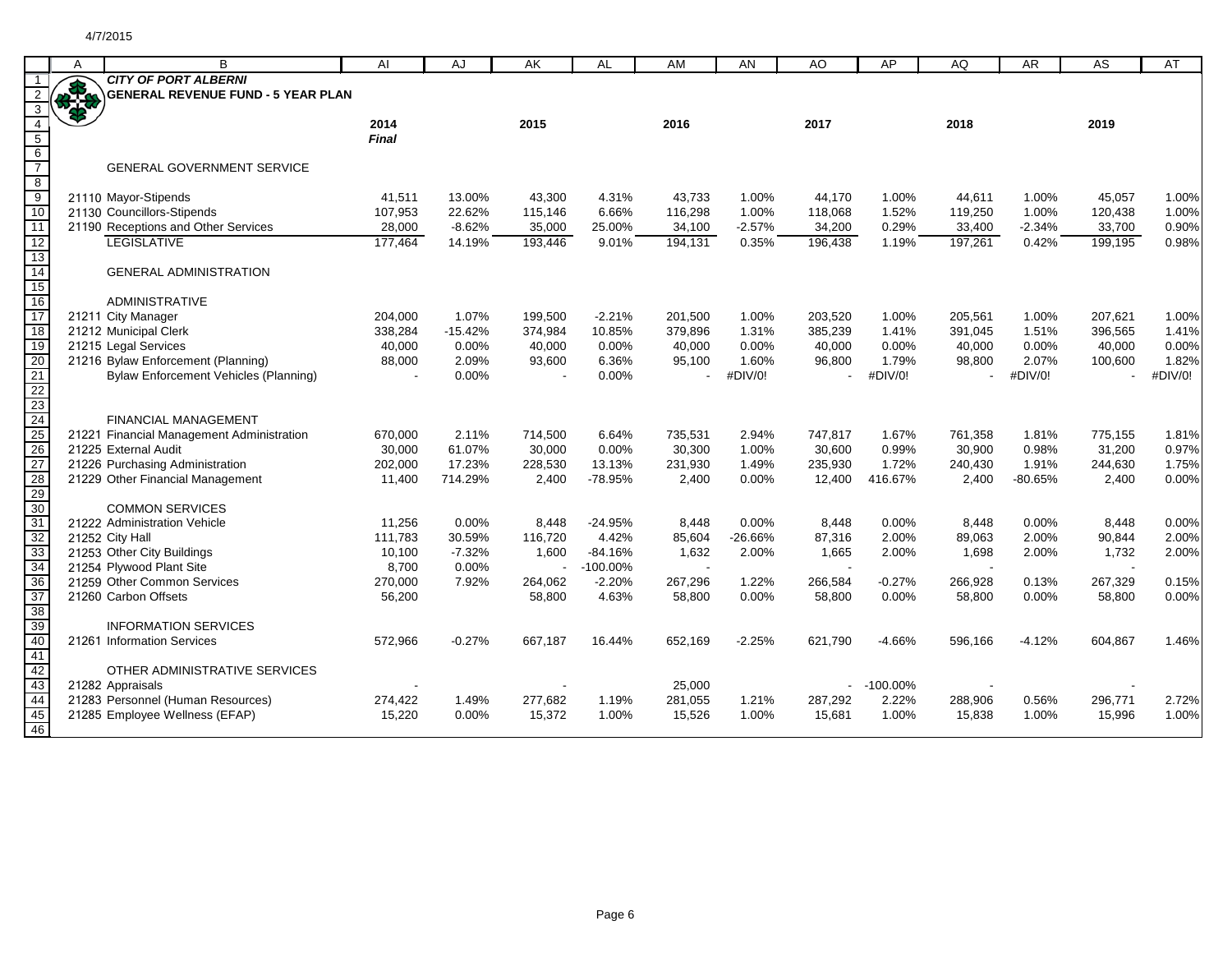|                 | Α      | В                                                                             | Al                 | AJ             | AK                 | AL                 | AM                | AN             | AO                 | AP             | AQ                 | <b>AR</b>      | AS                 | AT             |
|-----------------|--------|-------------------------------------------------------------------------------|--------------------|----------------|--------------------|--------------------|-------------------|----------------|--------------------|----------------|--------------------|----------------|--------------------|----------------|
|                 |        | <b>CITY OF PORT ALBERNI</b>                                                   |                    |                |                    |                    |                   |                |                    |                |                    |                |                    |                |
|                 |        | <b>GENERAL REVENUE FUND - 5 YEAR PLAN</b>                                     |                    |                |                    |                    |                   |                |                    |                |                    |                |                    |                |
|                 | 337.69 |                                                                               |                    |                |                    |                    |                   |                |                    |                |                    |                |                    |                |
| $\overline{4}$  |        |                                                                               | 2014               |                | 2015               |                    | 2016              |                | 2017               |                | 2018               |                | 2019               |                |
| $5\overline{)}$ |        |                                                                               | <b>Final</b>       |                |                    |                    |                   |                |                    |                |                    |                |                    |                |
| $6\overline{6}$ |        |                                                                               |                    |                |                    |                    |                   |                |                    |                |                    |                |                    |                |
| $\frac{47}{48}$ |        | <b>RECOVERIES</b>                                                             |                    |                |                    |                    |                   |                |                    |                |                    |                |                    |                |
|                 |        | 21290 Admin./Acc't Services Recovered                                         | (277, 440)         | 2.00%          | (438, 221)         | 57.95%             | (438, 200)        | 0.00%          | (438, 200)         | 0.00%          | (438, 200)         | 0.00%          | (438, 200)         | 0.00%          |
| 49              |        | <b>GENERAL ADMINISTRATION</b>                                                 | 2,636,891          | 3.15%          | 2,655,164          | 0.69%              | 2,673,987         | 0.71%          | 2,661,682          | $-0.46%$       | 2,658,141          | $-0.13%$       | 2,704,758          | 1.75%          |
| 50              |        |                                                                               |                    |                |                    |                    |                   |                |                    |                |                    |                |                    |                |
| 51              |        | 21911 Election Expense                                                        | 40,000             | 7900.00%       | 10,000             | -75.00%            | 10,000            | 0.00%          | 10,000             | 0.00%          | 45,000             | 350.00%        | 10,000             | -77.78%        |
| 52<br>53        |        | 21920 Training and Development                                                | 137,800            | 1.99%          | 140,556            | 2.00%              | 143,367           | 2.00%          | 146,234            | 2.00%          | 149,159            | 2.00%          | 152,142            | 2.00%          |
|                 |        | 21925 Council Travel and Development                                          | 45,000             | $-18.18%$      | 45,000             | 0.00%              | 45,900            | 2.00%          | 46,818             | 2.00%          | 47,754             | 2.00%          | 48,709             | 2.00%          |
| 54              |        | 21930 Insurance                                                               | 159,500            | 1.98%          | 250,000            | 56.74%             | 250,000           | 0.00%          | 250,000            | 0.00%          | 255,000            | 2.00%          | 260,100            | 2.00%          |
| 55<br>56        |        | 21931 Damage Claims                                                           | 40,000             | 0.00%          | 30,000             | $-25.00%$          | 30,000            | 0.00%          | 30,000             | 0.00%          | 30,000             | 0.00%          | 30,000             | 0.00%          |
|                 |        | 21950 Grants In Aid                                                           | 10,400             | 1.96%          | 10,608             | 2.00%              | 10,820            | 2.00%          | 11,037             | 2.01%          | 11,257             | 1.99%          | 11,482             | 2.00%          |
| 57              |        | 21990 Other General Services                                                  |                    |                | 50,000             |                    |                   |                |                    |                |                    |                |                    |                |
| 58              |        | OTHER GENERAL GOV'T SERVICES                                                  | 432,700            | 8.93%          | 536,164            | 23.91%             | 490,087           | $-8.59%$       | 494,089            | 0.82%          | 538,170            | 8.92%          | 512,433            | $-4.78%$       |
| 59              |        |                                                                               |                    |                |                    |                    |                   |                |                    |                |                    |                |                    |                |
|                 |        | <b>GENERAL GOVERNMENT SERVICE</b>                                             | 3,247,055          | 4.44%          | 3,384,774          | 4.24%              | 3,358,205         | $-0.78%$       | 3,352,209          | $-0.18%$       | 3,393,572          | 1.23%          | 3,416,386          | 0.67%          |
| $\frac{60}{61}$ |        |                                                                               |                    |                |                    |                    |                   |                |                    |                |                    |                |                    |                |
|                 |        | PROTECTIVE SERVICES                                                           |                    |                |                    |                    |                   |                |                    |                |                    |                |                    |                |
| 63<br>64<br>65  |        |                                                                               |                    |                |                    |                    |                   |                |                    |                |                    |                |                    |                |
|                 |        | 22121 R.C.M.P. Contract                                                       | 4,998,112          | 5.81%          | 5,091,474          | 1.87%              | 5,279,010         | 3.68%          | 5,457,641          | 3.38%          | 5,598,188          | 2.58%          | 5,681,707          | 1.49%          |
|                 |        | 22122 Police Service Administration                                           | 808,000            | $-5.05%$       | 824,000            | 1.98%              | 840,480           | 2.00%          | 857,876            | 2.07%          | 879,234            | 2.49%          | 897,878            | 2.12%          |
| 66<br>67        |        | 22130 Community Policing                                                      | 25,000             | $-10.71%$      | 25,000             | 0.00%              | 28,000            | 12.00%         | 28,000             | 0.00%          | 30,000             | 7.14%          | 30,000             | 0.00%          |
| 68              |        | 22140 Commissionaire Services (Planning)<br>22160 Police Building Maintenance | 25,000             | 0.00%<br>3.97% | 25,000             | 0.00%              | 25,000<br>129,030 | 0.00%<br>2.00% | 25,000             | 0.00%<br>2.00% | 25,000             | 0.00%<br>2.00% | 25,000             | 0.00%<br>2.00% |
| 69              |        | 22180 Detention/Custody of Prisoner                                           | 160,840<br>471,500 | 4.48%          | 126,500<br>480,800 | $-21.35%$<br>1.97% | 488,700           | 1.64%          | 131,611<br>499,500 | 2.21%          | 134,243<br>511,300 | 2.36%          | 136,928<br>521,100 | 1.92%          |
| 70              |        | POLICE PROTECTION                                                             | 6,488,452          | 4.09%          | 6,572,774          | 1.30%              | 6,790,220         | 3.31%          | 6,999,628          | 3.08%          | 7,177,965          | 2.55%          | 7,292,613          | 1.60%          |
| 71              |        |                                                                               |                    |                |                    |                    |                   |                |                    |                |                    |                |                    |                |
| $\overline{72}$ |        | 22411 Fire Protection Administration                                          | 316,852            | 2.52%          | 320.095            | 1.02%              | 323.522           | 1.07%          | 327,009            | 1.08%          | 330,558            | 1.09%          | 334,128            | 1.08%          |
| 73              |        | 22421 Fire Crew                                                               | 2,355,291          | 2.50%          | 2,402,904          | 2.02%              | 2,462,959         | 2.50%          | 2,524,515          | 2.50%          | 2,587,610          | 2.50%          | 2,652,282          | 2.50%          |
| 74              |        | 22422 Personnel Expense                                                       | 45,472             | 2.00%          | 45,470             | 0.00%              | 46,379            | 2.00%          | 47,307             | 2.00%          | 48,253             | 2.00%          | 49,218             | 2.00%          |
| 75              |        | 22431 Communication System                                                    | 11,042             | 2.00%          | 11,042             | 0.00%              | 11,263            | 2.00%          | 11,488             | 2.00%          | 11,718             | 2.00%          | 11,952             | 2.00%          |
| 76              |        | 22440 Fire Investigation                                                      | 936                | 1.96%          | 937                | 0.11%              | 956               | 2.03%          | 975                | 1.99%          | 994                | 1.95%          | 1,014              | 2.01%          |
| 77              |        | 22441 Fire Prevention                                                         | 140,510            | 2.49%          | 143,371            | 2.04%              | 146,945           | 2.49%          | 150,609            | 2.49%          | 154,364            | 2.49%          | 158,212            | 2.49%          |
| 78              |        | 22471 Fire Building Maintenance                                               | 63,465             | $-12.67%$      | 57,250             | $-9.79%$           | 59,465            | 3.87%          | 61,221             | 2.95%          | 62,888             | 2.72%          | 64,451             | 2.49%          |
| 80              |        | 22473 External Regional Training                                              | 1,592              | 1.99%          | 1,592              | 0.00%              | 1,624             | 2.01%          | 1,657              | 2.03%          | 1,690              | 1.99%          | 1,723              | 1.95%          |
| 81              |        | 22480 Vehicle Repair & Maintenance                                            | 234,525            | $-1.57%$       | 234,525            | 0.00%              | 239,065           | 1.94%          | 237,198            | $-0.78%$       | 217,887            | $-8.14%$       | 219,585            | 0.78%          |
| $\overline{82}$ |        | 22481 Sundry Equipment Maintenance/Rep                                        | 14,585             | 2.00%          | 14,585             | 0.00%              | 14,877            | 2.00%          | 15,174             | 2.00%          | 15,478             | 2.00%          | 15,787             | 2.00%          |
| 83              |        | 22482 Fire Fighting Tools/Supplies Purchases                                  | 20,982             | 2.00%          | 20,982             | 0.00%              | 21,402            | 2.00%          | 21,830             | 2.00%          | 22,267             | 2.00%          | 22,712             | 2.00%          |
| 84              |        | <b>FIRE PROTECTION</b>                                                        | 3,205,252          | 1.83%          | 3,252,753          | 1.48%              | 3,328,457         | 2.33%          | 3,398,983          | 2.12%          | 3,453,707          | 1.61%          | 3,531,064          | 2.24%          |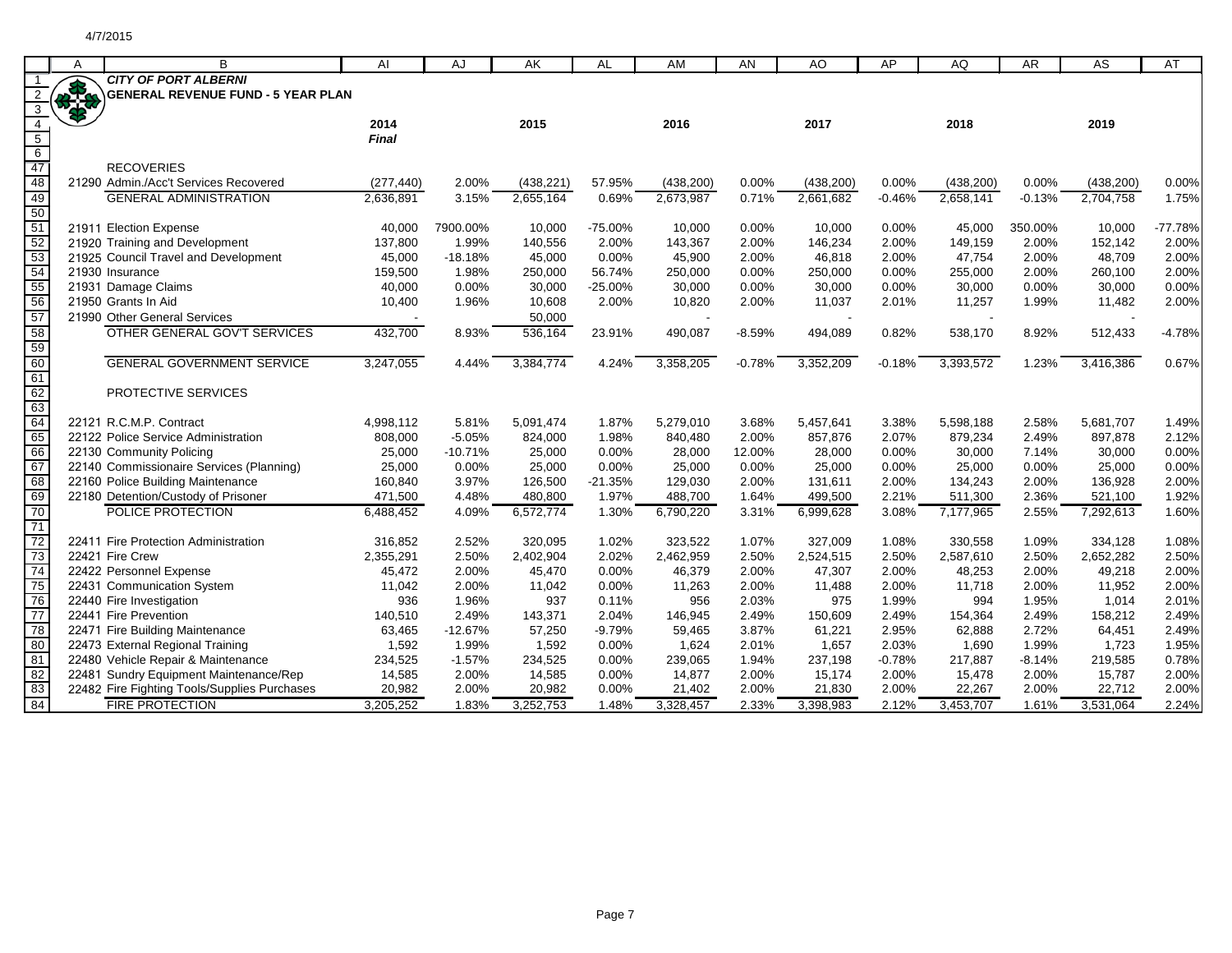|                                    | A | B                                         | AI        | AJ        | AK         | AL        | AM         | AN       | AO         | AP    | AQ         | AR    | AS         | AT       |
|------------------------------------|---|-------------------------------------------|-----------|-----------|------------|-----------|------------|----------|------------|-------|------------|-------|------------|----------|
|                                    |   | <b>CITY OF PORT ALBERNI</b>               |           |           |            |           |            |          |            |       |            |       |            |          |
|                                    | R | <b>GENERAL REVENUE FUND - 5 YEAR PLAN</b> |           |           |            |           |            |          |            |       |            |       |            |          |
| 3                                  |   |                                           |           |           |            |           |            |          |            |       |            |       |            |          |
|                                    |   |                                           | 2014      |           | 2015       |           | 2016       |          | 2017       |       | 2018       |       | 2019       |          |
| $\overline{5}$                     |   |                                           | Final     |           |            |           |            |          |            |       |            |       |            |          |
| $6\,$                              |   |                                           |           |           |            |           |            |          |            |       |            |       |            |          |
| $\frac{85}{86}$                    |   |                                           |           |           |            |           |            |          |            |       |            |       |            |          |
|                                    |   | 22510 Emergency Program (Tsunami Warning) | 697       | 0.58%     | 900        | 29.12%    | 1,000      | 11.11%   | 1,010      | 1.00% | 1,020      | 0.99% | 1,030      | 0.98%    |
| 87                                 |   | <b>EMERGENCY MEASURES</b>                 | 697       | 0.58%     | 900        | 29.12%    | 1,000      | 11.11%   | 1,010      | 1.00% | 1,020      | 0.99% | 1,030      | 0.98%    |
| 88                                 |   |                                           |           |           |            |           |            |          |            |       |            |       |            |          |
| 89                                 |   | 22921 Building/Plumbing Inspection        | 101,674   | 0.11%     | 101,500    | $-0.17%$  | 101,510    | 0.01%    | 101,520    | 0.01% | 101,530    | 0.01% | 101,540    | 0.01%    |
| 90                                 |   | 22926 Building Inspector Vehicle          | 4,566     | 0.00%     | 3,828      | $-16.16%$ | 3,882      | 1.41%    | 3,937      | 1.42% | 3,993      | 1.42% | 4,051      | 1.45%    |
| 91                                 |   | 22931 Animal Pound Operation              | 128,427   | $-3.37%$  | 149,000    | 16.02%    | 151,980    | 2.00%    | 155,020    | 2.00% | 158,120    | 2.00% | 161,282    | 2.00%    |
|                                    |   | OTHER PROTECTION                          | 234,667   | $-1.83%$  | 254,328    | 8.38%     | 257,372    | 1.20%    | 260,477    | 1.21% | 263,643    | 1.22% | 266,873    | 1.23%    |
| $\frac{92}{93}$<br>$\frac{93}{94}$ |   |                                           |           |           |            |           |            |          |            |       |            |       |            |          |
|                                    |   | <b>PROTECTIVE SERVICES</b>                | 9,929,068 | 3.20%     | 10,080,755 | 1.53%     | 10,377,049 | 2.94%    | 10,660,097 | 2.73% | 10,896,335 | 2.22% | 11,091,580 | 1.79%    |
| $\frac{95}{95}$<br>$\frac{96}{97}$ |   |                                           |           |           |            |           |            |          |            |       |            |       |            |          |
|                                    |   | <b>TRANSPORTATION SERVICE</b>             |           |           |            |           |            |          |            |       |            |       |            |          |
|                                    |   |                                           |           |           |            |           |            |          |            |       |            |       |            |          |
| 98<br>99                           |   | <b>COMMON SERVICES</b>                    |           |           |            |           |            |          |            |       |            |       |            |          |
|                                    |   | 23110 Engineering Administration          | 525,000   | 3.41%     | 572,574    | 9.06%     | 550,000    | $-3.94%$ | 561,000    | 2.00% | 572,220    | 2.00% | 583,664    | 2.00%    |
| 100<br>101                         |   | 23121 Engineering Consulting Services     | 40,000    | $-33.33%$ | 40,000     | 0.00%     | 40,800     | 2.00%    | 41,616     | 2.00% | 42,448     | 2.00% | 43,297     | 2.00%    |
| 102                                |   | PUBLIC WORKS ADMINISTRATION               |           |           |            |           |            |          |            |       |            |       |            |          |
| 103                                |   | 23129 Clerical & Reception-Operation      | 98,700    | $-3.16%$  | 100,500    | 1.82%     | 102,510    | 2.00%    | 104,560    | 2.00% | 106,650    | 2.00% | 108,783    | 2.00%    |
| 104                                |   | 23130 Supervision Operations              | 347,000   | 0.00%     | 357,000    | 2.88%     | 364,140    | 2.00%    | 371,423    | 2.00% | 378,851    | 2.00% | 386,428    | 2.00%    |
| 105                                |   | 23134 Small Tools/Equipment/Supplies      | 41,177    | $-0.01%$  | 48,657     | 18.17%    | 49,377     | 1.48%    | 50,111     | 1.49% | 50,860     | 1.49% | 51,623     | 1.50%    |
| 106                                |   | 23136 Works Yard Maintenance              | 62,000    | 16.98%    | 62,000     | 0.00%     | 63,240     | 2.00%    | 64,505     | 2.00% | 65,795     | 2.00% | 67,111     | 2.00%    |
| 107                                |   | 23137 Main Building Maintenance           | 130,000   | 0.00%     | 135,000    | 3.85%     | 137,700    | 2.00%    | 140,454    | 2.00% | 143,263    | 2.00% | 146,128    | 2.00%    |
| 108                                |   | 23138 Shop Overhead                       | 95,700    | 7.41%     | 95,800     | 0.10%     | 97,716     | 2.00%    | 99,670     | 2.00% | 101,664    | 2.00% | 103,697    | 2.00%    |
| 109                                |   |                                           |           |           |            |           |            |          |            |       |            |       |            |          |
| 110                                |   | <b>GENERAL EQUIPMENT</b>                  |           |           |            |           |            |          |            |       |            |       |            |          |
| 111                                |   | 23160 General Equipment Maintenance       | 705,600   | 5.74%     | 714,124    | 1.21%     | 728,307    | 1.99%    | 742,774    | 1.99% | 757,645    | 2.00% | 772,696    | 1.99%    |
| 112                                |   | 23161 Eng. Vehicle Maint. & Replacement   | 7,527     | $-37.42%$ | 13,184     | 75.16%    | 13,355     | 1.30%    | 13,530     | 1.31% | 13,708     | 1.32% | 13,890     | 1.33%    |
| 113                                |   | 23162 Sup. Vehicle Maint. & Replacement   | 25,800    | $-11.70%$ | 30,689     | 18.95%    | 33,274     | 8.42%    | 33,761     | 1.46% | 34,259     | 1.48% | 32,900     | $-3.97%$ |
| 114                                |   | <b>COMMON SERVICES</b>                    | 2,078,504 | 1.97%     | 2,169,528  | 4.38%     | 2,180,419  | 0.50%    | 2,223,404  | 1.97% | 2,267,363  | 1.98% | 2,310,218  | 1.89%    |
| 115                                |   |                                           |           |           |            |           |            |          |            |       |            |       |            |          |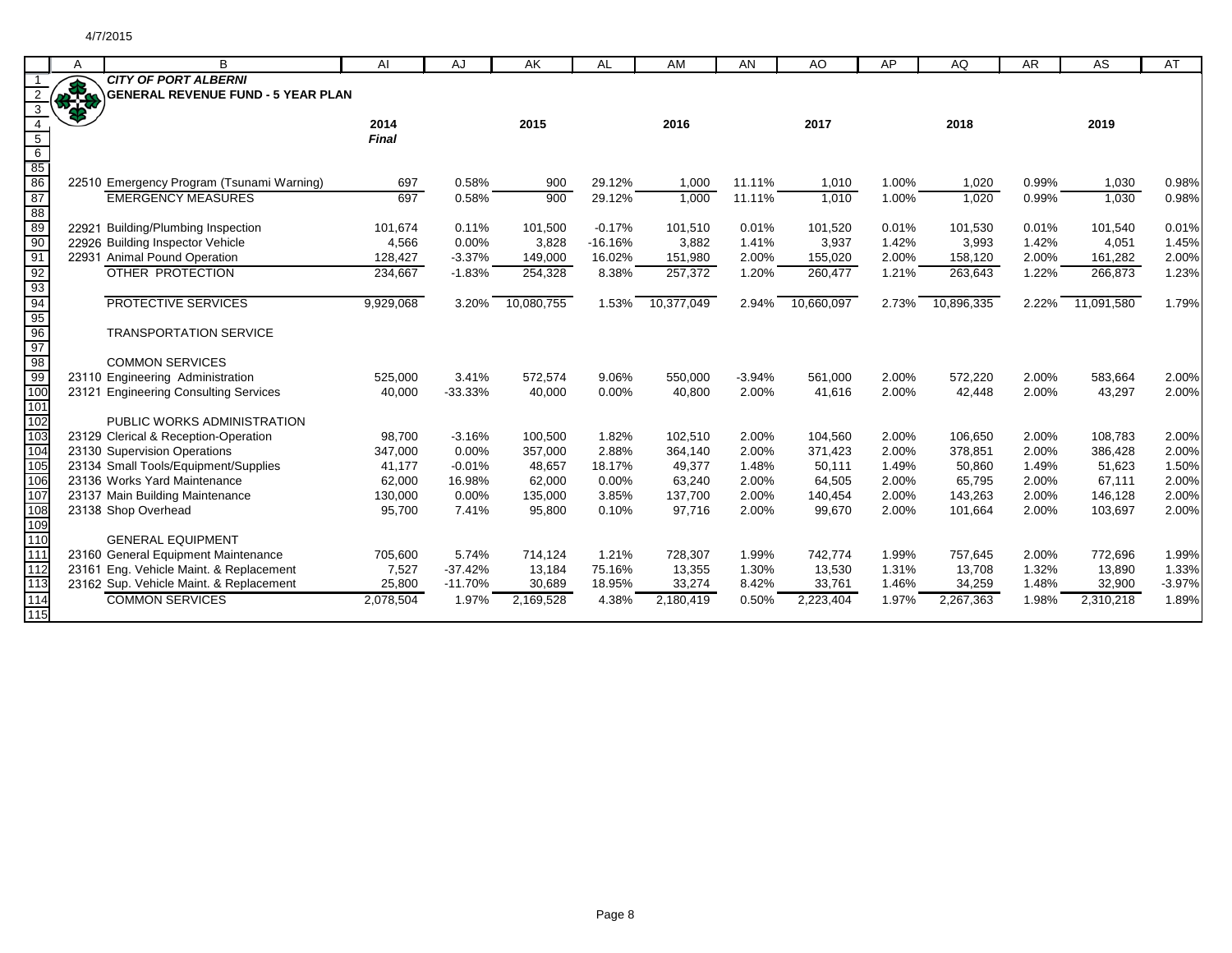|            |    | B                                         | AI           | AJ       | AK        | AL        | AM        | AN     | AO        | AP    | AQ        | <b>AR</b> | AS        | AT    |
|------------|----|-------------------------------------------|--------------|----------|-----------|-----------|-----------|--------|-----------|-------|-----------|-----------|-----------|-------|
|            |    | <b>CITY OF PORT ALBERNI</b>               |              |          |           |           |           |        |           |       |           |           |           |       |
|            | Fo | <b>GENERAL REVENUE FUND - 5 YEAR PLAN</b> |              |          |           |           |           |        |           |       |           |           |           |       |
|            |    |                                           |              |          |           |           |           |        |           |       |           |           |           |       |
|            |    |                                           | 2014         |          | 2015      |           | 2016      |        | 2017      |       | 2018      |           | 2019      |       |
| 5          |    |                                           | <b>Final</b> |          |           |           |           |        |           |       |           |           |           |       |
| 6          |    |                                           |              |          |           |           |           |        |           |       |           |           |           |       |
| 116        |    | <b>ROAD TRANSPORT</b>                     |              |          |           |           |           |        |           |       |           |           |           |       |
| 117        |    |                                           |              |          |           |           |           |        |           |       |           |           |           |       |
| 118        |    | <b>ROADS AND STREETS</b>                  |              |          |           |           |           |        |           |       |           |           |           |       |
| 120        |    | 23205 Customer Service Requests - Streets | 35,000       | 14.38%   | 40,000    | 14.29%    | 40,800    | 2.00%  | 41,616    | 2.00% | 42,448    | 2.00%     | 43,297    | 2.00% |
| 121        |    | 23210 Small Tools/Supplies - Streets      | 4,000        | 0.00%    | 5,500     | 37.50%    | 5,610     | 2.00%  | 5,722     | 2.00% | 5,837     | 2.00%     | 5,953     | 2.00% |
| 122        |    | 23220 Streets Inspections                 | 36,000       | 0.00%    | 44,500    | 23.61%    | 45,390    | 2.00%  | 46,298    | 2.00% | 47.224    | 2.00%     | 48,168    | 2.00% |
| 123        |    | 23231 Roadway Surfaces Maintenance        | 495,000      | 6.45%    | 515,000   | 4.04%     | 525,300   | 2.00%  | 535,806   | 2.00% | 546,522   | 2.00%     | 557,453   | 2.00% |
| 124        |    | 23233 Road Allowance Maintenance          | 250,000      | 12.11%   | 250,000   | 0.00%     | 255,000   | 2.00%  | 260,100   | 2.00% | 265,302   | 2.00%     | 270,608   | 2.00% |
| 125        |    | 23234 New Driveway Crossings              | 20,400       | 0.00%    | 20,400    | 0.00%     | 20,808    | 2.00%  | 21,224    | 2.00% | 21,649    | 2.00%     | 22,082    | 2.00% |
| 126        |    | 23236 Street Sweeping                     | 112,000      | $-8.65%$ | 87,000    | $-22.32%$ | 114,240   | 31.31% | 116,525   | 2.00% | 118,855   | 2.00%     | 121,232   | 2.00% |
| 127        |    | 23237 Snow & Ice Removal                  | 203,600      | $-4.68%$ | 200,000   | $-1.77%$  | 204,000   | 2.00%  | 208,080   | 2.00% | 212,242   | 2.00%     | 216,486   | 2.00% |
| 128<br>129 |    |                                           |              |          |           |           |           |        |           |       |           |           |           |       |
|            |    | <b>BRIDGES AND TUNNELS</b>                |              |          |           |           |           |        |           |       |           |           |           |       |
| 130        |    | 23241 Bridges and Retaining Walls         | 70,000       | 0.00%    | 50,000    | $-28.57%$ | 51,000    | 2.00%  | 52,020    | 2.00% | 53,060    | 2.00%     | 54,122    | 2.00% |
| 131        |    |                                           |              |          |           |           |           |        |           |       |           |           |           |       |
| 132        |    | <b>STREET LIGHTING</b>                    |              |          |           |           |           |        |           |       |           |           |           |       |
| 133        |    | 23250 Overhead & Decorative Lighting      | 266,500      | 8.91%    | 355,000   | 33.21%    | 362,100   | 2.00%  | 369,342   | 2.00% | 376,729   | 2.00%     | 384,263   | 2.00% |
| 134        |    | 23261 Signs & Traffic Marking             | 213,940      | 2.39%    | 213,940   | 0.00%     | 218,219   | 2.00%  | 222,583   | 2.00% | 227,035   | 2.00%     | 231,576   | 2.00% |
| 135        |    | 23264 Traffic & Railroad Signals          | 27,500       | $-8.33%$ | 29,100    | 5.82%     | 29,682    | 2.00%  | 30,276    | 2.00% | 30,881    | 2.00%     | 31,499    | 2.00% |
| 136        |    |                                           |              |          |           |           |           |        |           |       |           |           |           |       |
| 137        |    | <b>PARKING</b>                            |              |          |           |           |           |        |           |       |           |           |           |       |
| 138        |    | 23272 Off-Street Parking                  | 9,000        | 40.63%   | 1,323     | $-85.30%$ | 1,349     | 2.00%  | 1,376     | 2.00% | 1,404     | 2.00%     | 1,432     | 2.00% |
| 139<br>140 |    |                                           |              |          |           |           |           |        |           |       |           |           |           |       |
| 141        |    | OTHER TRANSPORTATION                      |              |          |           |           |           |        |           |       |           |           |           |       |
|            |    | 23291 Gravel                              | 136,000      | 8.80%    | 160,000   | 17.65%    | 163,200   | 2.00%  | 166,464   | 2.00% | 169,793   | 2.00%     | 173,189   | 2.00% |
| 142<br>143 |    | <b>ROADS &amp; STREETS</b>                | 1,878,940    | 4.37%    | 1,971,763 | 4.94%     | 2,036,698 | 3.29%  | 2,077,432 | 2.00% | 2,118,981 | 2.00%     | 2,161,360 | 2.00% |
|            |    |                                           |              |          |           |           |           |        |           |       |           |           |           |       |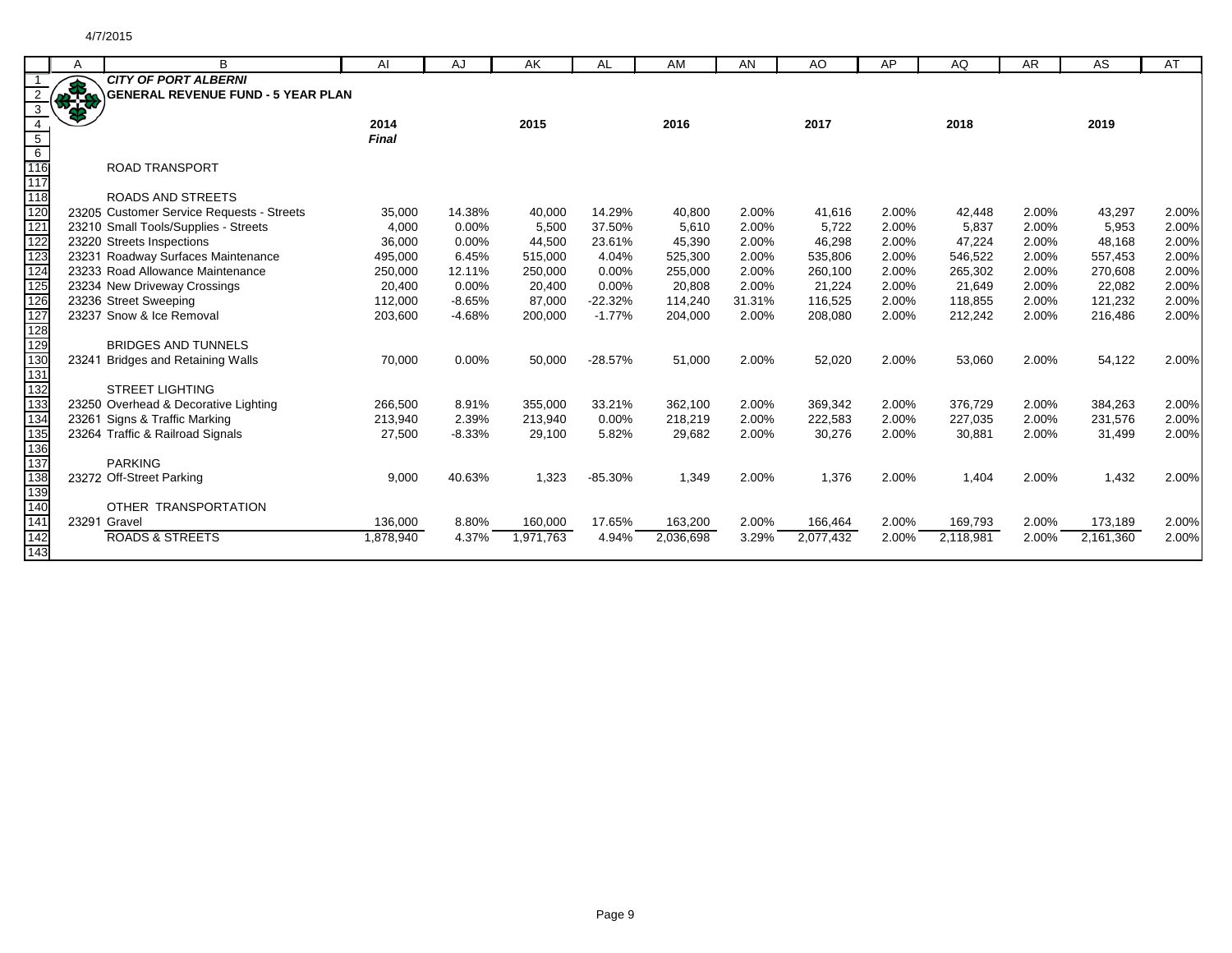|                   | A  | В                                                 | AI               | AJ             | AK               | AL             | AM               | <b>AN</b>      | AO.               | AP             | AQ                | <b>AR</b>      | AS                | AT             |
|-------------------|----|---------------------------------------------------|------------------|----------------|------------------|----------------|------------------|----------------|-------------------|----------------|-------------------|----------------|-------------------|----------------|
|                   |    | <b>CITY OF PORT ALBERNI</b>                       |                  |                |                  |                |                  |                |                   |                |                   |                |                   |                |
|                   | RE | <b>GENERAL REVENUE FUND - 5 YEAR PLAN</b>         |                  |                |                  |                |                  |                |                   |                |                   |                |                   |                |
|                   |    |                                                   |                  |                |                  |                |                  |                |                   |                |                   |                |                   |                |
|                   |    |                                                   | 2014             |                | 2015             |                | 2016             |                | 2017              |                | 2018              |                | 2019              |                |
| $\overline{5}$    |    |                                                   | <b>Final</b>     |                |                  |                |                  |                |                   |                |                   |                |                   |                |
| $6\overline{6}$   |    |                                                   |                  |                |                  |                |                  |                |                   |                |                   |                |                   |                |
|                   |    | <b>STORM DRAINAGE</b>                             |                  |                |                  |                |                  |                |                   |                |                   |                |                   |                |
| 144<br>145<br>146 |    |                                                   |                  |                |                  |                |                  |                |                   |                |                   |                |                   |                |
|                   |    | <b>OPEN DRAINAGE</b>                              |                  |                |                  |                |                  |                |                   |                |                   |                |                   |                |
| 147               |    | 23311 Ditch/Creek & Dyke Maintenance              | 138,500          | $-6.73%$       | 138,500          | 0.00%          | 141,270          | 2.00%          | 144,095           | 2.00%          | 146,977           | 2.00%          | 149,917           | 2.00%          |
| 148               |    |                                                   |                  |                |                  |                |                  |                |                   |                |                   |                |                   |                |
| 149               |    | <b>STORM SEWERS</b>                               |                  |                |                  |                |                  |                |                   |                |                   |                |                   |                |
| 150               |    | 23331 Storm Sewer Maintenance                     | 180,000          | $-1.10%$       | 180,000          | 0.00%          | 183,600          | 2.00%          | 187,272           | 2.00%          | 191,017           | 2.00%          | 194,838           | 2.00%          |
| 151               |    | 23333 Storm Sewer Pump Station                    | 13,400           | 0.75%          | 13,400           | 0.00%          | 13,668           | 2.00%          | 13,941            | 2.00%          | 14,220            | 2.00%          | 14,505            | 2.00%          |
| 152               |    | 23335 Storm Sewer Connections                     | 57,000           | $-18.57%$      | 57,000           | 0.00%          | 58,140           | 2.00%          | 59,303            | 2.00%          | 60,489            | 2.00%          | 61,699            | 2.00%          |
| 153               |    | <b>STORM DRAINAGE</b>                             | 388,900          | $-6.02%$       | 388,900          | 0.00%          | 396,678          | 2.00%          | 404,612           | 2.00%          | 412,704           | 2.00%          | 420,958           | 2.00%          |
| 154               |    |                                                   |                  |                |                  |                |                  |                |                   |                |                   |                |                   |                |
| 155<br>157        |    | OTHER COMMON SERVICES                             |                  |                |                  |                |                  |                |                   |                |                   |                |                   |                |
| 158               |    | 23881 Training Program                            | 97,000<br>28,000 | 0.00%<br>0.00% | 97,000<br>29,000 | 0.00%<br>3.57% | 98,940<br>29,580 | 2.00%<br>2.00% | 100,919<br>30,172 | 2.00%<br>2.00% | 102,937<br>30,775 | 2.00%<br>2.00% | 104,996<br>31,391 | 2.00%<br>2.00% |
| 160               |    | 23882 Safety<br>23884 Special Streets Work Orders | 10,500           | $-30.00%$      | 10,500           | 0.00%          | 10,710           | 2.00%          | 10,924            | 2.00%          | 11,143            | 2.00%          | 11,366            | 2.00%          |
| 161               |    | OTHER COMMON SERVICES                             | 135,500          | $-3.21%$       | 136,500          | 0.74%          | 139,230          | 2.00%          | 142,015           | 2.00%          | 144,855           | 2.00%          | 147,752           | 2.00%          |
| 162               |    |                                                   |                  |                |                  |                |                  |                |                   |                |                   |                |                   |                |
| 163               |    | <b>OTHER</b>                                      |                  |                |                  |                |                  |                |                   |                |                   |                |                   |                |
| 164               |    | 23510 PUBLIC TRANSIT                              | 1,082,898        | 3.90%          | 1,082,379        | $-0.05%$       | 1,104,882        | 2.08%          | 1,220,645         | 10.48%         | 1,256,995         | 2.98%          | 1,282,135         | 2.00%          |
| 165               |    |                                                   |                  |                |                  |                |                  |                |                   |                |                   |                |                   |                |
| 166               |    | <b>RECOVERIES</b>                                 |                  |                |                  |                |                  |                |                   |                |                   |                |                   |                |
| 167               |    | 23951 General Overhead Recovery                   | (680, 340)       | 2.00%          | (793,007)        | 16.56%         | (808, 867)       | 2.00%          | (825, 044)        | 2.00%          | (841, 545)        | 2.00%          | (858, 376)        | 2.00%          |
| 168               |    | 23952 Main Building Expense Recovery              |                  |                | (27,000)         |                | (27, 540)        | 2.00%          | (28,091)          | 2.00%          | (28, 653)         | 2.00%          | (29, 226)         | 2.00%          |
| 169               |    | 23953 Shop Overhead Recovery                      | (76, 500)        | 2.00%          | (95, 800)        | 25.23%         | (97, 716)        | 2.00%          | (99, 670)         | 2.00%          | (101, 664)        | 2.00%          | (103, 697)        | 2.00%          |
| 170               |    | 23958 Equipment Charges Recovery                  | (543,660)        | 2.00%          | (522,000)        | $-3.98%$       | (532, 440)       | 2.00%          | (543,089)         | 2.00%          | (553, 951)        | 2.00%          | (565,030)         | 2.00%          |
| 171               |    | 23959 Gravel Cost Recovery                        | (153,000)        | 2.00%          | (100,000)        | $-34.64%$      | (102,000)        | 2.00%          | (104, 040)        | 2.00%          | (106, 121)        | 2.00%          | (108, 243)        | 2.00%          |
| 172               |    | <b>RECOVERIES</b>                                 | (1,453,500)      | 2.00%          | (1,537,807)      | 5.80%          | (1,568,563)      | 2.00%          | (1,599,934)       | 2.00%          | (1,631,933)       | 2.00%          | (1,664,572)       | 2.00%          |
| 173               |    |                                                   |                  |                |                  |                |                  |                |                   |                |                   |                |                   |                |
| 174               |    | <b>TRANSPORTATION SERVICE</b>                     | 4,111,242        | 2.53%          | 4,211,263        | 2.43%          | 4,289,344        | 1.85%          | 4,468,173         | 4.17%          | 4,568,965         | 2.26%          | 4,657,851         | 1.95%          |
| 175               |    |                                                   |                  |                |                  |                |                  |                |                   |                |                   |                |                   |                |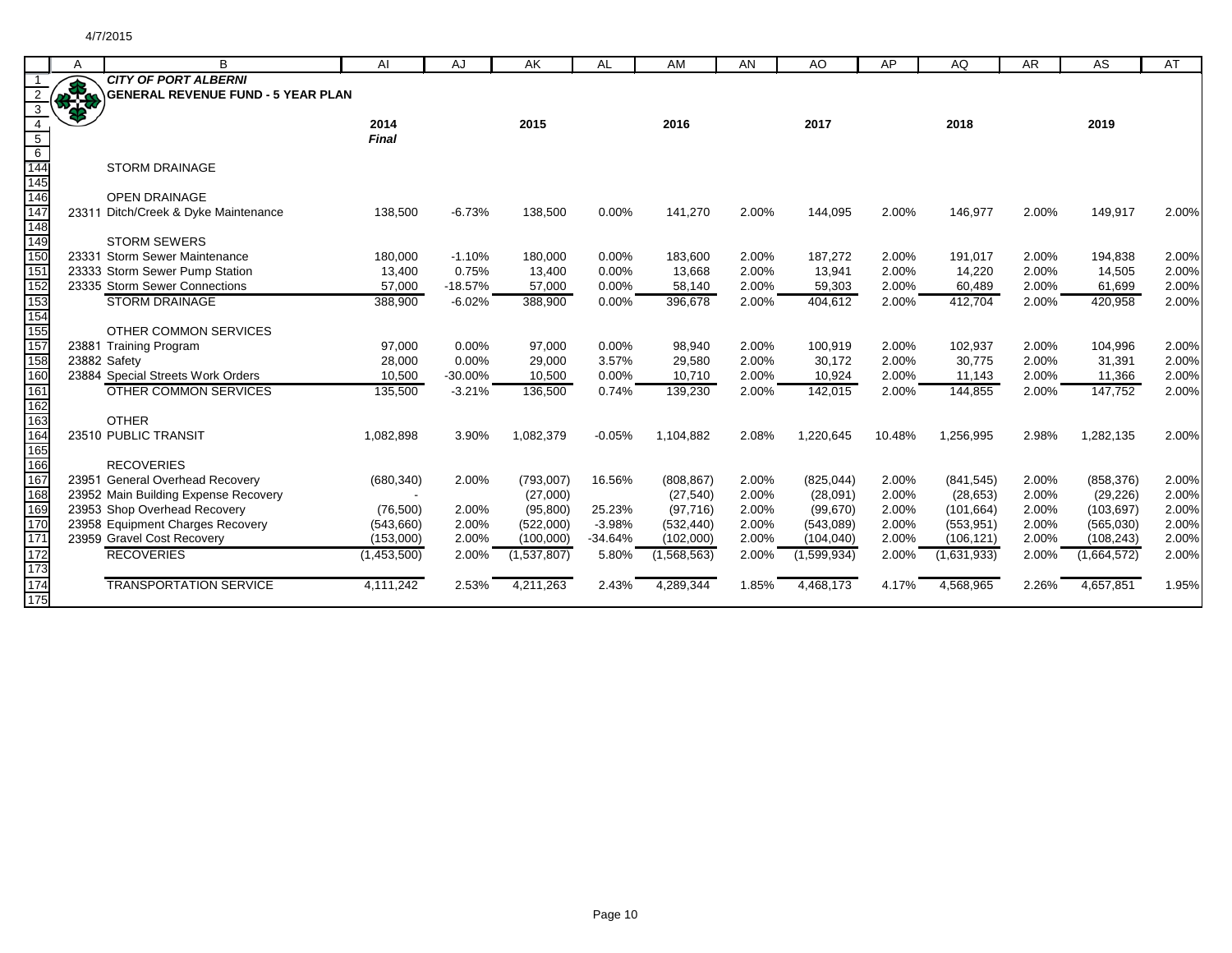|                 | A          | B                                             | AI           | AJ        | AK      | <b>AL</b> | AM      | AN             | AO      | AP    | AQ      | <b>AR</b>      | AS      | AT             |
|-----------------|------------|-----------------------------------------------|--------------|-----------|---------|-----------|---------|----------------|---------|-------|---------|----------------|---------|----------------|
|                 |            | <b>CITY OF PORT ALBERNI</b>                   |              |           |         |           |         |                |         |       |         |                |         |                |
| 2               | <b>RAS</b> | <b>GENERAL REVENUE FUND - 5 YEAR PLAN</b>     |              |           |         |           |         |                |         |       |         |                |         |                |
| 3               |            |                                               |              |           |         |           |         |                |         |       |         |                |         |                |
| $\overline{4}$  |            |                                               | 2014         |           | 2015    |           | 2016    |                | 2017    |       | 2018    |                | 2019    |                |
| $5\overline{)}$ |            |                                               | <b>Final</b> |           |         |           |         |                |         |       |         |                |         |                |
| $6\overline{6}$ |            |                                               |              |           |         |           |         |                |         |       |         |                |         |                |
| 176             |            | ENVIRONMENTAL HEALTH SERVICES                 |              |           |         |           |         |                |         |       |         |                |         |                |
| 177             |            |                                               |              |           |         |           |         |                |         |       |         |                |         |                |
| 178             |            | <b>GARBAGE AND WASTE COLLECTION</b>           |              |           |         |           |         |                |         |       |         |                |         |                |
| 179             |            | 24320 Residential Waste Collection            | 350,000      | 16.67%    | 396,701 | 13.34%    | 403,825 | 1.80%          | 411,091 | 1.80% | 418,503 | 1.80%          | 426,063 | 1.81%          |
| 180             |            | 24321 Container Waste Collection              | 205,000      | $-17.17%$ | 110,000 | $-46.34%$ | 16,020  | $-85.44%$      | 16,340  | 2.00% | 16,667  | 2.00%          | 17,001  | 2.00%          |
| 181             |            | 24322 Solid Waste Cont Purchase/Maintenance   | 14,000       | $-60.00%$ | 9,200   | $-34.29%$ | 1,000   | $-89.13%$      | 1,000   | 0.00% | 1,000   | 0.00%          | 1,000   | 0.00%          |
| 182             |            | 24323 Solid Waste Disposal                    | 400,000      | $-9.09%$  | 330,000 | $-17.50%$ | 272,000 | $-17.58%$      | 277,440 | 2.00% | 282,989 | 2.00%          | 288,649 | 2.00%          |
| 184             |            | ENVIRONMENTAL HEALTH                          | 969,000      | $-5.23%$  | 845,901 | $-12.70%$ | 692,845 | $-18.09%$      | 705,871 | 1.88% | 719,159 | 1.88%          | 732,712 | 1.88%          |
| 185             |            |                                               |              |           |         |           |         |                |         |       |         |                |         |                |
| 186             |            | PUBLIC HEALTH AND WELFARE                     |              |           |         |           |         |                |         |       |         |                |         |                |
| 187             |            |                                               |              |           |         |           |         |                |         |       |         |                |         |                |
| 188             |            | 25161 Cemetery Maintenance                    | 12,583       | $-7.21%$  | 12,500  | $-0.66%$  | 12,750  | 2.00%          | 13,005  | 2.00% | 13,265  | 2.00%          | 13,530  | 2.00%          |
| 189             |            | 25162 Interments                              | 27,100       | 0.00%     | 27,000  | $-0.37%$  | 27,540  | 2.00%          | 28,091  | 2.00% | 28,653  | 2.00%          | 29,226  | 2.00%          |
| 190             |            | 25163 Memorial Marker Installation            | 11,000       | 0.00%     | 13,500  | 22.73%    | 13,770  | 2.00%          | 14,045  | 2.00% | 14,326  | 2.00%          | 14,613  | 2.00%          |
| 191             |            | <b>CEMETERIES</b>                             | 50,683       | $-1.89%$  | 53,000  | 4.57%     | 54,060  | 2.00%          | 55,141  | 2.00% | 56,244  | 2.00%          | 57,369  | 2.00%          |
| 194             |            |                                               |              |           |         |           |         |                |         |       |         |                |         |                |
| 195             |            | PUBLIC HEALTH & WELFARE                       | 50,683       | $-1.89%$  | 53,000  | 4.57%     | 54,060  | 2.00%          | 55,141  | 2.00% | 56,244  | 2.00%          | 57,369  | 2.00%          |
| 196             |            |                                               |              |           |         |           |         |                |         |       |         |                |         |                |
| 197             |            | ENVIRONMENTAL DEVELOPMENT                     |              |           |         |           |         |                |         |       |         |                |         |                |
| 198             |            |                                               |              |           |         |           |         |                |         |       |         |                |         |                |
| 199             |            | 26129 Planning Administration                 | 211,000      | $-0.14%$  | 216,515 | 2.61%     | 219,625 | 1.44%          | 222,335 | 1.23% | 225,345 | 1.35%          | 229,155 | 1.69%          |
| 200             |            | 26132 Consulting Services                     |              |           | 40,000  |           |         |                |         |       |         |                |         |                |
| 201             |            | <b>RESEARCH AND PLANNING</b>                  | 211,000      | $-0.14%$  | 256,515 | 21.57%    | 219,625 | $-14.38%$      | 222,335 | 1.23% | 225,345 | 1.35%          | 229,155 | 1.69%          |
| 202<br>203      |            |                                               |              |           |         |           |         |                |         |       |         |                |         |                |
|                 |            | 26234 Business Development                    | 60,000       | 0.00%     | 45,000  | $-25.00%$ | 45,800  | 1.78%          | 46,616  | 1.78% | 47,448  | 1.78%          | 48,297  | 1.79%          |
| 204<br>206      |            | 26235 Economic Development                    | 255,869      | $-9.98%$  | 309,700 | 21.04%    | 315,770 | 1.96%          | 322,085 | 2.00% | 328,656 | 2.04%          | 335,229 | 2.00%          |
|                 |            | 26237 Community Investment Plan (new in 2011) | 31,200       | 1.96%     | 31,824  | 2.00%     | 32,460  | 2.00%          | 33,110  | 2.00% | 33,772  | 2.00%          | 34,447  | 2.00%          |
| 207<br>208      |            | 26238 Community Engagement                    | 20,750       | 0.00%     | 2,000   | $-90.36%$ | 2,000   | 0.00%          | 2,000   | 0.00% | 2,000   | 0.00%          | 2,000   | 0.00%          |
|                 |            | 26450 Community Forest                        |              |           |         |           |         |                |         |       |         |                |         |                |
| 209             |            | <b>COMMUNITY DEVELOPMENT</b>                  | 367,819      | $-7.02%$  | 388,524 | 5.63%     | 396,030 | 1.93%          | 403,811 | 1.96% | 411,876 | 2.00%          | 419,973 | 1.97%          |
| 210             |            |                                               |              |           |         |           |         |                |         |       |         |                |         |                |
| 211<br>212      |            | 26701 A.H.Q. Overhead                         | 25,200       | $-0.39%$  | 22,500  | $-10.71%$ | 22,950  | 2.00%<br>2.09% | 23,409  | 2.00% | 23,877  | 2.00%<br>2.00% | 24,355  | 2.00%<br>2.00% |
|                 |            | 26770 Harbour Quay - Buildings Maintenance    | 106,938      | $-24.69%$ | 106,238 | $-0.65%$  | 108,455 |                | 110,624 | 2.00% | 112,836 |                | 115,093 |                |
| 213<br>214      |            | <b>ALBERNI HARBOUR QUAY</b>                   | 132,138      | $-21.01%$ | 128.738 | $-2.57%$  | 131,405 | 2.07%          | 134,033 | 2.00% | 136.714 | 2.00%          | 139,448 | 2.00%          |
|                 |            |                                               |              |           |         |           |         |                |         |       |         |                |         |                |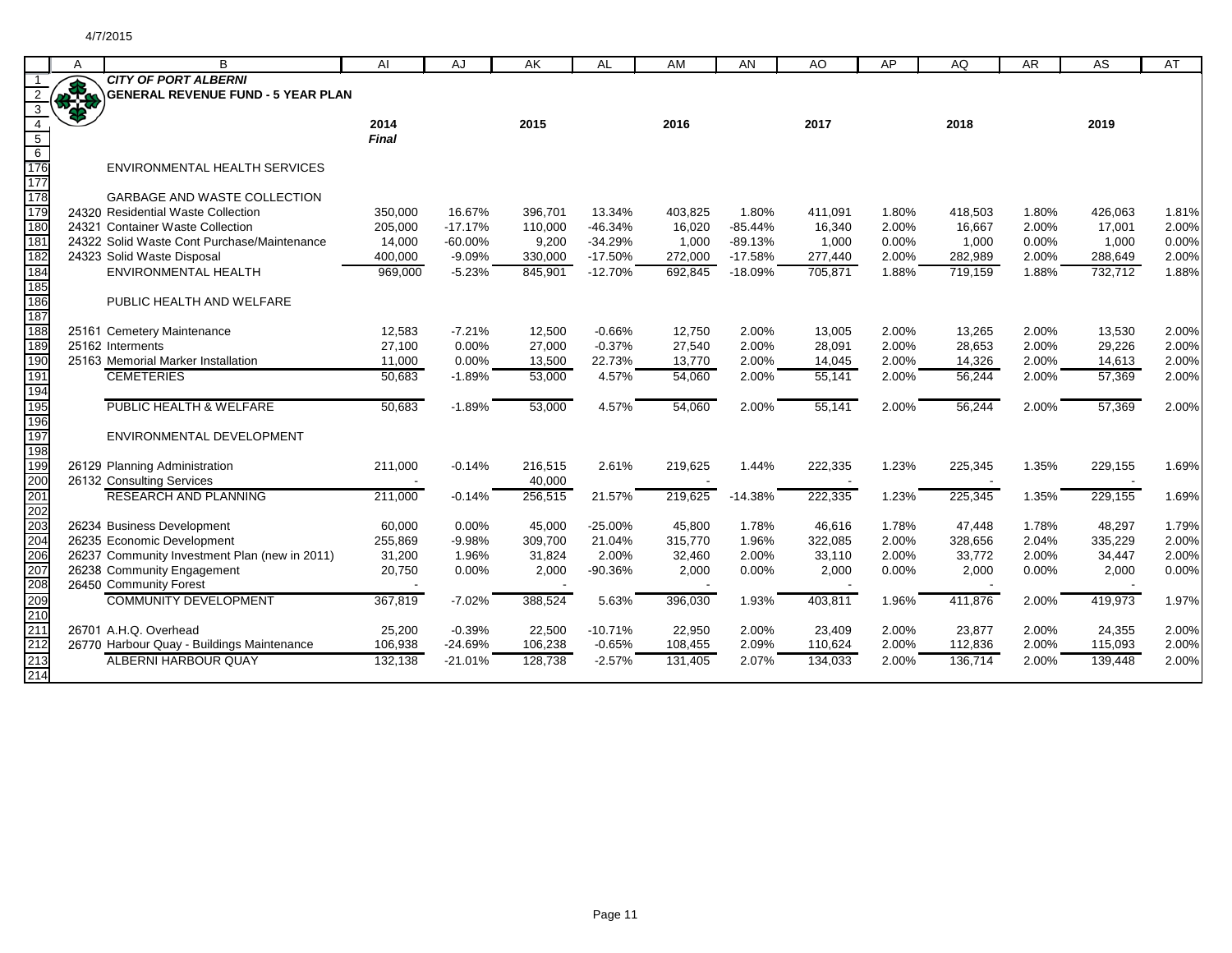| <b>CITY OF PORT ALBERNI</b><br><b>RASH</b><br><b>GENERAL REVENUE FUND - 5 YEAR PLAN</b><br>3<br>2015<br>2017<br>2018<br>2019<br>$\overline{4}$<br>2014<br>2016<br>$\overline{5}$<br>Final<br>$\frac{1}{6}$<br>215<br>216<br>217<br>218<br>OTHER ENVIRONMENTAL DEVELOPMENT<br>0.00%<br>26911 Ch Commerce Visitor Centre Operations<br>84,000<br>0.00%<br>84,000<br>0.00%<br>84,000<br>0.00%<br>84,000<br>84,000<br>0.00%<br>84,000<br>26917 Promotion of Tourism<br>0.00%<br>$-100.00\%$<br>5,000<br>$\overline{\phantom{a}}$<br><b>TOURISM</b><br>89,000<br>0.00%<br>84,000<br>$-5.62%$<br>84,000<br>0.00%<br>84,000<br>0.00%<br>84,000<br>0.00%<br>84,000<br><b>ENVIRONMENTAL DEVELOPMENT</b><br>799,957<br>831,060<br>872,576<br>$-7.33%$<br>857,777<br>7.23%<br>844,179<br>1.58%<br>857,935<br>1.63%<br>$-3.11%$<br>RECREATION & CULTURAL SERVICE<br><b>RECREATION FACILITIES</b><br><b>ADMINISTRATION</b><br>27110 Parks & Rec Management Services<br>474,178<br>$-1.11%$<br>446,800<br>$-5.77%$<br>455,736<br>2.00%<br>464,851<br>2.00%<br>474,148<br>2.00%<br>483,631<br><b>COMMUNITY CENTRES AND HALLS</b><br>27120 Gyro Youth Centre Maintenance<br>$-0.83%$<br>25,788<br>2.00%<br>2.00%<br>27,366<br>29,947<br>25,282<br>$-15.58%$<br>26,303<br>26,829<br>2.00%<br>27124 Glenwood Concessions<br>6,500<br>$-13.33%$<br>6,630<br>2.00%<br>6,763<br>2.00%<br>7,036<br>7,500<br>$-6.25%$<br>6,898<br>2.00%<br>27126 Glenwood Skate Shop<br>2,500<br>$-28.57%$<br>2.00%<br>2.00%<br>3,500<br>0.00%<br>2,550<br>2,601<br>2,653<br>2.00%<br>2,706<br>27128 Glenwood Centre Maintenance<br>13.72%<br>50,270<br>2.00%<br>69,147<br>59,582<br>$-13.83%$<br>$-15.63%$<br>51,275<br>52,301<br>2.00%<br>53,347<br>27129 Bob Dailey Stadium<br>17,474<br>22.81%<br>15,725<br>$-10.01%$<br>16,040<br>2.00%<br>16,360<br>2.00%<br>16,687<br>2.00%<br>17,021<br>27130 Echo Activity Centre Maintenance<br>$-8.31%$<br>8.65%<br>311,714<br>$-1.42%$<br>317,948<br>2.00%<br>324,307<br>2.00%<br>330,793<br>291,009<br>316,190<br>27134 Echo Aquatic Maintenance<br>462,021<br>$-4.04%$<br>$-0.22%$<br>463,314<br>472,580<br>2.00%<br>482,032<br>491,673<br>460,994<br>0.50%<br>2.00% | Α | B | AI | AJ | AK | AL | AM | AN | AO | AP | AQ | <b>AR</b> | AS | AT             |
|-----------------------------------------------------------------------------------------------------------------------------------------------------------------------------------------------------------------------------------------------------------------------------------------------------------------------------------------------------------------------------------------------------------------------------------------------------------------------------------------------------------------------------------------------------------------------------------------------------------------------------------------------------------------------------------------------------------------------------------------------------------------------------------------------------------------------------------------------------------------------------------------------------------------------------------------------------------------------------------------------------------------------------------------------------------------------------------------------------------------------------------------------------------------------------------------------------------------------------------------------------------------------------------------------------------------------------------------------------------------------------------------------------------------------------------------------------------------------------------------------------------------------------------------------------------------------------------------------------------------------------------------------------------------------------------------------------------------------------------------------------------------------------------------------------------------------------------------------------------------------------------------------------------------------------------------------------------------------------------------------------------------------------------------------------------------------------------------------------------------------------------------------------------------------------|---|---|----|----|----|----|----|----|----|----|----|-----------|----|----------------|
|                                                                                                                                                                                                                                                                                                                                                                                                                                                                                                                                                                                                                                                                                                                                                                                                                                                                                                                                                                                                                                                                                                                                                                                                                                                                                                                                                                                                                                                                                                                                                                                                                                                                                                                                                                                                                                                                                                                                                                                                                                                                                                                                                                             |   |   |    |    |    |    |    |    |    |    |    |           |    |                |
|                                                                                                                                                                                                                                                                                                                                                                                                                                                                                                                                                                                                                                                                                                                                                                                                                                                                                                                                                                                                                                                                                                                                                                                                                                                                                                                                                                                                                                                                                                                                                                                                                                                                                                                                                                                                                                                                                                                                                                                                                                                                                                                                                                             |   |   |    |    |    |    |    |    |    |    |    |           |    |                |
|                                                                                                                                                                                                                                                                                                                                                                                                                                                                                                                                                                                                                                                                                                                                                                                                                                                                                                                                                                                                                                                                                                                                                                                                                                                                                                                                                                                                                                                                                                                                                                                                                                                                                                                                                                                                                                                                                                                                                                                                                                                                                                                                                                             |   |   |    |    |    |    |    |    |    |    |    |           |    |                |
|                                                                                                                                                                                                                                                                                                                                                                                                                                                                                                                                                                                                                                                                                                                                                                                                                                                                                                                                                                                                                                                                                                                                                                                                                                                                                                                                                                                                                                                                                                                                                                                                                                                                                                                                                                                                                                                                                                                                                                                                                                                                                                                                                                             |   |   |    |    |    |    |    |    |    |    |    |           |    |                |
|                                                                                                                                                                                                                                                                                                                                                                                                                                                                                                                                                                                                                                                                                                                                                                                                                                                                                                                                                                                                                                                                                                                                                                                                                                                                                                                                                                                                                                                                                                                                                                                                                                                                                                                                                                                                                                                                                                                                                                                                                                                                                                                                                                             |   |   |    |    |    |    |    |    |    |    |    |           |    |                |
|                                                                                                                                                                                                                                                                                                                                                                                                                                                                                                                                                                                                                                                                                                                                                                                                                                                                                                                                                                                                                                                                                                                                                                                                                                                                                                                                                                                                                                                                                                                                                                                                                                                                                                                                                                                                                                                                                                                                                                                                                                                                                                                                                                             |   |   |    |    |    |    |    |    |    |    |    |           |    |                |
|                                                                                                                                                                                                                                                                                                                                                                                                                                                                                                                                                                                                                                                                                                                                                                                                                                                                                                                                                                                                                                                                                                                                                                                                                                                                                                                                                                                                                                                                                                                                                                                                                                                                                                                                                                                                                                                                                                                                                                                                                                                                                                                                                                             |   |   |    |    |    |    |    |    |    |    |    |           |    |                |
|                                                                                                                                                                                                                                                                                                                                                                                                                                                                                                                                                                                                                                                                                                                                                                                                                                                                                                                                                                                                                                                                                                                                                                                                                                                                                                                                                                                                                                                                                                                                                                                                                                                                                                                                                                                                                                                                                                                                                                                                                                                                                                                                                                             |   |   |    |    |    |    |    |    |    |    |    |           |    |                |
|                                                                                                                                                                                                                                                                                                                                                                                                                                                                                                                                                                                                                                                                                                                                                                                                                                                                                                                                                                                                                                                                                                                                                                                                                                                                                                                                                                                                                                                                                                                                                                                                                                                                                                                                                                                                                                                                                                                                                                                                                                                                                                                                                                             |   |   |    |    |    |    |    |    |    |    |    |           |    | 0.00%          |
|                                                                                                                                                                                                                                                                                                                                                                                                                                                                                                                                                                                                                                                                                                                                                                                                                                                                                                                                                                                                                                                                                                                                                                                                                                                                                                                                                                                                                                                                                                                                                                                                                                                                                                                                                                                                                                                                                                                                                                                                                                                                                                                                                                             |   |   |    |    |    |    |    |    |    |    |    |           |    |                |
|                                                                                                                                                                                                                                                                                                                                                                                                                                                                                                                                                                                                                                                                                                                                                                                                                                                                                                                                                                                                                                                                                                                                                                                                                                                                                                                                                                                                                                                                                                                                                                                                                                                                                                                                                                                                                                                                                                                                                                                                                                                                                                                                                                             |   |   |    |    |    |    |    |    |    |    |    |           |    | 0.00%          |
|                                                                                                                                                                                                                                                                                                                                                                                                                                                                                                                                                                                                                                                                                                                                                                                                                                                                                                                                                                                                                                                                                                                                                                                                                                                                                                                                                                                                                                                                                                                                                                                                                                                                                                                                                                                                                                                                                                                                                                                                                                                                                                                                                                             |   |   |    |    |    |    |    |    |    |    |    |           |    |                |
|                                                                                                                                                                                                                                                                                                                                                                                                                                                                                                                                                                                                                                                                                                                                                                                                                                                                                                                                                                                                                                                                                                                                                                                                                                                                                                                                                                                                                                                                                                                                                                                                                                                                                                                                                                                                                                                                                                                                                                                                                                                                                                                                                                             |   |   |    |    |    |    |    |    |    |    |    |           |    | 1.71%          |
|                                                                                                                                                                                                                                                                                                                                                                                                                                                                                                                                                                                                                                                                                                                                                                                                                                                                                                                                                                                                                                                                                                                                                                                                                                                                                                                                                                                                                                                                                                                                                                                                                                                                                                                                                                                                                                                                                                                                                                                                                                                                                                                                                                             |   |   |    |    |    |    |    |    |    |    |    |           |    |                |
|                                                                                                                                                                                                                                                                                                                                                                                                                                                                                                                                                                                                                                                                                                                                                                                                                                                                                                                                                                                                                                                                                                                                                                                                                                                                                                                                                                                                                                                                                                                                                                                                                                                                                                                                                                                                                                                                                                                                                                                                                                                                                                                                                                             |   |   |    |    |    |    |    |    |    |    |    |           |    |                |
|                                                                                                                                                                                                                                                                                                                                                                                                                                                                                                                                                                                                                                                                                                                                                                                                                                                                                                                                                                                                                                                                                                                                                                                                                                                                                                                                                                                                                                                                                                                                                                                                                                                                                                                                                                                                                                                                                                                                                                                                                                                                                                                                                                             |   |   |    |    |    |    |    |    |    |    |    |           |    |                |
|                                                                                                                                                                                                                                                                                                                                                                                                                                                                                                                                                                                                                                                                                                                                                                                                                                                                                                                                                                                                                                                                                                                                                                                                                                                                                                                                                                                                                                                                                                                                                                                                                                                                                                                                                                                                                                                                                                                                                                                                                                                                                                                                                                             |   |   |    |    |    |    |    |    |    |    |    |           |    |                |
|                                                                                                                                                                                                                                                                                                                                                                                                                                                                                                                                                                                                                                                                                                                                                                                                                                                                                                                                                                                                                                                                                                                                                                                                                                                                                                                                                                                                                                                                                                                                                                                                                                                                                                                                                                                                                                                                                                                                                                                                                                                                                                                                                                             |   |   |    |    |    |    |    |    |    |    |    |           |    |                |
|                                                                                                                                                                                                                                                                                                                                                                                                                                                                                                                                                                                                                                                                                                                                                                                                                                                                                                                                                                                                                                                                                                                                                                                                                                                                                                                                                                                                                                                                                                                                                                                                                                                                                                                                                                                                                                                                                                                                                                                                                                                                                                                                                                             |   |   |    |    |    |    |    |    |    |    |    |           |    |                |
|                                                                                                                                                                                                                                                                                                                                                                                                                                                                                                                                                                                                                                                                                                                                                                                                                                                                                                                                                                                                                                                                                                                                                                                                                                                                                                                                                                                                                                                                                                                                                                                                                                                                                                                                                                                                                                                                                                                                                                                                                                                                                                                                                                             |   |   |    |    |    |    |    |    |    |    |    |           |    | 2.00%          |
|                                                                                                                                                                                                                                                                                                                                                                                                                                                                                                                                                                                                                                                                                                                                                                                                                                                                                                                                                                                                                                                                                                                                                                                                                                                                                                                                                                                                                                                                                                                                                                                                                                                                                                                                                                                                                                                                                                                                                                                                                                                                                                                                                                             |   |   |    |    |    |    |    |    |    |    |    |           |    |                |
|                                                                                                                                                                                                                                                                                                                                                                                                                                                                                                                                                                                                                                                                                                                                                                                                                                                                                                                                                                                                                                                                                                                                                                                                                                                                                                                                                                                                                                                                                                                                                                                                                                                                                                                                                                                                                                                                                                                                                                                                                                                                                                                                                                             |   |   |    |    |    |    |    |    |    |    |    |           |    |                |
|                                                                                                                                                                                                                                                                                                                                                                                                                                                                                                                                                                                                                                                                                                                                                                                                                                                                                                                                                                                                                                                                                                                                                                                                                                                                                                                                                                                                                                                                                                                                                                                                                                                                                                                                                                                                                                                                                                                                                                                                                                                                                                                                                                             |   |   |    |    |    |    |    |    |    |    |    |           |    | 2.00%          |
|                                                                                                                                                                                                                                                                                                                                                                                                                                                                                                                                                                                                                                                                                                                                                                                                                                                                                                                                                                                                                                                                                                                                                                                                                                                                                                                                                                                                                                                                                                                                                                                                                                                                                                                                                                                                                                                                                                                                                                                                                                                                                                                                                                             |   |   |    |    |    |    |    |    |    |    |    |           |    | 2.00%          |
|                                                                                                                                                                                                                                                                                                                                                                                                                                                                                                                                                                                                                                                                                                                                                                                                                                                                                                                                                                                                                                                                                                                                                                                                                                                                                                                                                                                                                                                                                                                                                                                                                                                                                                                                                                                                                                                                                                                                                                                                                                                                                                                                                                             |   |   |    |    |    |    |    |    |    |    |    |           |    | 2.00%          |
|                                                                                                                                                                                                                                                                                                                                                                                                                                                                                                                                                                                                                                                                                                                                                                                                                                                                                                                                                                                                                                                                                                                                                                                                                                                                                                                                                                                                                                                                                                                                                                                                                                                                                                                                                                                                                                                                                                                                                                                                                                                                                                                                                                             |   |   |    |    |    |    |    |    |    |    |    |           |    | 2.00%<br>2.00% |
|                                                                                                                                                                                                                                                                                                                                                                                                                                                                                                                                                                                                                                                                                                                                                                                                                                                                                                                                                                                                                                                                                                                                                                                                                                                                                                                                                                                                                                                                                                                                                                                                                                                                                                                                                                                                                                                                                                                                                                                                                                                                                                                                                                             |   |   |    |    |    |    |    |    |    |    |    |           |    | 2.00%          |
|                                                                                                                                                                                                                                                                                                                                                                                                                                                                                                                                                                                                                                                                                                                                                                                                                                                                                                                                                                                                                                                                                                                                                                                                                                                                                                                                                                                                                                                                                                                                                                                                                                                                                                                                                                                                                                                                                                                                                                                                                                                                                                                                                                             |   |   |    |    |    |    |    |    |    |    |    |           |    | 2.00%          |
| 27140 AV Multiplex Concessions<br>$-7.43%$<br>2.00%<br>166,620<br>2.00%<br>173,000<br>15.33%<br>160,150<br>163,353<br>169,952<br>2.00%<br>173,352                                                                                                                                                                                                                                                                                                                                                                                                                                                                                                                                                                                                                                                                                                                                                                                                                                                                                                                                                                                                                                                                                                                                                                                                                                                                                                                                                                                                                                                                                                                                                                                                                                                                                                                                                                                                                                                                                                                                                                                                                           |   |   |    |    |    |    |    |    |    |    |    |           |    | 2.00%          |
| 27142 AV Multiplex Skate Shop<br>9.52%<br>11,500<br>12,000<br>4.35%<br>12,240<br>2.00%<br>12,485<br>2.00%<br>12,734<br>2.00%<br>12,989                                                                                                                                                                                                                                                                                                                                                                                                                                                                                                                                                                                                                                                                                                                                                                                                                                                                                                                                                                                                                                                                                                                                                                                                                                                                                                                                                                                                                                                                                                                                                                                                                                                                                                                                                                                                                                                                                                                                                                                                                                      |   |   |    |    |    |    |    |    |    |    |    |           |    | 2.00%          |
| 27144 AV Multiplex Maintenance<br>5.84%<br>814,941<br>$-5.07%$<br>2.00%<br>2.00%<br>820,963<br>837,383<br>773,612<br>789,084<br>804,866<br>2.00%                                                                                                                                                                                                                                                                                                                                                                                                                                                                                                                                                                                                                                                                                                                                                                                                                                                                                                                                                                                                                                                                                                                                                                                                                                                                                                                                                                                                                                                                                                                                                                                                                                                                                                                                                                                                                                                                                                                                                                                                                            |   |   |    |    |    |    |    |    |    |    |    |           |    | 2.00%          |
| 27146 Parks Building & Fieldhouses<br>11.77%<br>92,110<br>$-9.79%$<br>93,952<br>95,831<br>2.00%<br>97,748<br>99,703<br>102,106<br>2.00%<br>2.00%                                                                                                                                                                                                                                                                                                                                                                                                                                                                                                                                                                                                                                                                                                                                                                                                                                                                                                                                                                                                                                                                                                                                                                                                                                                                                                                                                                                                                                                                                                                                                                                                                                                                                                                                                                                                                                                                                                                                                                                                                            |   |   |    |    |    |    |    |    |    |    |    |           |    | 2.00%          |
| 27148 Echo Park Complex<br>$-4.37%$<br>49,028<br>38,449<br>$-21.58%$<br>39,218<br>2.00%<br>40,002<br>2.00%<br>40,802<br>2.00%<br>41,618                                                                                                                                                                                                                                                                                                                                                                                                                                                                                                                                                                                                                                                                                                                                                                                                                                                                                                                                                                                                                                                                                                                                                                                                                                                                                                                                                                                                                                                                                                                                                                                                                                                                                                                                                                                                                                                                                                                                                                                                                                     |   |   |    |    |    |    |    |    |    |    |    |           |    | 2.00%          |
| 244                                                                                                                                                                                                                                                                                                                                                                                                                                                                                                                                                                                                                                                                                                                                                                                                                                                                                                                                                                                                                                                                                                                                                                                                                                                                                                                                                                                                                                                                                                                                                                                                                                                                                                                                                                                                                                                                                                                                                                                                                                                                                                                                                                         |   |   |    |    |    |    |    |    |    |    |    |           |    |                |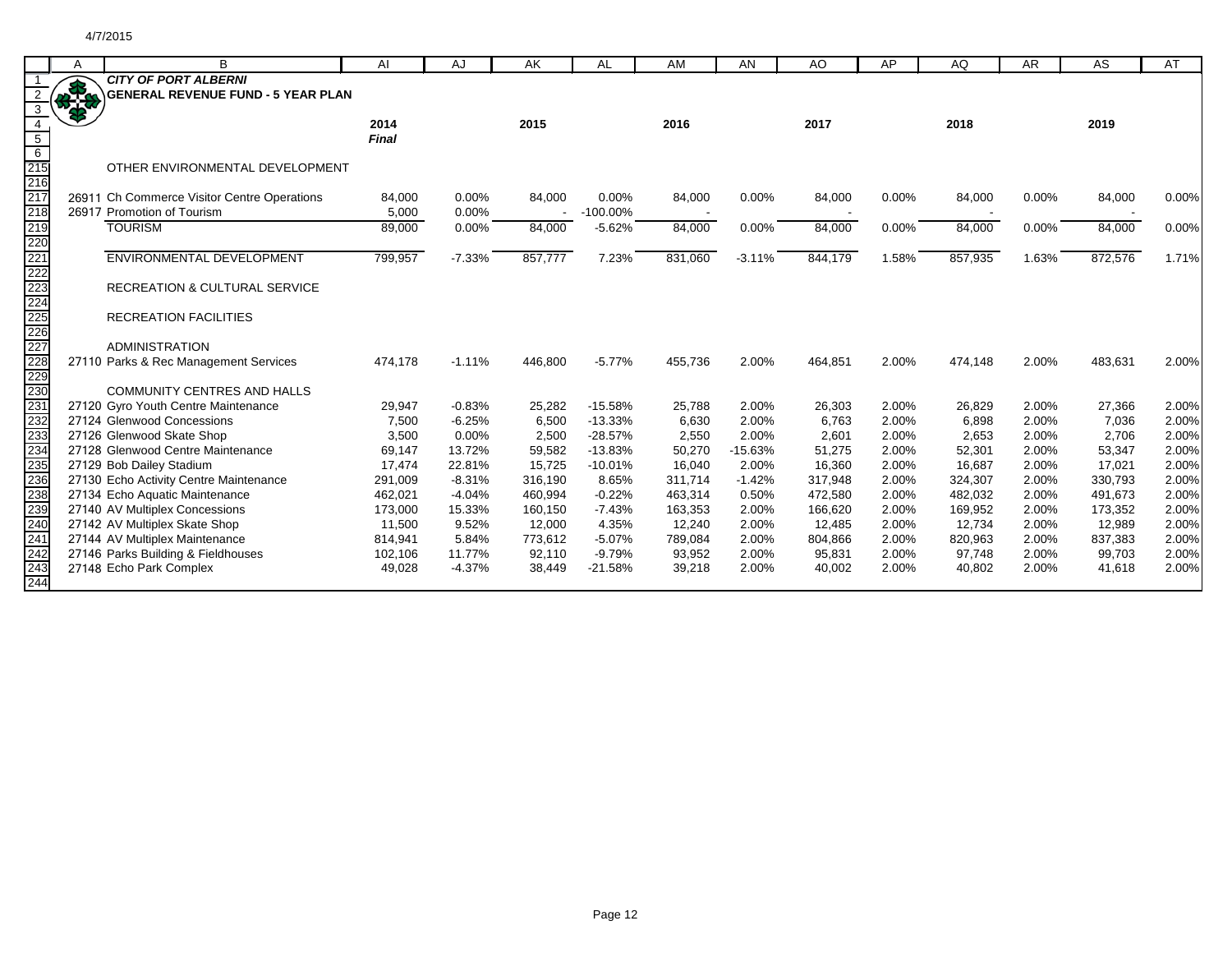|                                        | A           | в                                                           | AI           | AJ        | AK        | <b>AL</b> | AM        | AN        | AO        | AP    | AQ        | AR    | AS        | AT    |
|----------------------------------------|-------------|-------------------------------------------------------------|--------------|-----------|-----------|-----------|-----------|-----------|-----------|-------|-----------|-------|-----------|-------|
|                                        |             | <b>CITY OF PORT ALBERNI</b>                                 |              |           |           |           |           |           |           |       |           |       |           |       |
|                                        | <b>RASH</b> | <b>GENERAL REVENUE FUND - 5 YEAR PLAN</b>                   |              |           |           |           |           |           |           |       |           |       |           |       |
| 3                                      |             |                                                             |              |           |           |           |           |           |           |       |           |       |           |       |
| $\overline{4}$                         |             |                                                             | 2014         |           | 2015      |           | 2016      |           | 2017      |       | 2018      |       | 2019      |       |
| $5\overline{)}$                        |             |                                                             | <b>Final</b> |           |           |           |           |           |           |       |           |       |           |       |
| $6\overline{6}$                        |             |                                                             |              |           |           |           |           |           |           |       |           |       |           |       |
|                                        |             | <b>RECREATION PROGRAMS</b>                                  |              |           |           |           |           |           |           |       |           |       |           |       |
|                                        |             |                                                             |              |           |           |           |           |           |           |       |           |       |           |       |
|                                        |             | <b>SPORT DIVISION PROGRAMS</b>                              |              |           |           |           |           |           |           |       |           |       |           |       |
|                                        |             | 27156 Glenwood Centre Programs                              | 9,100        | $-4.21%$  | 8,500     | $-6.59%$  | 8.670     | 2.00%     | 8,843     | 2.00% | 9,020     | 2.00% | 9,201     | 2.00% |
|                                        |             | 27160 Echo Aquatic Programs                                 | 647,500      | 10.03%    | 733,575   | 13.29%    | 748,247   | 2.00%     | 763,211   | 2.00% | 778,476   | 2.00% | 794,045   | 2.00% |
|                                        |             | 27163 AV Multiplex Programs                                 | 216,500      | $-8.35%$  | 181,291   | $-16.26%$ | 184,917   | 2.00%     | 188,615   | 2.00% | 192,387   | 2.00% | 196,235   | 2.00% |
|                                        |             |                                                             |              |           |           |           |           |           |           |       |           |       |           |       |
|                                        |             | LEISURE DIVISION PROGRAMS<br>27166 Leisure Service Programs | 209,782      | 4.65%     | 225,000   | 7.25%     | 229,500   | 2.00%     | 234,090   | 2.00% | 238.772   | 2.00% | 243,547   | 2.00% |
|                                        |             | 27170 Youth Services and Programs                           | 19,000       | $-11.63%$ | 22,000    | 15.79%    | 22,440    | 2.00%     | 22,889    | 2.00% | 23,347    | 2.00% | 23,814    | 2.00% |
|                                        |             | 27173 Children's Programs                                   | 156,000      | 9.09%     | 161,000   | 3.21%     | 164,220   | 2.00%     | 167,504   | 2.00% | 170,854   | 2.00% | 174,272   | 2.00% |
|                                        |             | 27180 Adult Programs                                        | 92,500       | 2.78%     | 92,500    | 0.00%     | 94,350    | 2.00%     | 96,237    | 2.00% | 98,162    | 2.00% | 100,125   | 2.00% |
| 259                                    |             |                                                             |              |           |           |           |           |           |           |       |           |       |           |       |
| 260                                    |             | <b>SPECIAL EVENTS</b>                                       |              |           |           |           |           |           |           |       |           |       |           |       |
|                                        |             | 27190 Special Events                                        | 18,500       | $-13.15%$ | 21,500    | 16.22%    | 21,930    | 2.00%     | 22,369    | 2.00% | 22,816    | 2.00% | 23,272    | 2.00% |
|                                        |             | 27198 Vans Maintenance & Repair                             | 11,800       | $-5.27%$  | 13,700    | 16.10%    | 13,974    | 2.00%     | 14,253    | 2.00% | 14,539    | 2.00% | 14,829    | 2.00% |
| 261<br>263<br>264                      |             | <b>RECREATION FACILITIES &amp; PROGRAMS</b>                 | 3,886,033    | 2.51%     | 3,868,960 | $-0.44%$  | 3,918,136 | 1.27%     | 3,996,498 | 2.00% | 4,076,428 | 2.00% | 4,157,957 | 2.00% |
| 265                                    |             |                                                             |              |           |           |           |           |           |           |       |           |       |           |       |
| 266                                    |             | PARKS AND PLAYGROUNDS                                       |              |           |           |           |           |           |           |       |           |       |           |       |
|                                        |             |                                                             |              |           |           |           |           |           |           |       |           |       |           |       |
| 267<br>268<br>269<br>270<br>271        |             | 27210 Parks & Facility Management Services                  | 220,765      | 3.37%     | 225,808   | 2.28%     | 230,324   | 2.00%     | 234,931   | 2.00% | 239,629   | 2.00% | 244,422   | 2.00% |
|                                        |             | 27215 Parks Maintenance                                     | 532,644      | 1.73%     | 539,265   | 1.24%     | 550.050   | 2.00%     | 561.051   | 2.00% | 572,272   | 2.00% | 583,718   | 2.00% |
|                                        |             | 27220 Horticultural Services                                | 309,920      | 2.29%     | 321,153   | 3.62%     | 327,576   | 2.00%     | 334,128   | 2.00% | 340,810   | 2.00% | 347,626   | 2.00% |
|                                        |             | 27225 Parks Vehicles & Equip. Mtce. & Repairs               | 140,330      | 7.14%     | 146,074   | 4.09%     | 148,995   | 2.00%     | 151,975   | 2.00% | 155,015   | 2.00% | 158,115   | 2.00% |
|                                        |             | 27230 Parks Upgrading                                       | 75,214       | $-25.34%$ | 83,190    | 10.60%    | 84,854    | 2.00%     | 86,551    | 2.00% | 88,282    | 2.00% | 90,048    | 2.00% |
| 272<br>273<br>274                      |             | 27499 Equipment Recovery                                    | (80,000)     | 11.11%    | (80,000)  | 0.00%     | (81,600)  | 2.00%     | (83, 232) | 2.00% | (84, 897) | 2.00% | (86, 595) | 2.00% |
|                                        |             | <b>PARKS &amp; PLAYGROUNDS</b>                              | 1.198.873    | $-0.08%$  | 1.235.490 | 3.05%     | 1.260.200 | 2.00%     | 1,285,404 | 2.00% | 1.311.111 | 2.00% | 1.337.334 | 2.00% |
| 275                                    |             |                                                             |              |           |           |           |           |           |           |       |           |       |           |       |
| 276<br>277                             |             | <b>CULTURAL SERVICES</b>                                    |              |           |           |           |           |           |           |       |           |       |           |       |
|                                        |             | 27510 Museum Services                                       | 304,641      | $-8.38%$  | 294,050   | $-3.48%$  | 298,577   | 1.54%     | 303,164   | 1.54% | 307,914   | 1.57% | 312,625   | 1.53% |
| 278                                    |             | 27515 Museum Programs - Curatorial                          | 37,463       | $-24.39%$ | 27,300    | $-27.13%$ | 27,699    | 1.46%     | 28,104    | 1.46% | 28,614    | 1.81% | 29,029    | 1.45% |
| 279                                    |             | 27516 Museum Programs Permanent Exhibition                  | 7,963        | $-32.52%$ | 5,125     | $-35.64%$ | 5,235     | 2.15%     | 5,346     | 2.12% | 5,458     | 2.10% | 5,572     | 2.09% |
|                                        |             | 27517 Museum Programs Temp. Exhibits                        | 20,759       | 16.95%    | 24,000    | 15.61%    | 24,330    | 1.38%     | 24,711    | 1.57% | 25,054    | 1.39% | 25,458    | 1.61% |
|                                        |             | 27530 Industrial Collections                                | 58,500       | 28.57%    | 66,750    | 14.10%    | 42,225    | $-36.74%$ | 43,370    | 2.71% | 45,010    | 3.78% | 46,170    | 2.58% |
|                                        |             | 27550 Museum Maintenance                                    | 53,358       | $-20.04%$ | 54,910    | 2.91%     | 55,704    | 1.45%     | 57,014    | 2.35% | 57,838    | 1.45% | 59,177    | 2.32% |
|                                        |             | 27555 McLean Mill                                           | 239,000      | $-4.02%$  | 224,000   | $-6.28%$  | 249,000   | 11.16%    | 249,000   | 0.00% | 249,000   | 0.00% | 249,000   | 0.00% |
| 280<br>281<br>282<br>283<br>284<br>285 |             | 27600 Library Services                                      | 641,180      | 6.73%     | 660,338   | 2.99%     | 690,119   | 4.51%     | 725,246   | 5.09% | 773,620   | 6.67% | 821,817   | 6.23% |
|                                        |             | <b>CULTURAL SERVICES</b>                                    | 1,362,864    | $-0.78%$  | 1,356,473 | $-0.47%$  | 1,392,889 | 2.68%     | 1,435,955 | 3.09% | 1,492,508 | 3.94% | 1,548,848 | 3.77% |
| 286                                    |             |                                                             |              |           |           |           |           |           |           |       |           |       |           |       |
| 287<br>288                             |             | <b>RECREATION &amp; CULTURAL</b>                            | 6,447,770    | 1.31%     | 6,460,923 | 0.20%     | 6,571,225 | 1.71%     | 6,717,857 | 2.23% | 6,880,048 | 2.41% | 7.044.139 | 2.39% |
|                                        |             |                                                             |              |           |           |           |           |           |           |       |           |       |           |       |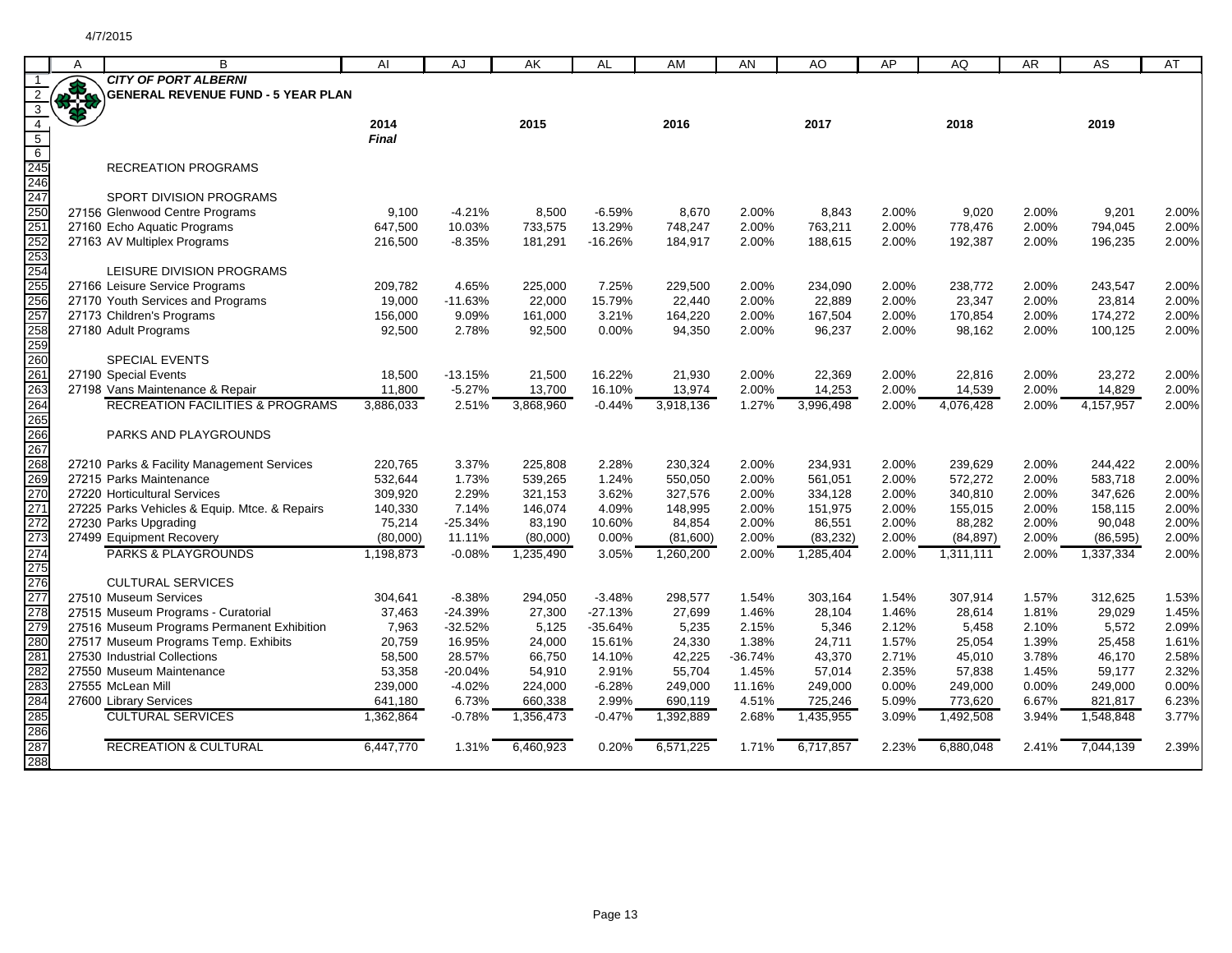|                                                                           | B                                           | AI        | AJ        | AK        | <b>AL</b> | AM        | AN       | AO        | AP       | AQ        | AR.       | AS        | AT    |
|---------------------------------------------------------------------------|---------------------------------------------|-----------|-----------|-----------|-----------|-----------|----------|-----------|----------|-----------|-----------|-----------|-------|
|                                                                           | <b>CITY OF PORT ALBERNI</b>                 |           |           |           |           |           |          |           |          |           |           |           |       |
|                                                                           | <b>GENERAL REVENUE FUND - 5 YEAR PLAN</b>   |           |           |           |           |           |          |           |          |           |           |           |       |
|                                                                           |                                             |           |           |           |           |           |          |           |          |           |           |           |       |
|                                                                           |                                             | 2014      |           | 2015      |           | 2016      |          | 2017      |          | 2018      |           | 2019      |       |
|                                                                           |                                             | Final     |           |           |           |           |          |           |          |           |           |           |       |
| $6\overline{6}$                                                           |                                             |           |           |           |           |           |          |           |          |           |           |           |       |
|                                                                           |                                             |           |           |           |           |           |          |           |          |           |           |           |       |
|                                                                           | <b>FISCAL SERVICES</b>                      |           |           |           |           |           |          |           |          |           |           |           |       |
|                                                                           |                                             |           |           |           |           |           |          |           |          |           |           |           |       |
| 289<br>290<br>291<br>292<br>295<br>296<br>298<br>298<br>299<br>299<br>299 | <b>DEBT CHARGES</b>                         |           |           |           |           |           |          |           |          |           |           |           |       |
|                                                                           | 28115 Interest on Prepaid Taxes             | 2,500     | $0.00\%$  | 3,000     | 20.00%    | 3,000     | $0.00\%$ | 3,000     | 0.00%    | 3,000     | 0.00%     | 3,000     | 0.00% |
|                                                                           | 28121 Interest on Own Debentures            | 168,375   | $-51.35%$ | 201,834   | 19.87%    | 201,834   | $0.00\%$ | 197,487   | $-2.15%$ | 197,487   | 0.00%     | 197,487   | 0.00% |
|                                                                           | 28131 Principal Instalment on Own Debenture | 84,009    | $-66.65%$ | 122,273   | 45.55%    | 122,273   | 0.00%    | 119,306   | $-2.43%$ | 119,306   | 0.00%     | 119,306   | 0.00% |
|                                                                           | 28193 Banking Service Charges               | 5,100     | 0.00%     | 5,100     | 0.00%     | 5,100     | $0.00\%$ | 5,100     | 0.00%    | 5,100     | 0.00%     | 5,100     | 0.00% |
|                                                                           | <b>DEBT CHARGES</b>                         | 259,984   | $-57.07%$ | 332,207   | 27.78%    | 332,207   | 0.00%    | 324,893   | $-2.20%$ | 324,893   | 0.00%     | 324,893   | 0.00% |
|                                                                           |                                             |           |           |           |           |           |          |           |          |           |           |           |       |
|                                                                           | TRANSFER TO RESERVE AND FUNDS               |           |           |           |           |           |          |           |          |           |           |           |       |
| $\frac{302}{302}$<br>$\frac{303}{304}$                                    |                                             |           |           |           |           |           |          |           |          |           |           |           |       |
|                                                                           | TRANSFER TO RESERVE ACCOUNTS                |           |           |           |           |           |          |           |          |           |           |           |       |
|                                                                           | 28211 Transfers to Reserves & Allowances    | 292,810   | $-10.59%$ | 412,600   | 40.91%    | 450,000   | 9.06%    | 456,000   | 1.33%    | 468,000   | 2.63%     | 468,000   | 0.00% |
|                                                                           | 28222 Transfer to Equipment Replacement     |           |           |           |           | 30,000    |          | 30,000    | 0.00%    | 30,000    | 0.00%     | 30,000    | 0.00% |
| 306                                                                       | <b>TRANSFERS TO OWN FUNDS</b>               |           |           |           |           |           |          |           |          |           |           |           |       |
| 307                                                                       | 28220 Transfer to General Capital Fund      | 778,500   | $-22.84%$ | 721,300   | $-7.35%$  | 2,019,000 | 179.91%  | 2,043,736 | 1.23%    | 1,527,500 | $-25.26%$ | 1,535,400 | 0.52% |
| 309                                                                       | 28236 Transfer to (from) Sewer Revenue Fund |           |           |           |           |           |          |           |          |           |           |           |       |
| 310                                                                       | <b>TRANSFER TO RESERVE &amp; FUNDS</b>      | 1,071,310 | $-19.84%$ | 1,133,900 | 5.84%     | 2,499,000 | 120.39%  | 2,529,736 | 1.23%    | 2,025,500 | $-19.93%$ | 2,033,400 | 0.39% |
| 311                                                                       |                                             |           |           |           |           |           |          |           |          |           |           |           |       |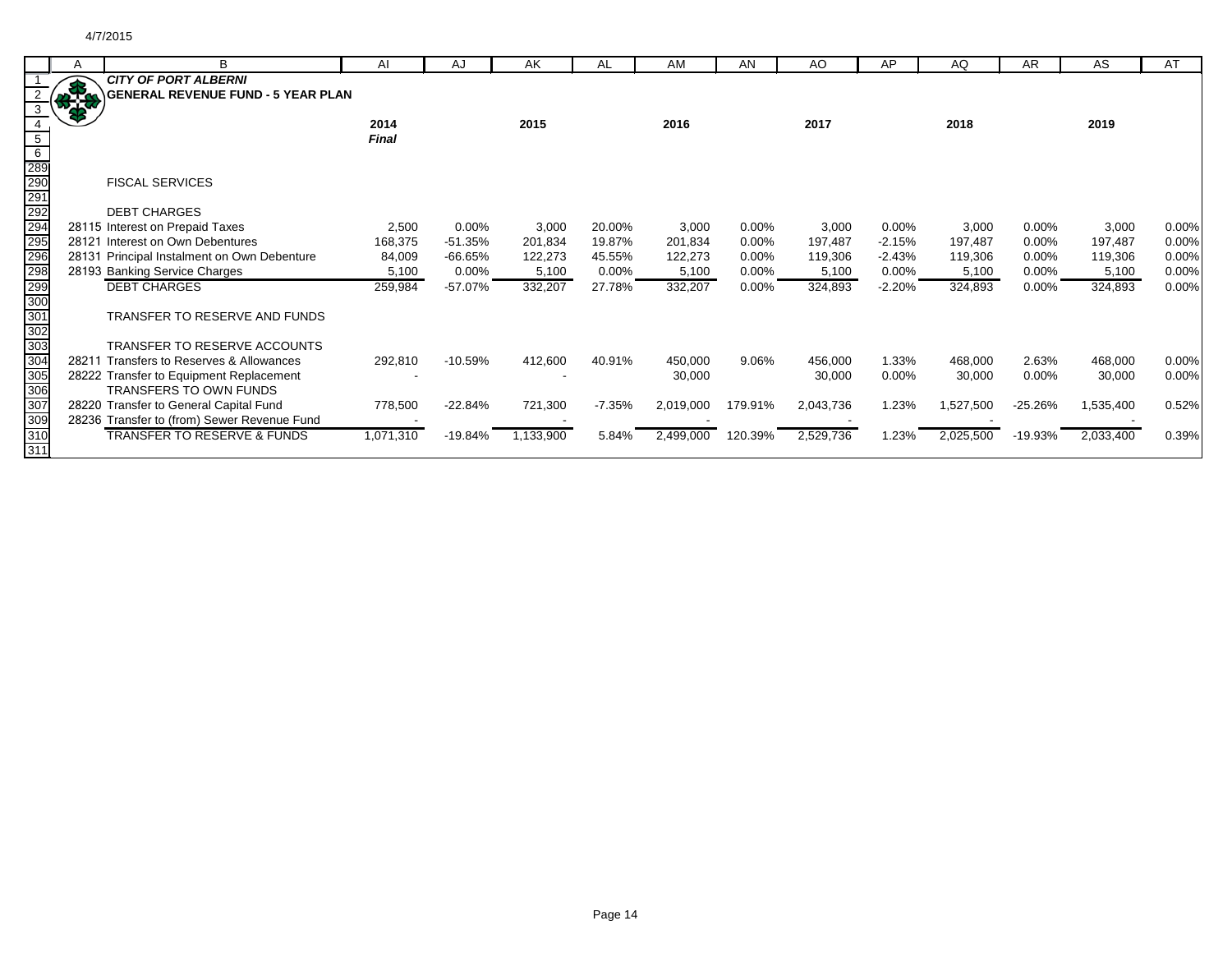| 保安                              | в                                         | AI           |          | AK         | AL        | AM         | AN       | AO         | AP    | AQ         | AR.      | AS         | AT    |
|---------------------------------|-------------------------------------------|--------------|----------|------------|-----------|------------|----------|------------|-------|------------|----------|------------|-------|
|                                 | <b>CITY OF PORT ALBERNI</b>               |              | AJ       |            |           |            |          |            |       |            |          |            |       |
|                                 | <b>GENERAL REVENUE FUND - 5 YEAR PLAN</b> |              |          |            |           |            |          |            |       |            |          |            |       |
|                                 |                                           |              |          |            |           |            |          |            |       |            |          |            |       |
|                                 |                                           | 2014         |          | 2015       |           | 2016       |          | 2017       |       | 2018       |          | 2019       |       |
| $\overline{5}$                  |                                           | <b>Final</b> |          |            |           |            |          |            |       |            |          |            |       |
| $6\overline{6}$                 |                                           |              |          |            |           |            |          |            |       |            |          |            |       |
|                                 | COND TRANSFERS REG & OTHER                |              |          |            |           |            |          |            |       |            |          |            |       |
| 312<br>313<br>314               |                                           |              |          |            |           |            |          |            |       |            |          |            |       |
|                                 | <b>REGIONAL DISTRICTS</b>                 |              |          |            |           |            |          |            |       |            |          |            |       |
| 315                             | 28410 ACRD                                | 817,342      | 6.15%    | 963,582    | 17.89%    | 963,500    | $-0.01%$ | 963,500    | 0.00% | 963,500    | 0.00%    | 963,500    | 0.00% |
| 316                             |                                           |              |          |            |           |            |          |            |       |            |          |            |       |
| $\overline{317}$                | TRANSMISSION OF TAX COLLECTED             |              |          |            |           |            |          |            |       |            |          |            |       |
| 318<br>319                      | <b>SCHOOL DISTRICTS</b>                   |              |          |            |           |            |          |            |       |            |          |            |       |
| 320                             | 28811 Non-Residential School Levy         | 2,300,000    | 0.00%    | 2,300,000  | 0.00%     | 2,300,000  | 0.00%    | 2,300,000  | 0.00% | 2,300,000  | 0.00%    | 2,300,000  | 0.00% |
| $32^{\prime}$                   | 28812 Residential School Levy             | 3,100,000    | $0.00\%$ | 3,100,000  | 0.00%     | 3,100,000  | 0.00%    | 3,100,000  | 0.00% | 3,100,000  | 0.00%    | 3,100,000  | 0.00% |
|                                 |                                           |              |          |            |           |            |          |            |       |            |          |            |       |
| 322<br>323                      | <b>REGIONAL GOVERNMENTS</b>               |              |          |            |           |            |          |            |       |            |          |            |       |
| 324                             | 28820 Hospital District                   | 785,893      | $-1.76%$ | 658,537    | $-16.21%$ | 658,500    | $-0.01%$ | 658,500    | 0.00% | 658,500    | 0.00%    | 658,500    | 0.00% |
|                                 |                                           |              |          |            |           |            |          |            |       |            |          |            |       |
| 325<br>326                      | JOINT BOARDS AND COMMISSIONS              |              |          |            |           |            |          |            |       |            |          |            |       |
| 327                             | 28830 Municipal Finance Authority         | 500          | 0.00%    | 500        | 0.00%     | 500        | 0.00%    | 500        | 0.00% | 500        | 0.00%    | 500        | 0.00% |
| 328                             | 28831 B.C. Assessment Authority           | 180,000      | 0.00%    | 180.000    | 0.00%     | 180,000    | 0.00%    | 180,000    | 0.00% | 180,000    | 0.00%    | 180,000    | 0.00% |
| 329                             | <b>TAXES COLLECTED FOR OTHERS</b>         | 6,366,393    | $-0.22%$ | 6,239,037  | $-2.00%$  | 6,239,000  | 0.00%    | 6,239,000  | 0.00% | 6,239,000  | 0.00%    | 6,239,000  | 0.00% |
|                                 |                                           |              |          |            |           |            |          |            |       |            |          |            |       |
|                                 | OTHER FISCAL SERVICES                     |              |          |            |           |            |          |            |       |            |          |            |       |
|                                 |                                           |              |          |            |           |            |          |            |       |            |          |            |       |
| 330<br>331<br>332<br>333<br>333 | 28910 Debt Reserve Transfer               | 15,000       | 0.00%    | 15,000     | 0.00%     | 15,000     | 0.00%    | 15,000     | 0.00% | 15,000     | 0.00%    | 15,000     | 0.00% |
|                                 | <b>OTHER FISCAL SERVICES</b>              | 15,000       | 0.00%    | 15,000     | 0.00%     | 15,000     | 0.00%    | 15,000     | 0.00% | 15,000     | 0.00%    | 15,000     | 0.00% |
| 335                             |                                           |              |          |            |           |            |          |            |       |            |          |            |       |
| 336                             | <b>FISCAL SERVICES</b>                    | 8,530,029    | $-6.34%$ | 8,683,726  | 1.80%     | 10,048,707 | 15.72%   | 10,072,129 | 0.23% | 9,567,893  | $-5.01%$ | 9,575,793  | 0.08% |
| 337<br>338                      |                                           |              |          |            |           |            |          |            |       |            |          |            |       |
| 339                             | <b>OTHER SERVICES</b>                     |              |          |            |           |            |          |            |       |            |          |            |       |
|                                 | OTHER BUDGET CONSIDERATIONS               |              |          |            |           |            |          |            |       |            |          |            |       |
| 340<br>341                      | 29911 Contingency Funds                   | 700,000      | 250.00%  | 150,000    | $-78.57%$ | 150,000    | 0.00%    | 150,000    | 0.00% | 150,000    | 0.00%    | 150,000    | 0.00% |
| 342                             | OTHER BUDGET CONSIDERATIONS               | 700,000      | 250.00%  | 150,000    | -78.57%   | 150,000    | 0.00%    | 150,000    | 0.00% | 150,000    | 0.00%    | 150,000    | 0.00% |
| 343                             |                                           |              |          |            |           |            |          |            |       |            |          |            |       |
| 344                             | <b>GENERAL FUND EXPENDITURE</b>           | 34,784,804   | 1.27%    | 34,728,119 | $-0.16%$  | 36,372,495 | 4.73%    | 37,025,656 | 1.80% | 37,090,150 | 0.17%    | 37,598,407 | 1.37% |
| 345                             |                                           |              |          |            |           |            |          |            |       |            |          |            |       |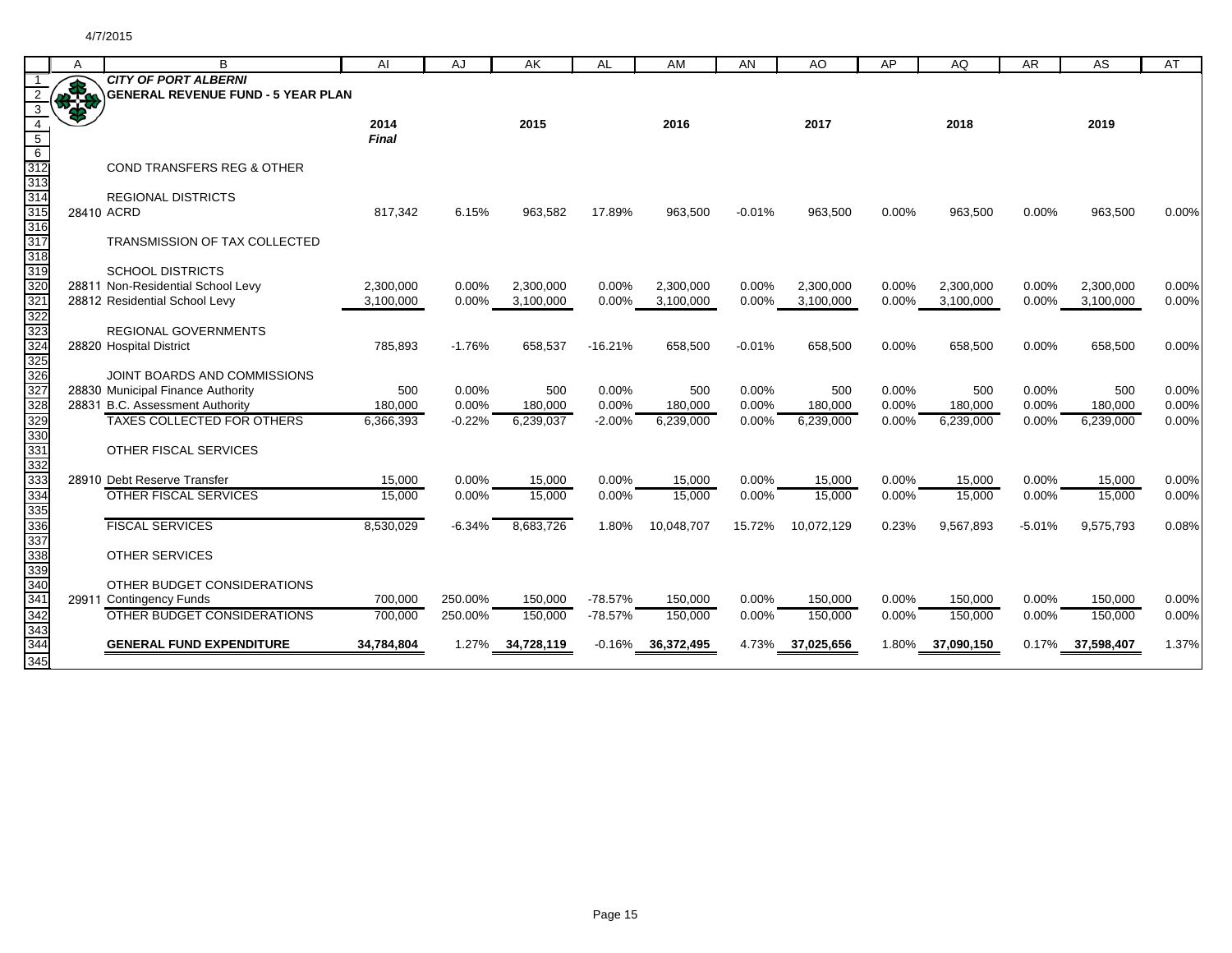|                                                                                                               | A    | В                                        | AG            | AH    | AI                 | AJ     | AK        | AL     | AM        | AN     | AO        | AP    | AQ        | <b>AR</b> |
|---------------------------------------------------------------------------------------------------------------|------|------------------------------------------|---------------|-------|--------------------|--------|-----------|--------|-----------|--------|-----------|-------|-----------|-----------|
|                                                                                                               |      | <b>CITY OF PORT ALBERNI</b>              |               |       |                    |        |           |        |           |        |           |       |           |           |
|                                                                                                               | 87.8 | <b>WATER REVENUE FUND-5 YEAR PLAN</b>    |               |       |                    |        |           |        |           |        |           |       |           |           |
|                                                                                                               |      |                                          | 2014<br>Final |       | 2015               |        | 2016      |        | 2017      |        | 2018      |       | 2019      |           |
| $5\phantom{.0}$                                                                                               |      |                                          |               |       |                    |        |           |        |           |        |           |       |           |           |
| $6\overline{6}$                                                                                               |      |                                          |               |       |                    |        |           |        |           |        |           |       |           |           |
|                                                                                                               |      | <b>SALES OF SERVICE</b>                  |               |       |                    |        |           |        |           |        |           |       |           |           |
| $\overline{8}$                                                                                                |      | 54421 Metered Sales                      | 2,448,220     |       | 10.00% 2,693,042   | 10.00% | 2,962,346 | 10.00% | 3,258,580 | 10.00% | 3,421,509 | 5.00% | 3,592,585 | 5.00%     |
| $\frac{1}{9}$                                                                                                 |      | 54431 Connections                        | 33,100        | 1.85% | 33,762             | 2.00%  | 34,437    | 2.00%  | 35,126    | 2.00%  | 35,829    | 2.00% | 36,545    | 2.00%     |
| 10                                                                                                            |      | 54432 Turn-On Charges                    | 312           | 2.00% | 318                | 2.00%  | 325       | 2.00%  | 331       | 2.00%  | 338       | 2.00% | 345       | 2.00%     |
| $\overline{11}$                                                                                               |      | 54433 Service Charges Sundry             | 8,323         | 2.00% | 8,490              | 2.00%  | 8,659     | 2.00%  | 8,833     | 2.00%  | 9,009     | 2.00% | 9,189     | 2.00%     |
| 12                                                                                                            |      | <b>SALES OF SERVICE</b>                  | 2,489,955     |       | $9.85\%$ 2,735,612 | 9.87%  | 3,005,767 | 9.88%  | 3,302,870 | 9.88%  | 3,466,685 | 4.96% | 3,638,664 | 4.96%     |
| $\frac{13}{14}$                                                                                               |      |                                          |               |       |                    |        |           |        |           |        |           |       |           |           |
|                                                                                                               |      | OTHER REVENUE FROM OWN SOURCE            |               |       |                    |        |           |        |           |        |           |       |           |           |
| $\frac{15}{16}$                                                                                               |      |                                          |               |       |                    |        |           |        |           |        |           |       |           |           |
|                                                                                                               |      | 55590 Other Interest                     | 3,300         | 0.00% | 3,300              | 0.00%  | 3,300     | 0.00%  | 3,300     | 0.00%  | 3,300     | 0.00% | 3,300     | 0.00%     |
| 17                                                                                                            |      | 55611 Water Penalty                      | 20,000        | 0.00% | 25,000             | 25.00% | 25,000    | 0.00%  | 25,000    | 0.00%  | 25,000    | 0.00% | 25,000    | 0.00%     |
| 18                                                                                                            |      | <b>OTHER REVENUE</b>                     | 23,300        | 0.00% | 28,300             | 21.46% | 28,300    | 0.00%  | 28,300    | 0.00%  | 28,300    | 0.00% | 28,300    | 0.00%     |
|                                                                                                               |      | CONDITIONAL TRANSFERS OTHER GOV'T        |               |       |                    |        |           |        |           |        |           |       |           |           |
|                                                                                                               |      |                                          |               |       |                    |        |           |        |           |        |           |       |           |           |
|                                                                                                               |      | PROVINCIAL GOVERNMENT                    |               |       |                    |        |           |        |           |        |           |       |           |           |
|                                                                                                               |      |                                          |               |       |                    |        |           |        |           |        |           |       |           |           |
|                                                                                                               |      | <b>OTHER TRANSFERS</b>                   |               |       |                    |        |           |        |           |        |           |       |           |           |
|                                                                                                               |      | 59111 Reserve For Projects/Purchase      |               |       |                    |        |           |        |           |        |           |       |           |           |
|                                                                                                               |      | 59112 Operating Surplus From Prior Years |               |       |                    |        |           |        |           |        |           |       |           |           |
|                                                                                                               |      | <b>OTHER TRANSFERS</b>                   |               |       |                    |        |           |        |           |        |           |       |           |           |
|                                                                                                               |      |                                          |               |       |                    |        |           |        |           |        |           |       |           |           |
| $\frac{19}{20} \frac{21}{22} \frac{25}{26} \frac{6}{27} \frac{7}{28} \frac{8}{29} \frac{9}{30} \frac{31}{32}$ |      | <b>WATER FUND REVENUE</b>                | 2,513,255     |       | 9.75% 2,763,912    | 9.97%  | 3,034,067 | 9.77%  | 3,331,170 | 9.79%  | 3,494,985 | 4.92% | 3,666,964 | 4.92%     |
|                                                                                                               |      |                                          |               |       |                    |        |           |        |           |        |           |       |           |           |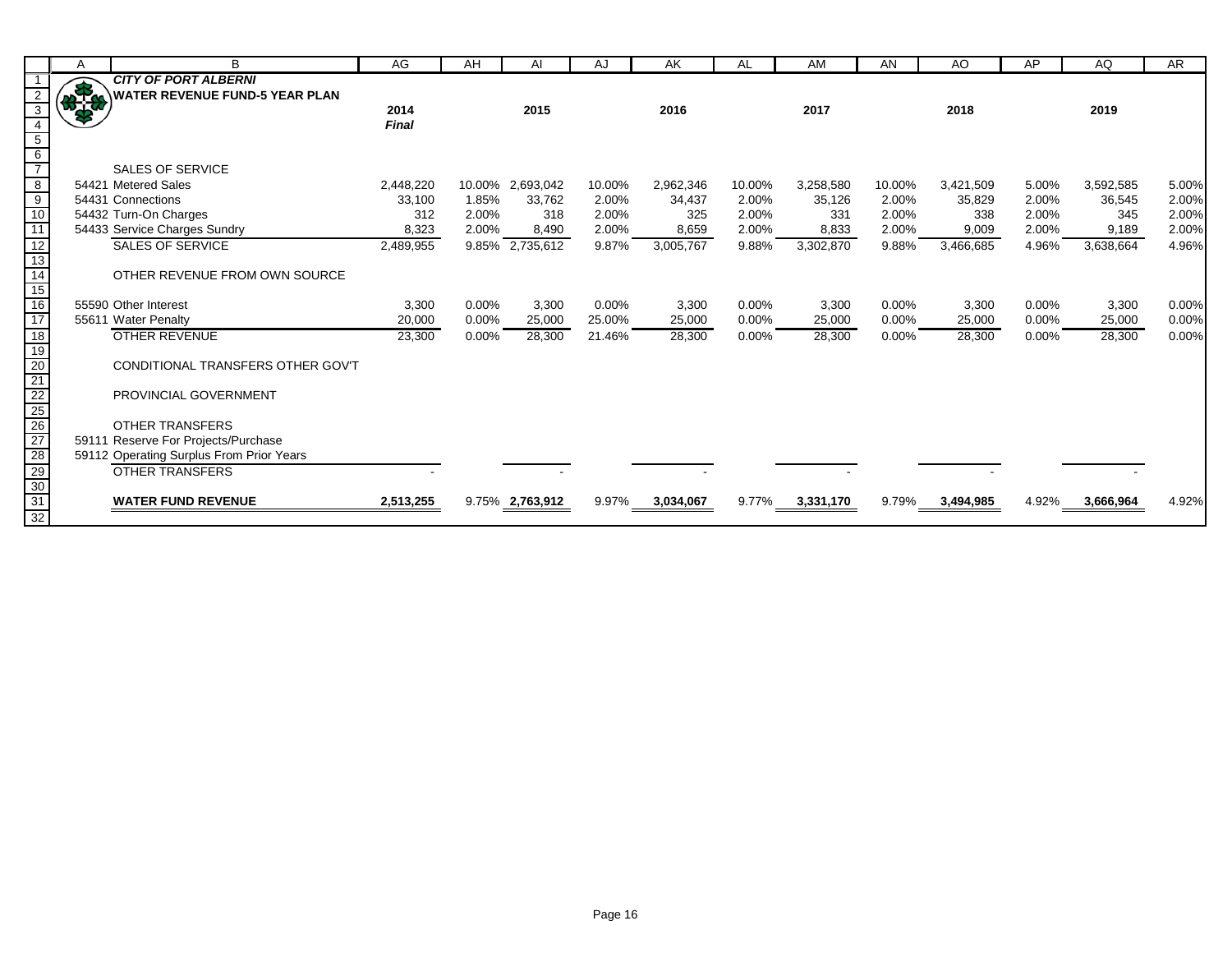| <b>CITY OF PORT ALBERNI</b><br>好好 !<br><b>WATER REVENUE FUND-5 YEAR PLAN</b><br>$\overline{3}$<br>2014<br>2015<br>2016<br>2017<br>2018<br>2019<br>$\overline{4}$<br>Final<br>5 6 33 34 35 36 37 38 39 40 41 42 43 44<br><b>WATER SUPPLY SYSTEM</b><br><b>ADMINISTRATION</b><br>64110 Water Administration & Other<br>0.00%<br>2.00%<br>2.00%<br>2.00%<br>2.00%<br>220,816<br>2.00%<br>200,000<br>204,000<br>208,080<br>212,242<br>216,486<br><b>ENGINEERING SERVICES</b><br>$-72.22%$<br>2.00%<br>2.00%<br>64121 Engineering Consulting Services<br>50,000<br>50,000<br>0.00%<br>51,000<br>52,020<br>2.00%<br>53,060<br>2.00%<br>54,122<br>WATER SYSTEM ADMINISTRATION<br>64133 Customer Service Requests<br>$-33.33%$<br>0.00%<br>61,200<br>2.00%<br>62,424<br>63,672<br>2.00%<br>64,946<br>2.00%<br>60,000<br>60,000<br>2.00%<br>45<br>64136 Small Tools/Equipment/Supplies<br>15,000<br>1.35%<br>15,000<br>0.00%<br>15,300<br>2.00%<br>15,606<br>2.00%<br>15,918<br>2.00%<br>16,236<br>2.00%<br>46<br>47<br>48<br>49<br>50<br>51<br>52<br>53<br>54<br>55<br>SERVICE OF SUPPLY<br>64141 Supply Inspection & Operation<br>11.74%<br>2.00%<br>186,030<br>2.00%<br>189,750<br>199,800<br>175,300<br>$-12.26%$<br>178,806<br>182,382<br>2.00%<br><b>PUMPING</b><br>2.00%<br>64161 Pumping Inspection & Operation<br>244,500<br>2.52%<br>243,200<br>$-0.53%$<br>248,064<br>253,025<br>2.00%<br>258,086<br>2.00%<br>263,248<br><b>TRANSMISSION &amp; DISTRIBUTION</b><br>2.00%<br>2.00%<br>64181 Transmission/Distribution System<br>285,000<br>1.06%<br>291.000<br>2.11%<br>296,820<br>302,756<br>2.00%<br>308,812<br>2.00%<br>314,988<br>2.00%<br>103,000<br>$0.00\%$<br>113,000<br>9.71%<br>115,260<br>2.00%<br>117,565<br>2.00%<br>119,917<br>2.00%<br>122,315<br>64183 Connections<br>56<br>57<br>174,000<br>2.00%<br>2.00%<br>2.00%<br>220,816<br>2.00%<br>64185 Meters<br>$-1.14%$<br>204,000<br>17.24%<br>208,080<br>212,242<br>216,486<br>19.74%<br>2.00%<br>2.00%<br>55,799<br>2.00%<br>64187 Hydrants<br>51,550<br>51,550<br>0.00%<br>52,581<br>53,633<br>54,705<br>2.00%<br>58<br>59<br>60<br>OTHER COMMON SERVICES<br>2.00%<br>64194 Special Water Work Orders<br>7,500<br>0.00%<br>0.00%<br>7,650<br>7,803<br>2.00%<br>7,959<br>2.00%<br>2.00%<br>7,500<br>8,118<br>$\frac{1}{61}$<br>$\frac{62}{63}$<br><b>WATER SUPPLY SYSTEM</b><br>1,442,841<br>1,390,350<br>$-8.15\%$ $1,414,550$<br>1.74%<br>2.00%<br>1,471,698<br>2.00%<br>1,501,132<br>2.00%<br>1,531,154<br>2.00% |                | A | B | AG | AH | AI | AJ | AK | AL | AM | AN | AO | AP | AQ | AR    |
|--------------------------------------------------------------------------------------------------------------------------------------------------------------------------------------------------------------------------------------------------------------------------------------------------------------------------------------------------------------------------------------------------------------------------------------------------------------------------------------------------------------------------------------------------------------------------------------------------------------------------------------------------------------------------------------------------------------------------------------------------------------------------------------------------------------------------------------------------------------------------------------------------------------------------------------------------------------------------------------------------------------------------------------------------------------------------------------------------------------------------------------------------------------------------------------------------------------------------------------------------------------------------------------------------------------------------------------------------------------------------------------------------------------------------------------------------------------------------------------------------------------------------------------------------------------------------------------------------------------------------------------------------------------------------------------------------------------------------------------------------------------------------------------------------------------------------------------------------------------------------------------------------------------------------------------------------------------------------------------------------------------------------------------------------------------------------------------------------------------------------------------------------------------------------------------------------------------------------------------------------------------------------------------------------------------------------------------------------------------------------------------------------------------------------------------------------------------------------------------|----------------|---|---|----|----|----|----|----|----|----|----|----|----|----|-------|
|                                                                                                                                                                                                                                                                                                                                                                                                                                                                                                                                                                                                                                                                                                                                                                                                                                                                                                                                                                                                                                                                                                                                                                                                                                                                                                                                                                                                                                                                                                                                                                                                                                                                                                                                                                                                                                                                                                                                                                                                                                                                                                                                                                                                                                                                                                                                                                                                                                                                                      |                |   |   |    |    |    |    |    |    |    |    |    |    |    |       |
|                                                                                                                                                                                                                                                                                                                                                                                                                                                                                                                                                                                                                                                                                                                                                                                                                                                                                                                                                                                                                                                                                                                                                                                                                                                                                                                                                                                                                                                                                                                                                                                                                                                                                                                                                                                                                                                                                                                                                                                                                                                                                                                                                                                                                                                                                                                                                                                                                                                                                      | $\overline{2}$ |   |   |    |    |    |    |    |    |    |    |    |    |    |       |
|                                                                                                                                                                                                                                                                                                                                                                                                                                                                                                                                                                                                                                                                                                                                                                                                                                                                                                                                                                                                                                                                                                                                                                                                                                                                                                                                                                                                                                                                                                                                                                                                                                                                                                                                                                                                                                                                                                                                                                                                                                                                                                                                                                                                                                                                                                                                                                                                                                                                                      |                |   |   |    |    |    |    |    |    |    |    |    |    |    |       |
|                                                                                                                                                                                                                                                                                                                                                                                                                                                                                                                                                                                                                                                                                                                                                                                                                                                                                                                                                                                                                                                                                                                                                                                                                                                                                                                                                                                                                                                                                                                                                                                                                                                                                                                                                                                                                                                                                                                                                                                                                                                                                                                                                                                                                                                                                                                                                                                                                                                                                      |                |   |   |    |    |    |    |    |    |    |    |    |    |    |       |
|                                                                                                                                                                                                                                                                                                                                                                                                                                                                                                                                                                                                                                                                                                                                                                                                                                                                                                                                                                                                                                                                                                                                                                                                                                                                                                                                                                                                                                                                                                                                                                                                                                                                                                                                                                                                                                                                                                                                                                                                                                                                                                                                                                                                                                                                                                                                                                                                                                                                                      |                |   |   |    |    |    |    |    |    |    |    |    |    |    |       |
|                                                                                                                                                                                                                                                                                                                                                                                                                                                                                                                                                                                                                                                                                                                                                                                                                                                                                                                                                                                                                                                                                                                                                                                                                                                                                                                                                                                                                                                                                                                                                                                                                                                                                                                                                                                                                                                                                                                                                                                                                                                                                                                                                                                                                                                                                                                                                                                                                                                                                      |                |   |   |    |    |    |    |    |    |    |    |    |    |    |       |
|                                                                                                                                                                                                                                                                                                                                                                                                                                                                                                                                                                                                                                                                                                                                                                                                                                                                                                                                                                                                                                                                                                                                                                                                                                                                                                                                                                                                                                                                                                                                                                                                                                                                                                                                                                                                                                                                                                                                                                                                                                                                                                                                                                                                                                                                                                                                                                                                                                                                                      |                |   |   |    |    |    |    |    |    |    |    |    |    |    |       |
|                                                                                                                                                                                                                                                                                                                                                                                                                                                                                                                                                                                                                                                                                                                                                                                                                                                                                                                                                                                                                                                                                                                                                                                                                                                                                                                                                                                                                                                                                                                                                                                                                                                                                                                                                                                                                                                                                                                                                                                                                                                                                                                                                                                                                                                                                                                                                                                                                                                                                      |                |   |   |    |    |    |    |    |    |    |    |    |    |    |       |
|                                                                                                                                                                                                                                                                                                                                                                                                                                                                                                                                                                                                                                                                                                                                                                                                                                                                                                                                                                                                                                                                                                                                                                                                                                                                                                                                                                                                                                                                                                                                                                                                                                                                                                                                                                                                                                                                                                                                                                                                                                                                                                                                                                                                                                                                                                                                                                                                                                                                                      |                |   |   |    |    |    |    |    |    |    |    |    |    |    |       |
|                                                                                                                                                                                                                                                                                                                                                                                                                                                                                                                                                                                                                                                                                                                                                                                                                                                                                                                                                                                                                                                                                                                                                                                                                                                                                                                                                                                                                                                                                                                                                                                                                                                                                                                                                                                                                                                                                                                                                                                                                                                                                                                                                                                                                                                                                                                                                                                                                                                                                      |                |   |   |    |    |    |    |    |    |    |    |    |    |    |       |
|                                                                                                                                                                                                                                                                                                                                                                                                                                                                                                                                                                                                                                                                                                                                                                                                                                                                                                                                                                                                                                                                                                                                                                                                                                                                                                                                                                                                                                                                                                                                                                                                                                                                                                                                                                                                                                                                                                                                                                                                                                                                                                                                                                                                                                                                                                                                                                                                                                                                                      |                |   |   |    |    |    |    |    |    |    |    |    |    |    |       |
|                                                                                                                                                                                                                                                                                                                                                                                                                                                                                                                                                                                                                                                                                                                                                                                                                                                                                                                                                                                                                                                                                                                                                                                                                                                                                                                                                                                                                                                                                                                                                                                                                                                                                                                                                                                                                                                                                                                                                                                                                                                                                                                                                                                                                                                                                                                                                                                                                                                                                      |                |   |   |    |    |    |    |    |    |    |    |    |    |    |       |
|                                                                                                                                                                                                                                                                                                                                                                                                                                                                                                                                                                                                                                                                                                                                                                                                                                                                                                                                                                                                                                                                                                                                                                                                                                                                                                                                                                                                                                                                                                                                                                                                                                                                                                                                                                                                                                                                                                                                                                                                                                                                                                                                                                                                                                                                                                                                                                                                                                                                                      |                |   |   |    |    |    |    |    |    |    |    |    |    |    |       |
|                                                                                                                                                                                                                                                                                                                                                                                                                                                                                                                                                                                                                                                                                                                                                                                                                                                                                                                                                                                                                                                                                                                                                                                                                                                                                                                                                                                                                                                                                                                                                                                                                                                                                                                                                                                                                                                                                                                                                                                                                                                                                                                                                                                                                                                                                                                                                                                                                                                                                      |                |   |   |    |    |    |    |    |    |    |    |    |    |    |       |
|                                                                                                                                                                                                                                                                                                                                                                                                                                                                                                                                                                                                                                                                                                                                                                                                                                                                                                                                                                                                                                                                                                                                                                                                                                                                                                                                                                                                                                                                                                                                                                                                                                                                                                                                                                                                                                                                                                                                                                                                                                                                                                                                                                                                                                                                                                                                                                                                                                                                                      |                |   |   |    |    |    |    |    |    |    |    |    |    |    |       |
|                                                                                                                                                                                                                                                                                                                                                                                                                                                                                                                                                                                                                                                                                                                                                                                                                                                                                                                                                                                                                                                                                                                                                                                                                                                                                                                                                                                                                                                                                                                                                                                                                                                                                                                                                                                                                                                                                                                                                                                                                                                                                                                                                                                                                                                                                                                                                                                                                                                                                      |                |   |   |    |    |    |    |    |    |    |    |    |    |    |       |
|                                                                                                                                                                                                                                                                                                                                                                                                                                                                                                                                                                                                                                                                                                                                                                                                                                                                                                                                                                                                                                                                                                                                                                                                                                                                                                                                                                                                                                                                                                                                                                                                                                                                                                                                                                                                                                                                                                                                                                                                                                                                                                                                                                                                                                                                                                                                                                                                                                                                                      |                |   |   |    |    |    |    |    |    |    |    |    |    |    |       |
|                                                                                                                                                                                                                                                                                                                                                                                                                                                                                                                                                                                                                                                                                                                                                                                                                                                                                                                                                                                                                                                                                                                                                                                                                                                                                                                                                                                                                                                                                                                                                                                                                                                                                                                                                                                                                                                                                                                                                                                                                                                                                                                                                                                                                                                                                                                                                                                                                                                                                      |                |   |   |    |    |    |    |    |    |    |    |    |    |    |       |
|                                                                                                                                                                                                                                                                                                                                                                                                                                                                                                                                                                                                                                                                                                                                                                                                                                                                                                                                                                                                                                                                                                                                                                                                                                                                                                                                                                                                                                                                                                                                                                                                                                                                                                                                                                                                                                                                                                                                                                                                                                                                                                                                                                                                                                                                                                                                                                                                                                                                                      |                |   |   |    |    |    |    |    |    |    |    |    |    |    |       |
|                                                                                                                                                                                                                                                                                                                                                                                                                                                                                                                                                                                                                                                                                                                                                                                                                                                                                                                                                                                                                                                                                                                                                                                                                                                                                                                                                                                                                                                                                                                                                                                                                                                                                                                                                                                                                                                                                                                                                                                                                                                                                                                                                                                                                                                                                                                                                                                                                                                                                      |                |   |   |    |    |    |    |    |    |    |    |    |    |    |       |
|                                                                                                                                                                                                                                                                                                                                                                                                                                                                                                                                                                                                                                                                                                                                                                                                                                                                                                                                                                                                                                                                                                                                                                                                                                                                                                                                                                                                                                                                                                                                                                                                                                                                                                                                                                                                                                                                                                                                                                                                                                                                                                                                                                                                                                                                                                                                                                                                                                                                                      |                |   |   |    |    |    |    |    |    |    |    |    |    |    | 2.00% |
|                                                                                                                                                                                                                                                                                                                                                                                                                                                                                                                                                                                                                                                                                                                                                                                                                                                                                                                                                                                                                                                                                                                                                                                                                                                                                                                                                                                                                                                                                                                                                                                                                                                                                                                                                                                                                                                                                                                                                                                                                                                                                                                                                                                                                                                                                                                                                                                                                                                                                      |                |   |   |    |    |    |    |    |    |    |    |    |    |    |       |
|                                                                                                                                                                                                                                                                                                                                                                                                                                                                                                                                                                                                                                                                                                                                                                                                                                                                                                                                                                                                                                                                                                                                                                                                                                                                                                                                                                                                                                                                                                                                                                                                                                                                                                                                                                                                                                                                                                                                                                                                                                                                                                                                                                                                                                                                                                                                                                                                                                                                                      |                |   |   |    |    |    |    |    |    |    |    |    |    |    |       |
|                                                                                                                                                                                                                                                                                                                                                                                                                                                                                                                                                                                                                                                                                                                                                                                                                                                                                                                                                                                                                                                                                                                                                                                                                                                                                                                                                                                                                                                                                                                                                                                                                                                                                                                                                                                                                                                                                                                                                                                                                                                                                                                                                                                                                                                                                                                                                                                                                                                                                      |                |   |   |    |    |    |    |    |    |    |    |    |    |    | 2.00% |
|                                                                                                                                                                                                                                                                                                                                                                                                                                                                                                                                                                                                                                                                                                                                                                                                                                                                                                                                                                                                                                                                                                                                                                                                                                                                                                                                                                                                                                                                                                                                                                                                                                                                                                                                                                                                                                                                                                                                                                                                                                                                                                                                                                                                                                                                                                                                                                                                                                                                                      |                |   |   |    |    |    |    |    |    |    |    |    |    |    |       |
|                                                                                                                                                                                                                                                                                                                                                                                                                                                                                                                                                                                                                                                                                                                                                                                                                                                                                                                                                                                                                                                                                                                                                                                                                                                                                                                                                                                                                                                                                                                                                                                                                                                                                                                                                                                                                                                                                                                                                                                                                                                                                                                                                                                                                                                                                                                                                                                                                                                                                      |                |   |   |    |    |    |    |    |    |    |    |    |    |    |       |
|                                                                                                                                                                                                                                                                                                                                                                                                                                                                                                                                                                                                                                                                                                                                                                                                                                                                                                                                                                                                                                                                                                                                                                                                                                                                                                                                                                                                                                                                                                                                                                                                                                                                                                                                                                                                                                                                                                                                                                                                                                                                                                                                                                                                                                                                                                                                                                                                                                                                                      |                |   |   |    |    |    |    |    |    |    |    |    |    |    |       |
|                                                                                                                                                                                                                                                                                                                                                                                                                                                                                                                                                                                                                                                                                                                                                                                                                                                                                                                                                                                                                                                                                                                                                                                                                                                                                                                                                                                                                                                                                                                                                                                                                                                                                                                                                                                                                                                                                                                                                                                                                                                                                                                                                                                                                                                                                                                                                                                                                                                                                      |                |   |   |    |    |    |    |    |    |    |    |    |    |    |       |
|                                                                                                                                                                                                                                                                                                                                                                                                                                                                                                                                                                                                                                                                                                                                                                                                                                                                                                                                                                                                                                                                                                                                                                                                                                                                                                                                                                                                                                                                                                                                                                                                                                                                                                                                                                                                                                                                                                                                                                                                                                                                                                                                                                                                                                                                                                                                                                                                                                                                                      |                |   |   |    |    |    |    |    |    |    |    |    |    |    |       |
|                                                                                                                                                                                                                                                                                                                                                                                                                                                                                                                                                                                                                                                                                                                                                                                                                                                                                                                                                                                                                                                                                                                                                                                                                                                                                                                                                                                                                                                                                                                                                                                                                                                                                                                                                                                                                                                                                                                                                                                                                                                                                                                                                                                                                                                                                                                                                                                                                                                                                      |                |   |   |    |    |    |    |    |    |    |    |    |    |    |       |
|                                                                                                                                                                                                                                                                                                                                                                                                                                                                                                                                                                                                                                                                                                                                                                                                                                                                                                                                                                                                                                                                                                                                                                                                                                                                                                                                                                                                                                                                                                                                                                                                                                                                                                                                                                                                                                                                                                                                                                                                                                                                                                                                                                                                                                                                                                                                                                                                                                                                                      |                |   |   |    |    |    |    |    |    |    |    |    |    |    |       |
|                                                                                                                                                                                                                                                                                                                                                                                                                                                                                                                                                                                                                                                                                                                                                                                                                                                                                                                                                                                                                                                                                                                                                                                                                                                                                                                                                                                                                                                                                                                                                                                                                                                                                                                                                                                                                                                                                                                                                                                                                                                                                                                                                                                                                                                                                                                                                                                                                                                                                      |                |   |   |    |    |    |    |    |    |    |    |    |    |    |       |
|                                                                                                                                                                                                                                                                                                                                                                                                                                                                                                                                                                                                                                                                                                                                                                                                                                                                                                                                                                                                                                                                                                                                                                                                                                                                                                                                                                                                                                                                                                                                                                                                                                                                                                                                                                                                                                                                                                                                                                                                                                                                                                                                                                                                                                                                                                                                                                                                                                                                                      |                |   |   |    |    |    |    |    |    |    |    |    |    |    |       |
|                                                                                                                                                                                                                                                                                                                                                                                                                                                                                                                                                                                                                                                                                                                                                                                                                                                                                                                                                                                                                                                                                                                                                                                                                                                                                                                                                                                                                                                                                                                                                                                                                                                                                                                                                                                                                                                                                                                                                                                                                                                                                                                                                                                                                                                                                                                                                                                                                                                                                      |                |   |   |    |    |    |    |    |    |    |    |    |    |    |       |
|                                                                                                                                                                                                                                                                                                                                                                                                                                                                                                                                                                                                                                                                                                                                                                                                                                                                                                                                                                                                                                                                                                                                                                                                                                                                                                                                                                                                                                                                                                                                                                                                                                                                                                                                                                                                                                                                                                                                                                                                                                                                                                                                                                                                                                                                                                                                                                                                                                                                                      |                |   |   |    |    |    |    |    |    |    |    |    |    |    |       |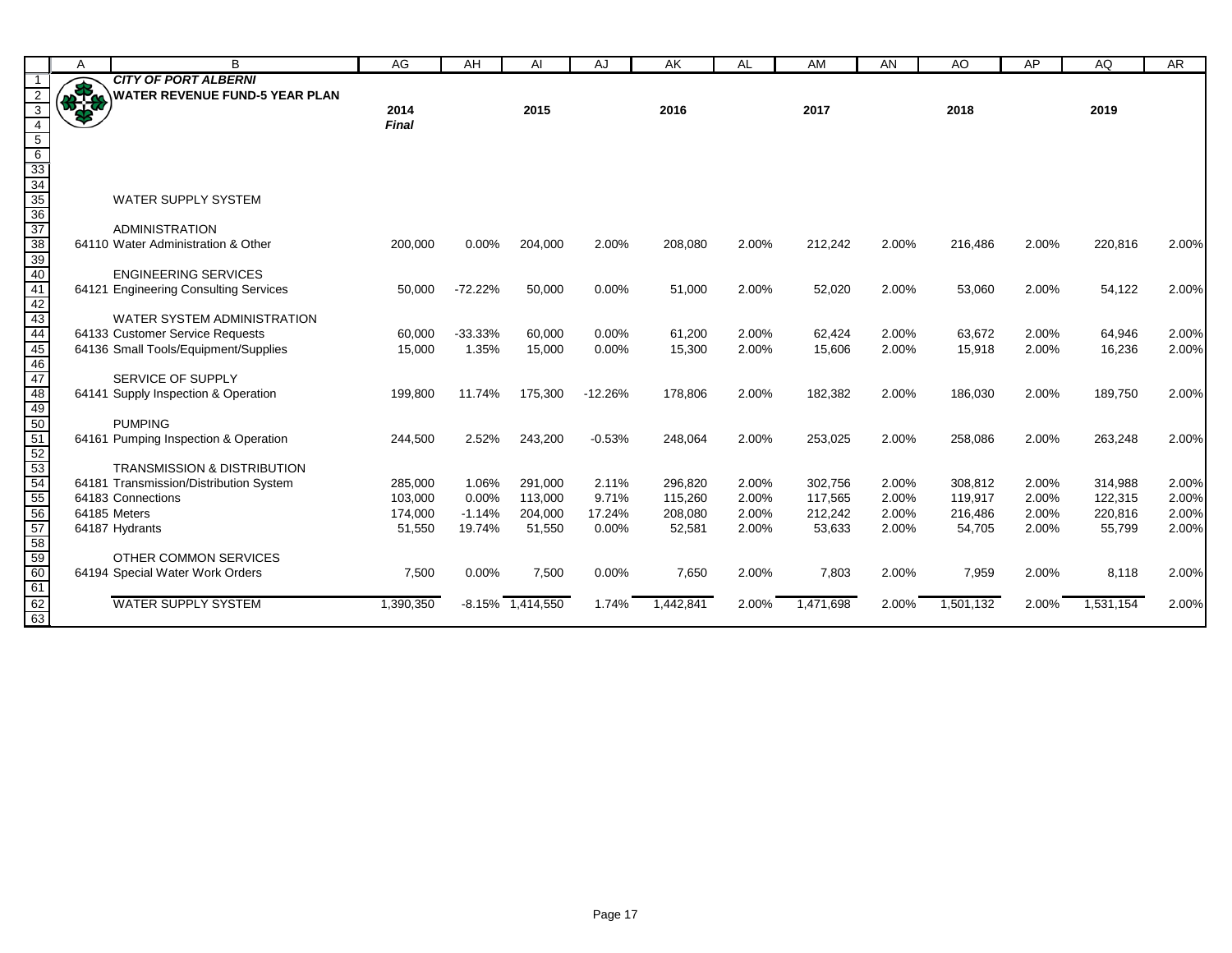|                                    | А      | B                                     | AG           | AH        | Al               | AJ        | AK        | AL        | AM        | AN       | AO        | AP       | AQ        | AR    |
|------------------------------------|--------|---------------------------------------|--------------|-----------|------------------|-----------|-----------|-----------|-----------|----------|-----------|----------|-----------|-------|
|                                    |        | <b>CITY OF PORT ALBERNI</b>           |              |           |                  |           |           |           |           |          |           |          |           |       |
|                                    | 33.150 | <b>WATER REVENUE FUND-5 YEAR PLAN</b> |              |           |                  |           |           |           |           |          |           |          |           |       |
|                                    |        |                                       | 2014         |           | 2015             |           | 2016      |           | 2017      |          | 2018      |          | 2019      |       |
|                                    |        |                                       | <b>Final</b> |           |                  |           |           |           |           |          |           |          |           |       |
| $\overline{5}$                     |        |                                       |              |           |                  |           |           |           |           |          |           |          |           |       |
| $6\overline{6}$                    |        |                                       |              |           |                  |           |           |           |           |          |           |          |           |       |
| $\frac{64}{65}$<br>$\frac{66}{67}$ |        | <b>FISCAL SERVICES</b>                |              |           |                  |           |           |           |           |          |           |          |           |       |
|                                    |        |                                       |              |           |                  |           |           |           |           |          |           |          |           |       |
|                                    |        | <b>DEBT</b>                           |              |           |                  |           |           |           |           |          |           |          |           |       |
|                                    |        | 68120 Interest On Own Debentures      | 79,000       |           | 60,000           | $-24.05%$ | 60,000    | $0.00\%$  | 60,000    | $0.00\%$ | 60,000    | $0.00\%$ | 60,000    | 0.00% |
| 68                                 |        | 68130 Principal Install. On Own Deb   | 67,163       |           | 67,163           | 0.00%     | 67,163    | $0.00\%$  | 67,163    | 0.00%    | 67,163    | 0.00%    | 67,163    | 0.00% |
| $\frac{69}{70}$<br>$\frac{70}{71}$ |        | <b>DEBT</b>                           | 146,163      |           | 127,163          |           | 127,163   |           | 127,163   |          | 127,163   |          | 127,163   |       |
|                                    |        |                                       |              |           |                  |           |           |           |           |          |           |          |           |       |
|                                    |        | TRANSFERS TO FUNDS AND RESERVES       |              |           |                  |           |           |           |           |          |           |          |           |       |
| $\frac{72}{73}$                    |        | 68211 Transfer To Reserves            | 346,242      | $-23.19%$ | 201,699          | -41.75%   | 813,563   | 303.35%   | 1,008,809 | 24.00%   | 1,161,191 | 15.11%   | 1,268,146 | 9.21% |
|                                    |        | 68220 Transfers To Water Cap. Fund    | 625,000      | 95.31%    | 1,015,000        | 62.40%    | 645,000   | $-36.45%$ | 718,000   | 11.32%   | 700,000   | $-2.51%$ | 735,000   | 5.00% |
| 74                                 |        | 68910 Debt Reserve Transfer           | 5,500        | 0.46%     | 5,500            | $0.00\%$  | 5,500     | $0.00\%$  | 5,500     | $0.00\%$ | 5,500     | $0.00\%$ | 5,500     | 0.00% |
| 75<br>76<br>77<br>78<br>79         |        | <b>TRANSFERS</b>                      | 976,742      |           | 25.83% 1,222,199 | 25.13%    | 1,464,063 | 19.79%    | 1,732,309 | 18.32%   | 1,866,691 | 7.76%    | 2,008,646 | 7.60% |
|                                    |        |                                       |              |           |                  |           |           |           |           |          |           |          |           |       |
|                                    |        | <b>FISCAL SERVICES</b>                | 1,122,905    |           | 44.65% 1,349,362 | 20.17%    | 1,591,226 | 17.92%    | 1,859,472 | 16.86%   | 1,993,854 | 7.23%    | 2,135,809 | 7.12% |
|                                    |        |                                       |              |           |                  |           |           |           |           |          |           |          |           |       |
|                                    |        | <b>EXCESS OF REVENUE OVER EXPENSE</b> |              |           |                  |           |           |           |           |          |           |          |           |       |
| $\frac{80}{81}$                    |        |                                       |              |           |                  |           |           |           |           |          |           |          |           |       |
|                                    |        | <b>WATER FUND EXPENDITURE</b>         | 2,513,255    |           | 9.75% 2,763,912  | 9.97%     | 3,034,067 | 9.77%     | 3,331,170 | 9.79%    | 3,657,914 | 9.81%    | 4,017,261 | 9.82% |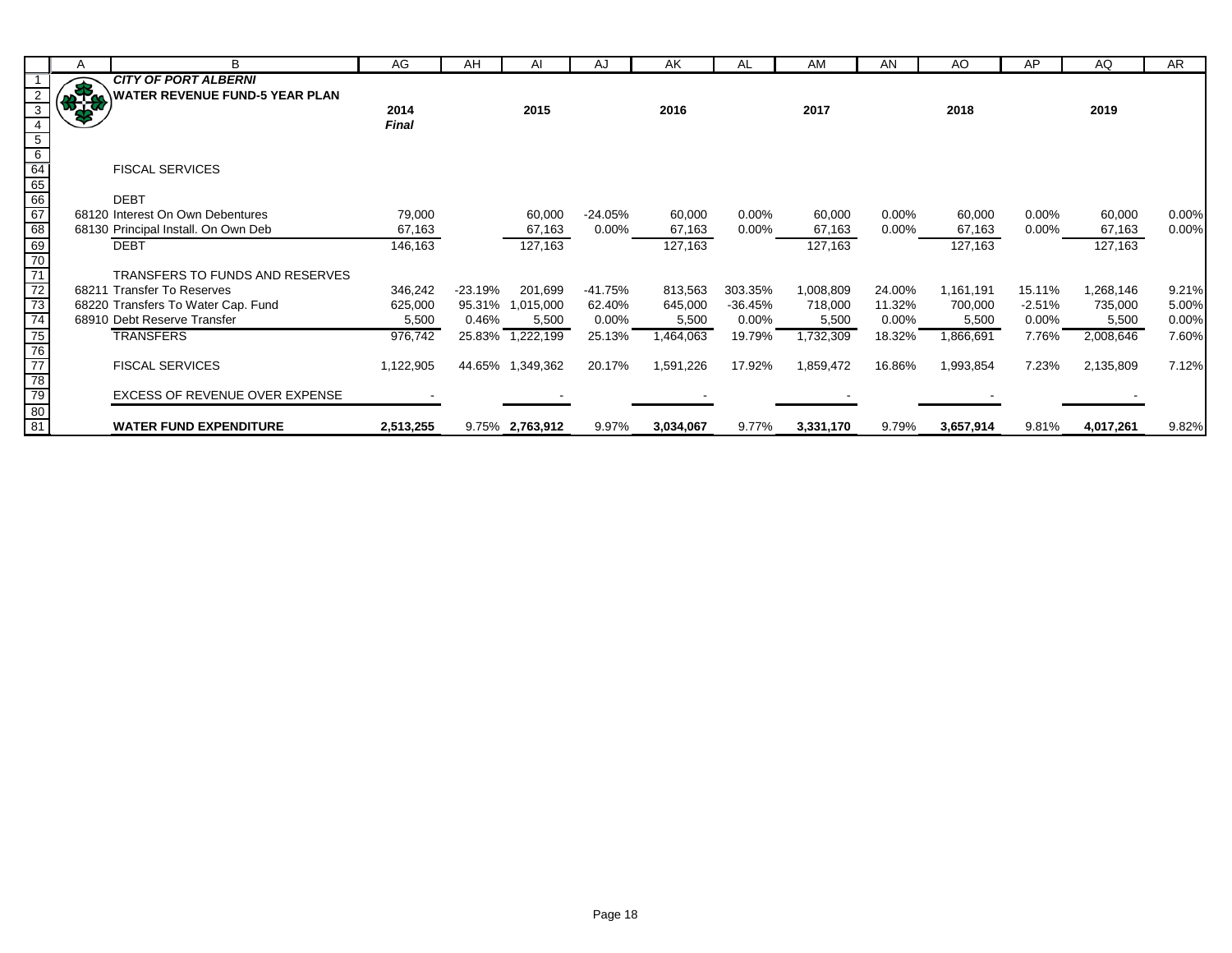|                                                                                                                  | A           | B                                           | AG        | AH    | AI               | AJ     | AK        | AL     | AM        | AN     | AO        | AP     | AQ        | <b>AR</b> |
|------------------------------------------------------------------------------------------------------------------|-------------|---------------------------------------------|-----------|-------|------------------|--------|-----------|--------|-----------|--------|-----------|--------|-----------|-----------|
|                                                                                                                  |             | <b>CITY OF PORT ALBERNI</b>                 |           |       |                  |        |           |        |           |        |           |        |           |           |
|                                                                                                                  | <b>RACK</b> | <b>SEWER REVENUE FUND-5 YEAR PLAN</b>       |           |       |                  |        |           |        |           |        |           |        |           |           |
| 3                                                                                                                |             |                                             | 2014      |       | 2015             |        | 2016      |        | 2017      |        | 2018      |        | 2019      |           |
| $\overline{4}$                                                                                                   |             |                                             |           |       |                  |        |           |        |           |        |           |        |           |           |
|                                                                                                                  |             |                                             |           |       |                  |        |           |        |           |        |           |        |           |           |
|                                                                                                                  |             |                                             |           |       |                  |        |           |        |           |        |           |        |           |           |
| $\begin{array}{c} 5 \\ 6 \\ 7 \end{array}$                                                                       |             | <b>SALES OF SERVICE</b>                     |           |       |                  |        |           |        |           |        |           |        |           |           |
| $\frac{8}{9}$                                                                                                    |             |                                             |           |       |                  |        |           |        |           |        |           |        |           |           |
|                                                                                                                  |             | 94421 Sewer Fees                            | 2,030,989 |       | 10.00% 2,234,088 | 10.00% | 2,457,497 | 10.00% | 2,703,246 | 10.00% | 2,757,311 | 2.00%  | 2,812,458 | 2.00%     |
| 10                                                                                                               |             | 94431 Sewer Connections                     | 27,800    | 2.21% | 30,580           | 10.00% | 33,638    | 10.00% | 37,002    | 10.00% | 37,742    | 2.00%  | 38,497    | 2.00%     |
| 11                                                                                                               |             | 94432 Service Charges Sundry                | 2,760     | 2.00% | 3,036            | 10.00% | 3,340     | 10.00% | 3,674     | 10.00% | 3,747     | 2.00%  | 3,822     | 2.00%     |
|                                                                                                                  |             | 94433 User Charges                          | 12,697    | 2.00% | 13,967           | 10.00% | 15,364    | 10.00% | 16,900    | 10.00% | 17,238    | 2.00%  | 17,583    | 2.00%     |
|                                                                                                                  |             |                                             |           |       |                  |        |           |        |           |        |           |        |           |           |
|                                                                                                                  |             | <b>OTHER SERVICES</b>                       |           |       |                  |        |           |        |           |        |           |        |           |           |
| $\frac{12}{13}$<br>$\frac{14}{15}$<br>$\frac{15}{16}$                                                            |             | 94441 Sewage Disposal Fees                  | 9,010     | 2.00% | 9,911            | 10.00% | 10,902    | 10.00% | 11,992    | 10.00% | 12,232    | 2.00%  | 12,477    | 2.00%     |
|                                                                                                                  |             | <b>SALES OF SERVICE</b>                     | 2,083,256 |       | 9.79% 2,291,582  | 10.00% | 2,520,740 | 10.00% | 2,772,814 | 10.00% | 2,828,271 | 2.00%  | 2,884,836 | 2.00%     |
| $\frac{1}{17}$                                                                                                   |             |                                             |           |       |                  |        |           |        |           |        |           |        |           |           |
| $\frac{1}{18}$                                                                                                   |             | OTHER REVENUE FROM OWN SOURCE               |           |       |                  |        |           |        |           |        |           |        |           |           |
|                                                                                                                  |             |                                             |           |       |                  |        |           |        |           |        |           |        |           |           |
|                                                                                                                  |             | 95590 M.F.A. Debt Reserve Income            | 600       | 0.00% | 600              | 0.00%  | 600       | 0.00%  | 600       | 0.00%  | 600       | 0.00%  | 600       | 0.00%     |
|                                                                                                                  |             | <b>Sewer Penalty</b>                        | 11,400    | 0.00% | 12,540           | 10.00% | 13,794    | 10.00% | 15,173    | 10.00% | 16,691    | 10.00% | 18,360    | 10.00%    |
| $\frac{19}{20} \frac{21}{21} \frac{22}{23} \frac{23}{24} \frac{4}{25} \frac{26}{27} \frac{28}{29} \frac{29}{30}$ |             | 95722 Sewer Local Improvement Charges       | 33,965    | 0.00% | 37,362           | 10.00% | 41,098    | 10.00% | 45,208    | 10.00% | 49,729    | 10.00% | 54,702    | 10.00%    |
|                                                                                                                  |             | <b>OTHER REVENUE</b>                        | 45,965    | 0.00% | 50,502           | 9.87%  | 55,492    | 9.88%  | 60,981    | 9.89%  | 67,020    | 9.90%  | 73,662    | 9.91%     |
|                                                                                                                  |             |                                             |           |       |                  |        |           |        |           |        |           |        |           |           |
|                                                                                                                  |             | UNCONDITIONAL TRANSFERS                     |           |       |                  |        |           |        |           |        |           |        |           |           |
|                                                                                                                  |             | 96221 Sewerage Fac. Assist. Grant           |           |       |                  |        |           |        |           |        |           |        |           |           |
|                                                                                                                  |             | 95650 Sewer Study Grant                     |           |       |                  |        |           |        |           |        |           |        |           |           |
|                                                                                                                  |             |                                             |           |       |                  |        |           |        |           |        |           |        |           |           |
|                                                                                                                  |             | <b>OTHER TRANSFERS</b>                      |           |       |                  |        |           |        |           |        |           |        |           |           |
|                                                                                                                  |             | 99110 Transfer from Capital Res. - New Deal | 40,000    | 0.00% | 40,000           | 0.00%  | 40,000    | 0.00%  | 40,000    | 0.00%  | 40,000    | 0.00%  | 40,000    | 0.00%     |
| 31                                                                                                               |             | 99111 Transfers from Reserves & Allowances  |           |       |                  |        |           |        |           |        |           |        |           |           |
| 32<br>33                                                                                                         |             | 99114 Operating Funds from Prior Year       |           |       |                  |        |           |        |           |        |           |        |           |           |
|                                                                                                                  |             | 99211 Contr. (To) From General Revenue      |           |       |                  |        |           |        |           |        |           |        |           |           |
| 34<br>35                                                                                                         |             | <b>SEWER FUND REVENUE</b>                   |           |       |                  |        |           |        |           |        |           |        |           |           |
|                                                                                                                  |             |                                             | 2,169,221 |       | 9.36% 2,382,084  | 9.81%  | 2,616,232 | 9.83%  | 2,873,796 | 9.84%  | 2,935,290 | 2.14%  | 2,998,497 | 2.15%     |
| $\overline{36}$                                                                                                  |             |                                             |           |       |                  |        |           |        |           |        |           |        |           |           |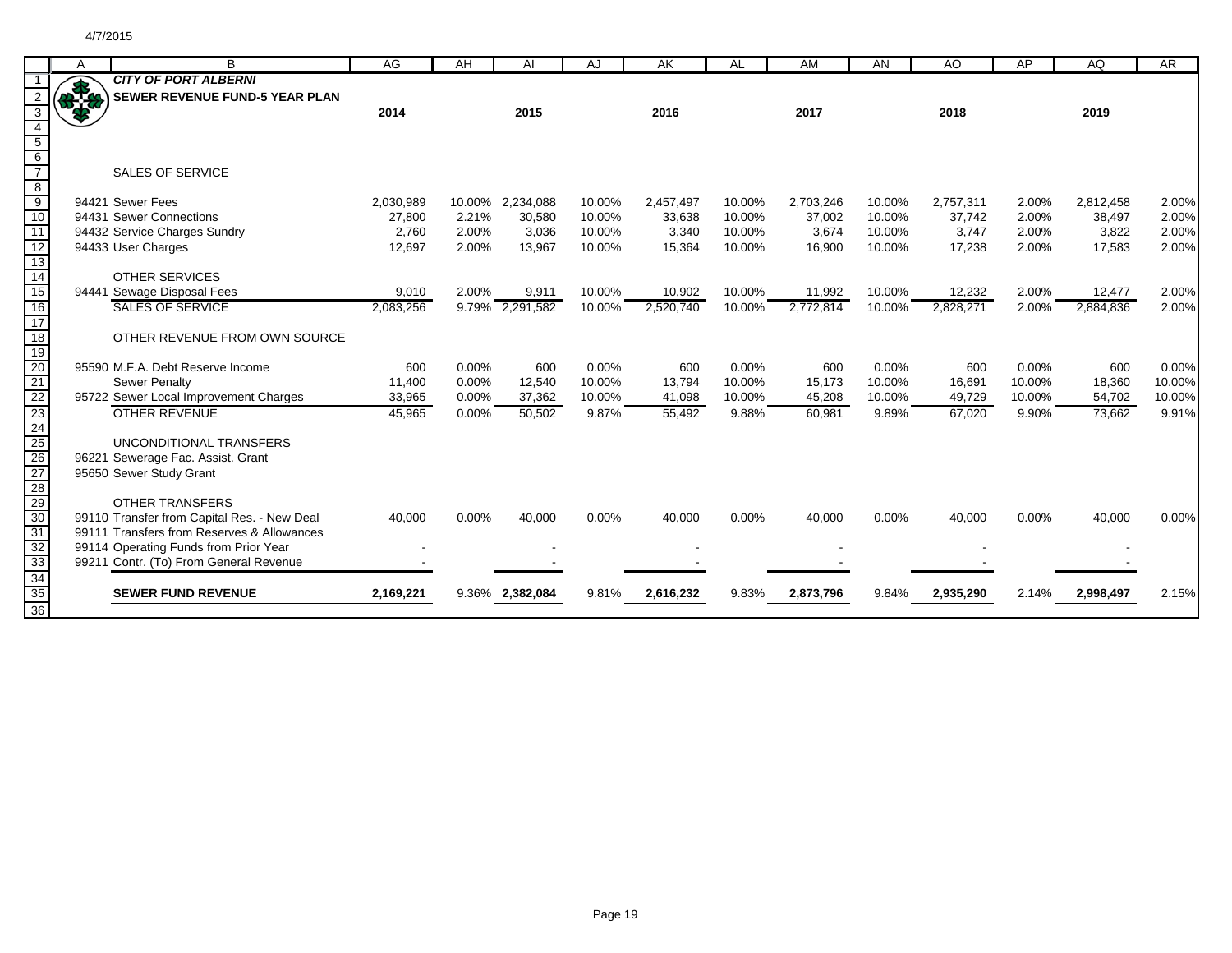|                                                                                              | A           | B                                     | AG        | AH        | AI        | AJ       | AK        | AL    | AM        | AN    | AO        | AP    | AQ        | <b>AR</b> |
|----------------------------------------------------------------------------------------------|-------------|---------------------------------------|-----------|-----------|-----------|----------|-----------|-------|-----------|-------|-----------|-------|-----------|-----------|
|                                                                                              |             | <b>CITY OF PORT ALBERNI</b>           |           |           |           |          |           |       |           |       |           |       |           |           |
|                                                                                              | <b>RACK</b> | <b>SEWER REVENUE FUND-5 YEAR PLAN</b> |           |           |           |          |           |       |           |       |           |       |           |           |
| 3                                                                                            |             |                                       | 2014      |           | 2015      |          | 2016      |       | 2017      |       | 2018      |       | 2019      |           |
|                                                                                              |             |                                       |           |           |           |          |           |       |           |       |           |       |           |           |
| $\frac{5}{6}$ $\frac{6}{37}$ $\frac{38}{39}$ $\frac{39}{40}$ $\frac{40}{41}$ $\frac{42}{43}$ |             |                                       |           |           |           |          |           |       |           |       |           |       |           |           |
|                                                                                              |             |                                       |           |           |           |          |           |       |           |       |           |       |           |           |
|                                                                                              |             | <b>SEWER SYSTEM</b>                   |           |           |           |          |           |       |           |       |           |       |           |           |
|                                                                                              |             |                                       |           |           |           |          |           |       |           |       |           |       |           |           |
|                                                                                              |             | <b>ADMINISTRATION</b>                 |           |           |           |          |           |       |           |       |           |       |           |           |
|                                                                                              |             | 104210 Sewer Administration & Other   | 153,000   | 2.34%     | 156,000   | 1.96%    | 159,120   | 2.00% | 162,302   | 2.00% | 165,548   | 2.00% | 168,859   | 2.00%     |
|                                                                                              |             |                                       |           |           |           |          |           |       |           |       |           |       |           |           |
|                                                                                              |             | <b>ENGINEERING SERVICES</b>           |           |           |           |          |           |       |           |       |           |       |           |           |
|                                                                                              |             | 104221 Contract Services              | 40,000    | 0.00%     | 40,000    | 0.00%    | 40,800    | 2.00% | 41,616    | 2.00% | 42,448    | 2.00% | 43,297    | 2.00%     |
|                                                                                              |             |                                       |           |           |           |          |           |       |           |       |           |       |           |           |
| 45<br>46                                                                                     |             | SEWER SYSTEM ADMINISTRATION           |           |           |           |          |           |       |           |       |           |       |           |           |
|                                                                                              |             | 104233 Customer Service Requests      | 110,000   | 0.00%     | 110.000   | $0.00\%$ | 112,200   | 2.00% | 114,444   | 2.00% | 116.733   | 2.00% | 119,068   | 2.00%     |
| 47                                                                                           |             | 104236 Small Tools/Equipment/Supplies | 15,000    | 15.38%    | 15,000    | 0.00%    | 15,300    | 2.00% | 15,606    | 2.00% | 15,918    | 2.00% | 16,236    | 2.00%     |
| 48                                                                                           |             |                                       |           |           |           |          |           |       |           |       |           |       |           |           |
| $\frac{1}{49}$<br>$\frac{49}{50}$                                                            |             | SEWER COLLECTION SYSTEM               |           |           |           |          |           |       |           |       |           |       |           |           |
|                                                                                              |             | 104240 Sewage Collection System Main  | 204,100   | 4.08%     | 204,100   | 0.00%    | 208,182   | 2.00% | 212,346   | 2.00% | 216,593   | 2.00% | 220,924   | 2.00%     |
|                                                                                              |             | 104241 Sewer Service Connections      | 133,140   | 0.00%     | 133,140   | 0.00%    | 135,803   | 2.00% | 138,519   | 2.00% | 141,289   | 2.00% | 144,115   | 2.00%     |
|                                                                                              |             |                                       |           |           |           |          |           |       |           |       |           |       |           |           |
|                                                                                              |             | <b>SEWER LIFT STATIONS</b>            |           |           |           |          |           |       |           |       |           |       |           |           |
| $\frac{51}{52}$<br>$\frac{53}{54}$<br>$\frac{54}{55}$<br>$\frac{55}{56}$                     |             | 104260 Sewage Lift Stations           | 190,000   | $-24.00%$ | 213,500   | 12.37%   | 217,770   | 2.00% | 222,125   | 2.00% | 226,568   | 2.00% | 231,099   | 2.00%     |
|                                                                                              |             |                                       |           |           |           |          |           |       |           |       |           |       |           |           |
|                                                                                              |             | SEWER TREATMENT AND DISPOSAL          |           |           |           |          |           |       |           |       |           |       |           |           |
|                                                                                              |             | 104280 Sewage Treatment               | 253,000   | 29.74%    | 278,000   | 9.88%    | 283,560   | 2.00% | 289,231   | 2.00% | 295,016   | 2.00% | 300,916   | 2.00%     |
| 57<br>58<br>59<br>60                                                                         |             | OTHER COMMON SERVICES                 |           |           |           |          |           |       |           |       |           |       |           |           |
|                                                                                              |             | 104294 Special Work Orders            | 2,500     | 0.00%     | 2,500     | 0.00%    | 2,550     | 2.00% | 2,601     | 2.00% | 2,653     | 2.00% | 2,706     | 2.00%     |
|                                                                                              |             | <b>SEWER SYSTEM</b>                   | 1,100,740 | 1.06%     | 1,152,240 | 4.68%    | 1,175,285 | 2.00% | 1,198,790 | 2.00% | 1,222,766 | 2.00% | 1,247,222 | 2.00%     |
| $\frac{61}{62}$                                                                              |             |                                       |           |           |           |          |           |       |           |       |           |       |           |           |
|                                                                                              |             |                                       |           |           |           |          |           |       |           |       |           |       |           |           |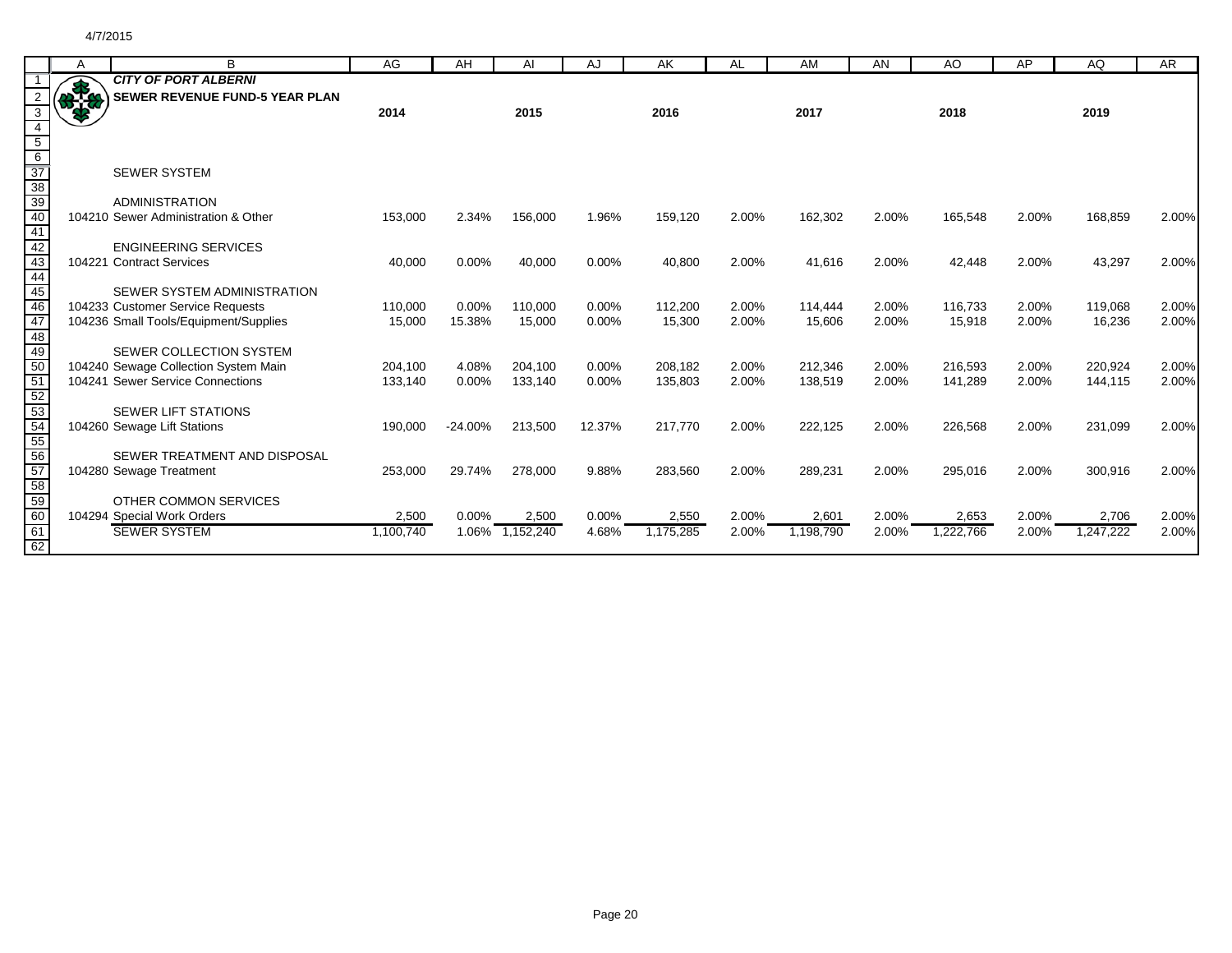╞

|                                                                      | A     | B                                        | AG        | AH       | Al               | AJ        | AK        | AL        | AM        | AN        | AO.       | AP       | AQ        | AR.      |
|----------------------------------------------------------------------|-------|------------------------------------------|-----------|----------|------------------|-----------|-----------|-----------|-----------|-----------|-----------|----------|-----------|----------|
|                                                                      | æ     | <b>CITY OF PORT ALBERNI</b>              |           |          |                  |           |           |           |           |           |           |          |           |          |
|                                                                      | 33.58 | <b>SEWER REVENUE FUND-5 YEAR PLAN</b>    |           |          |                  |           |           |           |           |           |           |          |           |          |
| 3                                                                    | 8     |                                          | 2014      |          | 2015             |           | 2016      |           | 2017      |           | 2018      |          | 2019      |          |
| $\overline{4}$                                                       |       |                                          |           |          |                  |           |           |           |           |           |           |          |           |          |
|                                                                      |       |                                          |           |          |                  |           |           |           |           |           |           |          |           |          |
|                                                                      |       |                                          |           |          |                  |           |           |           |           |           |           |          |           |          |
| $rac{5}{6}$<br>$rac{6}{63}$<br>$rac{64}{65}$<br>$rac{66}{67}$        |       | <b>FISCAL SERVICES</b>                   |           |          |                  |           |           |           |           |           |           |          |           |          |
|                                                                      |       |                                          |           |          |                  |           |           |           |           |           |           |          |           |          |
|                                                                      |       | <b>DEBT</b>                              |           |          |                  |           |           |           |           |           |           |          |           |          |
|                                                                      |       | 108120 Interest On Own Debentures        | 226,982   | 10.60%   | 204,736          | $-9.80%$  | 176,380   | $-13.85%$ | 159,651   | $-9.48%$  | 159,651   | $0.00\%$ | 159,651   | 0.00%    |
|                                                                      |       | 108130 Principal Install On Own Deb.     | 209,907   | 6.80%    | 202,269          | $-3.64%$  | 135,833   | $-32.85%$ | 94,886    | $-30.15%$ | 94,886    | 0.00%    | 94,886    | 0.00%    |
|                                                                      |       | <b>TOTAL DEBT</b>                        | 436,889   | 8.74%    | 407,005          | $-6.84%$  | 312,213   | $-23.29%$ | 254,537   | $-18.47%$ | 254,537   | 0.00%    | 254,537   | 0.00%    |
|                                                                      |       |                                          |           |          |                  |           |           |           |           |           |           |          |           |          |
|                                                                      |       | TRANSFER TO FUNDS AND RESERVES           |           |          |                  |           |           |           |           |           |           |          |           |          |
|                                                                      |       | 108220 Transfer To Sewer Capital Fund    | 470,000   | $-0.53%$ | 320,000          | $-31.91%$ | 600,000   | 87.50%    | 600,000   | $0.00\%$  | 650,000   | 8.33%    | 600,000   | $-7.69%$ |
|                                                                      |       | 108910 Debt Reserve Transfer             | 20,000    | 0.00%    | 20,000           | $0.00\%$  | 20,000    | 0.00%     | 20,000    | $0.00\%$  | 20,000    | 0.00%    | 20,000    | 0.00%    |
|                                                                      |       | 108211 Transfer to Reserves & Allowances | 141,592   |          | 482,839          | 241.01%   | 508,735   | 5.36%     | 800,468   | 57.34%    | 787,987   | $-1.56%$ | 876,739   | 11.26%   |
|                                                                      |       | <b>TRANSFERS</b>                         | 631,592   | 28.24%   | 822,839          | 30.28%    | 1,128,735 | 37.18%    | 1,420,468 | 25.85%    | 1,457,987 | 2.64%    | 1,496,739 | 2.66%    |
|                                                                      |       |                                          |           |          |                  |           |           |           |           |           |           |          |           |          |
|                                                                      |       | <b>FISCAL SERVICES</b>                   | 1,068,481 |          | 19.48% 1,229,844 | 15.10%    | 1,440,948 | 17.17%    | 1,675,005 | 16.24%    | 1,712,524 | 2.24%    | 1,751,276 | 2.26%    |
|                                                                      |       |                                          |           |          |                  |           |           |           |           |           |           |          |           |          |
|                                                                      |       | EXCESS OF REVENUE OVER EXPENSE           | 0         |          |                  |           | (0)       |           |           |           | (0)       |          | (0)       |          |
| 68<br>69<br>70<br>71<br>72<br>73<br>74<br>75<br>77<br>78<br>79<br>80 |       |                                          |           |          |                  |           |           |           |           |           |           |          |           |          |
|                                                                      |       | <b>SEWER FUND EXPENDITURE</b>            | 2,169,221 |          | 9.36% 2,382,084  | 9.81%     | 2,616,232 | 9.83%     | 2,873,796 | 9.84%     | 2,935,290 | 2.14%    | 2,998,497 | 2.15%    |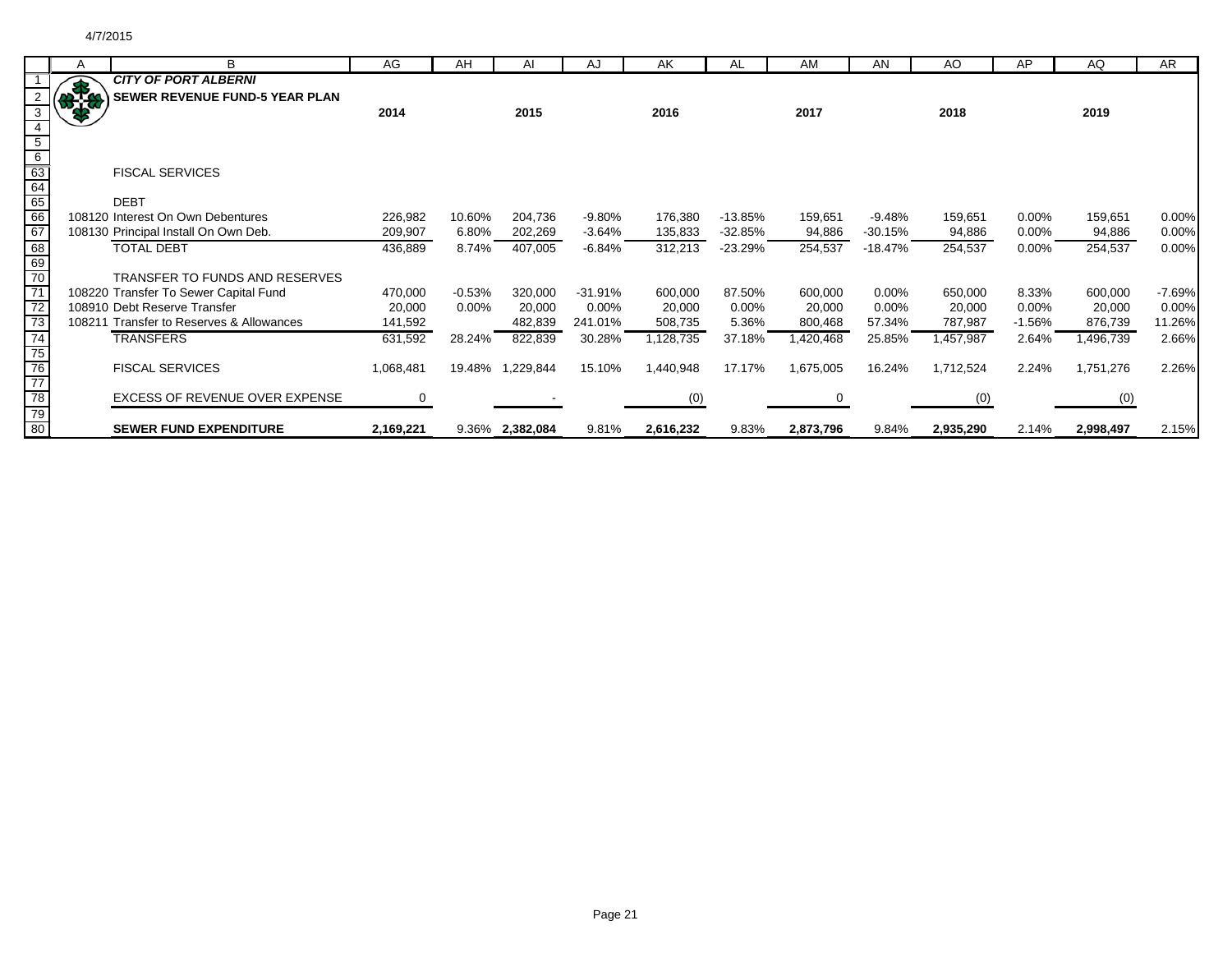|                 | A | B                                             |                  | K          |               |    | M          | N          |      | O          |      | P       |
|-----------------|---|-----------------------------------------------|------------------|------------|---------------|----|------------|------------|------|------------|------|---------|
|                 |   | <b>CITY OF PORT ALBERNI</b>                   |                  |            |               |    |            |            |      |            |      |         |
|                 |   | PARKLAND ACQUISITION RESERVE FUND-5 YEAR PLAN |                  |            |               |    |            |            |      |            |      |         |
|                 |   |                                               |                  |            |               |    |            |            |      |            |      |         |
|                 |   |                                               | 2013             | 2014       | 2015          |    | 2016       | 2017       |      | 2018       |      | 2019    |
| 5               |   |                                               | Actual           |            |               |    |            |            |      |            |      |         |
| 6               |   | <b>RECEIPTS</b>                               |                  |            |               |    |            |            |      |            |      |         |
|                 |   | Investment Income                             | \$<br>$1,350$ \$ | $1,200$ \$ | $1,200$ \$    |    | $1,200$ \$ | $1,200$ \$ |      | $1,200$ \$ |      | 1,200   |
| $\overline{8}$  |   | <b>Parkland Dedication Deposits</b>           |                  |            |               |    |            |            |      |            |      |         |
| $\overline{9}$  |   |                                               |                  |            |               |    |            |            |      |            |      |         |
| $\overline{10}$ |   |                                               | 1,350            | 1,200      | 1,200         |    | 1,200      | 1,200      |      | 1,200      |      | 1,200   |
|                 |   |                                               |                  |            |               |    |            |            |      |            |      |         |
|                 |   |                                               |                  |            |               |    |            |            |      |            |      |         |
| $\overline{13}$ |   | <b>EXPENSES</b>                               |                  |            |               |    |            |            |      |            |      |         |
| 14              |   | Acquisition of Parkland                       |                  |            |               |    |            |            |      |            |      |         |
| $\overline{15}$ |   |                                               |                  |            |               |    |            |            |      |            |      |         |
| $\overline{16}$ |   |                                               |                  |            |               |    |            |            |      |            |      |         |
| $\overline{17}$ |   |                                               |                  |            |               |    |            |            |      |            |      |         |
| $\overline{18}$ |   | REVENUE OVER EXPENSES                         | 1,350            | 1,200      | 1,200         |    | 1,200      | 1,200      |      | 1,200      |      | 1,200   |
| 19              |   |                                               |                  |            |               |    |            |            |      |            |      |         |
| $\frac{20}{21}$ |   |                                               |                  |            |               |    |            |            |      |            |      |         |
|                 |   | FUND EQUITY - ENDING                          | \$<br>137,508 \$ | 138,708    | \$<br>139,908 | S. | 141,108 \$ | 142,308    | - \$ | 143,508    | - \$ | 144,708 |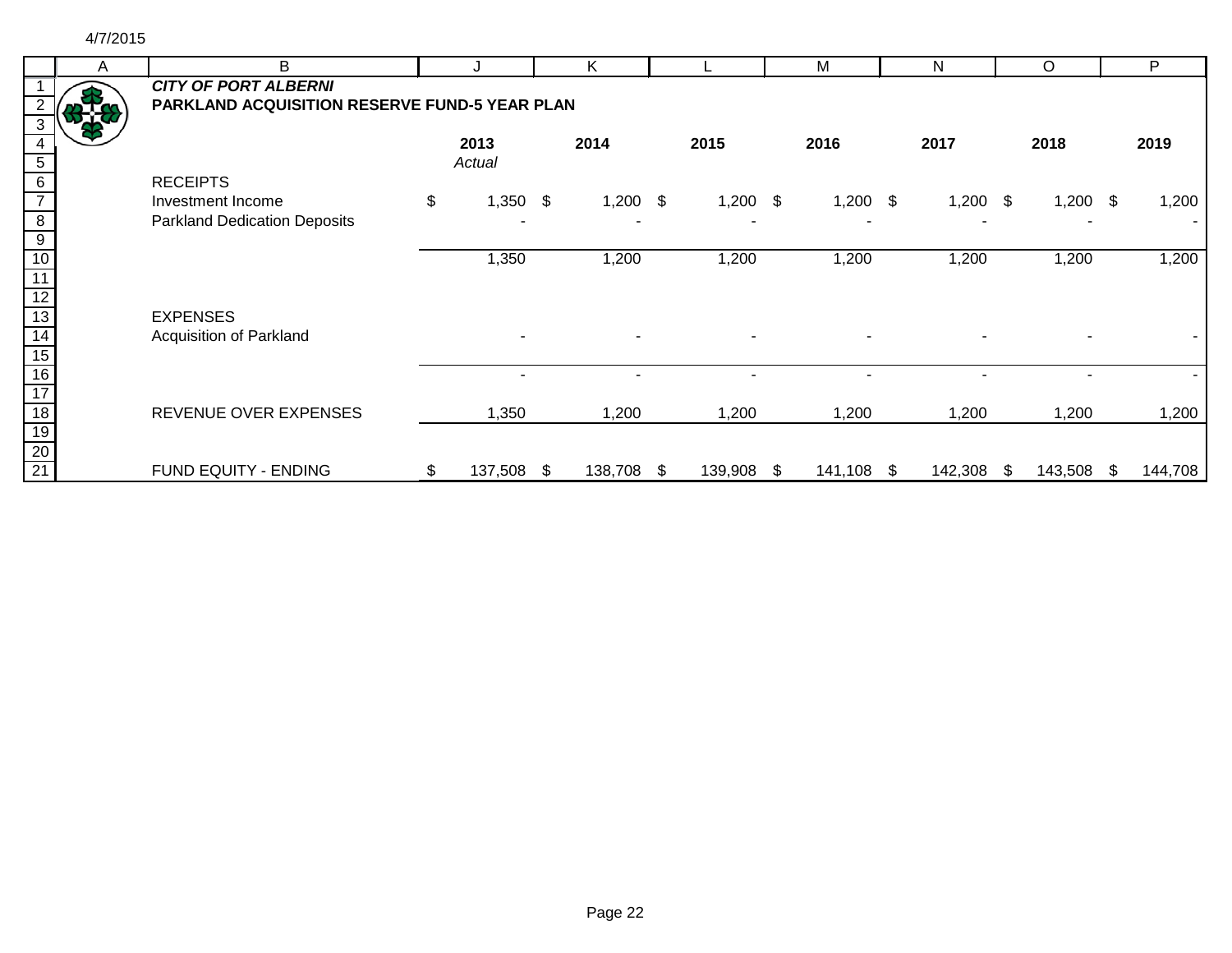| Α | B                                                                            |                  | Μ             |      | N         |    | O       | P             |    | Q       |     | $\mathsf{R}$ |
|---|------------------------------------------------------------------------------|------------------|---------------|------|-----------|----|---------|---------------|----|---------|-----|--------------|
|   | <b>CITY OF PORT ALBERNI</b><br><b>CAPITAL WORKS RESERVE FUND-5 YEAR PLAN</b> |                  |               |      |           |    |         |               |    |         |     |              |
|   |                                                                              | 2013<br>Actual   | 2014          |      | 2015      |    | 2016    | 2017          |    | 2018    |     | 2019         |
|   | <b>RECEIPTS</b>                                                              |                  |               |      |           |    |         |               |    |         |     |              |
|   | <b>Transfer from ERRF</b>                                                    | \$<br>200,000 \$ |               | \$   |           | \$ |         | \$            | \$ |         | S   |              |
|   | Investment Income                                                            | 4,842            | 5,000         |      | 5,000     |    | 5,000   | 5,000         |    | 5,000   |     | 5,000        |
|   | New Deal Gas Tax Funds                                                       | 1,525,144        | 552,500       |      | 1,263,800 |    | 850,000 | 625,500       |    | 607,500 |     | 611,800      |
|   | <b>MFA Surplus</b>                                                           |                  |               |      |           |    |         |               |    |         |     |              |
|   | Miscellaneous                                                                |                  |               |      |           |    |         |               |    |         |     |              |
|   |                                                                              | 1,729,986        | 557,500       |      | 1,268,800 |    | 855,000 | 630,500       |    | 612,500 |     | 616,800      |
|   | <b>EXPENSES</b>                                                              |                  |               |      |           |    |         |               |    |         |     |              |
|   | Gas Tax - capital projects                                                   | 1,525,144        | 512,500       |      | 1,223,800 |    | 810,000 | 585,500       |    | 567,500 |     | 571,800      |
|   | Gas Tax - operating (capacity bldg)                                          |                  | 40,000        |      | 40,000    |    | 40,000  | 40,000        |    | 40,000  |     | 40,000       |
|   | <b>Capital Expenditures</b>                                                  | 200,000          |               |      | 150,000   |    |         |               |    |         |     |              |
|   | <b>Expenditure Bylaws</b>                                                    |                  |               |      |           |    |         |               |    |         |     |              |
|   |                                                                              | 1,725,144        | 552,500       |      | 1,413,800 |    | 850,000 | 625,500       |    | 607,500 |     | 611,800      |
|   | REVENUE OVER EXPENSES                                                        | 4,842            | 5,000         |      | (145,000) |    | 5,000   | 5,000         |    | 5,000   |     | 5,000        |
|   | FUND EQUITY - ENDING                                                         | \$<br>547,513    | \$<br>552,513 | - \$ | 407,513   | -S | 412,513 | \$<br>417,513 | -S | 422,513 | \$. | 427,513      |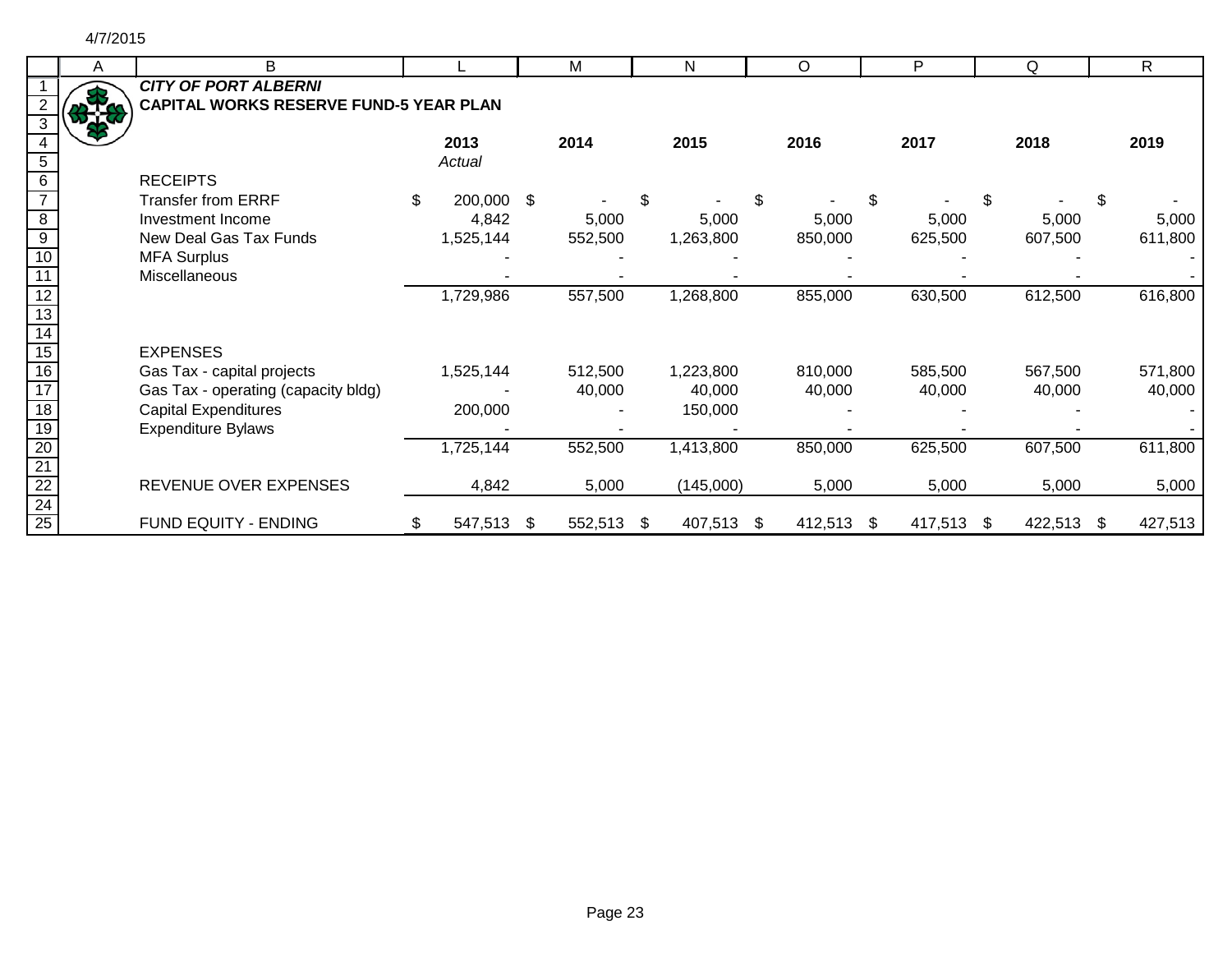|                                    | Α | B                                              |           | M         | $\mathsf{N}$ | $\circ$   | P          | Q         | $\overline{R}$ |
|------------------------------------|---|------------------------------------------------|-----------|-----------|--------------|-----------|------------|-----------|----------------|
|                                    |   |                                                |           |           |              |           |            |           |                |
|                                    |   | <b>CITY OF PORT ALBERNI</b>                    |           |           |              |           |            |           |                |
| 3                                  |   | EQUIPMENT REPLACEMENT RESERVE FUND-5 YEAR PLAN |           |           |              |           |            |           |                |
|                                    |   |                                                |           |           |              |           |            |           |                |
| $5\,$                              |   |                                                |           |           |              |           |            |           |                |
| 6                                  |   |                                                | 2013      | 2014      | 2015         | 2016      | 2017       | 2018      | 2019           |
| $\overline{7}$                     |   |                                                | Actual    |           |              |           |            |           |                |
| $\bf 8$                            |   | Sale of Equipment                              | 122,800   | 5,351     |              |           |            |           |                |
| $\boldsymbol{9}$                   |   | Investment Income                              | 30,677    | 34,000    | 34,000       | 34,000    | 34,000     | 34,000    | 34,000         |
| 10                                 |   | <b>Transfers from General Revenue</b>          |           |           |              | 30,000    | 30,000     | 30,000    | 30,000         |
| $\overline{11}$                    |   | <b>Contributions - ERRF Schedule</b>           | 653,665   | 653,665   | 737,521      | 767,810   | 764,581    | 745,249   | 744,204        |
| 12                                 |   |                                                | 807,142   | 693,016   | 771,521      | 831,810   | 828,581    | 809,249   | 808,204        |
| 13                                 |   |                                                |           |           |              |           |            |           |                |
| 14                                 |   |                                                |           |           |              |           |            |           |                |
| 15                                 |   | <b>EXPENSES</b>                                |           |           |              |           |            |           |                |
| 16                                 |   | Transfer to Capital Works Bylaw                | 200,000   |           |              |           |            |           |                |
| 17                                 |   | <b>Equipment Purchases</b>                     | 670,405   | 771,600   | 729,600      | 551,900   | 1,615,800  | 407,635   | 1,065,000      |
| 18                                 |   |                                                | 870,405   | 771,600   | 729,600      | 551,900   | 1,615,800  | 407,635   | 1,065,000      |
| 19                                 |   |                                                |           |           |              |           |            |           |                |
| 20                                 |   | REVENUE OVER EXPENSES                          | (63, 263) | (78, 584) | 41,921       | 279,910   | (787, 219) | 401,614   | (256, 796)     |
| $\overline{21}$                    |   |                                                |           |           |              |           |            |           |                |
|                                    |   |                                                |           |           |              |           |            |           |                |
| $\frac{22}{23}$<br>$\frac{23}{24}$ |   |                                                |           |           |              |           |            |           |                |
|                                    |   | FUND EQUITY - ENDING                           | 4,388,329 | 4,309,745 | 4,351,666    | 4,631,576 | 3,844,357  | 4,245,971 | 3,989,175      |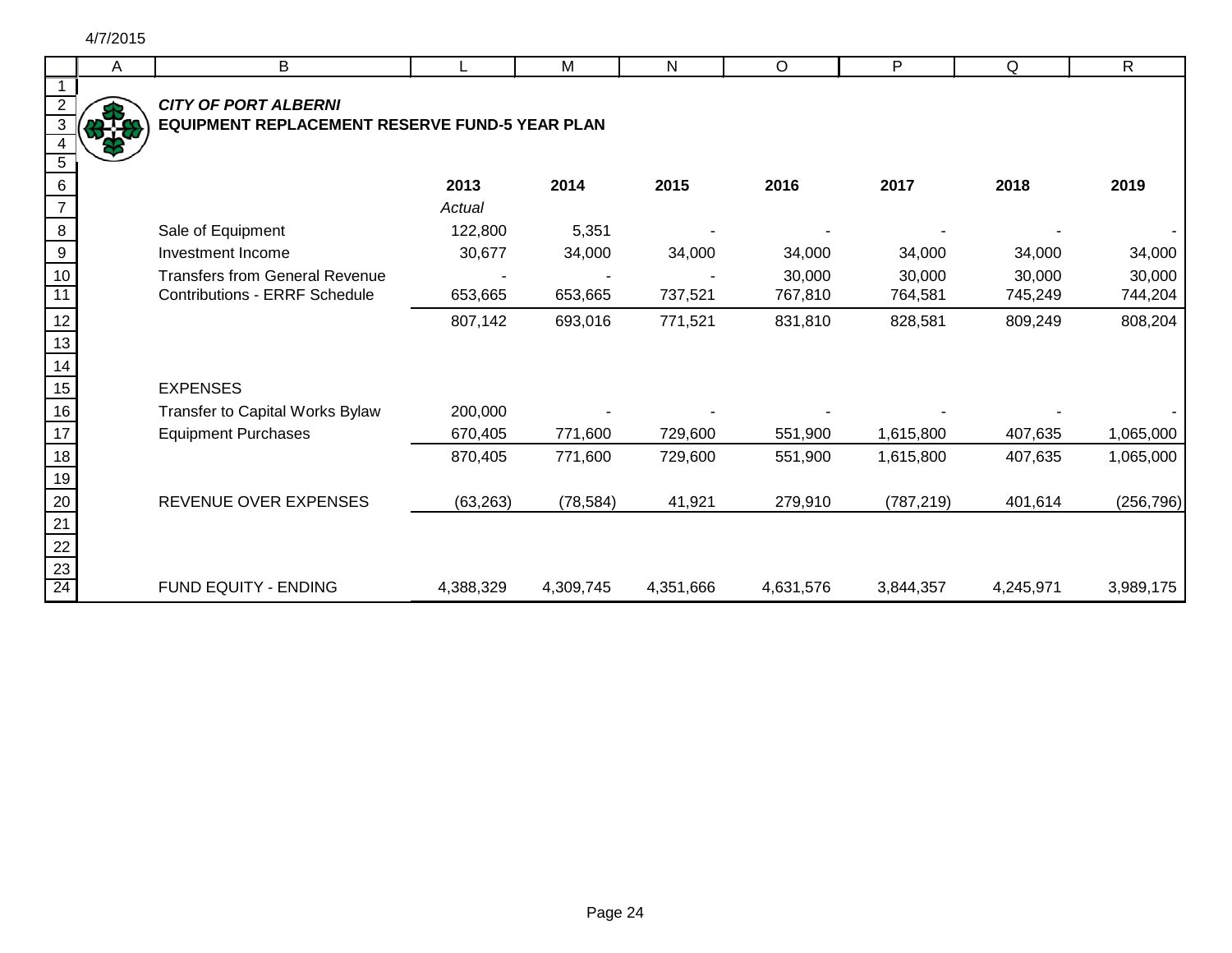|                 | A   | B                                         |               | М         | N        | O       | P       | Q       | $\mathsf{R}$ |
|-----------------|-----|-------------------------------------------|---------------|-----------|----------|---------|---------|---------|--------------|
|                 |     | <b>CITY OF PORT ALBERNI</b>               |               |           |          |         |         |         |              |
| $\overline{2}$  | 878 | <b>LAND SALE RESERVE FUND-5 YEAR PLAN</b> |               |           |          |         |         |         |              |
| $\overline{3}$  |     |                                           |               |           |          |         |         |         |              |
| $\overline{4}$  |     |                                           | 2013          | 2014      | 2015     | 2016    | 2017    | 2018    | 2019         |
| $\sqrt{5}$      |     |                                           | Actual        | Estimate  |          |         |         |         |              |
| $\overline{6}$  |     | <b>RECEIPTS</b>                           |               |           |          |         |         |         |              |
| $\overline{7}$  |     | Sale of Property                          | 82,000        | 20,000    | 20,000   | 100,000 | 100,000 | 100,000 | 100,000      |
| $\infty$        |     | Investment Income                         | 42,359        | 17,000    | 17,000   | 17,000  | 17,000  | 17,000  | 17,000       |
| $\overline{9}$  |     | Miscellaneous                             | 6,800         |           |          |         |         |         |              |
| 10              |     |                                           | 131,159       | 37,000    | 37,000   | 117,000 | 117,000 | 117,000 | 117,000      |
| $\overline{11}$ |     |                                           |               |           |          |         |         |         |              |
| $\overline{12}$ |     |                                           |               |           |          |         |         |         |              |
| 13              |     | <b>EXPENSES</b>                           |               |           |          |         |         |         |              |
| 14              |     | <b>Transfer to Other Funds</b>            |               |           |          |         |         |         |              |
| $15\,$          |     | <b>Acquisitions and Expenses</b>          | 1,602,461     | 250,000   | 125,000  | 50,000  | 50,000  | 50,000  | 50,000       |
| 16              |     |                                           | 1,602,461     | 250,000   | 125,000  | 50,000  | 50,000  | 50,000  | 50,000       |
| $\overline{17}$ |     |                                           |               |           |          |         |         |         |              |
| 18              |     | REVENUE OVER EXPENSES                     | (1, 471, 302) | (213,000) | (88,000) | 67,000  | 67,000  | 67,000  | 67,000       |
| $\frac{19}{20}$ |     |                                           |               |           |          |         |         |         |              |
|                 |     |                                           |               |           |          |         |         |         |              |
| 21              |     | FUND EQUITY - ENDING                      | 885,460       | 672,460   | 584,460  | 651,460 | 718,460 | 785,460 | 852,460      |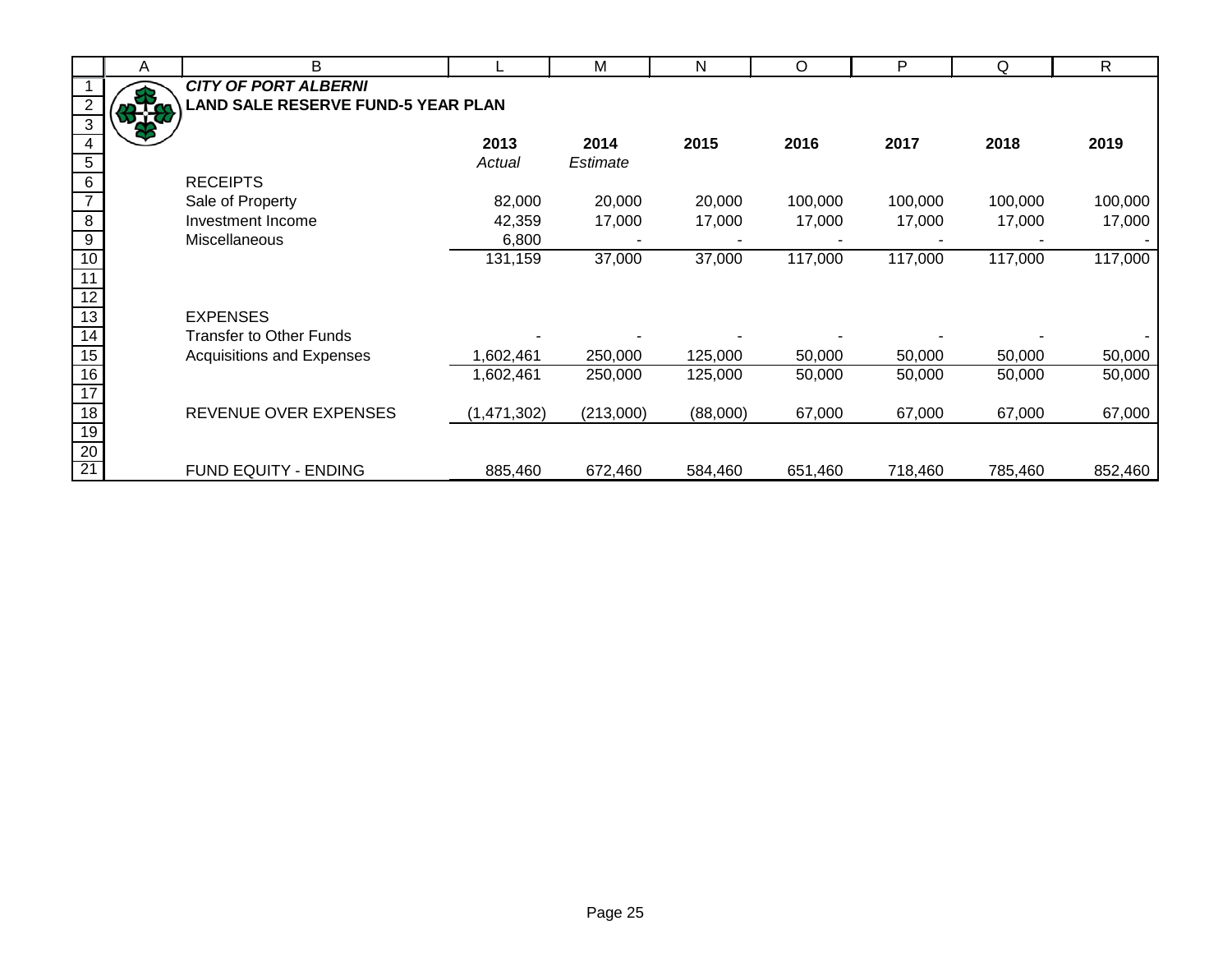|                                 | A  | B                                                 | D      | Е       | F       | G       | н       |         |         |
|---------------------------------|----|---------------------------------------------------|--------|---------|---------|---------|---------|---------|---------|
|                                 |    | <b>CITY OF PORT ALBERNI</b>                       |        |         |         |         |         |         |         |
| $\overline{2}$                  |    | DEVELOPMENT COST CHARGES RESERVE FUND-5 YEAR PLAN |        |         |         |         |         |         |         |
| $\overline{\omega}$             | mа |                                                   |        |         |         |         |         |         |         |
| 4                               |    |                                                   | 2013   | 2014    | 2015    | 2016    | 2017    | 2018    | 2019    |
| $\overline{5}$                  |    |                                                   | Actual |         |         |         |         |         |         |
| 6                               |    | <b>RECEIPTS</b>                                   |        |         |         |         |         |         |         |
| $\overline{7}$                  |    | Contributions                                     | 75,731 | 50,000  | 50,000  | 50,000  | 50,000  | 50,000  | 50,000  |
| $\overline{\mathbf{8}}$         |    | Investment Income                                 | 45     | 1,000   | 1,500   | 2,000   | 2,500   | 3,000   | 3,000   |
| $\overline{9}$                  |    |                                                   | 75,776 | 51,000  | 51,500  | 52,000  | 52,500  | 53,000  | 53,000  |
| 10                              |    |                                                   |        |         |         |         |         |         |         |
| $\frac{11}{12}$ $\frac{12}{13}$ |    |                                                   |        |         |         |         |         |         |         |
|                                 |    | <b>EXPENSES</b>                                   |        |         |         |         |         |         |         |
|                                 |    | <b>Transfer to Other Funds</b>                    |        |         |         |         |         |         |         |
| $\overline{14}$                 |    | Acquisitions and Expenses                         |        |         |         |         |         |         |         |
| 15                              |    |                                                   |        |         |         |         |         |         |         |
| 16                              |    |                                                   |        |         |         |         |         |         |         |
| 17                              |    | REVENUE OVER EXPENSES                             | 75,776 | 51,000  | 51,500  | 52,000  | 52,500  | 53,000  | 53,000  |
| $18$                            |    |                                                   |        |         |         |         |         |         |         |
| 19                              |    |                                                   |        |         |         |         |         |         |         |
| 20                              |    | FUND EQUITY - ENDING                              | 84,131 | 135,131 | 186,631 | 238,631 | 291,131 | 344,131 | 397,131 |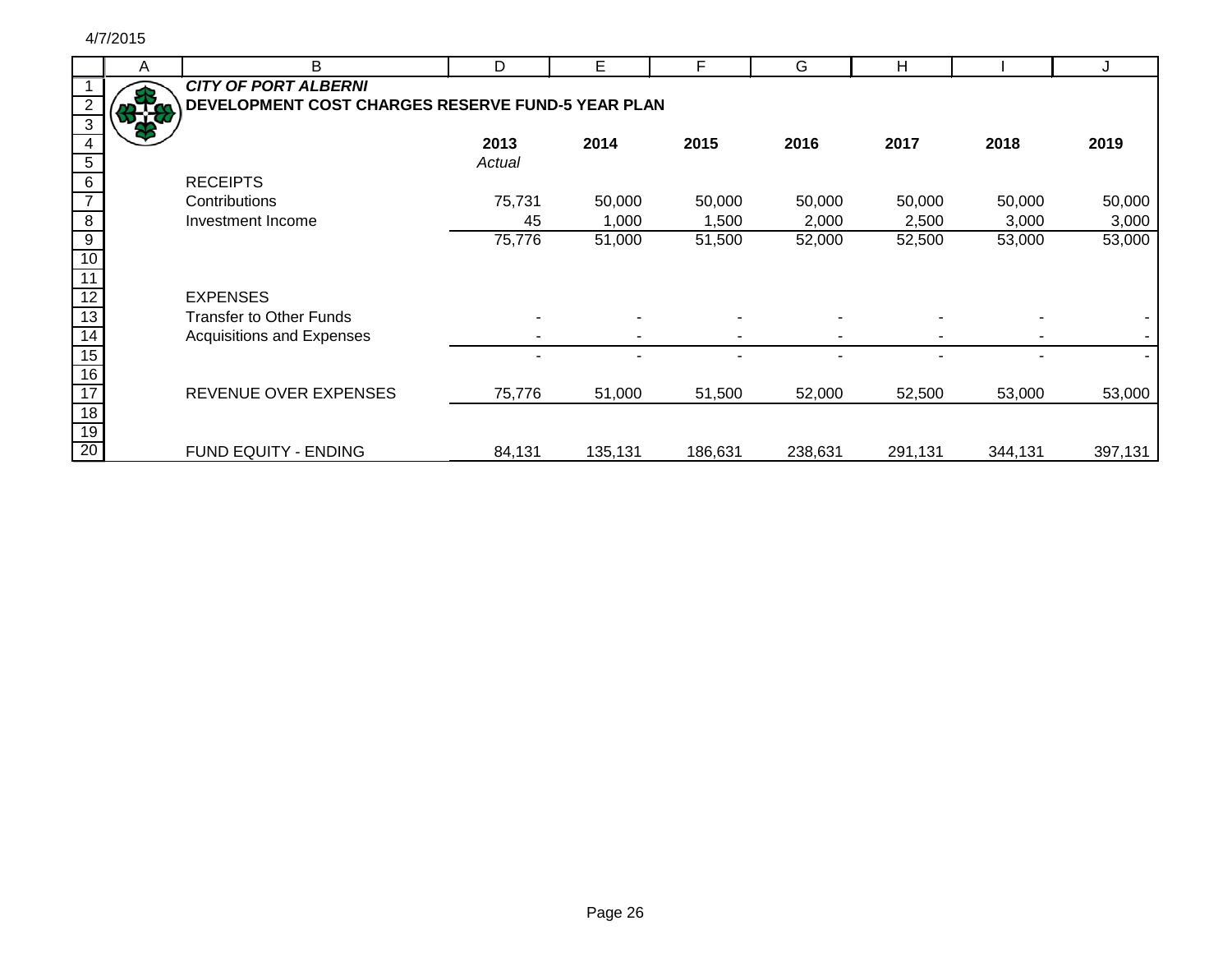|                 | A   | B                                            | C       | D       | Е       |         | G       | H       |         |
|-----------------|-----|----------------------------------------------|---------|---------|---------|---------|---------|---------|---------|
|                 |     | <b>CITY OF PORT ALBERNI</b>                  |         |         |         |         |         |         |         |
|                 | 876 | <b>CARBON TRUST RESERVE FUND-5 YEAR PLAN</b> |         |         |         |         |         |         |         |
| 3               |     |                                              |         |         |         |         |         |         |         |
|                 |     |                                              | 2013    | 2014    | 2015    | 2016    | 2017    | 2018    | 2019    |
| 5               |     |                                              | Actual  |         |         |         |         |         |         |
| $6\phantom{1}6$ |     | <b>RECEIPTS</b>                              |         |         |         |         |         |         |         |
| $\overline{7}$  |     | Contributions                                | 196,068 | 95,800  | 95,800  | 95,800  | 95,800  | 95,800  | 95,800  |
| 8               |     | Investment Income                            |         | 1,000   | 2,000   | 3,000   | 4,000   | 5,000   | 5,000   |
| 9               |     |                                              | 196,068 | 96,800  | 97,800  | 98,800  | 99,800  | 100,800 | 100,800 |
| 10              |     |                                              |         |         |         |         |         |         |         |
| 11              |     |                                              |         |         |         |         |         |         |         |
| 12              |     | <b>EXPENSES</b>                              |         |         |         |         |         |         |         |
| 13              |     | <b>Transfer to Other Funds</b>               |         |         |         |         |         |         |         |
| 14              |     | Projects and Expenses                        |         | 70,000  |         | 50,000  | 50,000  |         |         |
| 15              |     |                                              |         | 70,000  |         | 50,000  | 50,000  |         |         |
| 16              |     |                                              |         |         |         |         |         |         |         |
| $\overline{17}$ |     | REVENUE OVER EXPENSES                        | 196,068 | 26,800  | 97,800  | 48,800  | 49,800  | 100,800 | 100,800 |
| 18              |     |                                              |         |         |         |         |         |         |         |
| 19              |     |                                              |         |         |         |         |         |         |         |
| 20              |     | FUND EQUITY - ENDING                         | 196,068 | 222,868 | 320,668 | 369,468 | 419,268 | 520,068 | 620,868 |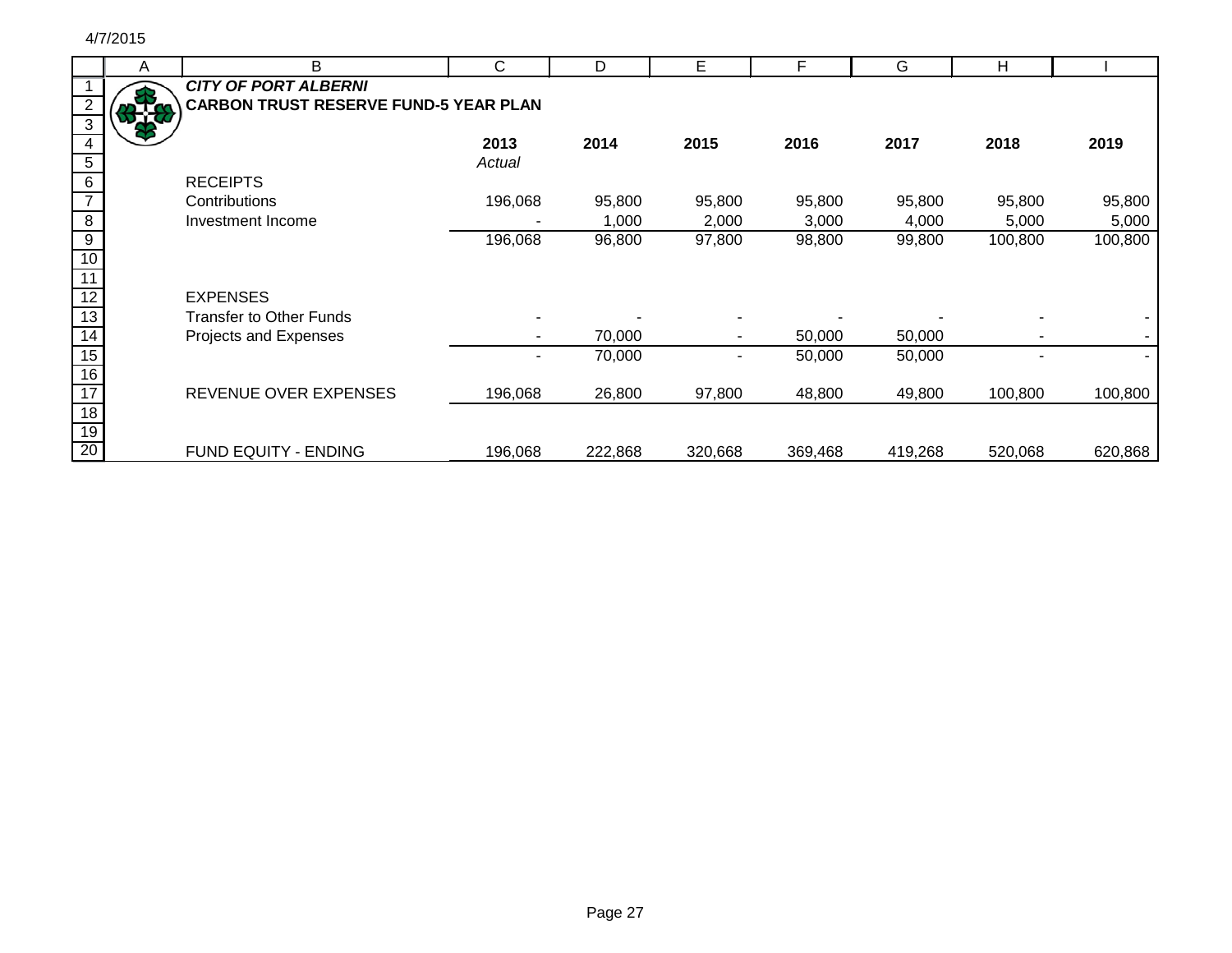|                         | Α | B                                       | C       | D         | E      | F       | G       | Н       |
|-------------------------|---|-----------------------------------------|---------|-----------|--------|---------|---------|---------|
|                         |   | <b>CITY OF PORT ALBERNI</b>             |         |           |        |         |         |         |
| $\overline{2}$          |   | ALBERNI VALLEY COMMUNITY FOREST RESERVE |         |           |        |         |         |         |
| $\mathbf{3}$            |   |                                         |         |           |        |         |         |         |
| 4                       |   |                                         | 2014    | 2015      | 2016   | 2017    | 2018    | 2019    |
| $\sqrt{5}$              |   |                                         | Actual  |           |        |         |         |         |
| $6\phantom{1}6$         |   | <b>RECEIPTS</b>                         |         |           |        |         |         |         |
| $\overline{7}$          |   | <b>Dividends Received</b>               | 350,000 |           | 50,000 | 50,000  | 50,000  | 50,000  |
| $\overline{\mathbf{8}}$ |   | Investment Income                       |         |           |        |         |         |         |
| $\overline{9}$          |   |                                         | 350,000 |           | 50,000 | 50,000  | 50,000  | 50,000  |
| 10                      |   |                                         |         |           |        |         |         |         |
| $\overline{11}$         |   |                                         |         |           |        |         |         |         |
| $\overline{12}$         |   | <b>EXPENSES</b>                         |         |           |        |         |         |         |
| 13                      |   | <b>Transfer to Other Funds</b>          |         |           |        |         |         |         |
| $\overline{14}$         |   | Projects and Expenses                   |         | 350,000   |        |         |         |         |
| 15                      |   |                                         |         | 350,000   |        |         |         |         |
| 16                      |   |                                         |         |           |        |         |         |         |
| 17                      |   | REVENUE OVER EXPENSES                   | 350,000 | (350,000) | 50,000 | 50,000  | 50,000  | 50,000  |
| 18                      |   |                                         |         |           |        |         |         |         |
| 19                      |   |                                         |         |           |        |         |         |         |
| 20                      |   | FUND EQUITY - ENDING                    | 350,000 |           | 50,000 | 100,000 | 150,000 | 200,000 |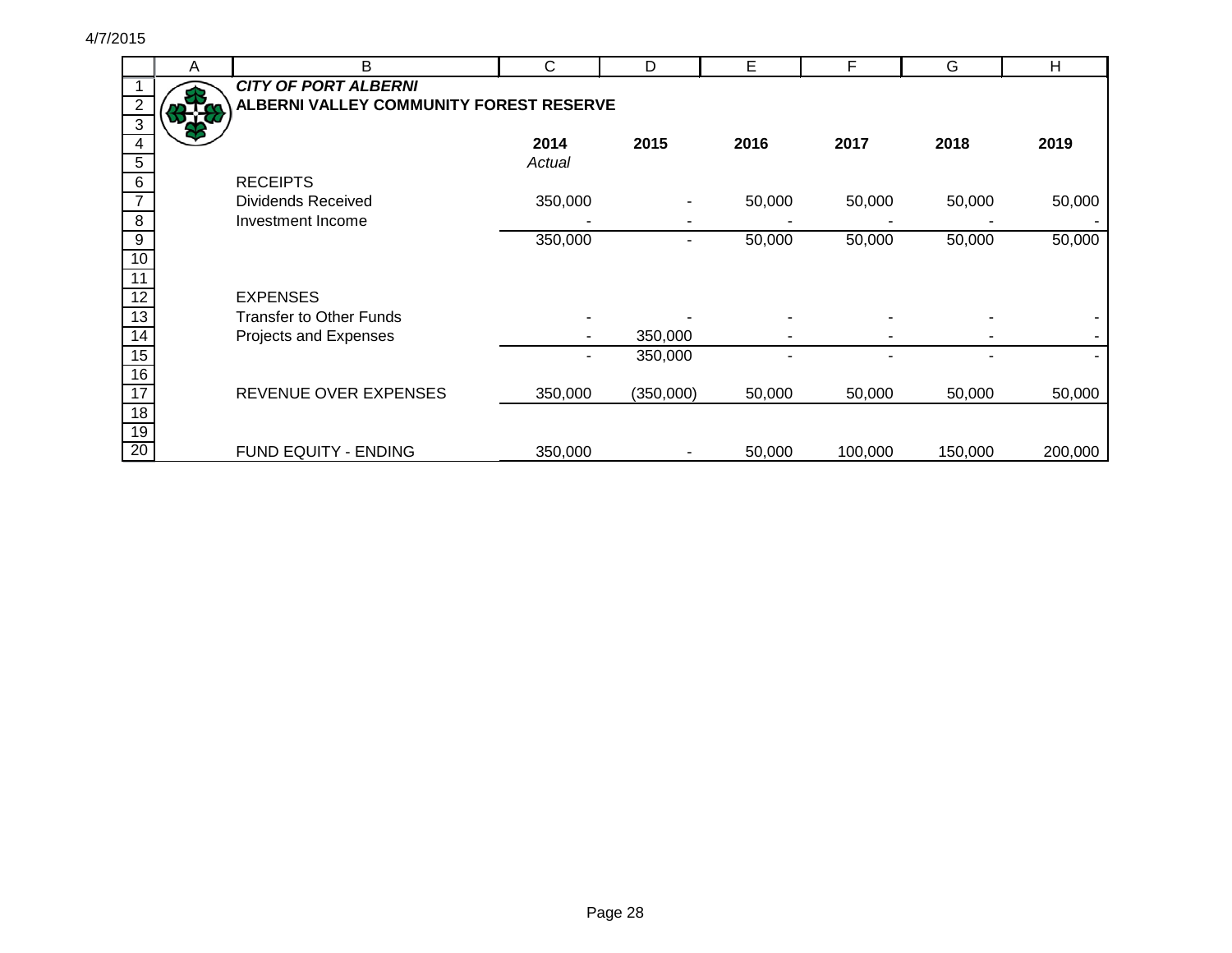|                 | A    | B                                      |         | M       | N       | O       | P       | Q       | R       |
|-----------------|------|----------------------------------------|---------|---------|---------|---------|---------|---------|---------|
|                 |      | <b>CITY OF PORT ALBERNI</b>            |         |         |         |         |         |         |         |
|                 | 37.8 | <b>CEMETERY TRUST FUND-5 YEAR PLAN</b> |         |         |         |         |         |         |         |
| 3               |      |                                        |         |         |         |         |         |         |         |
| 4               |      |                                        | 2013    | 2014    | 2015    | 2016    | 2017    | 2018    | 2019    |
| $5\phantom{.0}$ |      |                                        | Actual  |         |         |         |         |         |         |
| 6               |      | <b>RECEIPTS</b>                        |         |         |         |         |         |         |         |
|                 |      | Sale Proceeds                          | 2,635   | 3,000   | 3,000   | 3,000   | 3,000   | 3,000   | 3,000   |
| $\overline{8}$  |      | Investment Income                      | 2,250   | 2,000   | 2,000   | 2,000   | 2,000   | 2,000   | 2,000   |
| $\overline{9}$  |      |                                        | 4,885   | 5,000   | 5,000   | 5,000   | 5,000   | 5,000   | 5,000   |
| 10              |      |                                        |         |         |         |         |         |         |         |
|                 |      |                                        |         |         |         |         |         |         |         |
| 12              |      | <b>EXPENSES</b>                        |         |         |         |         |         |         |         |
| 13              |      | <b>Transfer to General Revenue</b>     |         |         |         |         |         |         |         |
| 14              |      |                                        |         |         |         |         |         |         |         |
| 15              |      |                                        |         |         |         |         |         |         |         |
| 16              |      | REVENUE OVER EXPENDITURE               | 4,885   | 5,000   | 5,000   | 5,000   | 5,000   | 5,000   | 5,000   |
| 17              |      |                                        |         |         |         |         |         |         |         |
| 18              |      |                                        |         |         |         |         |         |         |         |
| 19              |      | <b>FUND EQUITY - ENDING</b>            | 165,944 | 170,944 | 175,944 | 180,944 | 185,944 | 190,944 | 195,944 |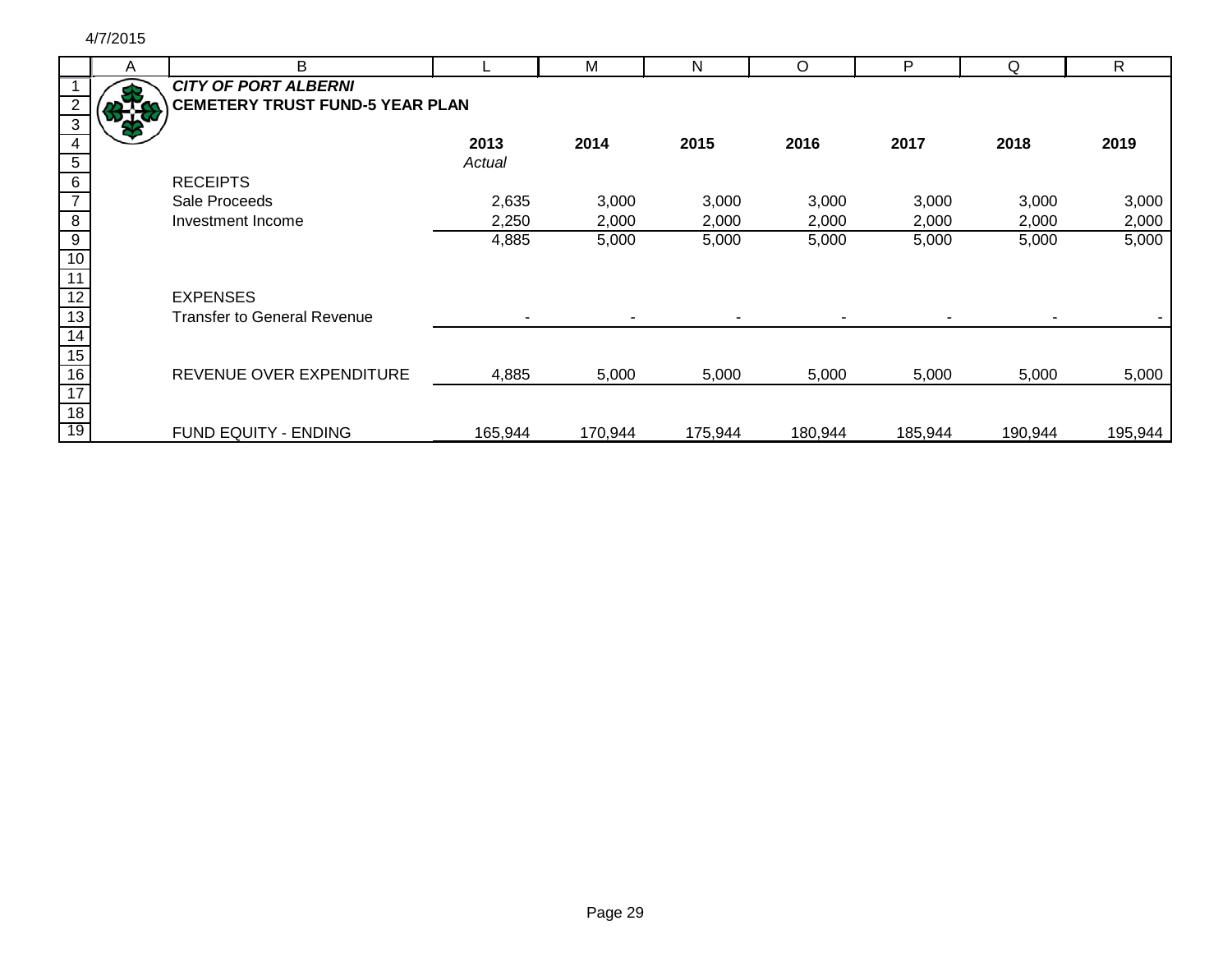|                                                                                                                                                                                                                                 | A                                                    | в                        | C                                                 | D                        | F                                             | F      | G                                                | н.       |              |               | к        |           | м        | N         | $\circ$  |
|---------------------------------------------------------------------------------------------------------------------------------------------------------------------------------------------------------------------------------|------------------------------------------------------|--------------------------|---------------------------------------------------|--------------------------|-----------------------------------------------|--------|--------------------------------------------------|----------|--------------|---------------|----------|-----------|----------|-----------|----------|
|                                                                                                                                                                                                                                 |                                                      |                          |                                                   |                          |                                               |        |                                                  |          |              |               |          |           |          |           |          |
|                                                                                                                                                                                                                                 |                                                      | City of Port Alberni     |                                                   |                          |                                               |        |                                                  |          |              |               |          |           |          |           |          |
|                                                                                                                                                                                                                                 |                                                      |                          |                                                   |                          |                                               |        |                                                  |          |              |               |          |           |          |           |          |
|                                                                                                                                                                                                                                 |                                                      |                          | 2015 Capital Expenditure Program                  |                          |                                               |        |                                                  |          |              |               |          |           |          |           |          |
|                                                                                                                                                                                                                                 |                                                      |                          |                                                   |                          |                                               |        |                                                  |          |              |               |          |           |          |           |          |
|                                                                                                                                                                                                                                 |                                                      |                          |                                                   |                          |                                               |        |                                                  |          |              |               |          |           |          |           |          |
|                                                                                                                                                                                                                                 |                                                      |                          |                                                   |                          |                                               |        |                                                  |          |              |               |          |           |          |           |          |
|                                                                                                                                                                                                                                 | Expenditure                                          |                          |                                                   |                          |                                               |        | Source of Funds                                  |          |              |               |          |           |          |           |          |
|                                                                                                                                                                                                                                 |                                                      |                          |                                                   | General Revenue          | Land                                          |        |                                                  | New Deal | Fed. & Prov. | Other         | Capital  | Water     | Revenue  | Sewer     | Revenue  |
|                                                                                                                                                                                                                                 | Project                                              | Amount                   | Operating                                         | Reserves                 | Sale                                          | ERRF   | Borrowing                                        | Gas Tax  | Assistance   | Contributions | Reserves | Operating | Reserves | Operating | Reserves |
|                                                                                                                                                                                                                                 |                                                      |                          |                                                   |                          |                                               |        |                                                  |          |              |               |          |           |          |           |          |
|                                                                                                                                                                                                                                 |                                                      | \$                       | \$                                                | \$                       | \$                                            | \$     | \$                                               | \$       | \$           | \$            | \$       | \$        | \$       | \$        | \$       |
|                                                                                                                                                                                                                                 | <b>ADMINISTRATION</b>                                |                          |                                                   |                          |                                               |        |                                                  |          |              |               |          |           |          |           |          |
|                                                                                                                                                                                                                                 | Purchases/Equipment Replacement                      | 60,000                   |                                                   |                          |                                               | 60,000 |                                                  |          |              |               |          |           |          |           |          |
|                                                                                                                                                                                                                                 | Replace Telephone System                             | 150,000                  |                                                   |                          |                                               |        | 150,000 Gen Rev repay ERRF 5yrs x \$30K beg 2016 |          |              |               |          |           |          |           |          |
|                                                                                                                                                                                                                                 | Webcasting & Streaming Equipment in Council Chambers | 15,000                   | 15,000                                            |                          |                                               |        |                                                  |          |              |               |          |           |          |           |          |
|                                                                                                                                                                                                                                 |                                                      |                          |                                                   |                          |                                               |        |                                                  |          |              |               |          |           |          |           |          |
|                                                                                                                                                                                                                                 | <b>FIRE DEPARTMENT</b>                               |                          |                                                   |                          |                                               |        |                                                  |          |              |               |          |           |          |           |          |
|                                                                                                                                                                                                                                 | Replace Thermal Imagers                              | $\overline{\phantom{a}}$ |                                                   | Moved to 2016 \$30K      |                                               |        |                                                  |          |              |               |          |           |          |           |          |
|                                                                                                                                                                                                                                 | Replace Turnout Gear Washer                          |                          |                                                   |                          | Removed, deemed useful life remaining \$9,000 |        |                                                  |          |              |               |          |           |          |           |          |
|                                                                                                                                                                                                                                 | <b>Tsunami Warning System</b>                        | 43,000                   | 43,000                                            |                          |                                               |        |                                                  |          |              |               |          |           |          |           |          |
|                                                                                                                                                                                                                                 | Replace portable radios                              |                          |                                                   | Opt moved to 2016 \$30K  |                                               |        |                                                  |          |              |               |          |           |          |           |          |
|                                                                                                                                                                                                                                 | Replace pagers                                       | $\overline{\phantom{a}}$ |                                                   |                          | - Moved to 2016 adj from \$20K to \$30K       |        |                                                  |          |              |               |          |           |          |           |          |
|                                                                                                                                                                                                                                 | Pump Test Pit Retrofit                               |                          |                                                   | Moved to 2016 \$40K      |                                               |        |                                                  |          |              |               |          |           |          |           |          |
|                                                                                                                                                                                                                                 | Retrofit for Women's Shower Facility                 | 40,000                   |                                                   |                          |                                               |        |                                                  | 40,000   |              |               |          |           |          |           |          |
|                                                                                                                                                                                                                                 | Control Room Console & Electronics                   | 58,000                   |                                                   |                          |                                               | 58,000 |                                                  |          |              |               |          |           |          |           |          |
|                                                                                                                                                                                                                                 |                                                      |                          |                                                   |                          |                                               |        |                                                  |          |              |               |          |           |          |           |          |
|                                                                                                                                                                                                                                 | <b>TRANSPORTATION SERVICES</b>                       |                          |                                                   |                          |                                               |        |                                                  |          |              |               |          |           |          |           |          |
|                                                                                                                                                                                                                                 | Replace 2005 Volvo Tandem Gravel #264                |                          | Moved to 2018 \$143K                              |                          |                                               |        |                                                  |          |              |               |          |           |          |           |          |
|                                                                                                                                                                                                                                 | Replace 2003 Chev 1 T Comp Body #518                 |                          | Moved to 2018 \$68K                               |                          |                                               |        |                                                  |          |              |               |          |           |          |           |          |
|                                                                                                                                                                                                                                 | Replace 1990 Britco Home Office Trailer #369         |                          | Moved to 2020 \$19,900                            |                          |                                               |        |                                                  |          |              |               |          |           |          |           |          |
|                                                                                                                                                                                                                                 | Replace 1995 Bomag Roller #395                       |                          | Moved to 2018 \$46K                               |                          |                                               |        |                                                  |          |              |               |          |           |          |           |          |
|                                                                                                                                                                                                                                 | Replace 2005 Sterling Condor Garbage Truck #432      |                          | 315,600 Not approved in 2014, postponed from 2014 |                          |                                               |        | 315,600 ERRF \$225,000                           |          |              |               |          |           |          |           |          |
|                                                                                                                                                                                                                                 | Replace 1998 Ford Ranger X Cab #165                  | 26,500                   |                                                   |                          |                                               | 26,500 |                                                  |          |              |               |          |           |          |           |          |
|                                                                                                                                                                                                                                 | Replace Tandem Dump Pup #386                         | 39,000                   |                                                   |                          |                                               |        | 39,000 Not ERRF'd                                |          |              |               |          |           |          |           |          |
|                                                                                                                                                                                                                                 | Linkbelt Excavator Roof/Window Guarding              | 5,500                    |                                                   |                          |                                               | 5,500  |                                                  |          |              |               |          |           |          |           |          |
| ದ ದಿ ಪ್ರತಿಧಿ ಪ್ರಶಾಸ ಪ್ರಶಾಸ ಪ್ರಶಾಸ ಪ್ರಶಾಸ ಪ್ರಶಾಸ ಮತ್ತು ಪ್ರಶಾಸ ಪ್ರಶಾಸ ಪ್ರಶಾಸ ಪ್ರಶಾಸ ಪ್ರಶಾಸ ಪ್ರಶಾಸ ಪ್ರಶಾಸ ಪ್ರಶಾಸ<br>ದಿ ದಿ ಪ್ರಶಾಸ ಪ್ರಶಾಸ ಪ್ರಶಾಸ ಪ್ರಶಾಸ ಪ್ರಶಾಸ ಪ್ರಶಾಸ ಪ್ರಶಾಸ ಪ್ರಶಾಸ ಪ್ರಶಾಸ ಪ್ರಶಾಸ ಪ್ರಶಾಸ ಪ್ರಶಾಸ ಪ್ರಶಾಸ ಪ್ರಶಾಸ ಪ್ರಶಾಸ | Replace 2003 Cavalier #719 with BEO vehicle          | 45,000                   |                                                   |                          |                                               |        | 45,000 Cavalier ERRF \$22,500                    |          |              |               |          |           |          |           |          |
|                                                                                                                                                                                                                                 |                                                      |                          |                                                   |                          |                                               |        |                                                  |          |              |               |          |           |          |           |          |
|                                                                                                                                                                                                                                 | <u>PAVING &amp; ROAD CONSTRUCTION</u>                |                          |                                                   |                          |                                               |        |                                                  |          |              |               |          |           |          |           |          |
|                                                                                                                                                                                                                                 | 3rd Ave - Bute St to Burde St 210m x 20m             |                          |                                                   | - moved to $2016$ \$190K |                                               |        |                                                  |          |              |               |          |           |          |           |          |
|                                                                                                                                                                                                                                 | 9th Ave - China Creek Rd to Montrose St 220m         | 176,000                  | 176,000                                           |                          |                                               |        |                                                  |          |              |               |          |           |          |           |          |
|                                                                                                                                                                                                                                 | Anderson Ave - Maitland St to Wallace St 200m        |                          |                                                   | moved to 2016            |                                               |        |                                                  |          |              |               |          |           |          |           |          |
|                                                                                                                                                                                                                                 | Harbour Road Industrial Route Phase 1                | $\sim$                   |                                                   |                          | Removed per disc with GC & KMW \$2M           |        |                                                  |          |              |               |          |           |          |           |          |
|                                                                                                                                                                                                                                 | Grandview Walkway                                    | 30,000                   |                                                   | postponed from 2013      |                                               |        |                                                  | 30,000   |              |               |          |           |          |           |          |
|                                                                                                                                                                                                                                 | Argyle St - Kingsway to 1st Ave 220m                 | 497,600                  | 211,300                                           |                          |                                               |        |                                                  | 217,800  |              | 68,500        |          |           |          |           |          |
|                                                                                                                                                                                                                                 | Beaver Cr Rd Widening - Pineo Rd to Compton Rd .6 km | ٠.                       |                                                   | moved to 2016 \$120K     |                                               |        |                                                  |          |              |               |          |           |          |           |          |
|                                                                                                                                                                                                                                 | Athol St - 3rd to 4th 90m                            | 50,000                   |                                                   |                          | 50,000 Cfwd from 2014 \$50K                   |        |                                                  |          |              |               |          |           |          |           |          |
|                                                                                                                                                                                                                                 |                                                      |                          |                                                   |                          |                                               |        |                                                  |          |              |               |          |           |          |           |          |
|                                                                                                                                                                                                                                 | <b>TRAFFIC UPGRADES</b>                              |                          |                                                   |                          |                                               |        |                                                  |          |              |               |          |           |          |           |          |
|                                                                                                                                                                                                                                 | LED Street Light Program                             | $\sim$                   |                                                   |                          | Opt \$100K missed on 1st draft 2nd phase 2016 |        |                                                  |          |              |               |          |           |          |           |          |
|                                                                                                                                                                                                                                 |                                                      |                          |                                                   |                          |                                               |        |                                                  |          |              |               |          |           |          |           |          |
|                                                                                                                                                                                                                                 |                                                      |                          |                                                   |                          |                                               |        |                                                  |          |              |               |          |           |          |           |          |
|                                                                                                                                                                                                                                 |                                                      |                          |                                                   |                          |                                               |        |                                                  |          |              |               |          |           |          |           |          |
|                                                                                                                                                                                                                                 |                                                      |                          |                                                   |                          |                                               |        |                                                  |          |              |               |          |           |          |           |          |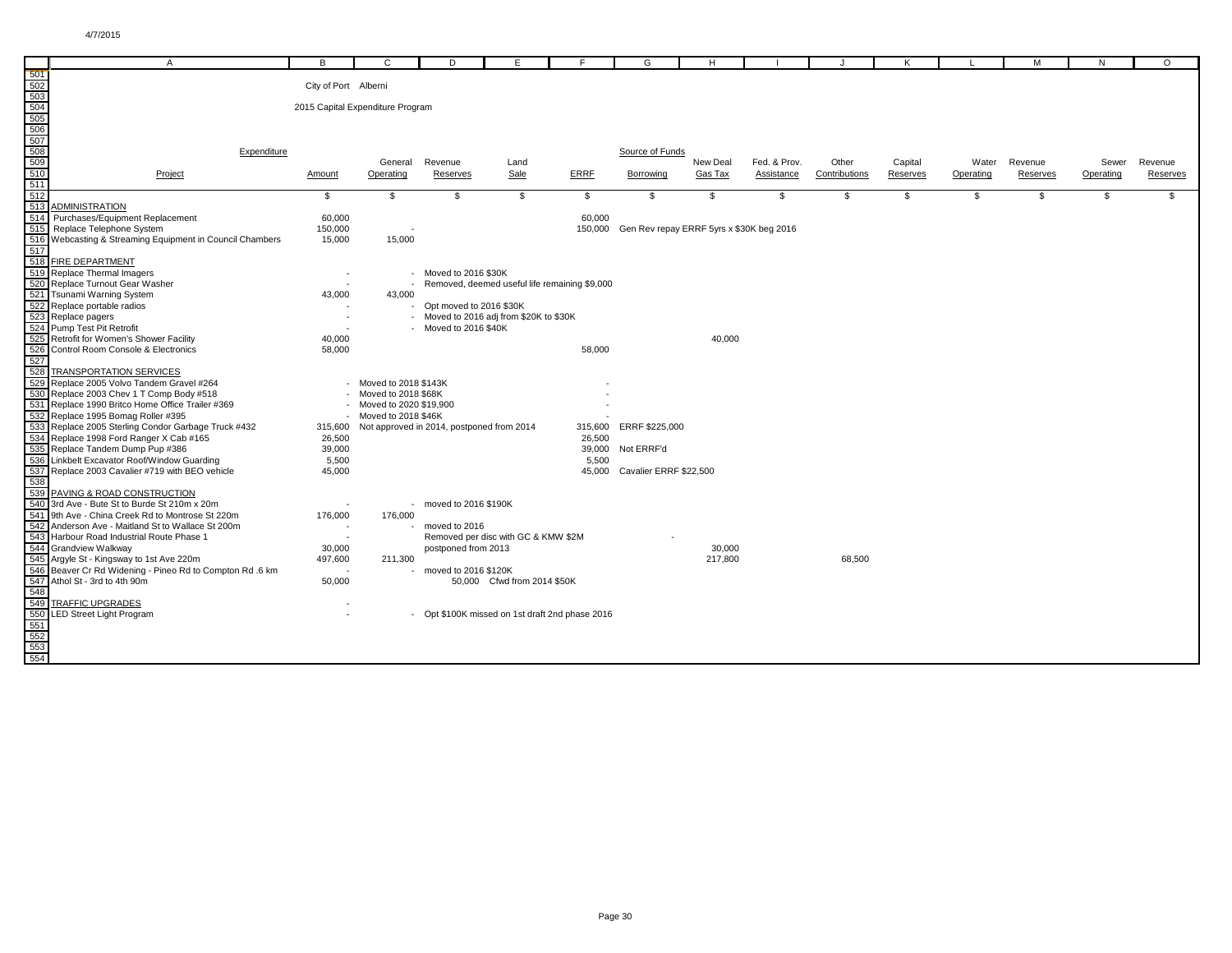|            | Α                                                                                                     | в                    | С                                | D                                                         | Е                     | F                                    | G               | н                   |                            |                                                                                             | K                   |                           | М                   | ${\sf N}$          | $\circ$             |
|------------|-------------------------------------------------------------------------------------------------------|----------------------|----------------------------------|-----------------------------------------------------------|-----------------------|--------------------------------------|-----------------|---------------------|----------------------------|---------------------------------------------------------------------------------------------|---------------------|---------------------------|---------------------|--------------------|---------------------|
| 555        |                                                                                                       | City of Port Alberni |                                  |                                                           |                       |                                      |                 |                     |                            |                                                                                             |                     |                           |                     |                    |                     |
|            |                                                                                                       |                      |                                  |                                                           |                       |                                      |                 |                     |                            |                                                                                             |                     |                           |                     |                    |                     |
|            |                                                                                                       |                      | 2015 Capital Expenditure Program |                                                           |                       |                                      |                 |                     |                            |                                                                                             |                     |                           |                     |                    |                     |
|            | Expenditure                                                                                           |                      |                                  |                                                           |                       |                                      | Source of Funds |                     |                            |                                                                                             |                     |                           |                     |                    |                     |
|            |                                                                                                       |                      |                                  |                                                           |                       |                                      |                 |                     |                            |                                                                                             |                     |                           |                     |                    |                     |
|            | Project                                                                                               | Amount               | General<br>Operating             | Revenue<br>Reserves                                       | Land<br>Sale          | ERRF                                 | Borrowing       | New Deal<br>Gas Tax | Fed. & Prov.<br>Assistance | Other<br>Contributions                                                                      | Capital<br>Reserves | Water<br>Operating        | Revenue<br>Reserves | Sewer<br>Operating | Revenue<br>Reserves |
|            |                                                                                                       |                      |                                  |                                                           |                       |                                      |                 |                     |                            |                                                                                             |                     |                           |                     |                    |                     |
|            |                                                                                                       | \$                   | \$                               | \$                                                        | \$                    | \$                                   | \$              | \$                  | \$                         | \$                                                                                          | \$                  | \$                        | \$                  | \$                 | \$                  |
|            |                                                                                                       |                      |                                  |                                                           |                       |                                      |                 |                     |                            |                                                                                             |                     |                           |                     |                    |                     |
|            | 567 Replacements & Upgrades                                                                           |                      |                                  |                                                           |                       |                                      |                 |                     |                            |                                                                                             |                     |                           |                     |                    |                     |
|            | 568 Small Capital Storm Replacement                                                                   | 100,000              | 50,000                           |                                                           |                       |                                      |                 | 50,000              |                            |                                                                                             |                     |                           |                     |                    |                     |
|            | 569 9th Ave - China Creek Rd to Montrose St 210m                                                      | 95,000               | 47,500                           |                                                           |                       |                                      |                 | 47,500              |                            |                                                                                             |                     |                           |                     |                    |                     |
|            | 570 Anderson Ave - Maitland St to Wallace St 200m<br>571 Kingsway Outfall Extension to Argyle St 220m | 155,000              |                                  | - fund 100% gas tax                                       | moved to 2016 \$45K   |                                      |                 | 155,000             |                            |                                                                                             |                     |                           |                     |                    |                     |
|            | 572 Lathom Rd - Gertrude East 160m 900mm conc                                                         | 125,000              |                                  | - fund 100% gas tax                                       |                       |                                      |                 | 125,000             |                            |                                                                                             |                     |                           |                     |                    |                     |
|            | 573 Haslam Rd - Tebo Ave to Bishop Ave 190m 300mm conc                                                | 160,000              |                                  | - fund 100% gas tax                                       |                       |                                      |                 | 160,000             |                            |                                                                                             |                     |                           |                     |                    |                     |
|            | 574 Athol St - 3rd Ave to 4th Ave 90m                                                                 | 45,000               |                                  |                                                           | 22,500 Cfwd from 2014 |                                      |                 | 22,500              |                            |                                                                                             |                     |                           |                     |                    |                     |
| 575        |                                                                                                       |                      |                                  |                                                           |                       |                                      |                 |                     |                            |                                                                                             |                     |                           |                     |                    |                     |
|            | 576 New Main Installs<br>577 4th Ave and Neil St N 170m                                               | 76,000               | 76,000                           |                                                           |                       |                                      |                 |                     |                            |                                                                                             |                     |                           |                     |                    |                     |
|            | 578 Coal Creek Outfall Phase 1                                                                        | 200,000              |                                  | - cfwd fr 2014 \$200K                                     |                       |                                      |                 | 100,000             |                            |                                                                                             | 100,000             |                           |                     |                    |                     |
| 579        |                                                                                                       |                      |                                  |                                                           |                       |                                      |                 |                     |                            |                                                                                             |                     |                           |                     |                    |                     |
|            | 580 WORKS - OTHER<br>581 Dry Creek Flood Protection                                                   | 2,511,000            |                                  |                                                           |                       | 2nd draw                             | 687,000         |                     |                            | 1,824,000 Building Canada Fund Communities Component Flood Protection Program 2/3; City 1/3 |                     |                           |                     |                    |                     |
|            | 582 City Hall east parking lot upgrade                                                                |                      |                                  | - Moved to 2016 \$40K                                     |                       |                                      |                 |                     |                            |                                                                                             |                     |                           |                     |                    |                     |
|            | 583 City Hall Backup Power Generator                                                                  |                      |                                  | Opt \$100K moved to 2016                                  |                       |                                      |                 |                     |                            |                                                                                             |                     |                           |                     |                    |                     |
|            | 584 Gertrude Bridge at Kitsuksis                                                                      | 173,000              |                                  |                                                           |                       | 75,000 Gas tax \$98K; cfwd from 2014 |                 | 98,000              |                            |                                                                                             |                     |                           |                     |                    |                     |
|            | 585 Bus Shelter Maple Way<br>586 Active Transportation Improvements-Johnson Rd Sidewalk               | 10,000<br>25,000     | 5,000<br>12,500                  |                                                           |                       |                                      |                 | 12,500              |                            |                                                                                             | 5,000 Rim Rock      |                           |                     |                    |                     |
|            |                                                                                                       | 25,000               | 25,000                           |                                                           |                       |                                      |                 |                     |                            |                                                                                             |                     |                           |                     |                    |                     |
|            | 587 Fuel System Upgrade Works Yard<br>588                                                             |                      |                                  |                                                           |                       |                                      |                 |                     |                            |                                                                                             |                     |                           |                     |                    |                     |
|            | 589 CULTURAL SERVICES<br>590 Purchases/Equipment Replacement - Museum                                 |                      |                                  |                                                           |                       |                                      |                 |                     |                            |                                                                                             |                     |                           |                     |                    |                     |
|            | 591 McLean Mill Capital Projects                                                                      | 25,000               |                                  |                                                           |                       |                                      |                 |                     |                            | 25,000                                                                                      |                     |                           |                     |                    |                     |
|            | 592 Papermill Dam Mill Stone to Victoria Quay                                                         |                      |                                  | - Removed \$50K; \$25K op, \$25K other                    |                       |                                      |                 |                     |                            |                                                                                             |                     |                           |                     |                    |                     |
|            | 593 Dust Control System at IHS Bldg                                                                   | 30,000               |                                  |                                                           | 20,000 from 2014      |                                      |                 |                     |                            | 10,000                                                                                      |                     |                           |                     |                    |                     |
| 594<br>595 | <b>PARKS &amp; RECREATION</b>                                                                         |                      |                                  |                                                           |                       |                                      |                 |                     |                            |                                                                                             |                     |                           |                     |                    |                     |
|            | 596 Cameron Heights Playground                                                                        |                      |                                  | - Project replaced by HQ & Rec Park surfacing (was \$75K) |                       |                                      |                 |                     |                            |                                                                                             |                     |                           |                     |                    |                     |
|            | 597 Neighbourhood Playground Surfacing HQ & Rec Park                                                  | 50,000               |                                  |                                                           |                       |                                      |                 |                     |                            | 10,000                                                                                      | 40,000              |                           |                     |                    |                     |
|            | 598 Mill Stone Site Park                                                                              | 50,000               | 25,000                           |                                                           |                       |                                      |                 |                     |                            | 25,000                                                                                      |                     |                           |                     |                    |                     |
|            | 599 Roger Creek Water Park Controller<br>600 Replace #625 2004 Ventrac Tractor Mower                  | 10,000<br>30,000     |                                  | Not approved in 2014, postponed from 2014                 |                       | 30,000                               |                 | 10,000              |                            |                                                                                             |                     |                           |                     |                    |                     |
|            | 601 Brine Unit #615                                                                                   |                      | Moved to 2016 \$10K              |                                                           |                       |                                      |                 |                     |                            |                                                                                             |                     |                           |                     |                    |                     |
|            | 602 Trail Development (SP 1.1:1 & 2.2:3)                                                              |                      |                                  | Removed \$100K                                            |                       |                                      |                 |                     |                            |                                                                                             |                     |                           |                     |                    |                     |
|            | 603 Roger Creek Trail Development (SP 1.1:1 & 2.2:3)<br>604 Echo Park Parking Lot Grind & Repaving    | 100,000              |                                  | Cfwd from 2014<br>To 2016 \$50K gas tax                   |                       |                                      |                 | 100,000             |                            |                                                                                             |                     |                           |                     |                    |                     |
|            | 605 Echo East Entrance Canopy Roof                                                                    | 17,000               |                                  |                                                           |                       |                                      |                 |                     |                            |                                                                                             | 17,000              |                           |                     |                    |                     |
|            | 606 Aquatic Centre Diving Boards                                                                      |                      |                                  | - Moved to 2016 \$10K                                     |                       |                                      |                 |                     |                            |                                                                                             |                     |                           |                     |                    |                     |
|            | 607 Aquatic Centre Starting Blocks                                                                    |                      |                                  | Moved to 2016 \$14K                                       |                       |                                      |                 |                     |                            |                                                                                             |                     |                           |                     |                    |                     |
| 609        | 608 Harbour Quay Clock Tower Repair/Removal Plan                                                      | 25,000               |                                  |                                                           | 25,000                |                                      |                 |                     |                            |                                                                                             |                     |                           |                     |                    |                     |
|            | 610 Harbour Quay Sheet Piling Repair                                                                  |                      |                                  | - Moved to 2016 \$45K                                     |                       |                                      |                 |                     |                            |                                                                                             |                     |                           |                     |                    |                     |
| 611        |                                                                                                       |                      |                                  |                                                           |                       |                                      |                 |                     |                            |                                                                                             |                     |                           |                     |                    |                     |
|            | 612 Harbour Quay Washrooms<br>613 Harbour Quay Tree Replacement Program                               | 100,000              |                                  | Cfwd from 2014<br>Removed \$10K                           | 100,000               |                                      |                 |                     |                            |                                                                                             |                     |                           |                     |                    |                     |
|            | 614 Multiplex Capacitors                                                                              | 15,000               |                                  | Cfwd from 2014                                            |                       |                                      |                 | 15,000              |                            |                                                                                             |                     |                           |                     |                    |                     |
|            | 615 City Hall Upper Window Shade Coverings                                                            | 20,000               |                                  | Cfwd from 2014                                            |                       |                                      |                 | 20,000              |                            |                                                                                             |                     |                           |                     |                    |                     |
|            | 616 City Hall Window Replacement                                                                      | 10,000               |                                  | Cfwd from 2014                                            |                       |                                      |                 | 10,000              |                            |                                                                                             |                     |                           |                     |                    |                     |
|            | 617 City Hall Exterior Cedar Siding<br>618                                                            | 135,000              | 35,000                           |                                                           |                       |                                      |                 |                     |                            | 100,000                                                                                     |                     |                           |                     |                    |                     |
|            | 619 Abbeyfield Roof Replacement                                                                       | 210,000              |                                  |                                                           |                       |                                      |                 |                     |                            | 60,000                                                                                      |                     | 150,000 Capital Works Res |                     |                    |                     |
|            | 620 RCMP North Wall Clean and Seal                                                                    | 10,500               |                                  | Cfwd from 2014                                            |                       |                                      |                 | 10,500              |                            |                                                                                             |                     |                           |                     |                    |                     |
|            | 621 Greenwood Cemetery Irrigation<br>622 Bob Dailey Site Irrigation                                   |                      |                                  | Opt \$30K<br>- Moved to 2016 \$15K                        |                       |                                      |                 |                     |                            |                                                                                             |                     |                           |                     |                    |                     |
|            | 623 Canal Beach Pier                                                                                  |                      |                                  | Opt \$250K                                                |                       |                                      |                 |                     |                            |                                                                                             |                     |                           |                     |                    |                     |
|            | 624 Bob Dailey Outdoor Fitness Circuit                                                                | 75,000               |                                  | Cfwd from 2014                                            |                       |                                      |                 |                     |                            | 25,000                                                                                      | 50,000              |                           |                     |                    |                     |
|            | 625 Echo Centre Parking Lot Seal Coating                                                              |                      |                                  | - Moved to 2016 \$25K                                     |                       |                                      |                 |                     |                            |                                                                                             |                     |                           |                     |                    |                     |
| 627        | 626 Johnston Road Business District Planters                                                          |                      |                                  | - Opt $$25K$                                              |                       |                                      |                 |                     |                            |                                                                                             |                     |                           |                     |                    |                     |
|            | 628 TOTAL GENERAL CAPITAL                                                                             | 6,163,700            | 721,300                          | 167,500                                                   | 125,000               | 729,600                              | 687,000         | 1,223,800           | 1,824,000                  | 328,500                                                                                     | 357,000             |                           |                     |                    |                     |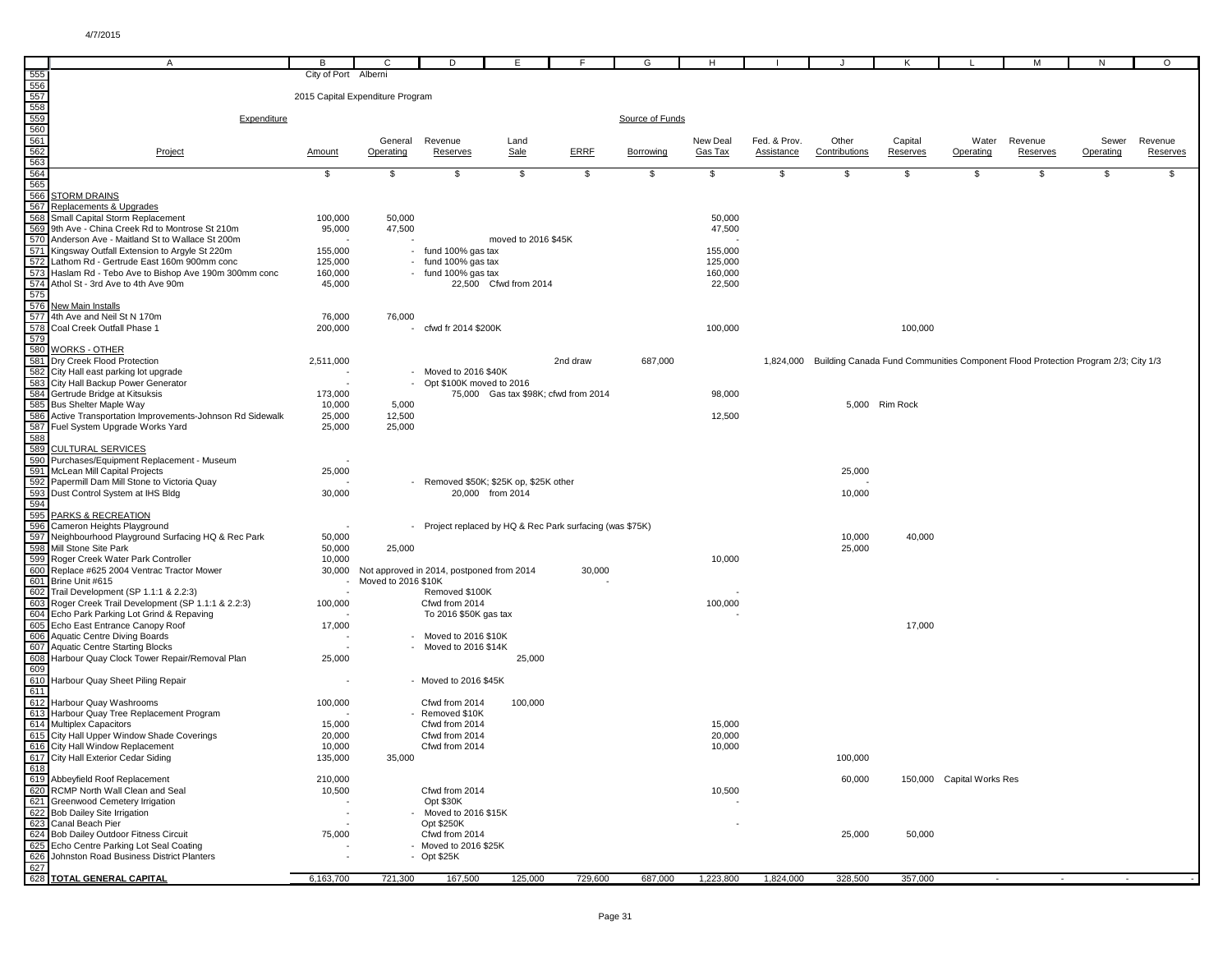|                   | $\mathsf{A}$                                                                                      | в                    |                                  | D              | Е                                       |         | G                                                                       | н         |              |               |                          |           | M                        | N         | $\circ$      |
|-------------------|---------------------------------------------------------------------------------------------------|----------------------|----------------------------------|----------------|-----------------------------------------|---------|-------------------------------------------------------------------------|-----------|--------------|---------------|--------------------------|-----------|--------------------------|-----------|--------------|
| 629               |                                                                                                   |                      |                                  |                |                                         |         |                                                                         |           |              |               |                          |           |                          |           |              |
| 630               |                                                                                                   | City of Port Alberni |                                  |                |                                         |         |                                                                         |           |              |               |                          |           |                          |           |              |
| 631               |                                                                                                   |                      |                                  |                |                                         |         |                                                                         |           |              |               |                          |           |                          |           |              |
| 632<br>633        |                                                                                                   |                      | 2015 Capital Expenditure Program |                |                                         |         |                                                                         |           |              |               |                          |           |                          |           |              |
|                   | Expenditure                                                                                       |                      |                                  |                |                                         |         | Source of Funds                                                         |           |              |               |                          |           |                          |           |              |
| $\frac{634}{635}$ |                                                                                                   |                      |                                  |                |                                         |         |                                                                         |           |              |               |                          |           |                          |           |              |
|                   |                                                                                                   |                      | General                          | Revenue        | Land                                    |         |                                                                         | New Deal  | Fed. & Prov. | Other         | Capital                  | Water     | Revenue                  | Sewer     | Revenue      |
| 637<br>638        | Project                                                                                           | Amount               | Operating                        | Reserves       | Sale                                    | ERRF    | Borrowing                                                               | Gas Tax   | Assistance   | Contributions | Reserves                 | Operating | Reserves                 | Operating | Reserves     |
| 639               |                                                                                                   | \$                   | \$                               | \$             | \$                                      | \$      | $\mathbb{S}$                                                            | \$        | \$           | \$            | \$                       | \$        | \$                       | \$        | $\mathbb{S}$ |
|                   | 640 WATER WORKS                                                                                   |                      |                                  |                |                                         |         |                                                                         |           |              |               |                          |           |                          |           |              |
| 641               |                                                                                                   |                      |                                  |                |                                         |         |                                                                         |           |              |               |                          |           |                          |           |              |
|                   | 642 Main Renewals & Upgrades                                                                      |                      |                                  |                |                                         |         |                                                                         |           |              |               |                          |           |                          |           |              |
|                   | 643 Dead Ends & Distribution Upgrades<br>Neill St - 14th Ave to 17th Ave and 14th Ave Bruce St to | 100,000              |                                  |                |                                         |         |                                                                         |           |              |               |                          | 100,000   |                          |           |              |
|                   | 644 Neill St 500m 200mm AC                                                                        | 225,000              |                                  |                |                                         |         |                                                                         |           |              |               |                          | 225,000   |                          |           |              |
|                   | 645 6th Ave - Roger St to Wallace St 410m 200mm AC                                                | 205,000              |                                  |                |                                         |         |                                                                         |           |              |               |                          | 205,000   |                          |           |              |
|                   | 646 21st Ave - Cowichan Reservoir to Burde St New Twin Main                                       | 300,000              |                                  |                |                                         |         |                                                                         |           |              |               |                          | 300,000   |                          |           |              |
|                   | 647 Argyle St - Kingsway to 1st Ave 125m 200mm                                                    | 55,000               |                                  |                |                                         |         |                                                                         |           |              |               |                          | 55,000    |                          |           |              |
| 648<br>649        | 4th Ave - Neill St to North 255m                                                                  | 130,000              |                                  |                |                                         |         |                                                                         |           |              |               |                          | 130,000   |                          |           |              |
| 650               | Installations                                                                                     |                      |                                  |                |                                         |         |                                                                         |           |              |               |                          |           |                          |           |              |
| 651               |                                                                                                   |                      |                                  |                |                                         |         |                                                                         |           |              |               |                          |           |                          |           |              |
| 652               | Treatment, Pumping & Metering                                                                     |                      |                                  |                |                                         |         |                                                                         |           |              |               |                          |           |                          |           |              |
| 653               | Backup Genset Arrowsmith Pumpstation                                                              | 100,000              |                                  | Cfwd from 2014 |                                         |         |                                                                         |           |              |               |                          |           | 100,000                  |           |              |
| 654<br>655        | Arrowsmith Reservoir Pumps                                                                        | 30,000               |                                  | Cfwd from 2014 |                                         |         |                                                                         |           |              |               |                          |           | 30,000                   |           |              |
| 656               | <b>TOTAL WATER CAPITAL</b>                                                                        | 1,145,000            | $\sim$                           | $\sim$         | $\sim$                                  | $\sim$  | $\sim$                                                                  | $\sim$    | $\sim$       | $\sim$        | $\sim$                   | 1,015,000 | 130,000                  | $\sim$    |              |
| 657               |                                                                                                   |                      |                                  |                |                                         |         |                                                                         |           |              |               |                          |           |                          |           |              |
| 658               | <b>SEWER SYSTEM</b>                                                                               |                      |                                  |                |                                         |         |                                                                         |           |              |               |                          |           |                          |           |              |
| 659               |                                                                                                   |                      |                                  |                |                                         |         |                                                                         |           |              |               |                          |           |                          |           |              |
|                   | 660 Renewals / Relines<br>661 Small Capital Main Replacements                                     | 100,000              |                                  |                |                                         |         |                                                                         |           |              |               |                          |           |                          | 100,000   |              |
|                   | 662 Coal Creek Outfall Phase 1                                                                    | 280,000              |                                  |                | moved from 2014                         |         |                                                                         |           |              |               |                          |           |                          |           | 280,000      |
|                   | 663 Argyle Force Main Somass River Crossing                                                       |                      |                                  |                | moved to 2019 \$200K                    |         |                                                                         |           |              |               |                          |           |                          |           |              |
|                   | 664 9th Ave - China Creek Rd to Montrose St 210m ptp                                              | 80,000               |                                  |                |                                         |         |                                                                         |           |              |               |                          |           |                          | 80,000    |              |
|                   | 665 Anderson Ave - Maitland St to Wallace St 200m ptp<br>666 4th Ave & Neill St 150m 375mm        | 75,000               |                                  |                | moved to 2016 \$110K<br>moved from 2016 |         |                                                                         |           |              |               |                          |           |                          | 75,000    |              |
| 667               | 3rd Ave - Napier St to South St 125m                                                              | 65,000               |                                  |                |                                         |         |                                                                         |           |              |               |                          |           |                          | 65,000    |              |
| 668               |                                                                                                   |                      |                                  |                |                                         |         |                                                                         |           |              |               |                          |           |                          |           |              |
| 669               | <b>New Sewer Installs</b>                                                                         |                      |                                  |                |                                         |         |                                                                         |           |              |               |                          |           |                          |           |              |
| 670               |                                                                                                   |                      |                                  |                |                                         |         |                                                                         |           |              |               |                          |           |                          |           |              |
| 671               | <b>Treatment &amp; Pumping</b><br>672 Seismic Upgrade to 4th Ave Pump Station                     | 30,000               |                                  | Cfwd from 2014 |                                         |         |                                                                         |           |              |               |                          |           |                          |           | 30,000       |
|                   | 673 Seismic Upgrade to Wallace St Pump Station                                                    | 30,000               |                                  | Cfwd from 2014 |                                         |         |                                                                         |           |              |               |                          |           |                          |           | 30,000       |
| 674               |                                                                                                   |                      |                                  |                |                                         |         |                                                                         |           |              |               |                          |           |                          |           |              |
| 675               | New Sewage Infrastructure 2012 through 2017                                                       |                      |                                  |                |                                         |         |                                                                         |           |              |               |                          |           |                          |           |              |
| 676<br>677        |                                                                                                   |                      |                                  |                |                                         |         |                                                                         |           |              |               |                          |           |                          |           |              |
| 678               | Sludge Removal - New Lagoon to Catalyst Landfill                                                  |                      |                                  |                |                                         |         | \$1.27M funded by MFA debt \$5.75M; grant \$11.2M (total project \$17M) |           |              |               |                          |           |                          |           |              |
| 679               |                                                                                                   |                      |                                  |                |                                         |         |                                                                         |           |              |               |                          |           |                          |           |              |
| 680               | <b>TOTAL SEWER CAPITAL</b>                                                                        | 660,000              | $\blacksquare$                   | $\sim$         | $\sim$                                  | $\sim$  |                                                                         |           | $\sim$       | $\sim$        | $\overline{\phantom{a}}$ |           | $\overline{\phantom{a}}$ | 320,000   | 340,000      |
| 681               |                                                                                                   |                      |                                  |                |                                         |         |                                                                         |           |              |               |                          |           |                          |           |              |
| 682               | <b>TOTAL 2015 CAPITAL</b>                                                                         | 7,968,700            | 721,300                          | 167,500        | 125,000                                 | 729,600 | 687,000                                                                 | 1,223,800 | 1,824,000    | 328,500       | 357,000                  | 1,015,000 | 130,000                  | 320,000   | 340,000      |
| 683<br>684        |                                                                                                   |                      |                                  |                |                                         |         |                                                                         |           |              |               |                          |           |                          |           |              |
|                   |                                                                                                   |                      |                                  |                |                                         |         |                                                                         |           |              |               |                          |           |                          |           |              |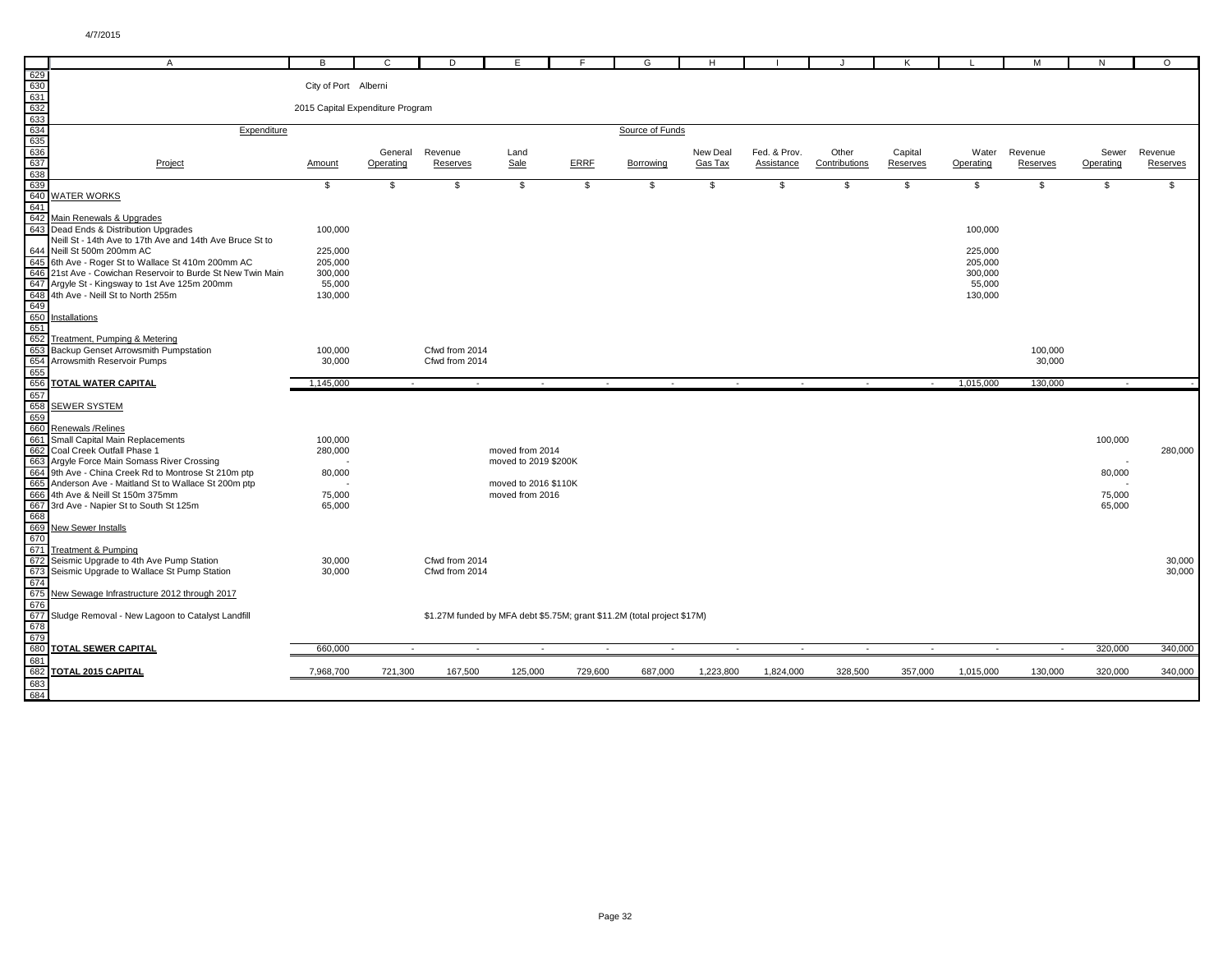|            | $\overline{A}$                                              | в                                | С         | D                                             | Е    |                                                                                    | G               | н        |              |               | К                   |           | M        | N         | $\circ$  |
|------------|-------------------------------------------------------------|----------------------------------|-----------|-----------------------------------------------|------|------------------------------------------------------------------------------------|-----------------|----------|--------------|---------------|---------------------|-----------|----------|-----------|----------|
| 685        |                                                             | City of Port Alberni             |           |                                               |      |                                                                                    |                 |          |              |               |                     |           |          |           |          |
|            |                                                             |                                  |           |                                               |      |                                                                                    |                 |          |              |               |                     |           |          |           |          |
|            |                                                             | 2016 Capital Expenditure Program |           |                                               |      |                                                                                    |                 |          |              |               |                     |           |          |           |          |
|            |                                                             |                                  |           |                                               |      |                                                                                    |                 |          |              |               |                     |           |          |           |          |
|            |                                                             |                                  |           |                                               |      |                                                                                    |                 |          |              |               |                     |           |          |           |          |
|            | Expenditure                                                 |                                  |           |                                               |      |                                                                                    | Source of Funds |          |              |               |                     |           |          |           |          |
|            |                                                             |                                  |           |                                               |      |                                                                                    |                 |          |              |               |                     |           |          |           |          |
|            |                                                             |                                  | General   | Revenue                                       | Land |                                                                                    |                 | New Deal | Fed. & Prov. | Other         | Capital             | Water     | Revenue  | Sewer     | Revenue  |
|            | Project                                                     | Amount                           | Operating | Reserves                                      | Sale | ERRF                                                                               | Borrowing       | Gas Tax  | Assistance   | Contributions | Reserves            | Operating | Reserves | Operating | Reserves |
|            |                                                             |                                  |           |                                               |      |                                                                                    |                 |          |              |               |                     |           |          |           |          |
|            |                                                             | \$                               | \$        | \$                                            | \$   | \$                                                                                 | \$              | \$       | \$           | \$            | \$                  | S.        | <b>S</b> | \$        | \$       |
|            | ADMINISTRATION                                              |                                  |           |                                               |      |                                                                                    |                 |          |              |               |                     |           |          |           |          |
|            | Purchases/Equipment Replacement                             | 60,000                           |           |                                               |      | 60,000                                                                             |                 |          |              |               |                     |           |          |           |          |
|            | Server Replacement                                          | 170,000                          |           |                                               |      | 170,000                                                                            |                 |          |              |               |                     |           |          |           |          |
|            |                                                             |                                  |           |                                               |      |                                                                                    |                 |          |              |               |                     |           |          |           |          |
|            | <b>FIRE DEPARTMENT</b>                                      |                                  |           |                                               |      |                                                                                    |                 |          |              |               |                     |           |          |           |          |
|            | Replace Turnout Gear Lockers                                |                                  |           | - Moved to 2019 \$15K                         |      |                                                                                    |                 |          |              |               |                     |           |          |           |          |
|            | Replace Holmatrol Hydraulic Tools                           | 55,000                           | 55,000    |                                               |      |                                                                                    |                 |          |              |               |                     |           |          |           |          |
|            | Firehall Structural Prep for New Ladder                     | $\sim$                           |           | Moved to 2017 \$88K                           |      |                                                                                    |                 |          |              |               |                     |           |          |           |          |
|            | Tsunami Warning System                                      |                                  |           |                                               |      | Removed (New 5th station planned in 2014 budget) but not required so deleted \$40K |                 |          |              |               |                     |           |          |           |          |
|            | Replace pagers                                              | 30,000                           |           | 30,000 Moved fr 2015                          |      |                                                                                    |                 |          |              |               |                     |           |          |           |          |
|            | Pump Test Pit Retrofit                                      | 40,000                           |           | Moved fr 2015                                 |      |                                                                                    |                 | 40,000   |              |               |                     |           |          |           |          |
|            | Replace 4 AEDs                                              | 20,000                           |           | 20,000 Moved fr 2017                          |      |                                                                                    |                 |          |              |               |                     |           |          |           |          |
|            | Hardware to Support Locution (Dispatch)                     | 30,000                           |           | 30,000 Moved fr 2018                          |      |                                                                                    |                 |          |              |               |                     |           |          |           |          |
|            | Renovate 3 Washrooms                                        | 45,000                           |           |                                               |      |                                                                                    |                 | 45,000   |              |               |                     |           |          |           |          |
|            | Replace 1998 Jordair Compressor                             | 59,700                           |           |                                               |      | 59,700                                                                             |                 |          |              |               |                     |           |          |           |          |
|            | Replace Thermal Imagers                                     | 30,000                           |           | 30,000 Moved fr 2014                          |      |                                                                                    |                 |          |              |               |                     |           |          |           |          |
|            | Tsunami Warning System                                      | $\overline{\phantom{a}}$         |           | - Opt moved fr 2015; put back into 2015 \$43K |      |                                                                                    |                 |          |              |               |                     |           |          |           |          |
|            | Replace portable radios                                     | 30,000                           |           | 30,000 Opt moved fr 2015                      |      |                                                                                    |                 |          |              |               |                     |           |          |           |          |
|            | <b>TRANSPORTATION SERVICES</b>                              |                                  |           |                                               |      |                                                                                    |                 |          |              |               |                     |           |          |           |          |
|            |                                                             |                                  |           |                                               |      |                                                                                    |                 |          |              |               |                     |           |          |           |          |
|            | Replace 2003 Ford 1/2 T #168<br>Replace 2004 Ford F350 #169 | 26,500<br>52,000                 |           |                                               |      | 26,500<br>52,000                                                                   |                 |          |              |               |                     |           |          |           |          |
|            |                                                             |                                  |           |                                               |      |                                                                                    |                 |          |              |               |                     |           |          |           |          |
|            | Replace 1998 GMC 4.5m3 Dump #259                            | 87,000                           |           |                                               |      | 87,000                                                                             |                 |          |              |               |                     |           |          |           |          |
|            | Replace 1999 GMC 4.5m3 Dump #260                            | 86,700                           |           |                                               |      | 86,700                                                                             |                 |          |              |               |                     |           |          |           |          |
|            | PAVING & ROAD CONSTRUCTION                                  |                                  |           |                                               |      |                                                                                    |                 |          |              |               |                     |           |          |           |          |
|            | Angus - 5th Ave to 7th Ave 200m                             | 90,000                           | 90.000    |                                               |      |                                                                                    |                 |          |              |               |                     |           |          |           |          |
|            | 4th Ave - Bruce to Melrose 240m                             | $\sim$                           |           | - moved to 2017 per KMW Apr 1 \$264K          |      |                                                                                    |                 |          |              |               |                     |           |          |           |          |
|            | Mar St - 5th Ave to 6th Ave 110m                            |                                  |           | moved to 2017 per KMW Apr 1 \$140K            |      |                                                                                    |                 |          |              |               |                     |           |          |           |          |
|            | 7th Ave - Argyle St to Angus St 140m                        | 175,000                          | 175,000   |                                               |      |                                                                                    |                 |          |              |               |                     |           |          |           |          |
|            | Harbour Road Industrial Route Phase 2                       |                                  |           | Removed per disc with GC & KMW \$2M           |      |                                                                                    |                 |          |              |               |                     |           |          |           |          |
|            | Anderson Ave - Maitland St to Wallace St 200m               | 130,000                          | 130,000   | moved fr 2015                                 |      |                                                                                    |                 |          |              |               |                     |           |          |           |          |
|            | Athol St - 3rd Ave to 5th Ave 180m                          | 100,000                          | 100,000   |                                               |      |                                                                                    |                 |          |              |               |                     |           |          |           |          |
|            | 3rd Ave - Bute St to Burde St 210m x 20m                    | 190,000                          | 190,000   | moved fr 2015                                 |      |                                                                                    |                 |          |              |               |                     |           |          |           |          |
|            | Beaver Cr Rd Widening - Pineo Rd to Compton Rd .6 km        | 120,000                          | 120,000   | moved to 2015                                 |      |                                                                                    |                 |          |              |               |                     |           |          |           |          |
|            |                                                             |                                  |           |                                               |      |                                                                                    |                 |          |              |               |                     |           |          |           |          |
|            | TRAFFIC UPGRADES                                            |                                  |           |                                               |      |                                                                                    |                 |          |              |               |                     |           |          |           |          |
|            | Pedestrian Activated Crossing - Gertrude & Southgate        | 25,000                           | 25,000    |                                               |      |                                                                                    |                 |          |              |               |                     |           |          |           |          |
| 733<br>734 | <b>LED Street Light Program</b>                             | 100,000                          | 50,000    | 50% funding Carbon Trust Reserve              |      |                                                                                    |                 |          |              |               | 50,000 Carbon Trust |           |          |           |          |
|            | Full Traffic Light Service Johnston Rd & Helen St           | 150,000                          | 150.000   |                                               |      |                                                                                    |                 |          |              |               |                     |           |          |           |          |
| 735<br>736 |                                                             |                                  |           |                                               |      |                                                                                    |                 |          |              |               |                     |           |          |           |          |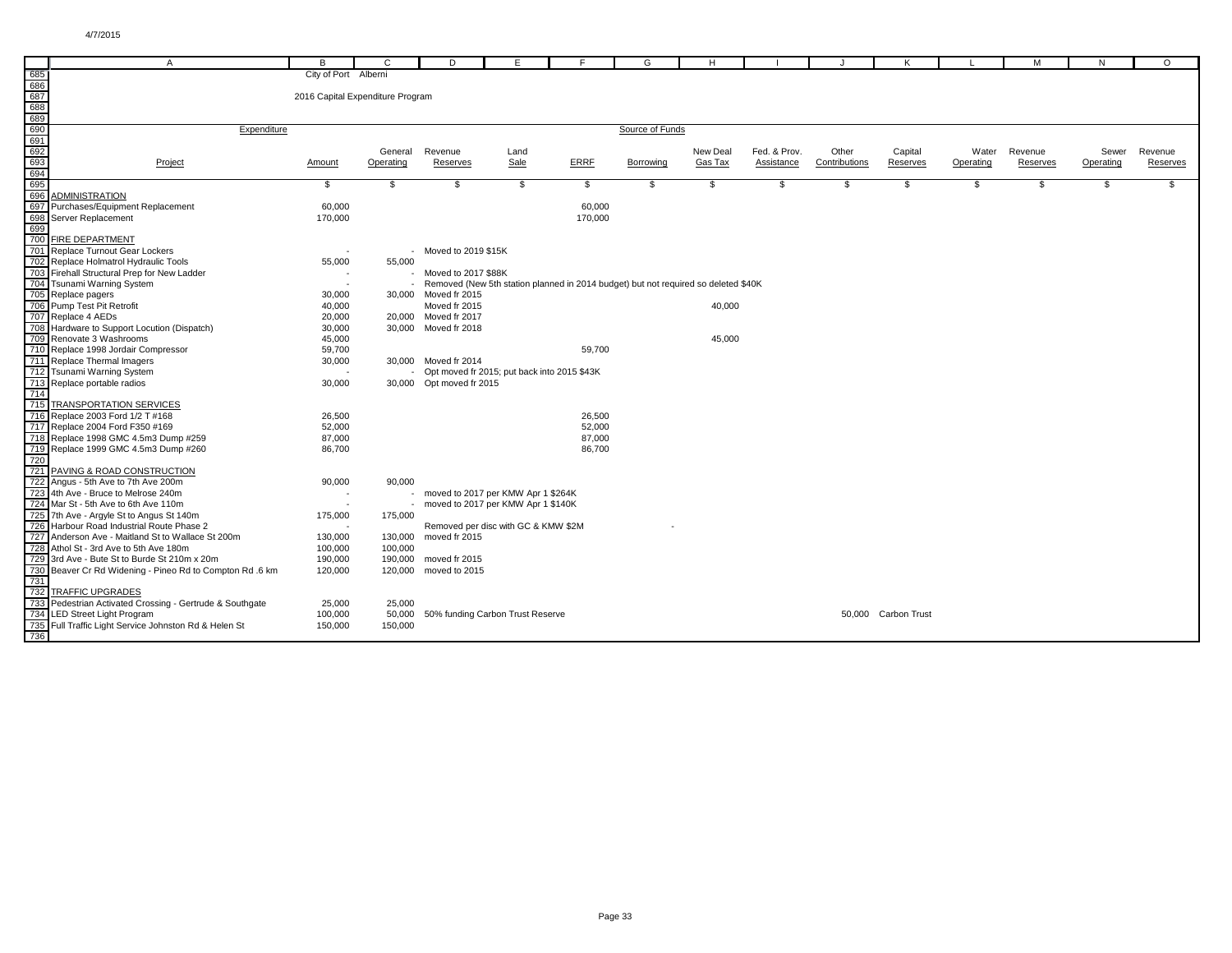|                                                             | A                                                                        | B                                      | C         | D                             | Е       | F           | G                         | н        |              |               | K        |           | M        | N         | $\Omega$ |
|-------------------------------------------------------------|--------------------------------------------------------------------------|----------------------------------------|-----------|-------------------------------|---------|-------------|---------------------------|----------|--------------|---------------|----------|-----------|----------|-----------|----------|
|                                                             |                                                                          | City of Port Alberni                   |           |                               |         |             |                           |          |              |               |          |           |          |           |          |
|                                                             |                                                                          |                                        |           |                               |         |             |                           |          |              |               |          |           |          |           |          |
|                                                             |                                                                          | 2016 Capital Expenditure Program       |           |                               |         |             |                           |          |              |               |          |           |          |           |          |
|                                                             |                                                                          |                                        |           |                               |         |             |                           |          |              |               |          |           |          |           |          |
|                                                             |                                                                          |                                        |           |                               |         |             |                           |          |              |               |          |           |          |           |          |
|                                                             | Expenditure                                                              |                                        |           |                               |         |             | Source of Funds           |          |              |               |          |           |          |           |          |
|                                                             |                                                                          |                                        |           |                               |         |             |                           |          |              |               |          |           |          |           |          |
|                                                             |                                                                          |                                        | General   | Revenue                       | Land    |             |                           | New Deal | Fed. & Prov. | Other         | Capital  | Water     | Revenue  | Sewer     | Revenue  |
|                                                             | Project                                                                  | Amount                                 | Operating | Reserves                      | Sale    | <b>ERRF</b> | Borrowing                 | Gas Tax  | Assistance   | Contributions | Reserves | Operating | Reserves | Operating | Reserves |
|                                                             |                                                                          |                                        |           |                               |         |             |                           |          |              |               |          |           |          |           |          |
|                                                             |                                                                          |                                        |           |                               |         |             |                           |          |              |               |          |           |          |           |          |
|                                                             |                                                                          | \$                                     | \$        | \$                            | \$      | \$          | Ŝ.                        | \$       | \$           | \$            | - \$     | \$        | \$       | \$.       | \$.      |
|                                                             | <b>STORM DRAINS</b>                                                      |                                        |           |                               |         |             |                           |          |              |               |          |           |          |           |          |
|                                                             | Replacements & Upgrades                                                  |                                        |           |                               |         |             |                           |          |              |               |          |           |          |           |          |
|                                                             | Small Capital Storm Main Replacements                                    | None - specific projects have priority |           |                               |         |             |                           |          |              |               |          |           |          |           |          |
|                                                             | Craig Rd - Regina Ave to Tebo Ave 143m 250mm conc                        | 90,000                                 | 45,000    |                               |         |             |                           | 45,000   |              |               |          |           |          |           |          |
|                                                             | Haslam Rd - Tebo Ave to Bishop Ave 190m 300mm conc                       |                                        |           | Moved to 2015 \$160K          |         |             |                           |          |              |               |          |           |          |           |          |
|                                                             | 4th Ave - Bruce St to Melrose St 270m                                    | 150,000                                | 75,000    |                               |         |             |                           | 75,000   |              |               |          |           |          |           |          |
|                                                             | 7th Ave - Argyle St to Angus St 140m                                     | 70,000                                 | 35,000    |                               |         |             |                           | 35,000   |              |               |          |           |          |           |          |
|                                                             | Athol St - 3rd Ave to 5th Ave 180m                                       | 90,000                                 | 45,000    |                               |         |             |                           | 45,000   |              |               |          |           |          |           |          |
|                                                             | Anderson Ave - Maitland St to Wallace St 200m                            | 65,000                                 | 32,500    |                               |         |             |                           | 32,500   |              |               |          |           |          |           |          |
|                                                             |                                                                          |                                        |           |                               |         |             |                           |          |              |               |          |           |          |           |          |
|                                                             | New Main Installs                                                        |                                        |           |                               |         |             |                           |          |              |               |          |           |          |           |          |
|                                                             | Coal Creek Ph 2                                                          | 200,000                                | 100,000   |                               |         |             |                           | 100,000  |              |               |          |           |          |           |          |
|                                                             | Melrose St - 5th Ave to 8th Ave 300m                                     | 195,000                                | 97,500    |                               |         |             |                           | 97,500   |              |               |          |           |          |           |          |
|                                                             |                                                                          |                                        |           |                               |         |             |                           |          |              |               |          |           |          |           |          |
|                                                             | WORKS - OTHER                                                            |                                        |           |                               |         |             |                           |          |              |               |          |           |          |           |          |
|                                                             | City Hall east parking lot upgrade                                       | 40,000                                 | 40.000    | Moved fr 2015                 |         |             |                           |          |              |               |          |           |          |           |          |
|                                                             | City Hall Backup Power Generator                                         | 100,000                                | 100,000   | Opt \$100K moved fr 2015      |         |             |                           |          |              |               |          |           |          |           |          |
|                                                             | Welcome to City signs Johnston & Redford St Bridge                       | 90,000                                 | 90,000    |                               |         |             |                           |          |              |               |          |           |          |           |          |
|                                                             |                                                                          |                                        |           |                               |         |             |                           |          |              |               |          |           |          |           |          |
|                                                             | CULTURAL SERVICES                                                        |                                        |           |                               |         |             |                           |          |              |               |          |           |          |           |          |
|                                                             | McLean Mill Capital Projects                                             | 25,000                                 |           |                               |         |             |                           |          |              | 25,000        |          |           |          |           |          |
|                                                             |                                                                          |                                        |           |                               |         |             |                           |          |              |               |          |           |          |           |          |
|                                                             | PARKS & RECREATION                                                       |                                        |           |                               |         |             |                           |          |              |               |          |           |          |           |          |
|                                                             | Roger Creek Playground Upgrade                                           | 65,000                                 | 65,000    |                               |         |             |                           |          |              |               |          |           |          |           |          |
|                                                             | Lower Dry Creek Trail Bridge (SP 2.2:3)                                  | 40,000                                 |           |                               |         |             |                           | 40,000   |              |               |          |           |          |           |          |
|                                                             | Kitsuksis Walkway Upgrades                                               | 75,000                                 |           |                               |         |             |                           | 75,000   |              |               |          |           |          |           |          |
|                                                             | Multiplex Parking Lot - Repaving                                         | ٠.                                     |           | - Moved to 2017 \$100K        |         |             |                           |          |              |               |          |           |          |           |          |
|                                                             |                                                                          |                                        |           |                               |         |             |                           |          |              |               |          |           |          |           |          |
|                                                             | Trail Development (SP 1.1:1 & 2.2:3)<br>Harbour Quay Sheet Piling Repair | 100,000<br>45,000                      |           |                               |         |             |                           | 100,000  |              |               |          |           |          |           |          |
|                                                             | Harbour Quay Clock Tower Repair/Removal                                  |                                        |           | 45,000 From 2015<br>From 2015 |         |             |                           |          |              |               |          |           |          |           |          |
|                                                             | <b>Aquatic Centre Diving Boards</b>                                      | 250,000<br>10,000                      |           | 10,000 From 2015              | 250,000 |             |                           |          |              |               |          |           |          |           |          |
|                                                             |                                                                          |                                        |           |                               |         |             |                           |          |              |               |          |           |          |           |          |
|                                                             | <b>Aquatic Centre Starting Blocks</b><br>Brine Unit #615                 | 14,000<br>10,000                       |           | 14,000 From 2015<br>From 2015 |         |             | 10,000 Unit 615 is ERRF'd |          |              |               |          |           |          |           |          |
|                                                             |                                                                          |                                        |           |                               |         |             |                           |          |              |               |          |           |          |           |          |
|                                                             | <b>Bob Dailey Site Irrigation</b>                                        | 15,000                                 |           | From 2015                     |         |             |                           | 15,000   |              |               |          |           |          |           |          |
|                                                             | Echo Park Parking Lot Sealcoating                                        |                                        |           | From 2015; removed \$25K      |         |             |                           |          |              |               |          |           |          |           |          |
|                                                             | Echo Park Parking Lot Grind & Repaving                                   | 50,000                                 |           | From 2015                     |         |             |                           | 50,000   |              |               |          |           |          |           |          |
| 780<br>781<br>782<br>783<br>784<br>785<br>786<br>787<br>788 | <b>Bob Dailey Site Irrigation</b>                                        | 15,000                                 |           | Moved from 2015               |         |             |                           | 15,000   |              |               |          |           |          |           |          |
|                                                             |                                                                          |                                        |           |                               |         |             |                           |          |              |               |          |           |          |           |          |
|                                                             | <b>TOTAL GENERAL CAPITAL</b>                                             | 3,705,900                              | 2,019,000 |                               | 250,000 | 551,900     | $\sim$                    | 810,000  | $\sim$       | 75,000        | $\sim$   | $\sim$    | $\sim$   | $\sim$    |          |
|                                                             |                                                                          |                                        |           |                               |         |             |                           |          |              |               |          |           |          |           |          |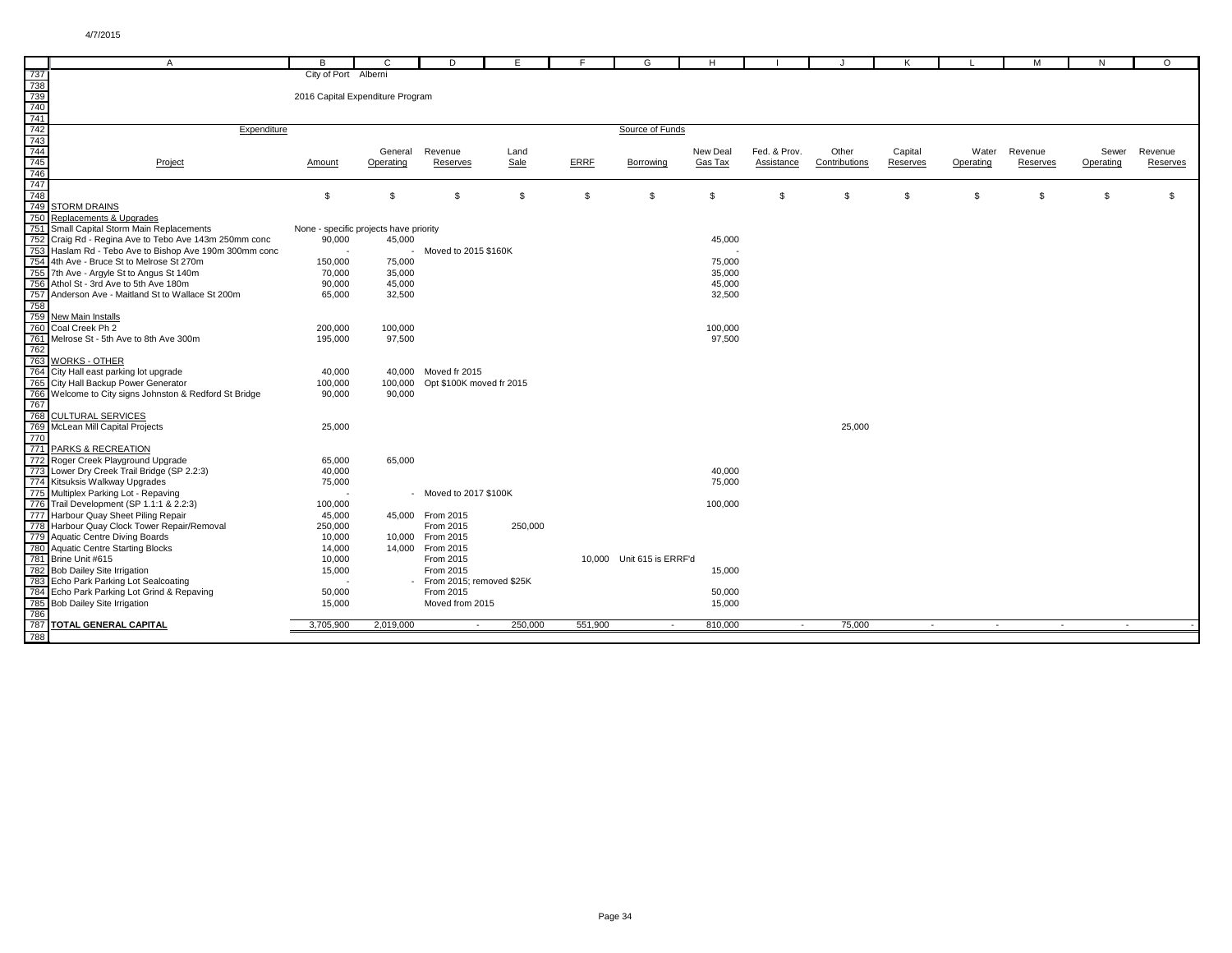|                                                      | A                                                           | R.                               | C         | D        | E                                                              |                | G               | H        |              |               | к        |           | м        | N.        | $\Omega$ |
|------------------------------------------------------|-------------------------------------------------------------|----------------------------------|-----------|----------|----------------------------------------------------------------|----------------|-----------------|----------|--------------|---------------|----------|-----------|----------|-----------|----------|
| 789                                                  |                                                             | City of Port Alberni             |           |          |                                                                |                |                 |          |              |               |          |           |          |           |          |
|                                                      |                                                             |                                  |           |          |                                                                |                |                 |          |              |               |          |           |          |           |          |
| 790<br>791<br>792<br>793<br>794<br>795<br>796<br>797 |                                                             | 2016 Capital Expenditure Program |           |          |                                                                |                |                 |          |              |               |          |           |          |           |          |
|                                                      |                                                             |                                  |           |          |                                                                |                |                 |          |              |               |          |           |          |           |          |
|                                                      | Expenditure                                                 |                                  |           |          |                                                                |                | Source of Funds |          |              |               |          |           |          |           |          |
|                                                      |                                                             |                                  |           |          |                                                                |                |                 |          |              |               |          |           |          |           |          |
|                                                      |                                                             |                                  | General   | Revenue  | Land                                                           |                |                 | New Deal | Fed. & Prov. | Other         | Capital  | Water     | Revenue  | Sewer     | Revenue  |
|                                                      | Project                                                     | Amount                           | Operating | Reserves | Sale                                                           | ERRF           | Borrowing       | Gas Tax  | Assistance   | Contributions | Reserves | Operating | Reserves | Operating | Reserves |
|                                                      |                                                             |                                  |           |          |                                                                |                |                 |          |              |               |          |           |          |           |          |
| 798                                                  |                                                             | \$                               | \$        | \$       | \$                                                             | \$             | \$              | \$       | \$           | \$            | \$       | \$        | \$       | \$        | s.       |
|                                                      | 799 WATER WORKS                                             |                                  |           |          |                                                                |                |                 |          |              |               |          |           |          |           |          |
| 800                                                  |                                                             |                                  |           |          |                                                                |                |                 |          |              |               |          |           |          |           |          |
|                                                      | 801 Main Renewals & Upgrades                                |                                  |           |          |                                                                |                |                 |          |              |               |          |           |          |           |          |
|                                                      | 802 Dead Ends & Distribution Upgrades                       | 100,000                          |           |          |                                                                |                |                 |          |              |               |          | 100,000   |          |           |          |
|                                                      | 803 21st Ave - Cowichan Reservoir to Burde St New Twin Main | 300,000                          |           |          |                                                                |                |                 |          |              |               |          | 300,000   |          |           |          |
|                                                      | 804 6th Ave - Athol St to Dunbar St 275m 150mm CI           | 140,000                          |           |          |                                                                |                |                 |          |              |               |          | 140,000   |          |           |          |
|                                                      | 805 7th Ave - Argyle St to Angus St 140m 150mm CI           | 60,000<br>45.000                 |           |          |                                                                |                |                 |          |              |               |          | 60,000    |          |           |          |
| 807                                                  | 806 Angus St - 5th Ave to 7th Ave 200m 200mm CI             |                                  |           |          |                                                                |                |                 |          |              |               |          | 45,000    |          |           |          |
|                                                      | 808 Installations                                           |                                  |           |          |                                                                |                |                 |          |              |               |          |           |          |           |          |
| 809                                                  |                                                             |                                  |           |          |                                                                |                |                 |          |              |               |          |           |          |           |          |
|                                                      | 810 Treatment, Pumping & Metering                           |                                  |           |          |                                                                |                |                 |          |              |               |          |           |          |           |          |
| 811                                                  |                                                             |                                  |           |          |                                                                |                |                 |          |              |               |          |           |          |           |          |
|                                                      | <b>812 TOTAL WATER CAPITAL</b>                              | 645,000                          | $\sim$    | $\sim$   | $\sim$ $-$                                                     | $\sim$         | $\sim$          | $\sim$   | $\sim$       | $\sim$        | $\sim$   | 645,000   | $\sim$   | $\sim$    |          |
| 813                                                  |                                                             |                                  |           |          |                                                                |                |                 |          |              |               |          |           |          |           |          |
| 814                                                  | <b>SEWER SYSTEM</b>                                         |                                  |           |          |                                                                |                |                 |          |              |               |          |           |          |           |          |
| 815                                                  |                                                             |                                  |           |          |                                                                |                |                 |          |              |               |          |           |          |           |          |
|                                                      | 816 Renewals / Relines                                      |                                  |           |          |                                                                |                |                 |          |              |               |          |           |          |           |          |
|                                                      | 817 Small Capital Main Replacements                         | 100,000                          |           |          |                                                                |                |                 |          |              |               |          |           |          | 100,000   |          |
|                                                      | 818 Craig Rd - Regina Ave to Tebo Ave 185m 200mm VIT        | 90,000                           |           |          |                                                                |                |                 |          |              |               |          |           |          | 90,000    |          |
|                                                      | 819 4th Ave & Neill St Reline 105m of 375mm                 |                                  |           |          | moved to 2015 \$75K was \$60K                                  |                |                 |          |              |               |          |           |          |           |          |
|                                                      | 820 Harbour Rd Trunk Sewer Replacement                      | 300,000                          |           |          |                                                                |                |                 |          |              |               |          |           |          | 300,000   |          |
| 821                                                  | Anderson Ave - Maitland to Wallace 200m                     | 110,000                          |           |          |                                                                |                |                 |          |              |               |          |           |          | 110,000   |          |
| 822                                                  |                                                             |                                  |           |          |                                                                |                |                 |          |              |               |          |           |          |           |          |
|                                                      | 823 New Sewer Installs                                      |                                  |           |          |                                                                |                |                 |          |              |               |          |           |          |           |          |
| 824                                                  |                                                             |                                  |           |          |                                                                |                |                 |          |              |               |          |           |          |           |          |
|                                                      | 825 Treatment & Pumping                                     |                                  |           |          |                                                                |                |                 |          |              |               |          |           |          |           |          |
| 826                                                  |                                                             |                                  |           |          |                                                                |                |                 |          |              |               |          |           |          |           |          |
|                                                      | 827 New Sewage Infrastructure 2012 through 2017             |                                  |           |          | \$17M total project funded by \$11.2M grant; \$5.75M borrowing |                |                 |          |              |               |          |           |          |           |          |
| 828                                                  |                                                             |                                  |           |          |                                                                |                |                 |          |              |               |          |           |          |           |          |
| 829                                                  | <b>TOTAL SEWER CAPITAL</b>                                  | 600,000                          | $\sim$    | $\sim$   | $\overline{a}$                                                 | $\overline{a}$ | $\sim$          | $\sim$   | $\sim$       | $\sim$        | $\sim$   | $\sim$    | $\sim$   | 600,000   |          |
| 830<br>831                                           | TOTAL 2016 CAPITAL                                          | 4,950,900                        | 2,019,000 | $\sim$   | 250,000                                                        | 551,900        | $\sim$          | 810,000  | $\sim$       | 75,000        | $\sim$   | 645,000   | $\sim$   | 600,000   |          |
|                                                      |                                                             |                                  |           |          |                                                                |                |                 |          |              |               |          |           |          |           |          |
| 832<br>833                                           |                                                             |                                  |           |          |                                                                |                |                 |          |              |               |          |           |          |           |          |
|                                                      |                                                             |                                  |           |          |                                                                |                |                 |          |              |               |          |           |          |           |          |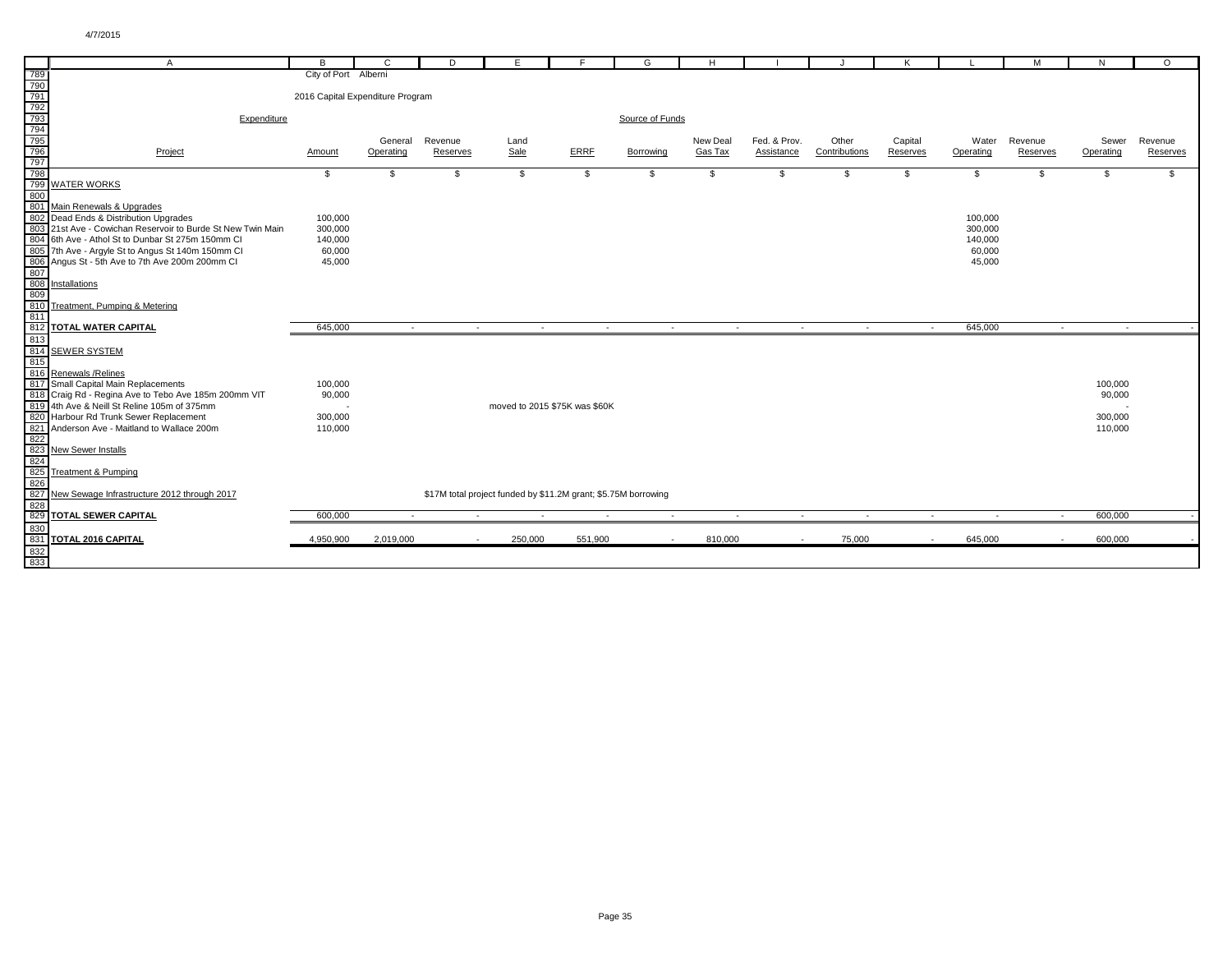|                                                  | $\overline{A}$                                          | B                                | C                  | D                                       | F.   |                                                  | G               | H        |              |                                                                 | к                   |           | M        | N         | $\Omega$ |
|--------------------------------------------------|---------------------------------------------------------|----------------------------------|--------------------|-----------------------------------------|------|--------------------------------------------------|-----------------|----------|--------------|-----------------------------------------------------------------|---------------------|-----------|----------|-----------|----------|
| 834                                              |                                                         | City of Port Alberni             |                    |                                         |      |                                                  |                 |          |              |                                                                 |                     |           |          |           |          |
| 835                                              |                                                         |                                  |                    |                                         |      |                                                  |                 |          |              |                                                                 |                     |           |          |           |          |
|                                                  |                                                         | 2017 Capital Expenditure Program |                    |                                         |      |                                                  |                 |          |              |                                                                 |                     |           |          |           |          |
| $\begin{array}{r} 836 \\ 837 \\ 838 \end{array}$ |                                                         |                                  |                    |                                         |      |                                                  |                 |          |              |                                                                 |                     |           |          |           |          |
|                                                  |                                                         |                                  |                    |                                         |      |                                                  |                 |          |              |                                                                 |                     |           |          |           |          |
| 839<br>840<br>841<br>842<br>843                  | Expenditure                                             |                                  |                    |                                         |      |                                                  | Source of Funds |          |              |                                                                 |                     |           |          |           |          |
|                                                  |                                                         |                                  |                    |                                         |      |                                                  |                 |          |              |                                                                 |                     |           |          |           |          |
|                                                  |                                                         |                                  | General            | Revenue                                 | Land |                                                  |                 | New Deal | Fed. & Prov. | Other                                                           | Capital             | Water     | Revenue  | Sewer     | Revenue  |
|                                                  | Project                                                 | Amount                           | Operating          | Reserves                                | Sale | ERRF                                             | Borrowing       | Gas Tax  | Assistance   | Contributions                                                   | Reserves            | Operating | Reserves | Operating | Reserves |
|                                                  |                                                         |                                  |                    |                                         |      |                                                  |                 |          |              |                                                                 |                     |           |          |           |          |
| 844                                              |                                                         | \$                               | \$                 | \$                                      | \$   | \$                                               | \$              | \$       | \$           | \$                                                              | \$                  | - \$      | -S       | \$        | \$       |
|                                                  | 845 ADMINISTRATION                                      |                                  |                    |                                         |      |                                                  |                 |          |              |                                                                 |                     |           |          |           |          |
| 846                                              | Purchases/Equipment Replacement                         | 60,000                           |                    |                                         |      | 60,000                                           |                 |          |              |                                                                 |                     |           |          |           |          |
| 847                                              | Replace 2004 Ford Freestar Van #720 (Admin)             | 27,300                           |                    |                                         |      | 27,300                                           |                 |          |              |                                                                 |                     |           |          |           |          |
| 848                                              |                                                         |                                  |                    |                                         |      |                                                  |                 |          |              |                                                                 |                     |           |          |           |          |
| 849                                              | <b>FIRE DEPARTMENT</b>                                  |                                  |                    |                                         |      |                                                  |                 |          |              |                                                                 |                     |           |          |           |          |
| 850                                              | Fire Safety Message Board - Electronic                  |                                  |                    | - Moved to 2019 \$35K                   |      |                                                  |                 |          |              |                                                                 |                     |           |          |           |          |
| 851                                              | Confined Space Equipment Replacement                    | 30,000                           | 30,000             |                                         |      |                                                  |                 |          |              |                                                                 |                     |           |          |           |          |
| 852                                              | Air Bag Rescue Kit                                      |                                  |                    | - Moved to 2018 \$20K                   |      |                                                  |                 |          |              |                                                                 |                     |           |          |           |          |
| 853                                              | Replace Auto External Defibrillators (4)                |                                  |                    | - Moved to 2016 \$20K                   |      |                                                  |                 |          |              |                                                                 |                     |           |          |           |          |
| 854                                              | Replace Ladder Truck 2                                  | 1,050,000                        |                    |                                         |      | 1,050,000                                        |                 |          |              |                                                                 |                     |           |          |           |          |
| 855                                              | Repair/replace exterior cladding                        |                                  |                    | Moved to 2018 \$80K                     |      |                                                  |                 |          |              |                                                                 |                     |           |          |           |          |
| 856                                              | Replace Portable Computer Aided Dispatch Hardware (6)   | $\sim$                           |                    |                                         |      | iPads for trucks done in 2014 \$20K (IT budget?) |                 |          |              |                                                                 |                     |           |          |           |          |
|                                                  | 857 Portable Ground Monitors (4)                        | 16,000                           | 16,000             |                                         |      |                                                  |                 |          |              |                                                                 |                     |           |          |           |          |
| 858                                              | Firehall Structural Prep for Ladder Truck 2 replacement | 88,000                           |                    | Moved fr 2016                           |      |                                                  |                 |          |              | 88,000 Eligible under Disaster Mitigation p12 Gas Tax Agreement |                     |           |          |           |          |
| 859                                              | Compressed Foam Unit R8                                 | 60,000                           | 60,000             |                                         |      |                                                  |                 |          |              |                                                                 |                     |           |          |           |          |
| 860                                              | Replace On Site Fueling Station Equipment               | 40,000                           | 40,000             |                                         |      |                                                  |                 |          |              |                                                                 |                     |           |          |           |          |
| 861                                              |                                                         |                                  |                    |                                         |      |                                                  |                 |          |              |                                                                 |                     |           |          |           |          |
| 862                                              |                                                         |                                  |                    |                                         |      |                                                  |                 |          |              |                                                                 |                     |           |          |           |          |
| 863                                              | <b>TRANSPORTATION SERVICES</b>                          |                                  |                    |                                         |      |                                                  |                 |          |              |                                                                 |                     |           |          |           |          |
| 864                                              | Replace 2004 F450 w/Utility Dump #263                   | 49,500                           |                    |                                         |      | 49,500                                           |                 |          |              |                                                                 |                     |           |          |           |          |
| 865                                              | Replace 2007 Volvo Tandem Dump #265                     | 171,500                          |                    |                                         |      | 171,500                                          |                 |          |              |                                                                 |                     |           |          |           |          |
|                                                  | 866 Replace 2006 LangFab Dump Pup #367                  | 36,000                           |                    |                                         |      | 36,000                                           |                 |          |              |                                                                 |                     |           |          |           |          |
| 867                                              | Replace 2007 John Deere Backhoe 310SJ #302              | 122,100                          |                    |                                         |      | 122,100                                          |                 |          |              |                                                                 |                     |           |          |           |          |
| 869                                              | 868 Replace 2005 Ford F350 W/compartment body #520      | 70,100                           |                    |                                         |      | 70,100                                           |                 |          |              |                                                                 |                     |           |          |           |          |
|                                                  | 870 PAVING & ROAD CONSTRUCTION                          |                                  |                    |                                         |      |                                                  |                 |          |              |                                                                 |                     |           |          |           |          |
|                                                  | 871 5th Ave - Morton St to Maitland St 200m             | 80,000                           | 80,000             |                                         |      |                                                  |                 |          |              |                                                                 |                     |           |          |           |          |
|                                                  | 872 Tebo Ave - Maple Way south 250m                     | 175,000                          | 175,000            |                                         |      |                                                  |                 |          |              |                                                                 |                     |           |          |           |          |
|                                                  | 873 6th Ave - Argyle St to South St                     | 200,000                          | 200,000            |                                         |      |                                                  |                 |          |              |                                                                 |                     |           |          |           |          |
|                                                  | 874 4th Ave - Redford St to Morton St 180m              | 100.000                          |                    |                                         |      |                                                  |                 |          |              |                                                                 |                     |           |          |           |          |
| 875                                              | North Park Dr - 7th Ave to 10th Ave 330m                | 150,000                          | 100,000<br>150,000 |                                         |      |                                                  |                 |          |              |                                                                 |                     |           |          |           |          |
|                                                  | 876 Cameron Dr - Hamilton Dr to Ship Creek Rd 140m      | 150.000                          | 150,000            |                                         |      |                                                  |                 |          |              |                                                                 |                     |           |          |           |          |
|                                                  | 877 4th Ave - Bruce to Melrose 240m                     | 264,000                          | 264,000            | moved fr 2016 per KMW Apr 1 \$264K      |      |                                                  |                 |          |              |                                                                 |                     |           |          |           |          |
| 878                                              | Mar St - 5th Ave to 6th Ave 110m                        | 140,000                          | 140,000            | moved fr 2016 per KMW Apr 1 \$140K      |      |                                                  |                 |          |              |                                                                 |                     |           |          |           |          |
| 879                                              |                                                         |                                  |                    |                                         |      |                                                  |                 |          |              |                                                                 |                     |           |          |           |          |
| 880                                              |                                                         |                                  |                    |                                         |      |                                                  |                 |          |              |                                                                 |                     |           |          |           |          |
| 881                                              | <b>TRAFFIC UPGRADES</b>                                 |                                  |                    |                                         |      |                                                  |                 |          |              |                                                                 |                     |           |          |           |          |
| 882                                              | <b>LED Street Light Program</b>                         | 100,000                          |                    | 50,000 50% funding Carbon Trust Reserve |      |                                                  |                 |          |              |                                                                 | 50,000 Carbon Trust |           |          |           |          |
| 883                                              |                                                         |                                  |                    |                                         |      |                                                  |                 |          |              |                                                                 |                     |           |          |           |          |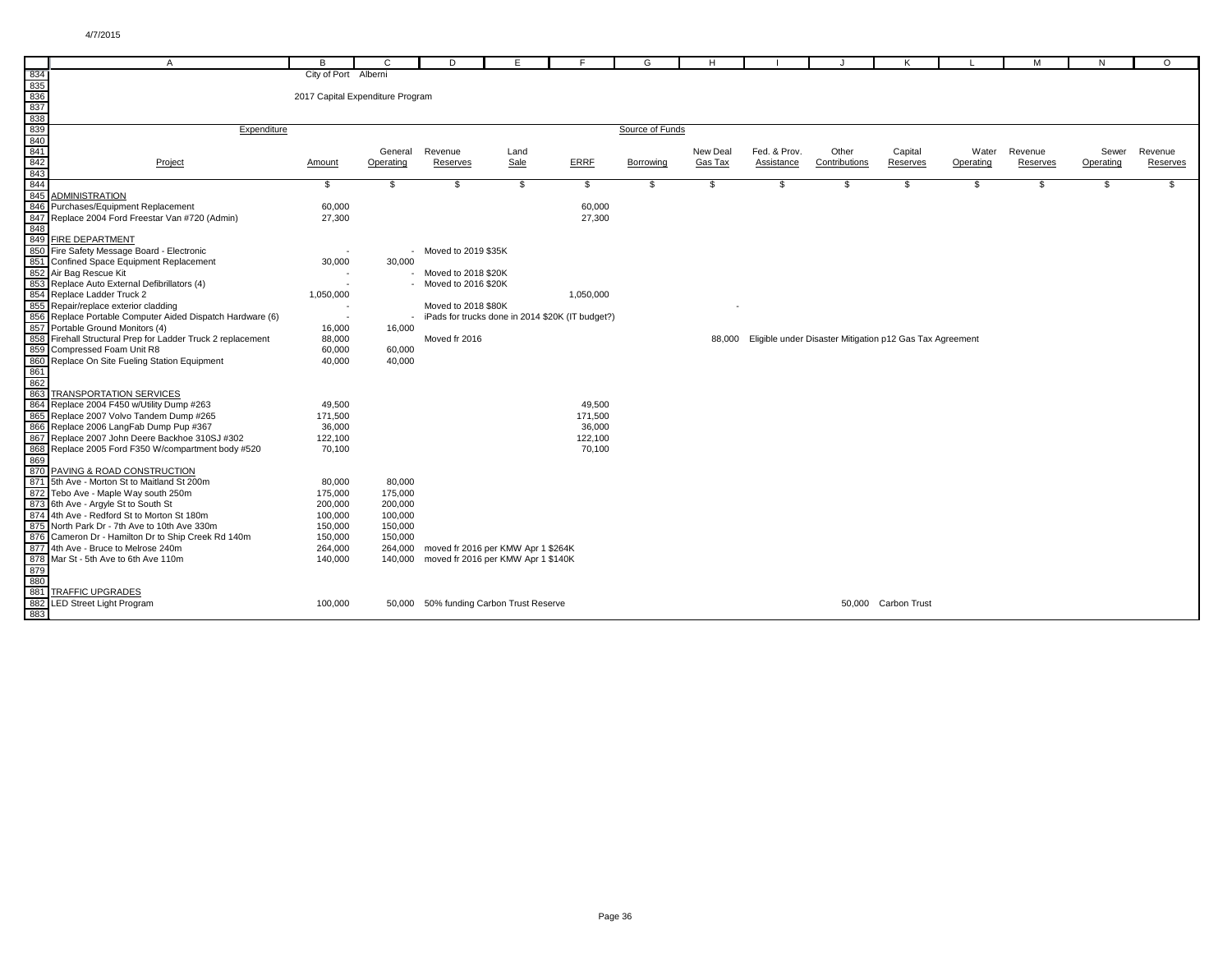| A                                                        | B                                | C.        | D                        | Е      | F.        | G               | H        |              |               | K        |           | м        | N         | $\Omega$ |
|----------------------------------------------------------|----------------------------------|-----------|--------------------------|--------|-----------|-----------------|----------|--------------|---------------|----------|-----------|----------|-----------|----------|
| 884                                                      | City of Port Alberni             |           |                          |        |           |                 |          |              |               |          |           |          |           |          |
| 885<br>886                                               |                                  |           |                          |        |           |                 |          |              |               |          |           |          |           |          |
|                                                          | 2017 Capital Expenditure Program |           |                          |        |           |                 |          |              |               |          |           |          |           |          |
| 887                                                      |                                  |           |                          |        |           |                 |          |              |               |          |           |          |           |          |
| 888                                                      |                                  |           |                          |        |           |                 |          |              |               |          |           |          |           |          |
| 889                                                      | Expenditure                      |           |                          |        |           | Source of Funds |          |              |               |          |           |          |           |          |
| 890                                                      |                                  |           |                          |        |           |                 |          |              |               |          |           |          |           |          |
| $\frac{891}{892}$                                        |                                  | General   | Revenue                  | Land   |           |                 | New Deal | Fed. & Prov. | Other         | Capital  | Water     | Revenue  | Sewer     | Revenue  |
| Project                                                  | Amount                           | Operating | Reserves                 | Sale   | ERRF      | Borrowing       | Gas Tax  | Assistance   | Contributions | Reserves | Operating | Reserves | Operating | Reserves |
| 893                                                      |                                  |           |                          |        |           |                 |          |              |               |          |           |          |           |          |
| 894                                                      | S.                               | \$        | -S                       | \$     | \$        | S.              | \$       | \$           | \$            | \$       | S.        | \$       | \$.       | \$.      |
| 895 STORM                                                |                                  |           |                          |        |           |                 |          |              |               |          |           |          |           |          |
| 896 Replacements & Upgrades                              |                                  |           |                          |        |           |                 |          |              |               |          |           |          |           |          |
| 897 Small Capital Storm Main Replacements                | 200,000                          | 100,000   |                          |        |           |                 | 100,000  |              |               |          |           |          |           |          |
| 898 Johnston Rd - Elizabeth St to Gertrude St 120m 300mm | 95,000                           | 47,500    |                          |        |           |                 | 47,500   |              |               |          |           |          |           |          |
| 899                                                      |                                  |           |                          |        |           |                 |          |              |               |          |           |          |           |          |
| 900 New Main Installs                                    |                                  |           |                          |        |           |                 |          |              |               |          |           |          |           |          |
| 901 Maitland St - Wood Ave to Kendall St 225m 250mm PVC  | 120,000                          | 60,000    |                          |        |           |                 | 60,000   |              |               |          |           |          |           |          |
| 902 Melrose St - 8th Ave to 11th Ave                     | 200,000                          | 100,000   |                          |        |           |                 | 100,000  |              |               |          |           |          |           |          |
| 903 6th Ave - Athol St to Dunbar St 270m                 | 180,000                          | 90,000    |                          |        |           |                 | 90,000   |              |               |          |           |          |           |          |
| 904                                                      |                                  |           |                          |        |           |                 |          |              |               |          |           |          |           |          |
| 905 WORKS - OTHER                                        |                                  |           |                          |        |           |                 |          |              |               |          |           |          |           |          |
| 906 Replace 1992 Hiway Street Sander #378                | 15,300                           |           |                          |        | 15,300    |                 |          |              |               |          |           |          |           |          |
| 907 De-Icing Equipment                                   | 16,236                           | 16,236    |                          |        |           |                 |          |              |               |          |           |          |           |          |
| 908                                                      |                                  |           |                          |        |           |                 |          |              |               |          |           |          |           |          |
| 909 CULTURAL SERVICES                                    |                                  |           |                          |        |           |                 |          |              |               |          |           |          |           |          |
| 910 McLean Mill Capital Projects                         | 25,000                           |           |                          |        |           |                 |          |              | 25,000        |          |           |          |           |          |
| 911                                                      |                                  |           |                          |        |           |                 |          |              |               |          |           |          |           |          |
| 912 PARKS & RECREATION                                   |                                  |           |                          |        |           |                 |          |              |               |          |           |          |           |          |
| 913 River Road Park Playground Upgrade                   | 75,000                           | 75,000    |                          |        |           |                 |          |              |               |          |           |          |           |          |
| 914 Echo Centre Parking Lot Repaving                     | 100,000                          | 100,000   |                          |        |           |                 |          |              |               |          |           |          |           |          |
| 915 Trail Development SP 1.1:1 & 2.2:3                   | 100,000                          |           |                          |        |           |                 | 100,000  |              |               |          |           |          |           |          |
| 916 Replace 2007 John Deere Tractor 5625 #624            |                                  |           | postponed to 2022 \$100K |        |           |                 |          |              |               |          |           |          |           |          |
| 917 Replace 2007 Clarke Floor Scrubber (Mplex)           | 14,000                           |           |                          |        | 14,000    |                 |          |              |               |          |           |          |           |          |
| 918 Multiplex Parking Lot - Repaving                     | 100,000                          |           | 100,000 Moved fr 2016    |        |           |                 |          |              |               |          |           |          |           |          |
| 919                                                      |                                  |           |                          |        |           |                 |          |              |               |          |           |          |           |          |
| 920                                                      |                                  |           |                          |        |           |                 |          |              |               |          |           |          |           |          |
| 921 TOTAL GENERAL CAPITAL                                | 4,320,036                        | 2,043,736 | $\sim$                   | $\sim$ | 1,615,800 | $\sim$          | 585,500  | $\sim$       | 75,000        | $\sim$   | $\sim$    | $\sim$   | $\sim$    |          |
| 922                                                      |                                  |           |                          |        |           |                 |          |              |               |          |           |          |           |          |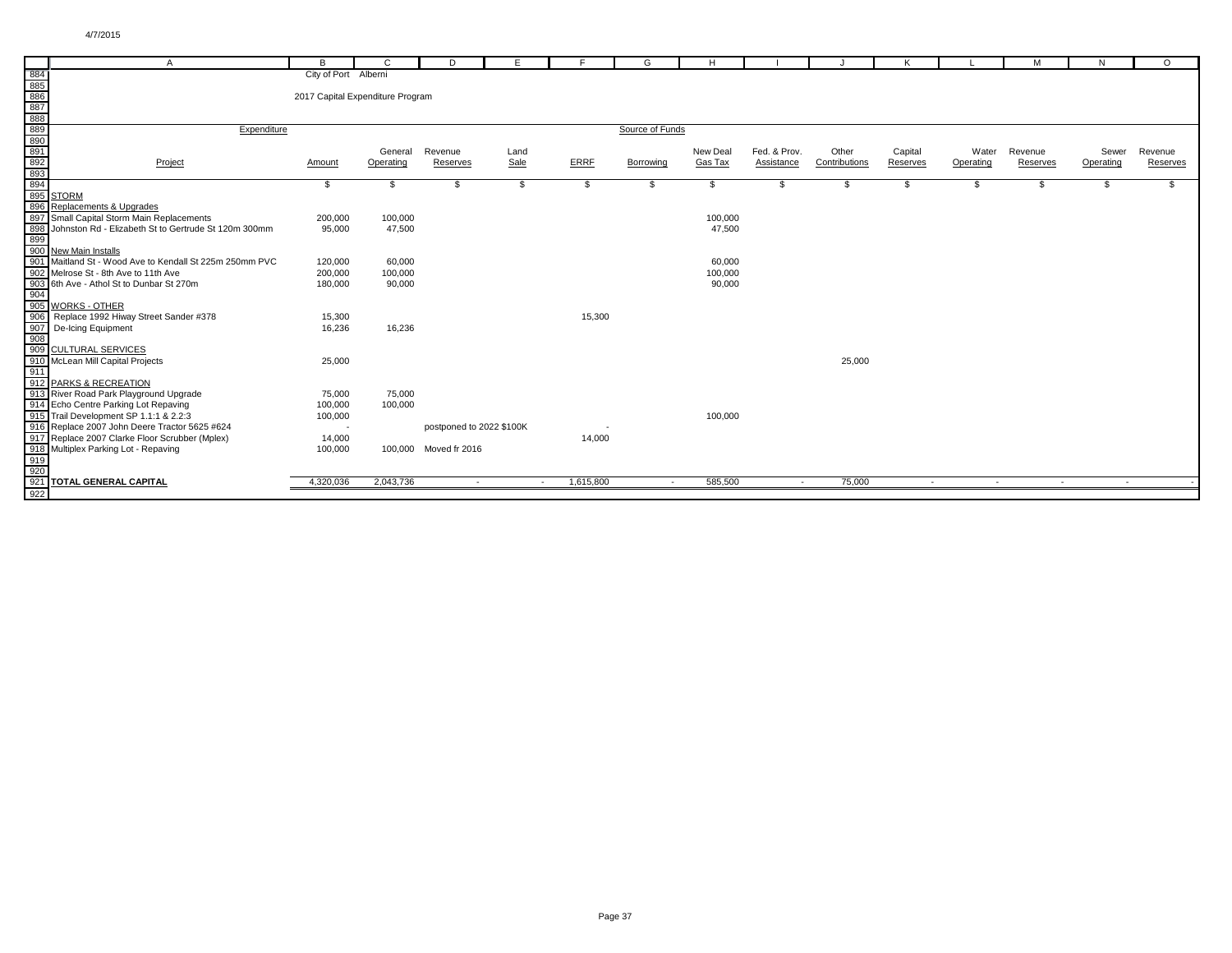|                   | $\mathsf{A}$                                    | R.                               | C         | D        | E.                                                             | E         | G               | H        |                |               | K        |           | M        | N         | $\circ$  |
|-------------------|-------------------------------------------------|----------------------------------|-----------|----------|----------------------------------------------------------------|-----------|-----------------|----------|----------------|---------------|----------|-----------|----------|-----------|----------|
| 923               |                                                 | City of Port Alberni             |           |          |                                                                |           |                 |          |                |               |          |           |          |           |          |
| 924               |                                                 |                                  |           |          |                                                                |           |                 |          |                |               |          |           |          |           |          |
| $\frac{925}{926}$ |                                                 | 2017 Capital Expenditure Program |           |          |                                                                |           |                 |          |                |               |          |           |          |           |          |
|                   |                                                 |                                  |           |          |                                                                |           |                 |          |                |               |          |           |          |           |          |
| 927<br>928        | Expenditure                                     |                                  |           |          |                                                                |           | Source of Funds |          |                |               |          |           |          |           |          |
|                   |                                                 |                                  |           |          |                                                                |           |                 |          |                |               |          |           |          |           |          |
| 929               |                                                 |                                  | General   | Revenue  | Land                                                           |           |                 | New Deal | Fed. & Prov.   | Other         | Capital  | Water     | Revenue  | Sewer     | Revenue  |
| 930               | Project                                         | Amount                           | Operating | Reserves | Sale                                                           | ERRF      | Borrowing       | Gas Tax  | Assistance     | Contributions | Reserves | Operating | Reserves | Operating | Reserves |
| 931               |                                                 |                                  |           |          |                                                                |           |                 |          |                |               |          |           |          |           |          |
| 932<br>933        | <b>WATER WORKS</b>                              | \$                               | \$        | \$       | - \$                                                           | \$        | \$              | \$       | \$             | \$            | \$       | \$        | S.       | \$.       | -S       |
| 934               |                                                 |                                  |           |          |                                                                |           |                 |          |                |               |          |           |          |           |          |
|                   | 935 Main Renewals & Upgrades                    |                                  |           |          |                                                                |           |                 |          |                |               |          |           |          |           |          |
|                   | 936 Dead Ends & Distribution Upgrades           | 100,000                          |           |          |                                                                |           |                 |          |                |               |          | 100,000   |          |           |          |
|                   | 937 River Road Main 2,400m 350AC Phased         | 200,000                          |           |          |                                                                |           |                 |          |                |               |          | 200,000   |          |           |          |
|                   | 938 Dunbar St - 10th Ave to 11th Ave loop 200mm | 100,000                          |           |          |                                                                |           |                 |          |                |               |          | 100,000   |          |           |          |
|                   | 939 5th Ave - Morton to Maitland 205m 150mm     | 82,000                           |           |          |                                                                |           |                 |          |                |               |          | 82,000    |          |           |          |
|                   | 940 Bruce St - 14th Ave to 16th Ave 215m 150mm  | 86,000                           |           |          |                                                                |           |                 |          |                |               |          | 86,000    |          |           |          |
| 941               |                                                 |                                  |           |          |                                                                |           |                 |          |                |               |          |           |          |           |          |
|                   | 942 Installations                               |                                  |           |          |                                                                |           |                 |          |                |               |          |           |          |           |          |
| 943               |                                                 |                                  |           |          |                                                                |           |                 |          |                |               |          |           |          |           |          |
|                   | 944 Treatment, Pumping & Metering               |                                  |           |          |                                                                |           |                 |          |                |               |          |           |          |           |          |
| 945               | China Creek Dam Resurface & Rotork Replacement  | 150,000                          |           |          |                                                                |           |                 |          |                |               |          | 150,000   |          |           |          |
| 946               |                                                 |                                  |           |          |                                                                |           |                 |          |                |               |          |           |          |           |          |
| 947               | <b>TOTAL WATER CAPITAL</b>                      | 718,000                          | $\sim$    | $\sim$   | $\overline{\phantom{a}}$                                       |           | $\sim$          | $\sim$   | $\sim$         | $\sim$        |          | 718,000   | $\sim$   | $\sim$    |          |
| 948               |                                                 |                                  |           |          |                                                                |           |                 |          |                |               |          |           |          |           |          |
| 949               | <b>SEWER SYSTEM</b>                             |                                  |           |          |                                                                |           |                 |          |                |               |          |           |          |           |          |
| 950               |                                                 |                                  |           |          |                                                                |           |                 |          |                |               |          |           |          |           |          |
|                   | 951 Renewals / Relines                          |                                  |           |          |                                                                |           |                 |          |                |               |          |           |          |           |          |
|                   | 952 Small Capital Main Replacements             | 100,000                          |           |          |                                                                |           |                 |          |                |               |          |           |          | 100,000   |          |
|                   | 953 Harbour Rd Trunk Sewer Replacement          | 350,000                          |           |          |                                                                |           |                 |          |                |               |          |           |          | 350,000   |          |
| 954               | North Park Dr - 7th Ave to 10th Ave 330m        | 150,000                          |           |          |                                                                |           |                 |          |                |               |          |           |          | 150,000   |          |
| 955               |                                                 |                                  |           |          |                                                                |           |                 |          |                |               |          |           |          |           |          |
| 957               | 956 New Sewer Installs                          |                                  |           |          |                                                                |           |                 |          |                |               |          |           |          |           |          |
| 958               | <b>Treatment &amp; Pumping</b>                  |                                  |           |          |                                                                |           |                 |          |                |               |          |           |          |           |          |
| 959               |                                                 |                                  |           |          |                                                                |           |                 |          |                |               |          |           |          |           |          |
| 960               | New Sewage Infrastructure 2012 through 2017     |                                  |           |          | \$17M total project funded by \$11.2M grant; \$5.75M borrowing |           |                 |          |                |               |          |           |          |           |          |
| 961               |                                                 |                                  |           |          |                                                                |           |                 |          |                |               |          |           |          |           |          |
| 962               | <b>TOTAL SEWER CAPITAL</b>                      | 600,000                          | $\sim$    | $\sim$   | $\sim$                                                         | $\sim$    | $\sim$          | $\sim$   | $\sim$         | $\sim$        | $\sim$   | $\sim$    | $\sim$   | 600,000   |          |
| 963               |                                                 |                                  |           |          |                                                                |           |                 |          |                |               |          |           |          |           |          |
|                   | 964 TOTAL 2017 CAPITAL                          | 5.638.036                        | 2,043,736 |          | $\sim$                                                         | 1,615,800 | $\overline{a}$  | 585.500  | $\overline{a}$ | 75,000        |          | 718,000   |          | 600,000   |          |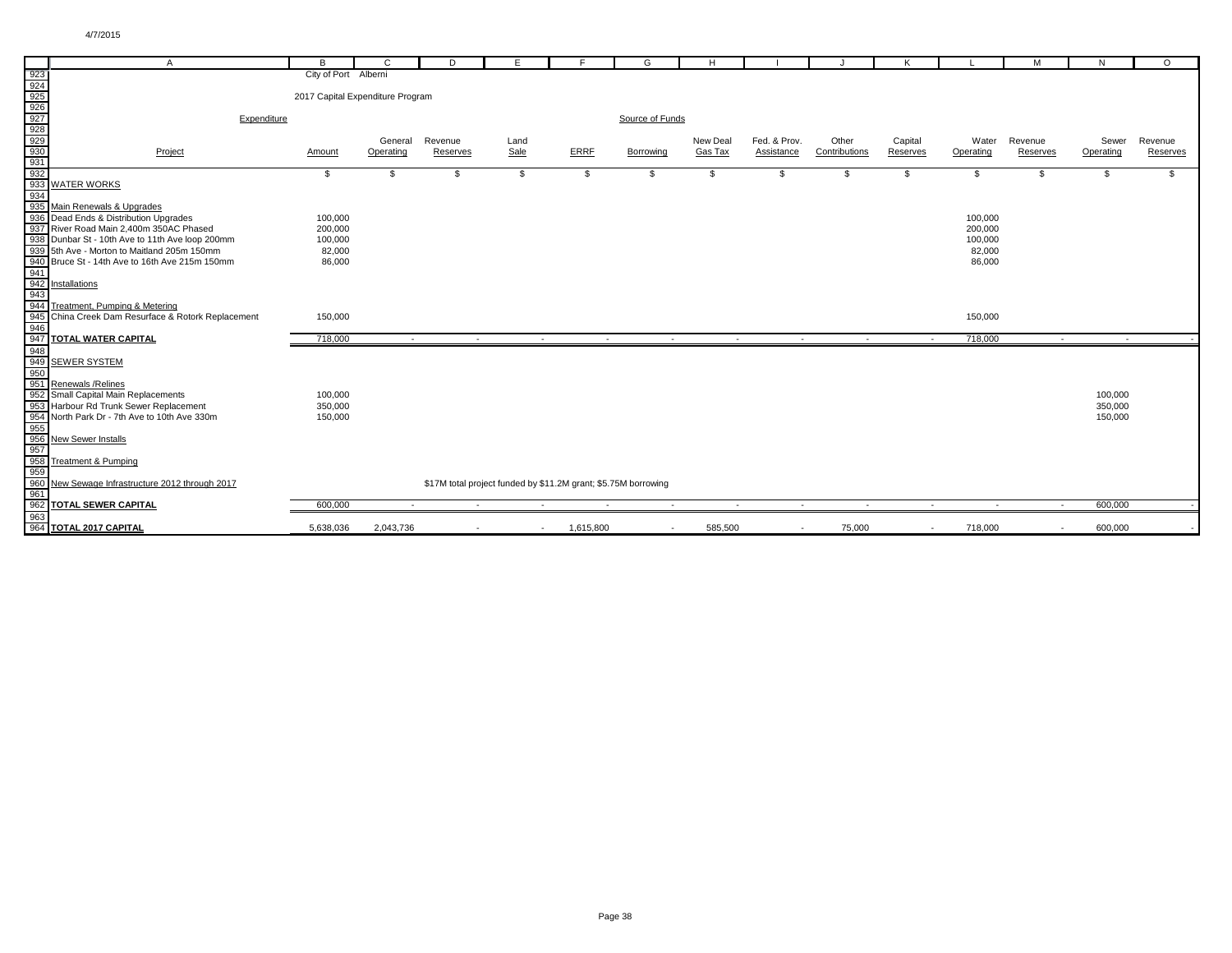|                                                             | A                                                                                                                                                                           | в                    | C                                | D                     | Е    | F       | G               | H        |              |               |          |           | M        | N         | $\circ$  |
|-------------------------------------------------------------|-----------------------------------------------------------------------------------------------------------------------------------------------------------------------------|----------------------|----------------------------------|-----------------------|------|---------|-----------------|----------|--------------|---------------|----------|-----------|----------|-----------|----------|
|                                                             |                                                                                                                                                                             |                      |                                  |                       |      |         |                 |          |              |               |          |           |          |           |          |
|                                                             |                                                                                                                                                                             | City of Port Alberni |                                  |                       |      |         |                 |          |              |               |          |           |          |           |          |
|                                                             |                                                                                                                                                                             |                      |                                  |                       |      |         |                 |          |              |               |          |           |          |           |          |
|                                                             |                                                                                                                                                                             |                      | 2018 Capital Expenditure Program |                       |      |         |                 |          |              |               |          |           |          |           |          |
|                                                             |                                                                                                                                                                             |                      |                                  |                       |      |         |                 |          |              |               |          |           |          |           |          |
| 965<br>966<br>967<br>972<br>973<br>973<br>973<br>973<br>975 |                                                                                                                                                                             |                      |                                  |                       |      |         |                 |          |              |               |          |           |          |           |          |
|                                                             | Expenditure                                                                                                                                                                 |                      |                                  |                       |      |         | Source of Funds |          |              |               |          |           |          |           |          |
|                                                             |                                                                                                                                                                             |                      |                                  |                       |      |         |                 |          |              |               |          |           |          |           |          |
|                                                             |                                                                                                                                                                             |                      | General                          | Revenue               | Land |         |                 | New Deal | Fed. & Prov. | Other         | Capital  | Water     | Revenue  | Sewer     | Revenue  |
|                                                             | Project                                                                                                                                                                     | Amount               | Operating                        | Reserves              | Sale | ERRF    | Borrowing       | Gas Tax  | Assistance   | Contributions | Reserves | Operating | Reserves | Operating | Reserves |
|                                                             |                                                                                                                                                                             |                      |                                  |                       |      |         |                 |          |              |               |          |           |          |           |          |
|                                                             | 976<br>977 ADMINISTRATION                                                                                                                                                   | \$                   | \$                               | - S                   | \$.  | \$.     | S               |          | \$           | \$            | \$       | -S        |          |           |          |
|                                                             |                                                                                                                                                                             |                      |                                  |                       |      |         |                 |          |              |               |          |           |          |           |          |
|                                                             | 978 Purchases/Equipment Replacement                                                                                                                                         | 60,000               |                                  |                       |      | 60,000  |                 |          |              |               |          |           |          |           |          |
|                                                             |                                                                                                                                                                             |                      |                                  |                       |      |         |                 |          |              |               |          |           |          |           |          |
|                                                             | 980 FIRE DEPARTMENT                                                                                                                                                         |                      |                                  |                       |      |         |                 |          |              |               |          |           |          |           |          |
|                                                             | 981 Hardware to Support Locution (Dispatch)                                                                                                                                 | $\sim$               |                                  | - Moved to 2016 \$30K |      |         |                 |          |              |               |          |           |          |           |          |
|                                                             | 982 Replace Garage Door Openers (7)                                                                                                                                         | 50,000               | 50,000                           |                       |      |         |                 |          |              |               |          |           |          |           |          |
|                                                             |                                                                                                                                                                             | $\sim$               |                                  | - Moved to 2019 \$10K |      |         |                 |          |              |               |          |           |          |           |          |
|                                                             |                                                                                                                                                                             | 20,000               | 20,000                           |                       |      |         |                 |          |              |               |          |           |          |           |          |
|                                                             |                                                                                                                                                                             |                      |                                  | - Moved to 2016 \$45K |      |         |                 |          |              |               |          |           |          |           |          |
|                                                             | 983<br>Replace Gas Detection Equipment<br>984 Replace Exhaust Extraction Fans<br>985 Renovate 3 Washrooms (Code)<br>986 Air Bag Rescue Kit<br>987 Haz Mat Ops Equip Level A | 20,000               | 20,000                           | Moved fr 2017 \$20K   |      |         |                 |          |              |               |          |           |          |           |          |
|                                                             |                                                                                                                                                                             | 50,000               | 50,000                           |                       |      |         |                 |          |              |               |          |           |          |           |          |
|                                                             | 1988<br>Repair/replace exterior cladding<br>989<br>990<br>990                                                                                                               | 80,000               |                                  | Moved fr 2017 \$80K   |      |         |                 | 80,000   |              |               |          |           |          |           |          |
|                                                             |                                                                                                                                                                             |                      |                                  |                       |      |         |                 |          |              |               |          |           |          |           |          |
|                                                             | 991 TRANSPORTATION SERVICES                                                                                                                                                 |                      |                                  |                       |      |         |                 |          |              |               |          |           |          |           |          |
|                                                             | 992 Replace 2005 Ford Ranger 4X4 Pickup #170                                                                                                                                | 34,235               |                                  |                       |      | 34,235  |                 |          |              |               |          |           |          |           |          |
|                                                             | 993 Replace 2003 Chev 1 T Comp Body #518                                                                                                                                    | 68.000               | Moved from 2015                  |                       |      | 68,000  |                 |          |              |               |          |           |          |           |          |
|                                                             | 994 Replace 1995 Bomag Roller #395                                                                                                                                          | 46.000               | Moved from 2015                  |                       |      | 46,000  |                 |          |              |               |          |           |          |           |          |
|                                                             |                                                                                                                                                                             | 143,000              | Moved from 2015                  |                       |      | 143,000 |                 |          |              |               |          |           |          |           |          |
|                                                             | 995 Replace 2005 Volvo Tandem Gravel #264                                                                                                                                   |                      |                                  |                       |      |         |                 |          |              |               |          |           |          |           |          |
|                                                             | 997 PAVING & ROAD CONSTRUCTION                                                                                                                                              |                      |                                  |                       |      |         |                 |          |              |               |          |           |          |           |          |
|                                                             | 998 3rd Ave - Dunbar St to Burde St 375m                                                                                                                                    | 225,000              | 225,000                          |                       |      |         |                 |          |              |               |          |           |          |           |          |
|                                                             |                                                                                                                                                                             | 350,000              | 350,000                          |                       |      |         |                 |          |              |               |          |           |          |           |          |
|                                                             | 999 Redford St - 11th Ave to San Mateo Dr 700m                                                                                                                              |                      |                                  |                       |      |         |                 |          |              |               |          |           |          |           |          |
|                                                             | 1001 TRAFFIC UPGRADES                                                                                                                                                       |                      |                                  |                       |      |         |                 |          |              |               |          |           |          |           |          |
|                                                             | 1002 Beaver Creek & River Rd Intersection - Upgrade & Signal                                                                                                                | 350,000              | 350,000                          |                       |      |         |                 |          |              |               |          |           |          |           |          |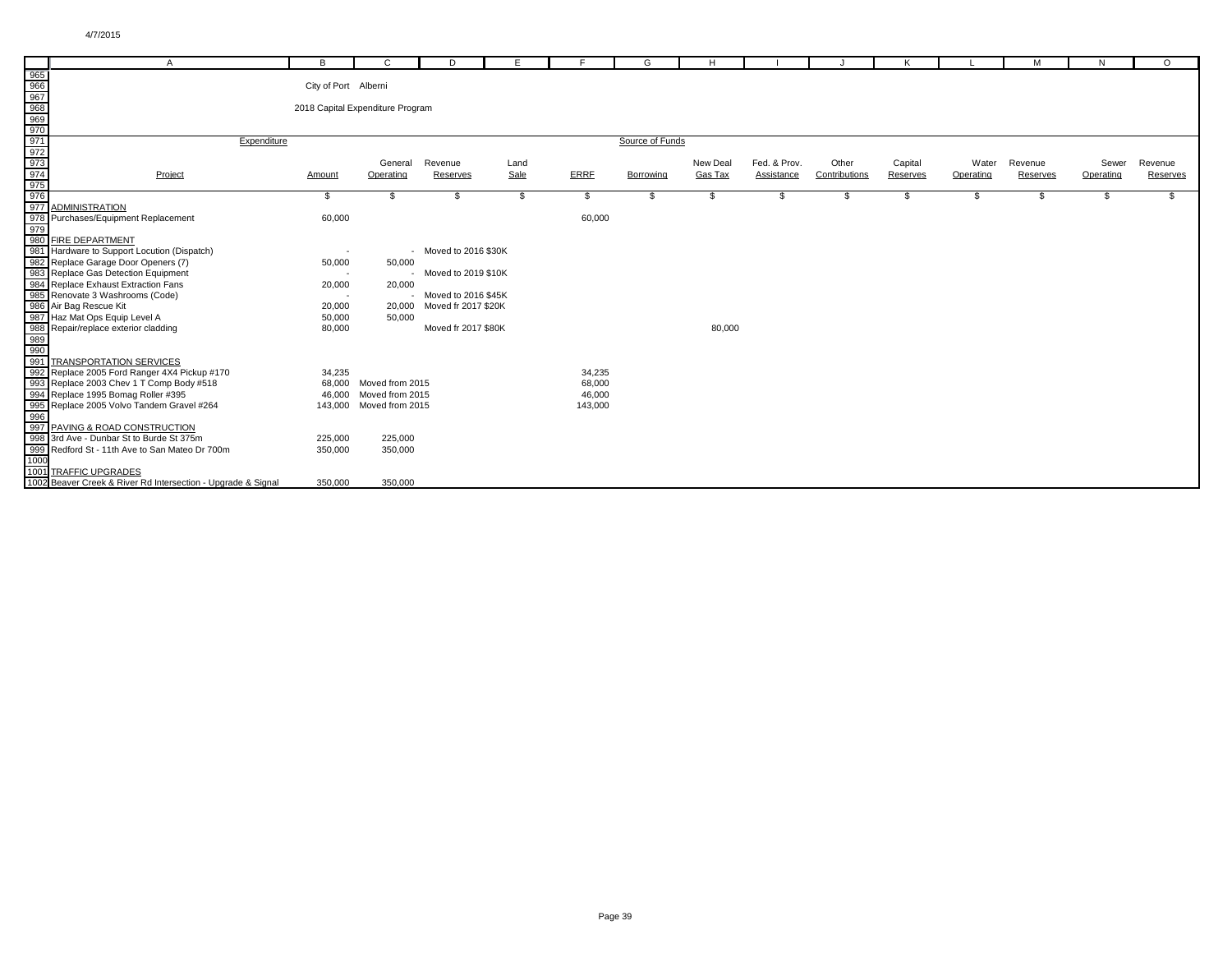|                      | $\mathsf{A}$                                                                                | в                                | C         | D                         | Е      | E       | G               | H        |              |               | К        |           | M        | N         | $\circ$  |
|----------------------|---------------------------------------------------------------------------------------------|----------------------------------|-----------|---------------------------|--------|---------|-----------------|----------|--------------|---------------|----------|-----------|----------|-----------|----------|
| 1003                 |                                                                                             |                                  |           |                           |        |         |                 |          |              |               |          |           |          |           |          |
| 1004<br>1005<br>1006 |                                                                                             | City of Port Alberni             |           |                           |        |         |                 |          |              |               |          |           |          |           |          |
|                      |                                                                                             | 2018 Capital Expenditure Program |           |                           |        |         |                 |          |              |               |          |           |          |           |          |
|                      |                                                                                             |                                  |           |                           |        |         |                 |          |              |               |          |           |          |           |          |
|                      |                                                                                             |                                  |           |                           |        |         |                 |          |              |               |          |           |          |           |          |
| 1007<br>1008<br>1009 | Expenditure                                                                                 |                                  |           |                           |        |         | Source of Funds |          |              |               |          |           |          |           |          |
| 1010                 |                                                                                             |                                  |           |                           |        |         |                 |          |              |               |          |           |          |           |          |
| 1011                 |                                                                                             |                                  | General   | Revenue                   | Land   |         |                 | New Deal | Fed. & Prov. | Other         | Capital  | Water     | Revenue  | Sewer     | Revenue  |
| 1012                 | Project                                                                                     | Amount                           | Operating | Reserves                  | Sale   | ERRF    | Borrowing       | Gas Tax  | Assistance   | Contributions | Reserves | Operating | Reserves | Operating | Reserves |
| 1013                 |                                                                                             |                                  |           |                           |        |         |                 |          |              |               |          |           |          |           |          |
| 1014                 |                                                                                             | \$                               | \$        | \$                        | \$     | \$      | \$              | \$       | \$           | \$            | \$       | \$        | -\$      | \$        | \$       |
| 1015 STORM           |                                                                                             |                                  |           |                           |        |         |                 |          |              |               |          |           |          |           |          |
|                      | 1016 Replacements & Upgrades                                                                |                                  |           |                           |        |         |                 |          |              |               |          |           |          |           |          |
|                      | 1017 Small Capital Storm Main Replacements                                                  | 100,000                          | 50,000    |                           |        |         |                 | 50,000   |              |               |          |           |          |           |          |
|                      | 1018 North Park Dr - 7th Ave to 10th Ave 330m                                               | 350,000                          | 175,000   |                           |        |         |                 | 175,000  |              |               |          |           |          |           |          |
|                      | 1019 4th Ave - Redford St to Morton St 180m                                                 | 200,000                          | 100,000   |                           |        |         |                 | 100,000  |              |               |          |           |          |           |          |
| 1020                 |                                                                                             |                                  |           |                           |        |         |                 |          |              |               |          |           |          |           |          |
|                      | 1021 New Main Installs                                                                      |                                  |           |                           |        |         |                 |          |              |               |          |           |          |           |          |
|                      | 1022 7th Ave - Redford St to Bute St 180m                                                   | 125,000                          | 62,500    |                           |        |         |                 | 62,500   |              |               |          |           |          |           |          |
| 1023                 |                                                                                             |                                  |           |                           |        |         |                 |          |              |               |          |           |          |           |          |
|                      | 1024 WORKS - OTHER                                                                          |                                  |           |                           |        |         |                 |          |              |               |          |           |          |           |          |
|                      | 1025 Replace 1993 Swenson Sander #382                                                       | 16,400                           |           |                           |        | 16,400  |                 |          |              |               |          |           |          |           |          |
|                      | 1026 Total Survey Station Instrument                                                        | 40,000                           |           |                           |        | 40,000  |                 |          |              |               |          |           |          |           |          |
| 1027                 |                                                                                             |                                  |           |                           |        |         |                 |          |              |               |          |           |          |           |          |
|                      | 1028 CULTURAL SERVICES                                                                      |                                  |           |                           |        |         |                 |          |              |               |          |           |          |           |          |
|                      | 1029 McLean Mill Capital Projects                                                           | 25,000                           |           |                           |        |         |                 |          |              | 25,000        |          |           |          |           |          |
| 1030                 |                                                                                             |                                  |           |                           |        |         |                 |          |              |               |          |           |          |           |          |
|                      | 1031 PARKS & RECREATION                                                                     |                                  |           |                           |        |         |                 |          |              |               |          |           |          |           |          |
|                      | 1032 Eleventh Avenue Park Playground Upgrading<br>1033 Trail Development (SP 1.1:1 & 2.2:3) | 75,000<br>100,000                | 75,000    |                           |        |         |                 |          |              |               |          |           |          |           |          |
|                      | 1034 New Aquatic Centre (SP 2.2:1)                                                          |                                  | to 2019   |                           |        |         |                 | 100,000  |              |               |          |           |          |           |          |
|                      | 1035 Ice Plant Chiller                                                                      | $\sim$<br>170,000                | 170,000   |                           |        |         |                 |          |              |               |          |           |          |           |          |
|                      | 1036 Replace 2005 Ford F250 4X4 Pickup #610                                                 | 43,023                           |           | scheduled for replacement |        | 43,023  |                 |          |              |               |          |           |          |           |          |
|                      | 1037 Replace 2005 GMC TC5500 152" WB Hort #614                                              | 65,000                           |           |                           |        | 65,000  |                 |          |              |               |          |           |          |           |          |
|                      | 1038 Replace 2005 GMC TC5500 128" WB Util #615                                              | 58,000                           |           |                           |        | 58,000  |                 |          |              |               |          |           |          |           |          |
|                      | 1039 Replace 2004 Chev 3500 Cube Van #616                                                   | 39,200                           |           |                           |        | 39,200  |                 |          |              |               |          |           |          |           |          |
|                      | 1040 Echo Centre Parking Lot Repaving                                                       | 100,000                          | 100,000   |                           |        |         |                 |          |              |               |          |           |          |           |          |
| 1041                 |                                                                                             |                                  |           |                           |        |         |                 |          |              |               |          |           |          |           |          |
| 1042                 |                                                                                             |                                  |           |                           |        |         |                 |          |              |               |          |           |          |           |          |
| 1043                 |                                                                                             |                                  |           |                           |        |         |                 |          |              |               |          |           |          |           |          |
| 1044                 |                                                                                             |                                  |           |                           |        |         |                 |          |              |               |          |           |          |           |          |
|                      | <b>1045 TOTAL GENERAL CAPITAL</b>                                                           | 2,527,635                        | 1,527,500 | $\sim$                    | $\sim$ | 407,635 | $\sim$          | 567,500  | $\sim$       | 25,000        | $\sim$   | $\sim$    | $\sim$   | $\sim$    |          |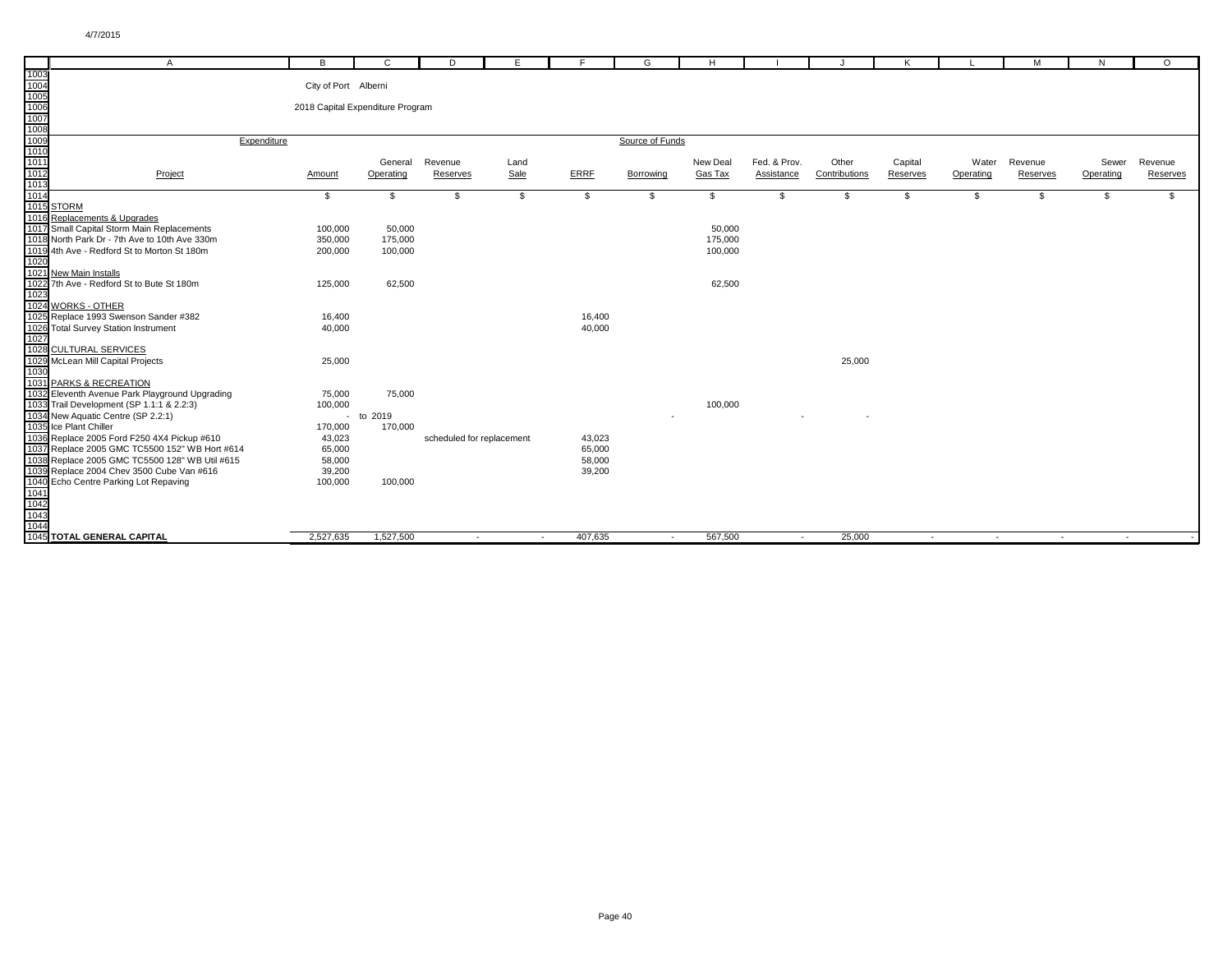|      | $\mathsf{A}$                                                 | B                                | $\mathsf{C}$ | D                        | E                            | E       | G                                            | H        |                |               | K                        |                          | M        | N         | $\circ$  |
|------|--------------------------------------------------------------|----------------------------------|--------------|--------------------------|------------------------------|---------|----------------------------------------------|----------|----------------|---------------|--------------------------|--------------------------|----------|-----------|----------|
| 1046 |                                                              |                                  |              |                          |                              |         |                                              |          |                |               |                          |                          |          |           |          |
| 1047 |                                                              | City of Port Alberni             |              |                          |                              |         |                                              |          |                |               |                          |                          |          |           |          |
| 1048 |                                                              |                                  |              |                          |                              |         |                                              |          |                |               |                          |                          |          |           |          |
| 1049 |                                                              | 2018 Capital Expenditure Program |              |                          |                              |         |                                              |          |                |               |                          |                          |          |           |          |
| 1050 |                                                              |                                  |              |                          |                              |         |                                              |          |                |               |                          |                          |          |           |          |
| 1051 | Expenditure                                                  |                                  |              |                          |                              |         | Source of Funds                              |          |                |               |                          |                          |          |           |          |
| 1052 |                                                              |                                  |              |                          |                              |         |                                              |          |                |               |                          |                          |          |           |          |
| 1053 |                                                              |                                  | General      | Revenue                  | Land                         |         |                                              | New Deal | Fed. & Prov.   | Other         | Capital                  | Water                    | Revenue  | Sewer     | Revenue  |
| 1054 | Project                                                      | Amount                           | Operating    | Reserves                 | Sale                         | ERRF    | Borrowing                                    | Gas Tax  | Assistance     | Contributions | Reserves                 | Operating                | Reserves | Operating | Reserves |
| 1055 |                                                              |                                  |              |                          |                              |         |                                              |          |                |               |                          |                          |          |           |          |
| 1056 |                                                              | \$                               | \$           | \$                       | \$                           | \$      | \$                                           | \$       | \$             | \$            | \$                       | \$                       | \$       | \$        | \$       |
|      | 1057 WATER WORKS                                             |                                  |              |                          |                              |         |                                              |          |                |               |                          |                          |          |           |          |
| 1058 |                                                              |                                  |              |                          |                              |         |                                              |          |                |               |                          |                          |          |           |          |
|      | 1059 Main Renewals & Upgrades                                |                                  |              |                          |                              |         |                                              |          |                |               |                          |                          |          |           |          |
|      | 1060 Dead Ends & Distribution Upgrades                       | 100,000                          |              |                          |                              |         |                                              |          |                |               |                          | 100,000                  |          |           |          |
|      | 1061 21st Ave - Cowichan Reservoir to Burde St New Twin Main | 400,000                          |              |                          |                              |         |                                              |          |                |               |                          | 400,000                  |          |           |          |
|      | 1062 River Road Main 2,400m 350AC Phased                     | 200,000                          |              |                          |                              |         |                                              |          |                |               |                          | 200,000                  |          |           |          |
| 1063 |                                                              |                                  |              |                          |                              |         |                                              |          |                |               |                          |                          |          |           |          |
|      | 1064 Installations                                           |                                  |              |                          |                              |         |                                              |          |                |               |                          |                          |          |           |          |
|      | 1065 Pierce Rd/Golden St Water Looping 150m 200mm            |                                  |              |                          | postponed beyond 2019 \$150K |         |                                              |          |                |               |                          |                          |          |           |          |
| 1066 |                                                              |                                  |              |                          |                              |         |                                              |          |                |               |                          |                          |          |           |          |
|      | 1067 Treatment, Pumping & Metering                           |                                  |              |                          |                              |         |                                              |          |                |               |                          |                          |          |           |          |
|      | 1068 Water Treatment Sproat Lake Phase 2                     |                                  |              |                          |                              |         | postponed beyond 2019 \$3.2M ACRD will drive |          |                |               |                          |                          |          |           |          |
| 1069 |                                                              |                                  |              |                          |                              |         |                                              |          |                |               |                          |                          |          |           |          |
|      | 1070 TOTAL WATER CAPITAL                                     | 700,000                          | $\sim$       | $\sim$                   | $\sim$                       | $\sim$  | $\sim$                                       | $\sim$   | $\sim$         | $\sim$        | $\sim$                   | 700,000                  | $\sim$   | $\sim$    |          |
| 1071 |                                                              |                                  |              |                          |                              |         |                                              |          |                |               |                          |                          |          |           |          |
|      | 1072 SEWER SYSTEM                                            |                                  |              |                          |                              |         |                                              |          |                |               |                          |                          |          |           |          |
| 1073 |                                                              |                                  |              |                          |                              |         |                                              |          |                |               |                          |                          |          |           |          |
|      | 1074 Renewals / Relines                                      |                                  |              |                          |                              |         |                                              |          |                |               |                          |                          |          |           |          |
|      | 1075 Small Capital Main Replacements                         | 100,000                          |              |                          |                              |         |                                              |          |                |               |                          |                          |          | 100,000   |          |
|      | 1076 North Park Dr - 7th Ave to 10th Ave 330m                | 350,000                          |              |                          |                              |         |                                              |          |                |               |                          |                          |          | 350,000   |          |
|      | 1077 10th Ave - Dry Creek to Argyle St 250m 250mm            | 200,000                          |              |                          |                              |         |                                              |          |                |               |                          |                          |          | 200,000   |          |
| 1078 |                                                              |                                  |              |                          |                              |         |                                              |          |                |               |                          |                          |          |           |          |
|      | 1079 New Sewer Installs                                      |                                  |              |                          |                              |         |                                              |          |                |               |                          |                          |          |           |          |
| 1080 |                                                              |                                  |              |                          |                              |         |                                              |          |                |               |                          |                          |          |           |          |
| 1081 |                                                              |                                  |              |                          |                              |         |                                              |          |                |               |                          |                          |          |           |          |
|      | 1082 Treatment & Pumping                                     |                                  |              |                          |                              |         |                                              |          |                |               |                          |                          |          |           |          |
| 1083 |                                                              |                                  |              |                          |                              |         |                                              |          |                |               |                          |                          |          |           |          |
| 1084 |                                                              |                                  |              |                          |                              |         |                                              |          |                |               |                          |                          |          |           |          |
|      | 1085 TOTAL SEWER CAPITAL                                     | 650,000                          | $\sim$       | $\overline{\phantom{a}}$ | $\sim$                       | $\sim$  | $\sim$                                       | $\sim$   | $\sim$         | $\sim$        | $\overline{\phantom{a}}$ | $\overline{\phantom{a}}$ | $\sim$   | 650,000   |          |
| 1086 |                                                              |                                  |              |                          |                              |         |                                              |          |                |               |                          |                          |          |           |          |
|      | 1087 TOTAL 2018 CAPITAL                                      | 3,877,635                        | 1,527,500    |                          | $\sim$                       | 407,635 | $\sim$                                       | 567,500  | $\overline{a}$ | 25,000        |                          | 700,000                  |          | 650,000   |          |
| 1088 |                                                              |                                  |              |                          |                              |         |                                              |          |                |               |                          |                          |          |           |          |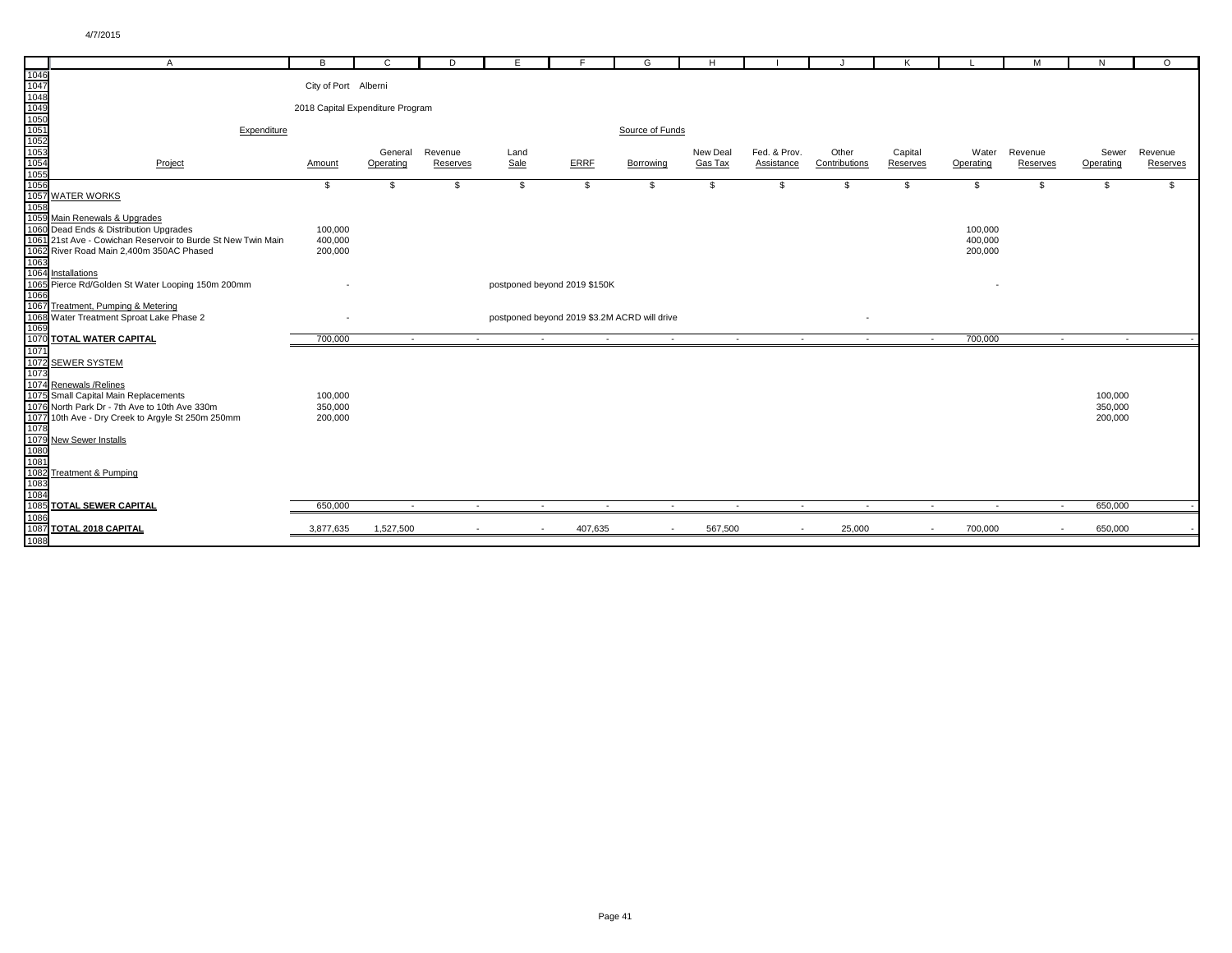| A                                                                                                                                                                                                                                                                                                        | в                                | C                | D               | Е    | E       | G               | H        |              |               | к        |           | M        | N         | $\circ$  |
|----------------------------------------------------------------------------------------------------------------------------------------------------------------------------------------------------------------------------------------------------------------------------------------------------------|----------------------------------|------------------|-----------------|------|---------|-----------------|----------|--------------|---------------|----------|-----------|----------|-----------|----------|
| 1089<br>1099<br>1099<br>1099<br>1095<br>1095<br>1097<br>1097<br>1099<br>1099<br>2008<br>2008<br>2009<br>2008<br>2009<br>2008<br>2008<br>2008<br>2008<br>2008<br>2008<br>2008<br>2008<br>2008<br>2008<br>2008<br>2008<br>2008<br>2008<br>2008<br>2008<br>2008<br>2008<br>2008<br>2008<br>2008<br>2008<br> |                                  |                  |                 |      |         |                 |          |              |               |          |           |          |           |          |
|                                                                                                                                                                                                                                                                                                          | City of Port Alberni             |                  |                 |      |         |                 |          |              |               |          |           |          |           |          |
|                                                                                                                                                                                                                                                                                                          |                                  |                  |                 |      |         |                 |          |              |               |          |           |          |           |          |
|                                                                                                                                                                                                                                                                                                          | 2019 Capital Expenditure Program |                  |                 |      |         |                 |          |              |               |          |           |          |           |          |
|                                                                                                                                                                                                                                                                                                          |                                  |                  |                 |      |         |                 |          |              |               |          |           |          |           |          |
|                                                                                                                                                                                                                                                                                                          |                                  |                  |                 |      |         |                 |          |              |               |          |           |          |           |          |
| Expenditure                                                                                                                                                                                                                                                                                              |                                  |                  |                 |      |         | Source of Funds |          |              |               |          |           |          |           |          |
|                                                                                                                                                                                                                                                                                                          |                                  |                  |                 |      |         |                 |          |              |               |          |           |          |           |          |
|                                                                                                                                                                                                                                                                                                          |                                  | General          | Revenue         | Land |         |                 | New Deal | Fed. & Prov. | Other         | Capital  | Water     | Revenue  | Sewer     | Revenue  |
|                                                                                                                                                                                                                                                                                                          | Amount                           | Operating        | Reserves        | Sale | ERRF    | Borrowing       | Gas Tax  | Assistance   | Contributions | Reserves | Operating | Reserves | Operating | Reserves |
|                                                                                                                                                                                                                                                                                                          |                                  |                  |                 |      |         |                 |          |              |               |          |           |          |           |          |
|                                                                                                                                                                                                                                                                                                          | \$                               | \$               | \$              | \$   | -S      | S               | \$       | \$           | S.            | \$       | -S        | \$       |           | \$.      |
|                                                                                                                                                                                                                                                                                                          |                                  |                  |                 |      |         |                 |          |              |               |          |           |          |           |          |
|                                                                                                                                                                                                                                                                                                          | 60,000                           |                  |                 |      | 60,000  |                 |          |              |               |          |           |          |           |          |
|                                                                                                                                                                                                                                                                                                          |                                  |                  |                 |      |         |                 |          |              |               |          |           |          |           |          |
| 1104 FIRE DEPARTMENT                                                                                                                                                                                                                                                                                     |                                  |                  |                 |      |         |                 |          |              |               |          |           |          |           |          |
| 1105 Replace Gas Detection Equipment<br>1105 Replace Gas Detection Equipment<br>1106 Fire Safety Message Board - Electronic                                                                                                                                                                              | 10,000                           | 10,000           | Moved fr 2018   |      |         |                 |          |              |               |          |           |          |           |          |
|                                                                                                                                                                                                                                                                                                          | 35,000                           | 35,000           | Moved fr 2017   |      |         |                 |          |              |               |          |           |          |           |          |
|                                                                                                                                                                                                                                                                                                          | 45,000                           | 45,000           |                 |      |         |                 |          |              |               |          |           |          |           |          |
| 1108 Wildland Firefighting Slide In Box                                                                                                                                                                                                                                                                  | 20,000                           | 20,000<br>15,000 |                 |      |         |                 |          |              |               |          |           |          |           |          |
|                                                                                                                                                                                                                                                                                                          | 15,000<br>15,000                 | 15,000           | Moved from 2015 |      |         |                 |          |              |               |          |           |          |           |          |
|                                                                                                                                                                                                                                                                                                          |                                  |                  |                 |      |         |                 |          |              |               |          |           |          |           |          |
| 109 Windam Firelignung Side in Box<br>1109 Fireground SCBA Tracking System<br>11110 Replace Turnout Gear Lockers<br>11112 TRANSPORTATION SERVICES<br>1113 Replace 2009 Case 580SM Backhoe #303                                                                                                           |                                  |                  |                 |      |         |                 |          |              |               |          |           |          |           |          |
|                                                                                                                                                                                                                                                                                                          | 106,000                          |                  |                 |      | 106,000 |                 |          |              |               |          |           |          |           |          |
| 1114 Replace 2004 Versatile Tractor #399                                                                                                                                                                                                                                                                 | 101,000                          |                  |                 |      | 101,000 |                 |          |              |               |          |           |          |           |          |
| 1115 Replace 2011 Labrie Automated Garbage Truck #433                                                                                                                                                                                                                                                    | 281,000                          |                  |                 |      | 281,000 |                 |          |              |               |          |           |          |           |          |
|                                                                                                                                                                                                                                                                                                          | 281,000                          |                  |                 |      | 281,000 |                 |          |              |               |          |           |          |           |          |
| 1116 Replace 2011 Labrie Automated Garbage Truck #434<br>1117<br>1118 Replace 2011 Labrie Automated Garbage Truck #434<br>1118<br>1120 PAVING & ROAD CONSTRUCTION                                                                                                                                        |                                  |                  |                 |      |         |                 |          |              |               |          |           |          |           |          |
|                                                                                                                                                                                                                                                                                                          |                                  |                  |                 |      |         |                 |          |              |               |          |           |          |           |          |
|                                                                                                                                                                                                                                                                                                          |                                  |                  |                 |      |         |                 |          |              |               |          |           |          |           |          |
|                                                                                                                                                                                                                                                                                                          |                                  |                  |                 |      |         |                 |          |              |               |          |           |          |           |          |
|                                                                                                                                                                                                                                                                                                          | 215,000                          | 215,000          |                 |      |         |                 |          |              |               |          |           |          |           |          |
|                                                                                                                                                                                                                                                                                                          | 390,000                          | 390,000          |                 |      |         |                 |          |              |               |          |           |          |           |          |
|                                                                                                                                                                                                                                                                                                          | 218,600                          | 218,600          |                 |      |         |                 |          |              |               |          |           |          |           |          |
|                                                                                                                                                                                                                                                                                                          | 200,000                          | 200,000          |                 |      |         |                 |          |              |               |          |           |          |           |          |
|                                                                                                                                                                                                                                                                                                          |                                  |                  |                 |      |         |                 |          |              |               |          |           |          |           |          |
| 1120 PAVING & ROAD CONSTRUCTION<br>1121 16th Ave - Burde St S 325m<br>1122 Burde St - 11th Ave to Estevan 650m<br>1123 7th Ave - Redford to Bute 180m<br>1124 Maitland St - 6th Ave to 8th Ave 100m<br>1125<br>1126 TRAFFIC UPGRADES                                                                     |                                  |                  |                 |      |         |                 |          |              |               |          |           |          |           |          |
|                                                                                                                                                                                                                                                                                                          |                                  |                  |                 |      |         |                 |          |              |               |          |           |          |           |          |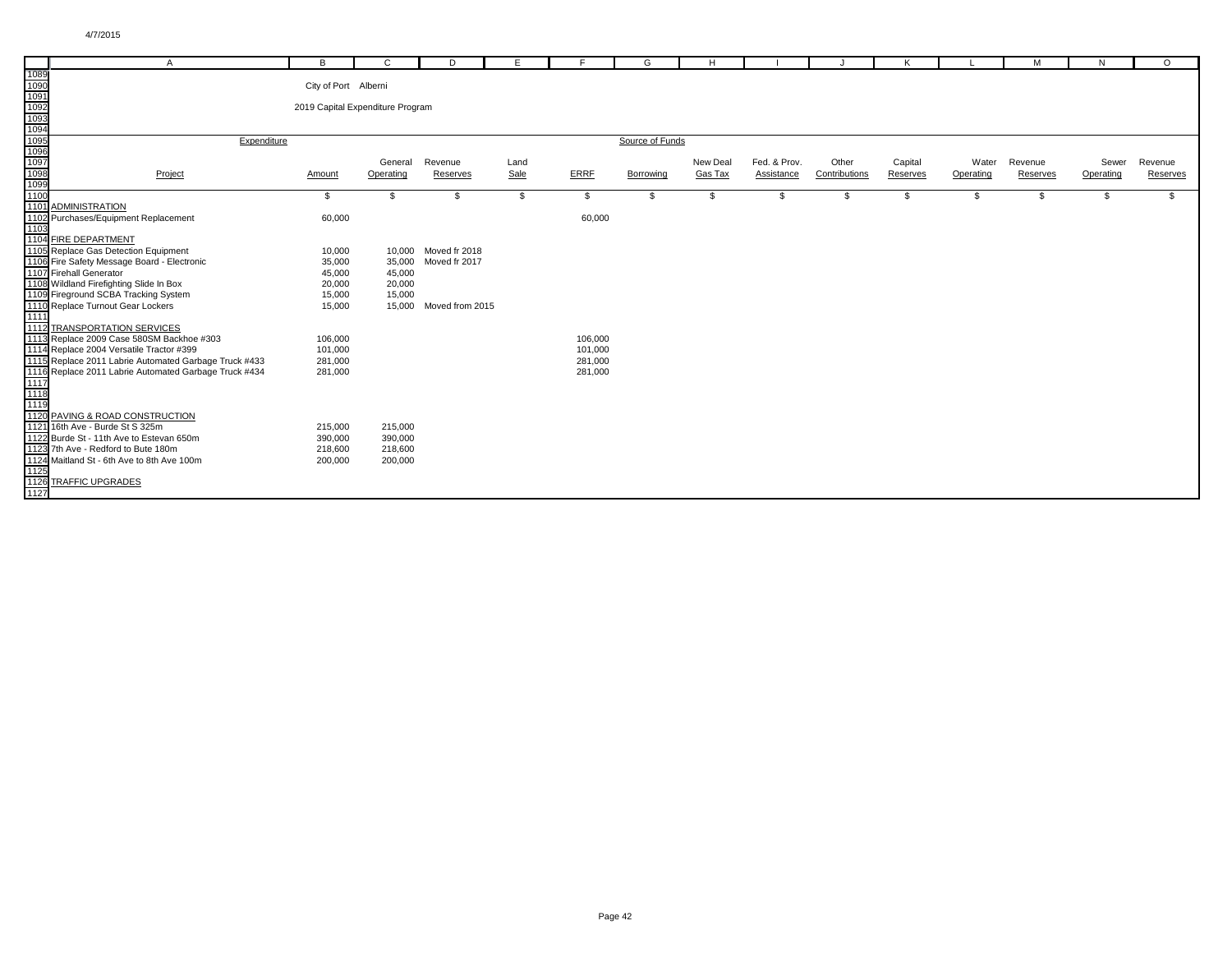| $\mathsf{A}$                                                                                                                                                                                                                                                     | в                                | C         | D        | Е      |           | G               | н        |              |               | К                        |           | M        | N         | $\circ$  |
|------------------------------------------------------------------------------------------------------------------------------------------------------------------------------------------------------------------------------------------------------------------|----------------------------------|-----------|----------|--------|-----------|-----------------|----------|--------------|---------------|--------------------------|-----------|----------|-----------|----------|
|                                                                                                                                                                                                                                                                  |                                  |           |          |        |           |                 |          |              |               |                          |           |          |           |          |
|                                                                                                                                                                                                                                                                  | City of Port Alberni             |           |          |        |           |                 |          |              |               |                          |           |          |           |          |
|                                                                                                                                                                                                                                                                  |                                  |           |          |        |           |                 |          |              |               |                          |           |          |           |          |
|                                                                                                                                                                                                                                                                  | 2019 Capital Expenditure Program |           |          |        |           |                 |          |              |               |                          |           |          |           |          |
|                                                                                                                                                                                                                                                                  |                                  |           |          |        |           |                 |          |              |               |                          |           |          |           |          |
|                                                                                                                                                                                                                                                                  |                                  |           |          |        |           |                 |          |              |               |                          |           |          |           |          |
| Expenditure                                                                                                                                                                                                                                                      |                                  |           |          |        |           | Source of Funds |          |              |               |                          |           |          |           |          |
|                                                                                                                                                                                                                                                                  |                                  |           |          |        |           |                 |          |              |               |                          |           |          |           |          |
|                                                                                                                                                                                                                                                                  |                                  | General   | Revenue  | Land   |           |                 | New Deal | Fed. & Prov. | Other         | Capital                  | Water     | Revenue  | Sewer     | Revenue  |
|                                                                                                                                                                                                                                                                  | Amount                           | Operating | Reserves | Sale   | ERRF      | Borrowing       | Gas Tax  | Assistance   | Contributions | Reserves                 | Operating | Reserves | Operating | Reserves |
| A<br>1128<br>1129<br>1130<br>1131<br>1133<br>1135<br>1136<br>1136<br>1140<br>SIDORM<br>1141<br>Replacements & Upgrades<br>1142<br>Small Capital Storm Main Replacements<br>1142 The Neutron Step Back of the St 180m<br>1144 The Neutron St to Bute St 180m<br>1 |                                  |           |          |        |           |                 |          |              |               |                          |           |          |           |          |
|                                                                                                                                                                                                                                                                  | S                                | - \$      | S        | \$     | \$        | S.              | \$       | -\$          | - 56          | \$                       | - 35      | \$       |           | \$.      |
|                                                                                                                                                                                                                                                                  |                                  |           |          |        |           |                 |          |              |               |                          |           |          |           |          |
|                                                                                                                                                                                                                                                                  |                                  |           |          |        |           |                 |          |              |               |                          |           |          |           |          |
|                                                                                                                                                                                                                                                                  | 100,000                          | 50,000    |          |        |           |                 | 50,000   |              |               |                          |           |          |           |          |
|                                                                                                                                                                                                                                                                  | 218,600                          | 109,300   |          |        |           |                 | 109,300  |              |               |                          |           |          |           |          |
|                                                                                                                                                                                                                                                                  | 200,000                          | 100,000   |          |        |           |                 | 100,000  |              |               |                          |           |          |           |          |
|                                                                                                                                                                                                                                                                  | 225,000                          | 112,500   |          |        |           |                 | 112,500  |              |               |                          |           |          |           |          |
|                                                                                                                                                                                                                                                                  |                                  |           |          |        |           |                 |          |              |               |                          |           |          |           |          |
|                                                                                                                                                                                                                                                                  |                                  |           |          |        |           |                 |          |              |               |                          |           |          |           |          |
|                                                                                                                                                                                                                                                                  |                                  |           |          |        |           |                 |          |              |               |                          |           |          |           |          |
|                                                                                                                                                                                                                                                                  |                                  |           |          |        |           |                 |          |              |               |                          |           |          |           |          |
|                                                                                                                                                                                                                                                                  | 60,000                           |           |          |        | 60,000    |                 |          |              |               |                          |           |          |           |          |
| 1143 7th Ave - Rediord St to Bute St 180m<br>1144 Maitland St - 6th Ave to 8th Ave 100m<br>1145 Margaret St Storm Pump Upgrade<br>1146<br>1147 New Main Installs<br>1150 WORKS - OTHER<br>1155 Replace 2004 Tiger Flail Mower #300<br>1152<br>1152<br>20         |                                  |           |          |        |           |                 |          |              |               |                          |           |          |           |          |
| 1153 CULTURAL SERVICES                                                                                                                                                                                                                                           |                                  |           |          |        |           |                 |          |              |               |                          |           |          |           |          |
|                                                                                                                                                                                                                                                                  | 25,000                           |           |          |        |           |                 |          |              | 25,000 ACRD   |                          |           |          |           |          |
|                                                                                                                                                                                                                                                                  |                                  |           |          |        |           |                 |          |              |               |                          |           |          |           |          |
|                                                                                                                                                                                                                                                                  |                                  |           |          |        |           |                 |          |              |               |                          |           |          |           |          |
|                                                                                                                                                                                                                                                                  | 100,000                          |           |          |        | 100,000   |                 |          |              |               |                          |           |          |           |          |
|                                                                                                                                                                                                                                                                  | 47,000                           |           |          |        | 47,000    |                 |          |              |               |                          |           |          |           |          |
|                                                                                                                                                                                                                                                                  | 29,000                           |           |          |        | 29,000    |                 |          |              |               |                          |           |          |           |          |
| T153<br>1154<br>1155<br>1156 PARKS & RECREATION<br>1157 Replace 2006 Ford F550 Haul All #613<br>1158 Replace 2007 Ford F5350 Passenger Van #619<br>1159 Replace 2007 Ford F350 Pickup (Carpenter)<br>1160 Cameron Heights Playground<br>1160 C                   | 100,000                          |           |          |        |           |                 | 100,000  |              |               |                          |           |          |           |          |
| 1161 Trail Development SP 1.1:1 & 2.2:3                                                                                                                                                                                                                          | 100,000                          |           |          |        |           |                 | 100,000  |              |               |                          |           |          |           |          |
| The Transformed Centre (SP 2.2:1)<br>1162 New Aquatic Centre (SP 2.2:1)<br>1163<br>1164<br>1165 <b>TOTAL GENERAL CAPITAL</b>                                                                                                                                     | 20,000,000 fr 2018               |           |          |        |           | 14,000,000      |          | 5,000,000    | 1,000,000     |                          |           |          |           |          |
|                                                                                                                                                                                                                                                                  |                                  |           |          |        |           |                 |          |              |               |                          |           |          |           |          |
|                                                                                                                                                                                                                                                                  |                                  |           |          |        |           |                 |          |              |               |                          |           |          |           |          |
|                                                                                                                                                                                                                                                                  | 23,197,200                       | 1,535,400 | $\sim$   | $\sim$ | 1.065.000 | 14,000,000      | 571,800  | 5,000,000    | 1,025,000     | $\overline{\phantom{a}}$ | $\sim$    | $\sim$   | $\sim$    |          |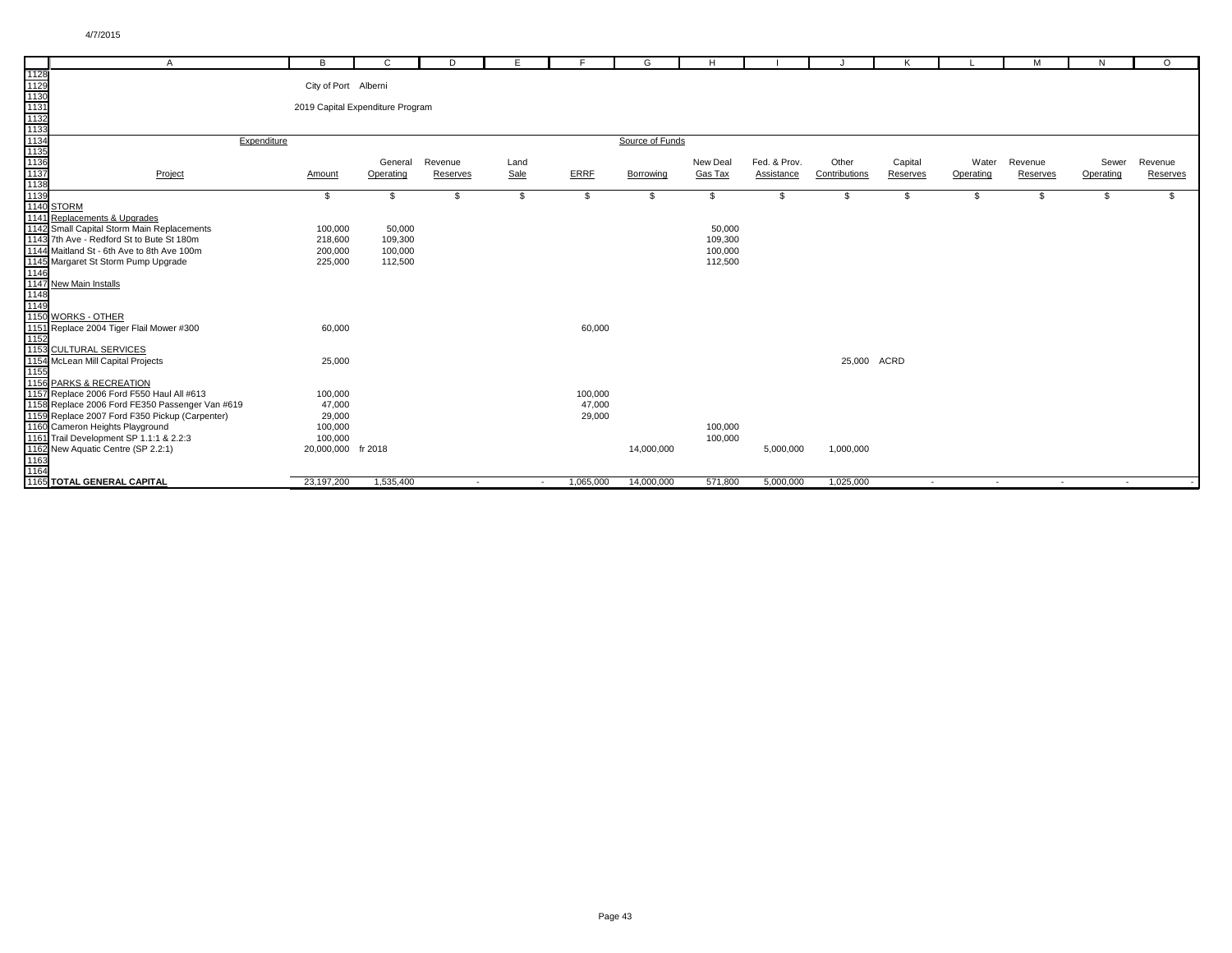|                                                      | Α                                                    | B                                | C                        | D        | Е                          |           | G               | H                        |              |               | к                        |           | М        | N         | $\circ$  |
|------------------------------------------------------|------------------------------------------------------|----------------------------------|--------------------------|----------|----------------------------|-----------|-----------------|--------------------------|--------------|---------------|--------------------------|-----------|----------|-----------|----------|
| 1166                                                 |                                                      |                                  |                          |          |                            |           |                 |                          |              |               |                          |           |          |           |          |
| 1167<br>1168<br>1169<br>1170<br>1171<br>1172<br>1173 |                                                      | City of Port Alberni             |                          |          |                            |           |                 |                          |              |               |                          |           |          |           |          |
|                                                      |                                                      |                                  |                          |          |                            |           |                 |                          |              |               |                          |           |          |           |          |
|                                                      |                                                      | 2019 Capital Expenditure Program |                          |          |                            |           |                 |                          |              |               |                          |           |          |           |          |
|                                                      |                                                      |                                  |                          |          |                            |           |                 |                          |              |               |                          |           |          |           |          |
|                                                      | Expenditure                                          |                                  |                          |          |                            |           | Source of Funds |                          |              |               |                          |           |          |           |          |
|                                                      |                                                      |                                  |                          |          |                            |           |                 |                          |              |               |                          |           |          |           |          |
|                                                      |                                                      |                                  | General                  | Revenue  | Land                       |           |                 | New Deal                 | Fed. & Prov. | Other         | Capital                  | Water     | Revenue  | Sewer     | Revenue  |
|                                                      | Project                                              | Amount                           | Operating                | Reserves | Sale                       | ERRF      | Borrowing       | Gas Tax                  | Assistance   | Contributions | Reserves                 | Operating | Reserves | Operating | Reserves |
| 1175                                                 |                                                      |                                  |                          |          |                            |           |                 |                          |              |               |                          |           |          |           |          |
| 1176                                                 |                                                      | \$                               | \$                       | \$       | \$                         | \$        | S.              | \$                       | \$           | \$            | \$                       | \$        | \$       | S.        | S.       |
|                                                      | 1177 WATER WORKS                                     |                                  |                          |          |                            |           |                 |                          |              |               |                          |           |          |           |          |
| 1178                                                 |                                                      |                                  |                          |          |                            |           |                 |                          |              |               |                          |           |          |           |          |
|                                                      | 1179 Main Renewals & Upgrades                        |                                  |                          |          |                            |           |                 |                          |              |               |                          |           |          |           |          |
|                                                      | 1180 Dead Ends & Distribution Upgrades               | 100,000                          |                          |          |                            |           |                 |                          |              |               |                          | 100,000   |          |           |          |
|                                                      | 1181 Gordon Ave - Michigan to Craig 100m 100mm       | 40,000                           |                          |          |                            |           |                 |                          |              |               |                          | 40,000    |          |           |          |
|                                                      | 1182 Rainbow Gardens Water Distribution Looping      | 250,000                          |                          |          |                            |           |                 |                          |              |               |                          | 250,000   |          |           |          |
|                                                      | 1183 Strathcona St - Cedar St to Shaughnessy St 175m | 70,000                           |                          |          |                            |           |                 |                          |              |               |                          | 70,000    |          |           |          |
|                                                      | 1184 16th Ave - Burde St to South 325m               | 165,000                          |                          |          |                            |           |                 |                          |              |               |                          | 165,000   |          |           |          |
|                                                      | 1185 Burde St - 11 Ave to Estevan Dr                 | 110,000                          |                          |          |                            |           |                 |                          |              |               |                          | 110,000   |          |           |          |
| 1186                                                 |                                                      |                                  |                          |          |                            |           |                 |                          |              |               |                          |           |          |           |          |
| 1187                                                 |                                                      |                                  |                          |          |                            |           |                 |                          |              |               |                          |           |          |           |          |
| 1188                                                 |                                                      |                                  |                          |          |                            |           |                 |                          |              |               |                          |           |          |           |          |
|                                                      | 1189 Installations                                   |                                  |                          |          |                            |           |                 |                          |              |               |                          |           |          |           |          |
| 1190                                                 |                                                      |                                  |                          |          |                            |           |                 |                          |              |               |                          |           |          |           |          |
| 1191                                                 |                                                      |                                  |                          |          |                            |           |                 |                          |              |               |                          |           |          |           |          |
|                                                      | 1192 Treatment, Pumping & Metering                   |                                  |                          |          |                            |           |                 |                          |              |               |                          |           |          |           |          |
| 1193                                                 |                                                      |                                  |                          |          |                            |           |                 |                          |              |               |                          |           |          |           |          |
| 1194                                                 |                                                      |                                  |                          |          |                            |           |                 |                          |              |               |                          |           |          |           |          |
|                                                      | <b>1195 TOTAL WATER CAPITAL</b>                      | 735,000                          | $\overline{\phantom{a}}$ | $\sim$   | $\overline{\phantom{a}}$   | $\sim$    | $\sim$          | $\overline{\phantom{a}}$ | $\sim$       | $\sim$        | $\overline{\phantom{a}}$ | 735,000   | $\sim$   | $\sim$    |          |
| 1196                                                 |                                                      |                                  |                          |          |                            |           |                 |                          |              |               |                          |           |          |           |          |
|                                                      | 1197 SEWER SYSTEM                                    |                                  |                          |          |                            |           |                 |                          |              |               |                          |           |          |           |          |
|                                                      |                                                      |                                  |                          |          |                            |           |                 |                          |              |               |                          |           |          |           |          |
| 1198                                                 | 1199 Renewals / Relines                              |                                  |                          |          |                            |           |                 |                          |              |               |                          |           |          |           |          |
|                                                      |                                                      |                                  |                          |          |                            |           |                 |                          |              |               |                          |           |          |           |          |
|                                                      | 1200 Small Capital Main Replacements                 | 100,000                          |                          |          |                            |           |                 |                          |              |               |                          |           |          | 100,000   |          |
|                                                      | 1201 Argyle Forcemain Somass River Crossing          | 500,000                          |                          |          | moved from 2015 was \$200K |           |                 |                          |              |               |                          |           |          | 500,000   |          |
| 1202                                                 |                                                      |                                  |                          |          |                            |           |                 |                          |              |               |                          |           |          |           |          |
| 1203                                                 |                                                      |                                  |                          |          |                            |           |                 |                          |              |               |                          |           |          |           |          |
|                                                      | 1204 New Sewer Installs                              |                                  |                          |          |                            |           |                 |                          |              |               |                          |           |          |           |          |
| 1205                                                 |                                                      |                                  |                          |          |                            |           |                 |                          |              |               |                          |           |          |           |          |
| 1206                                                 |                                                      |                                  |                          |          |                            |           |                 |                          |              |               |                          |           |          |           |          |
|                                                      | 1207 Treatment & Pumping                             |                                  |                          |          |                            |           |                 |                          |              |               |                          |           |          |           |          |
| 1208                                                 |                                                      |                                  |                          |          |                            |           |                 |                          |              |               |                          |           |          |           |          |
|                                                      | 1209 TOTAL SEWER CAPITAL                             | 600,000                          | $\sim$                   | $\sim$   | $\sim$                     | $\sim$    | $\sim$          | $\sim$                   | $\sim$       | $\sim$        | $\sim$                   | $\sim$    | $\sim$   | 600,000   |          |
| 1210                                                 |                                                      |                                  |                          |          |                            |           |                 |                          |              |               |                          |           |          |           |          |
|                                                      | 1211 TOTAL 2019 CAPITAL                              | 24.532.200                       | 1.535.400                | $\sim$   | $\sim$                     | 1,065,000 | 14.000.000      | 571.800                  | 5.000.000    | 1.025.000     | $\sim$                   | 735,000   | $\sim$   | 600,000   |          |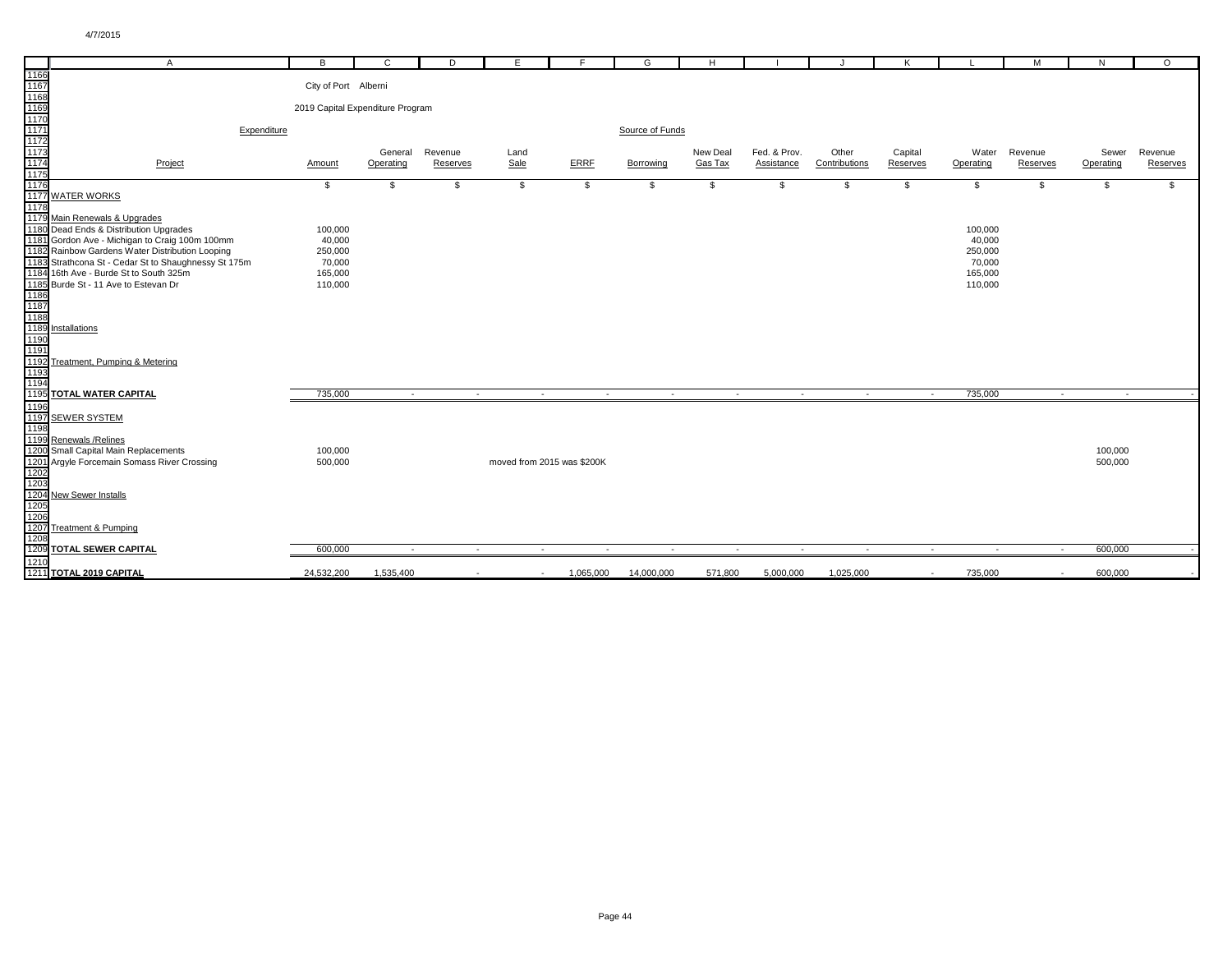### 2015 Tax Calculation

|             |                                   | $\mathbf 2$     | 3                          | 4               | 5                                  | 6               |                           | 8                   | 9                     | 10              |
|-------------|-----------------------------------|-----------------|----------------------------|-----------------|------------------------------------|-----------------|---------------------------|---------------------|-----------------------|-----------------|
|             | <b>NET ACTUAL</b><br><b>VALUE</b> |                 | <b>TAX</b><br><b>SHARE</b> |                 | <b>PERCENT TAX</b><br><b>SHARE</b> |                 | <b>EFFECTIVE TAX RATE</b> | <b>PER THOUSAND</b> | <b>CLASS MULTIPLE</b> |                 |
|             | <b>PRIOR YEAR</b>                 | <b>CUR YEAR</b> | <b>PRIOR YEAR</b>          | <b>CUR YEAR</b> | <b>PRIOR YEAR</b>                  | <b>CUR YEAR</b> | <b>PRIOR YEAR</b>         | <b>CUR YEAR</b>     | <b>PRIOR YEAR</b>     | <b>CUR YEAR</b> |
|             | \$                                | \$              | \$                         | \$              | %                                  | %               | \$                        | \$.                 |                       |                 |
| RESIDENTIAL | 1,317,286,701                     | 1,314,681,801   | 12,006,380                 | 12,420,930      | 58.73%                             | 59.27%          | 9.1145                    | 9.4479              | 1.0000                | 1.0000          |
| UTILITIES   | 1,316,800                         | 1,289,100       | 50,000                     | 49,600          | 0.24%                              | 0.24%           | 37.9708                   | 38.4765             | 4.1660                | 4.0725          |
| MAJOR IND.  | 91,306,000                        | 90,312,600      | 4,857,016                  | 4,857,016       | 23.76%                             | 23.18%          | 53.1949                   | 53.7800             | 5.8363                | 5.6923          |
| light ind.  | 2,884,100                         | 2,380,600       | 114,447                    | 115,591         | 0.56%                              | 0.55%           | 39.6820                   | 48.5554             | 4.3537                | 5.1393          |
| BUSINESS    | 218,754,250                       | 225,743,645     | 3,389,010                  | 3,484,900       | 16.58%                             | 16.63%          | 15.4923                   | 15.4374             | 1.6997                | 1.6340          |
| NON-PROFIT  | 2,827,900                         | 2,828,300       | 25,130                     | 25,881          | 0.12%                              | 0.12%           | 9.1145                    | 9.4479              | 1.0000                | 1.0000          |
| FARM        | 88,827                            | 88,911          | 790                        | 1,199           | $0.00\%$                           | 0.01%           | 9.1145                    | 9.4479              | 1.0000                | 1.0000          |
|             |                                   |                 |                            |                 |                                    |                 |                           |                     |                       |                 |
| TOTAL       | 1,634,464,578                     | 1,637,324,957   | 20,442,773                 | 20,955,117      | 100.00%                            | 100.00%         |                           |                     |                       |                 |

#### **AVERAGE SINGLE FAMILY RESIDENCE**

|           | <b>PRIOR YEAR</b> |           | <b>CURRENT YEAR</b> |                   | CHANGE   |
|-----------|-------------------|-----------|---------------------|-------------------|----------|
| VALUE     | <b>AMOUNT</b>     | VALUE     | AMOUNT              | <b>DIFFERENCE</b> | % CHANGE |
| \$187,064 | \$1.704.99        | \$185,876 | \$1.756.13          | \$51.14           | $3.00\%$ |

Major industry to remain same as 2012 until 2018 Business class amount increase 1% \$ plus NMC change

Residential single family homes per BCA: 6,243 (2014 6,214)

Residential single family home assessment per BCA: 1,160,425,001 (2014 \$1,162,418,701)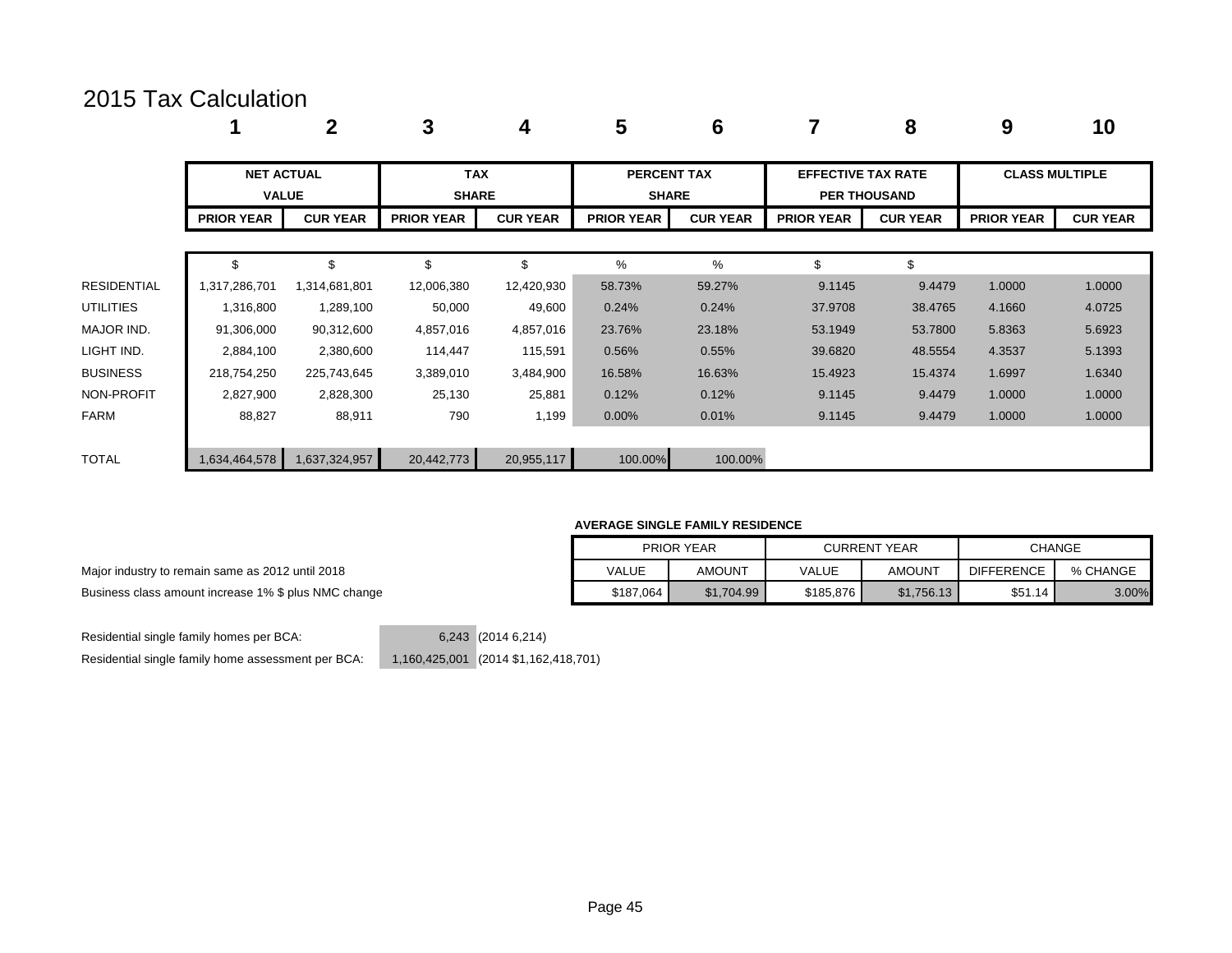|                                                                                                                     | <b>BUDGET SUMMARY - 2015 Financial Plan</b>                                   |                    |                               |                             |           |                                           |
|---------------------------------------------------------------------------------------------------------------------|-------------------------------------------------------------------------------|--------------------|-------------------------------|-----------------------------|-----------|-------------------------------------------|
| <b>Taxation</b>                                                                                                     | <b>Budget Lines</b>                                                           | <b>Residential</b> | <b>Industrial</b>             | <b>Business</b>             | Other     | <b>Total Property</b><br>Tax              |
| Property Tax - General & Debt                                                                                       | 11111-11112                                                                   | \$12,420,930       | \$4,857,016                   | \$3,484,900                 | \$192,271 | \$20,955,117                              |
| Property Tax % change prev yr.<br>Other Tax - L I and Grants in Lieu                                                |                                                                               | 3.5%               | 0.0%                          | 2.8%                        | 1.0%      | 2.5%<br>\$853,320                         |
|                                                                                                                     | 11210-12910                                                                   |                    |                               |                             |           | \$21,808,437                              |
| <b>Department/Cost Centre</b>                                                                                       | <b>Budget Line Items</b>                                                      | <b>Expenditure</b> | <b>Service Fee</b><br>Revenue | <b>Other Gov</b><br>Revenue | Rev/Exp   | <b>Amount from</b><br><b>Property Tax</b> |
| <b>General Administration</b><br>(Council, Manager, Clerk, Finance,<br>HR, IT, Legal)                               | 21110-21215, 21221-<br>21950, 25281,<br>14120, 15320-16215                    | \$3,291,174        | \$644,600                     | \$955,000                   | 49%       | \$1,691,574                               |
| Police (RCMP)                                                                                                       | 22121-22180<br>13121, 14221                                                   | \$6,547,774        | \$307,400                     |                             | 5%        | \$6,240,374                               |
| <b>Fire Department</b>                                                                                              | 22411-22510<br>14241                                                          | \$3,253,653        | \$155,900                     |                             | 5%        | \$3,097,753                               |
| <b>Animal Control &amp; Protection</b><br>(SPCA)                                                                    | 22931<br>15160                                                                | \$149,000          | \$12,000                      |                             | 8%        | \$137,000                                 |
| <b>Engineering &amp; Public Works</b><br>(Streets, Drainage, Garbage,<br>Cemetery)                                  | 23110-23884, 23951-<br>25163<br>14310, 14433,<br>14434,14516,18121            | \$4,027,785        | \$945,100                     |                             | 23%       | \$3,082,685                               |
| <b>Waterworks System (operating,</b><br>capital, and debt repayment)                                                | 64110-68910<br>54431-55611                                                    | \$2,763,912        | \$2,763,912                   |                             | 100%      | \$0                                       |
| Sewerage System (operating,                                                                                         | 94421-99211<br>104210-109110                                                  | \$2,382,084        | \$2,382,084                   |                             | 100%      | \$0                                       |
| <b>Public Transit (B.C.</b><br>Transit/Diverisified)                                                                | 23510<br>14400                                                                | \$1,082,379        | \$291,463                     |                             | 27%       | \$790,916                                 |
| <b>Planning, Bylaw and Building</b>                                                                                 | 21216,22921, 22926,<br>26129,26132<br>14550,15110,15170,15181,<br>15190,15210 | \$480,443          | \$253,100                     |                             | 53%       | \$227,343                                 |
| <b>Community Development</b><br>(Sustainability, Economic<br>Development, Chamber of<br>Commerce, Community Forest) | 26234-26450,26911-26917<br>14560, 18121                                       | \$472,524          | \$22,500                      |                             | 5%        | \$450,024                                 |
| Parks & Recreation (Programs<br>Facilities, AHQ)                                                                    | 26701, 26770, 27110-<br>27499<br>14600-14690,14710-14770                      | \$5,233,188        | \$1,627,400                   |                             | 31%       | \$3,605,788                               |
| Heritage & Culture (Museum,<br>Steam Train, McLean Mill)                                                            | 27510-27555<br>14810, 4830, 14910                                             | \$696,135          | \$90,000                      |                             | 13%       | \$606,135                                 |
| <b>Library Services (VIRL)</b>                                                                                      | 27600                                                                         | \$660,338          |                               |                             | $0\%$     | \$660,338                                 |
| <b>Collections and Transfers to</b><br>other Agencies (School, Hospital,<br>Region, Library, MFA, BCAA)             | 28410-28831<br>19811-19831                                                    | \$7,202,619        | \$7,202,619                   |                             | 100%      | \$0                                       |
| <b>Transfers for Capital Purchases</b><br>(Roads, Drainage, Buildings,<br>Equipment)                                | 28220<br>19111                                                                | \$721,300          |                               |                             | $0\%$     | \$721,300                                 |
| <b>Internal Transfers and Reserves</b><br>(Surplus, Contingency, Reserves)                                          | 28211, 28236, 28910, 2991<br>19114                                            | \$577,600          | \$412,600                     |                             | 71%       | \$165,000                                 |
| <b>Debt Repayment</b><br>(RCMP Building and other interest)                                                         | 28111-28193                                                                   | \$332,207          |                               |                             | 0%        | \$332,207                                 |

\$21,808,437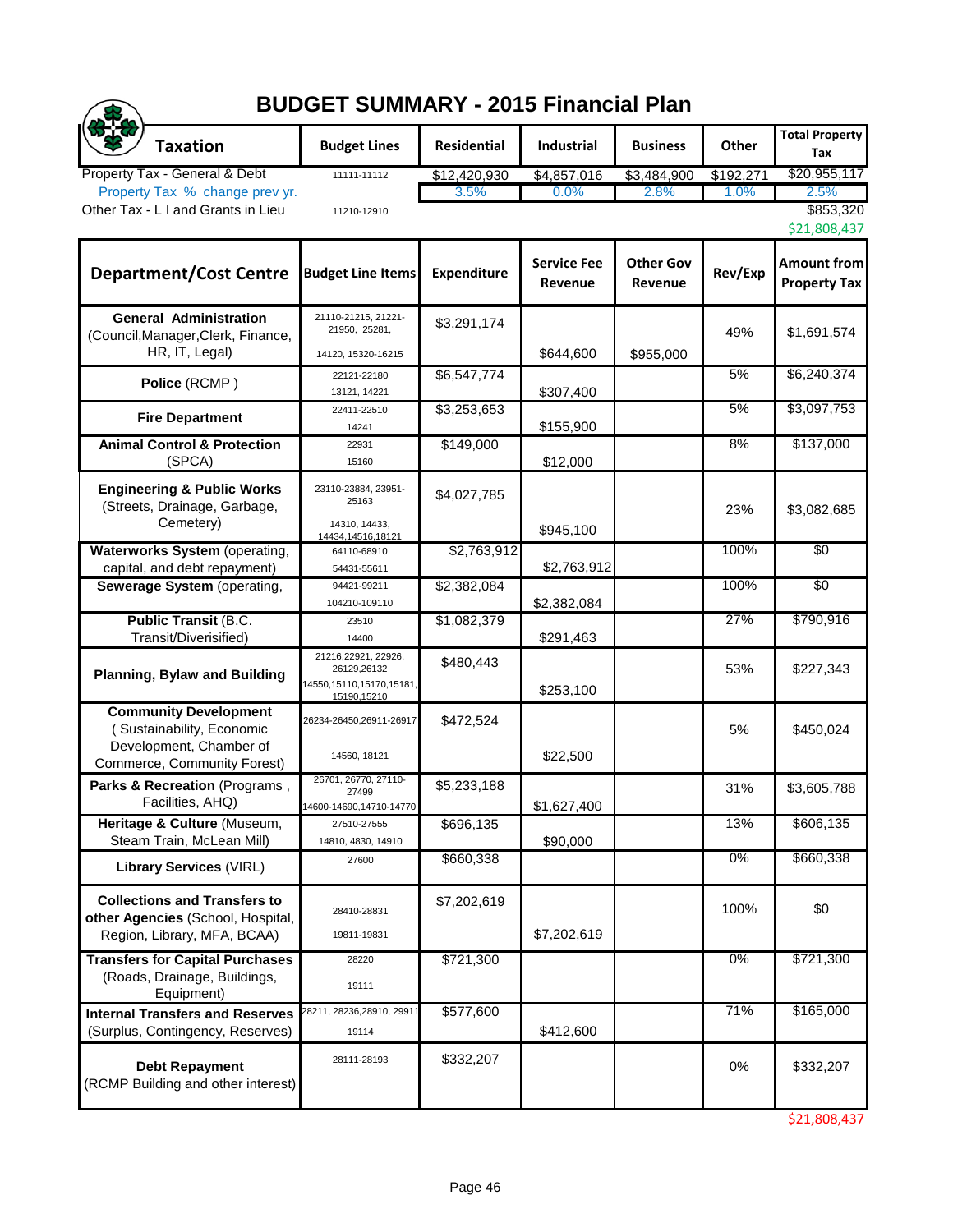| <b>Department/Cost Centre</b>     | <b>Budget Line Items</b> | <b>Expenditure</b> | <b>Utility Fees</b><br>Revenue | <b>Other Gov</b><br>Revenue | Rev/Exp | <b>Surplus</b><br>(Deficit) |
|-----------------------------------|--------------------------|--------------------|--------------------------------|-----------------------------|---------|-----------------------------|
| <b>Waterworks System</b>          |                          |                    |                                |                             | 100%    | (50)                        |
| Revenues                          | 54421-55611              |                    | \$2,763,912                    |                             |         |                             |
| <b>Operating Expenditures</b>     | 64110-64194              | \$1,414,550        |                                |                             |         |                             |
| Debt Repayment                    | 68120-68130              | \$127,163          |                                |                             |         |                             |
| <b>Transfers to Reserves</b>      | 68211, 68910             | \$207,199          |                                |                             |         |                             |
| <b>Transfers to Capital</b>       | 68220                    | \$1,015,000        |                                |                             |         |                             |
| <b>Sewer System</b>               |                          |                    |                                |                             | 100%    | \$0                         |
| Revenues                          | 94421-99114              |                    | \$2,342,084                    | \$40,000                    |         |                             |
| Contribution from General Revenue | 99211                    |                    | \$0                            |                             |         |                             |
| <b>Operating Expenditures</b>     | 104210-104294            | \$1,152,240        |                                |                             |         |                             |
| Debt Repayment                    | 108120-108130            | \$407,005          |                                |                             |         |                             |
| Transfers to Reserve              | 108211, 108910           | \$502,839          |                                |                             |         |                             |
| Transfers to Capital              | 108220                   | \$822,839          |                                |                             |         |                             |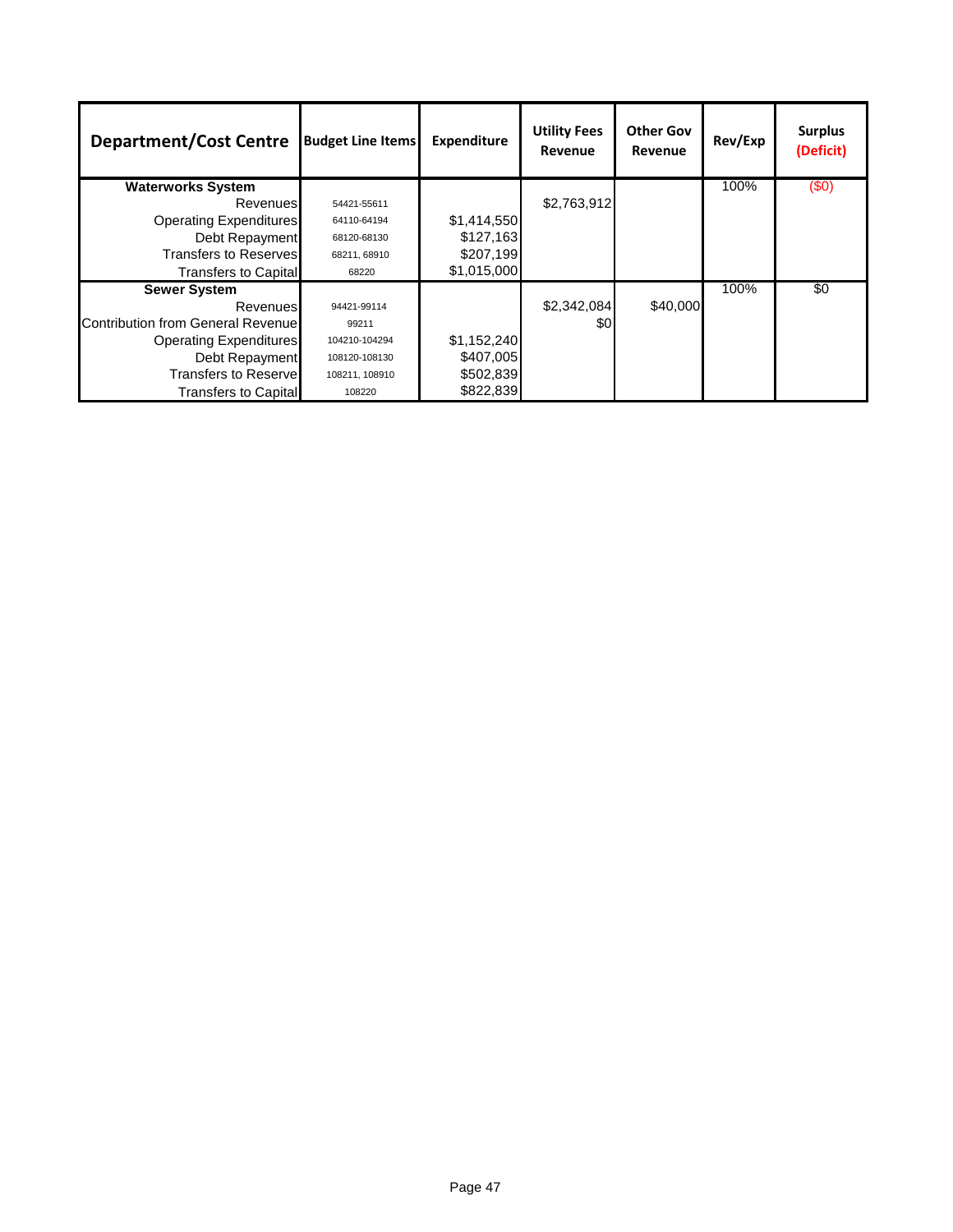| <b>BUDGET SUMMARY - 2016 Financial Plan</b>                                                                         |                                                                               |                    |                               |                             |           |                                           |  |  |
|---------------------------------------------------------------------------------------------------------------------|-------------------------------------------------------------------------------|--------------------|-------------------------------|-----------------------------|-----------|-------------------------------------------|--|--|
| <b>Taxation</b>                                                                                                     | <b>Budget Lines</b>                                                           | <b>Residential</b> | Industrial                    | <b>Business</b>             | Other     | <b>Total Property</b><br>Tax              |  |  |
| Property Tax - General & Debt                                                                                       | 11111-11112                                                                   | \$14,071,442       | \$4,857,016                   | \$3,519,749                 | \$194,193 | \$22,642,400                              |  |  |
| Property Tax % change prev yr.                                                                                      |                                                                               | 13.3%              | 0.0%                          | 1.0%                        | 1.0%      | 8.1%                                      |  |  |
| Other Tax - L I and Grants in Lieu                                                                                  | 11210-12910                                                                   |                    |                               |                             |           | \$856,042<br>\$23,498,443                 |  |  |
| <b>Department/Cost Centre</b>                                                                                       | <b>Budget Line Items</b>                                                      | <b>Expenditure</b> | <b>Service Fee</b><br>Revenue | <b>Other Gov</b><br>Revenue | Rev/Exp   | <b>Amount from</b><br><b>Property Tax</b> |  |  |
| <b>General Administration</b><br>(Council, Manager, Clerk, Finance,<br>HR, IT, Legal)                               | 21110-21215, 21221-<br>21950, 25281,<br>14120, 15320-16215                    | \$3,263,105        | \$647,422                     | \$965,000                   | 49%       | \$1,650,683                               |  |  |
| Police (RCMP)                                                                                                       | 22121-22180<br>13121, 14221                                                   | \$6,765,220        | \$307,400                     |                             | 5%        | \$6,457,820                               |  |  |
| <b>Fire Department</b>                                                                                              | 22411-22510<br>14241                                                          | \$3,329,457        | \$156,548                     |                             | 5%        | \$3,172,909                               |  |  |
| <b>Animal Control &amp; Protection</b><br>(SPCA)                                                                    | 22931<br>15160                                                                | \$151,980          | \$12,000                      |                             | 8%        | \$139,980                                 |  |  |
| <b>Engineering &amp; Public Works</b><br>(Streets, Drainage, Garbage,<br>Cemetery, Fortis)                          | 23110-23884, 23951-<br>25163<br>14310, 14433,<br>14434,14516,18121            | \$3,931,367        | \$760,002                     | \$52,000                    | 21%       | \$3,171,365                               |  |  |
| Waterworks System (operating,<br>capital, and debt repayment)                                                       | 64110-68910<br>54431-55611                                                    | \$3,034,067        | \$3,034,067                   |                             | 100%      | \$0                                       |  |  |
| Sewerage System (operating,                                                                                         | 94421-99211<br>104210-109110                                                  | \$2,616,233        | \$2,616,232                   |                             | 100%      | $\overline{50}$                           |  |  |
| <b>Public Transit (B.C.</b><br>Transit/Diverisified)                                                                | 23510<br>14400                                                                | \$1,104,882        | \$289,357                     |                             | 26%       | \$815,525                                 |  |  |
| <b>Planning, Bylaw and Building</b>                                                                                 | 21216,22921, 22926,<br>26129,26132<br>14550,15110,15170,15181,<br>15190,15210 | \$445,117          | \$253,100                     |                             | 57%       | \$192,017                                 |  |  |
| <b>Community Development</b><br>(Sustainability, Economic<br>Development, Chamber of<br>Commerce, Community Forest) | 26234-26450,26911-26917<br>14560, 18121                                       | \$480,030          | \$74,500                      |                             | 16%       | \$405,530                                 |  |  |
| Parks & Recreation (Programs,<br>Facilities, AHQ)                                                                   | 26701, 26770, 27110-<br>27499<br>14600-14690,14710-14770                      | \$5,309,741        | \$1,665,824                   |                             | 31%       | \$3,643,918                               |  |  |
| Heritage & Culture (Museum,<br>Steam Train, McLean Mill)                                                            | 27510-27555<br>14810, 4830, 14910                                             | \$702,770          | \$90,400                      |                             | 13%       | \$612,370                                 |  |  |
| <b>Library Services (VIRL)</b>                                                                                      | 27600                                                                         | \$690,119          |                               |                             | $0\%$     | \$690,119                                 |  |  |
| <b>Collections and Transfers to</b><br>other Agencies (School, Hospital,<br>Region, Library, MFA, BCAA)             | 28410-28831<br>19811-19831                                                    | \$7,202,500        | \$7,202,500                   |                             | 100%      | \$0                                       |  |  |
| <b>Transfers for Capital Purchases</b><br>(Roads, Drainage, Buildings,<br>Equipment)                                | 28220<br>19111                                                                | \$2,019,000        |                               |                             | $0\%$     | \$2,019,000                               |  |  |
| <b>Internal Transfers and Reserves</b><br>(Surplus, Contingency, Reserves)                                          | 28211, 28236, 28910, 29911<br>19114                                           | \$645,000          | \$450,000                     |                             | 70%       | \$195,000                                 |  |  |
| <b>Debt Repayment</b><br>(RCMP Building and other interest)                                                         | 28111-28193                                                                   | \$332,207          |                               |                             | 0%        | \$332,207                                 |  |  |

\$23,498,443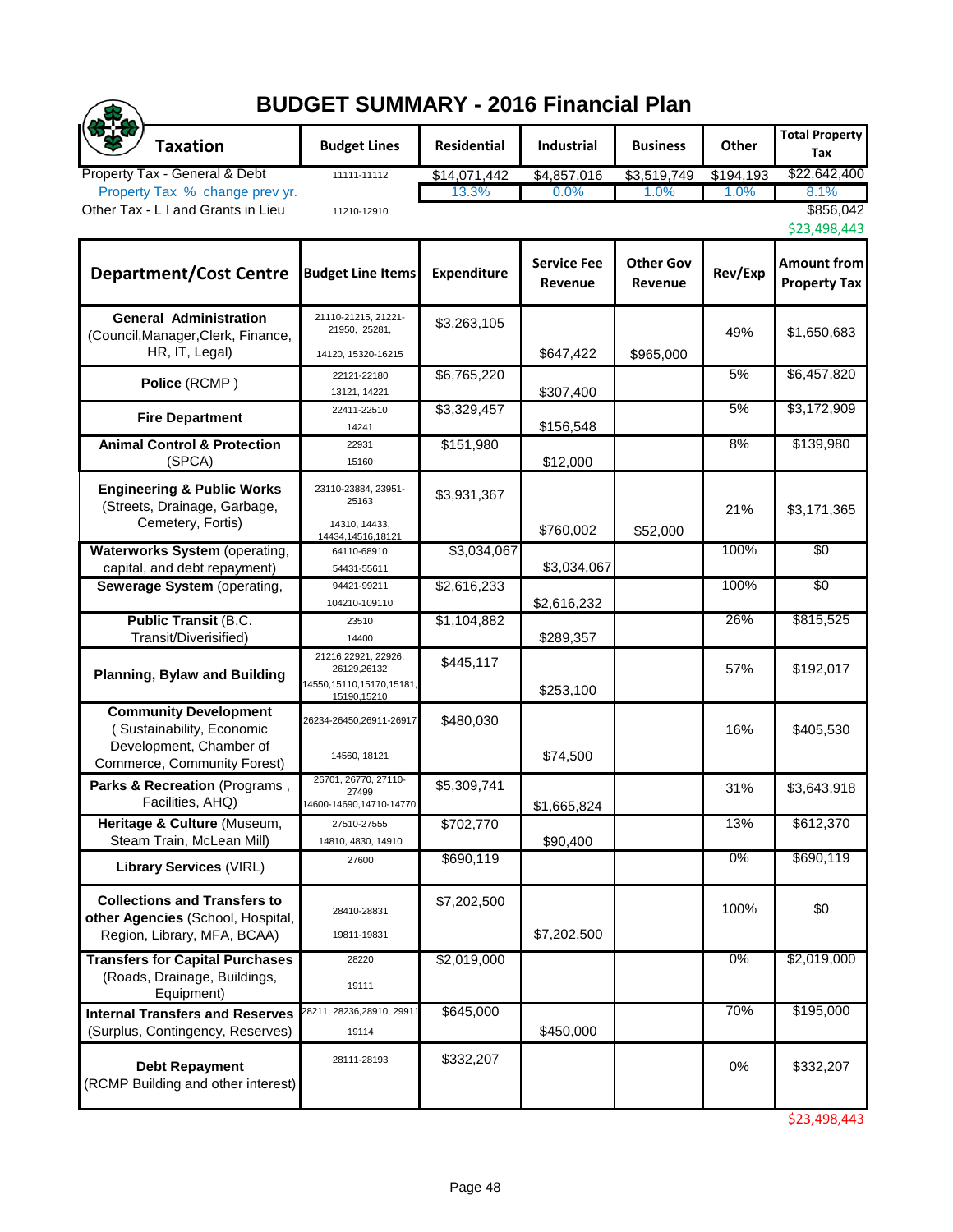| <b>Department/Cost Centre</b>     | <b>Budget Line Items</b> | <b>Expenditure</b> | <b>Utility Fees</b><br>Revenue | <b>Other Gov</b><br>Revenue | Rev/Exp | Surplus/<br>(Deficit) |
|-----------------------------------|--------------------------|--------------------|--------------------------------|-----------------------------|---------|-----------------------|
| <b>Waterworks System</b>          |                          |                    |                                |                             | 100%    | (50)                  |
| <b>Revenues</b>                   | 54421-55611              |                    | \$3,034,067                    |                             |         |                       |
| <b>Operating Expenditures</b>     | 64110-64194              | \$1,442,841        |                                |                             |         |                       |
| Debt Repayment                    | 68120-68130              | \$127,163          |                                |                             |         |                       |
| <b>Transfers to Reserves</b>      |                          | \$819,063          |                                |                             |         |                       |
| <b>Transfers to Capital</b>       | 68211-68910              | \$645,000          |                                |                             |         |                       |
| <b>Sewer System</b>               |                          |                    |                                |                             | 100%    | (50)                  |
| <b>Revenues</b>                   | 94421-99114              |                    | \$2,576,232                    | \$40,000                    |         |                       |
| Contribution from General Revenue | 99211                    |                    | \$0                            |                             |         |                       |
| <b>Operating Expenditures</b>     | 104210-104294            | \$1,175,285        |                                |                             |         |                       |
| Debt Repayment                    | 108120-108130            | \$312,213          |                                |                             |         |                       |
| <b>Transfers to Reservel</b>      | 108211, 108910           | \$528,735          |                                |                             |         |                       |
| Transfers to Capital              | 108220                   | \$1,128,735        |                                |                             |         |                       |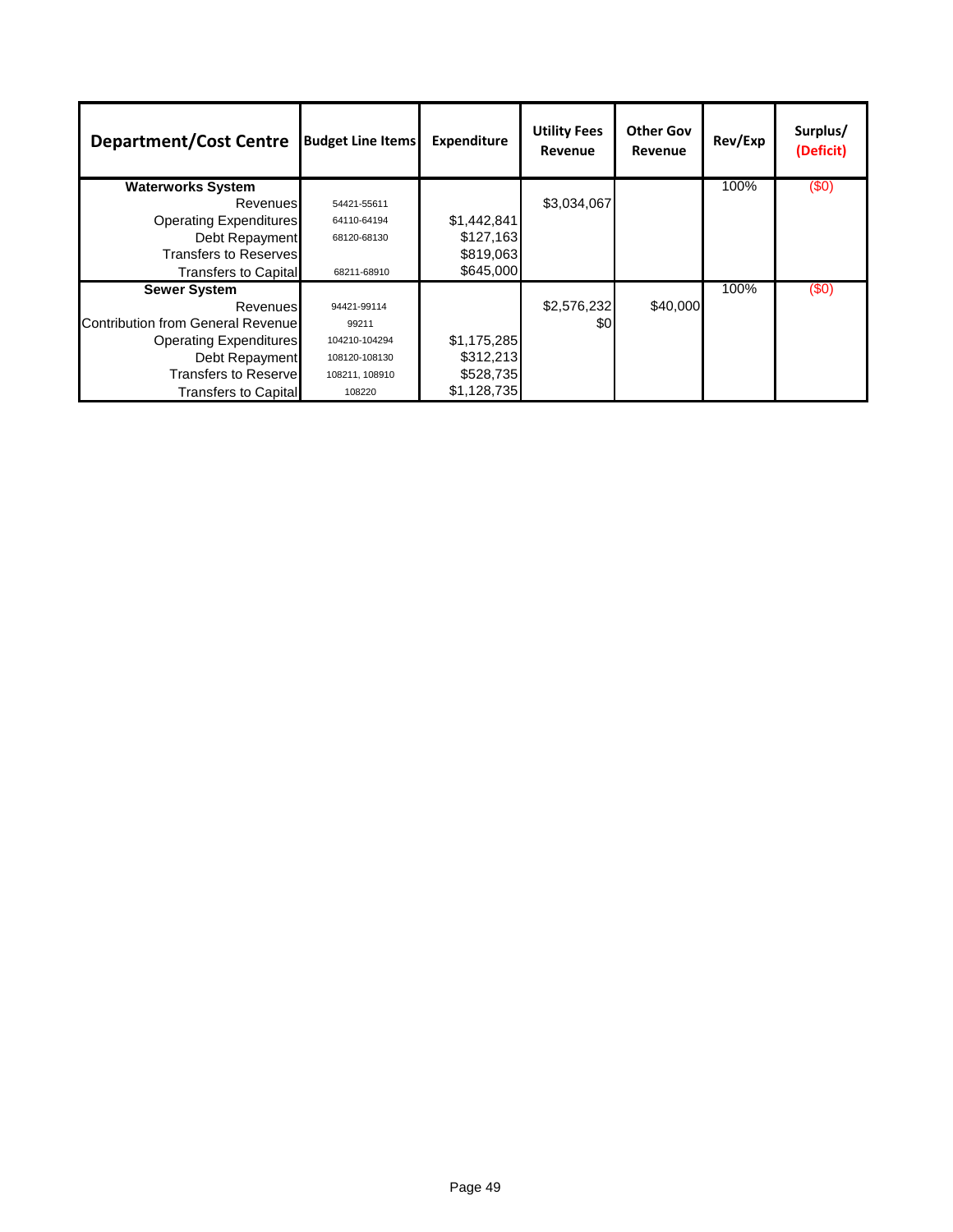| <b>BUDGET SUMMARY - 2017 Financial Plan</b>                                                                         |                                                                               |                    |                               |                             |           |                                           |  |  |
|---------------------------------------------------------------------------------------------------------------------|-------------------------------------------------------------------------------|--------------------|-------------------------------|-----------------------------|-----------|-------------------------------------------|--|--|
| <b>Taxation</b>                                                                                                     | <b>Budget Lines</b>                                                           | <b>Residential</b> | <b>Industrial</b>             | <b>Business</b>             | Other     | <b>Total Property</b><br>Tax              |  |  |
| Property Tax - General & Debt                                                                                       | 11111-11112                                                                   | \$14,576,619       | \$4,857,016                   | \$3,554,947                 | \$196,135 | \$23,184,717                              |  |  |
| Property Tax % change prev yr.<br>Other Tax - L I and Grants in Lieu                                                |                                                                               | 3.6%               | 0.0%                          | 1.0%                        | 1.0%      | 2.4%                                      |  |  |
|                                                                                                                     | 11210-12910                                                                   |                    |                               |                             |           | \$858,819<br>\$24,043,536                 |  |  |
| <b>Department/Cost Centre</b>                                                                                       | <b>Budget Line Items</b>                                                      | <b>Expenditure</b> | <b>Service Fee</b><br>Revenue | <b>Other Gov</b><br>Revenue | Rev/Exp   | <b>Amount from</b><br><b>Property Tax</b> |  |  |
| <b>General Administration</b><br>(Council, Manager, Clerk, Finance,<br>HR, IT, Legal)                               | 21110-21215, 21221-<br>21950, 25281,<br>14120, 15320-16215                    | \$3,255,409        | \$650,300                     | \$965,000                   | 50%       | \$1,640,108                               |  |  |
| Police (RCMP)                                                                                                       | 22121-22180<br>13121, 14221                                                   | \$6,974,628        | \$307,400                     |                             | 4%        | \$6,667,228                               |  |  |
| <b>Fire Department</b>                                                                                              | 22411-22510<br>14241                                                          | \$3,399,993        | \$157,211                     |                             | 5%        | \$3,242,782                               |  |  |
| <b>Animal Control &amp; Protection</b><br>(SPCA)                                                                    | 22931<br>15160                                                                | \$155,020          | \$12,000                      |                             | 8%        | \$143,020                                 |  |  |
| <b>Engineering &amp; Public Works</b><br>(Streets, Drainage, Garbage,<br>Cemetery, Fortis)                          | 23110-23884, 23951-<br>25163<br>14310, 14433,<br>14434,14516,18121            | \$4,008,541        | \$775,202                     | \$104,000                   | 22%       | \$3,233,339                               |  |  |
| <b>Waterworks System (operating,</b><br>capital, and debt repayment)                                                | 64110-68910<br>54431-55611                                                    | \$3,331,170        | \$3,331,170                   |                             | 100%      | \$0                                       |  |  |
| Sewerage System (operating,                                                                                         | 94421-99211<br>104210-109110                                                  | \$2,873,795        | \$2,873,796                   |                             | 100%      | \$0                                       |  |  |
| <b>Public Transit (B.C.</b><br>Transit/Diverisified)                                                                | 23510<br>14400                                                                | \$1,220,645        | \$290,297                     |                             | 24%       | \$930,348                                 |  |  |
| <b>Planning, Bylaw and Building</b>                                                                                 | 21216,22921, 22926,<br>26129,26132<br>14550,15110,15170,15181,<br>15190,15210 | \$449,592          | \$253,100                     |                             | 56%       | \$196,492                                 |  |  |
| <b>Community Development</b><br>(Sustainability, Economic<br>Development, Chamber of<br>Commerce, Community Forest) | 26234-26450,26911-26917<br>14560, 18121                                       | \$487,811          | \$126,500                     |                             | 26%       | \$361,311                                 |  |  |
| Parks & Recreation (ProgrAOs,<br>Facilities, AHQ)                                                                   | 26701, 26770, 27110-<br>27499<br>14600-14690,14710-14770                      | \$5,415,935        | \$1,695,510                   |                             | 31%       | \$3,720,425                               |  |  |
| Heritage & Culture (Museum,<br>Steam Train, McLean Mill)                                                            | 27510-27555<br>14810, 4830, 14910                                             | \$710,709          | \$91,100                      |                             | 13%       | \$619,609                                 |  |  |
| <b>Library Services (VIRL)</b>                                                                                      | 27600                                                                         | \$725,246          |                               |                             | $0\%$     | \$725,246                                 |  |  |
| <b>Collections and Transfers to</b><br>other Agencies (School, Hospital,<br>Region, Library, MFA, BCAA)             | 28410-28831<br>19811-19831                                                    | \$7,202,500        | \$7,202,500                   |                             | 100%      | \$0                                       |  |  |
| <b>Transfers for Capital Purchases</b><br>(Roads, Drainage, Buildings,<br>Equipment)                                | 28220<br>19111                                                                | \$2,043,736        |                               |                             | $0\%$     | \$2,043,736                               |  |  |
| <b>Internal Transfers and Reserves</b><br>(Surplus, Contingency, Reserves)                                          | 28211, 28236, 28910, 2991<br>19114                                            | \$651,000          | \$456,000                     |                             | 70%       | \$195,000                                 |  |  |
| <b>Debt Repayment</b><br>(RCMP Building and other interest)                                                         | 28111-28193                                                                   | \$324,893          |                               |                             | 0%        | \$324,893                                 |  |  |

\$24,043,536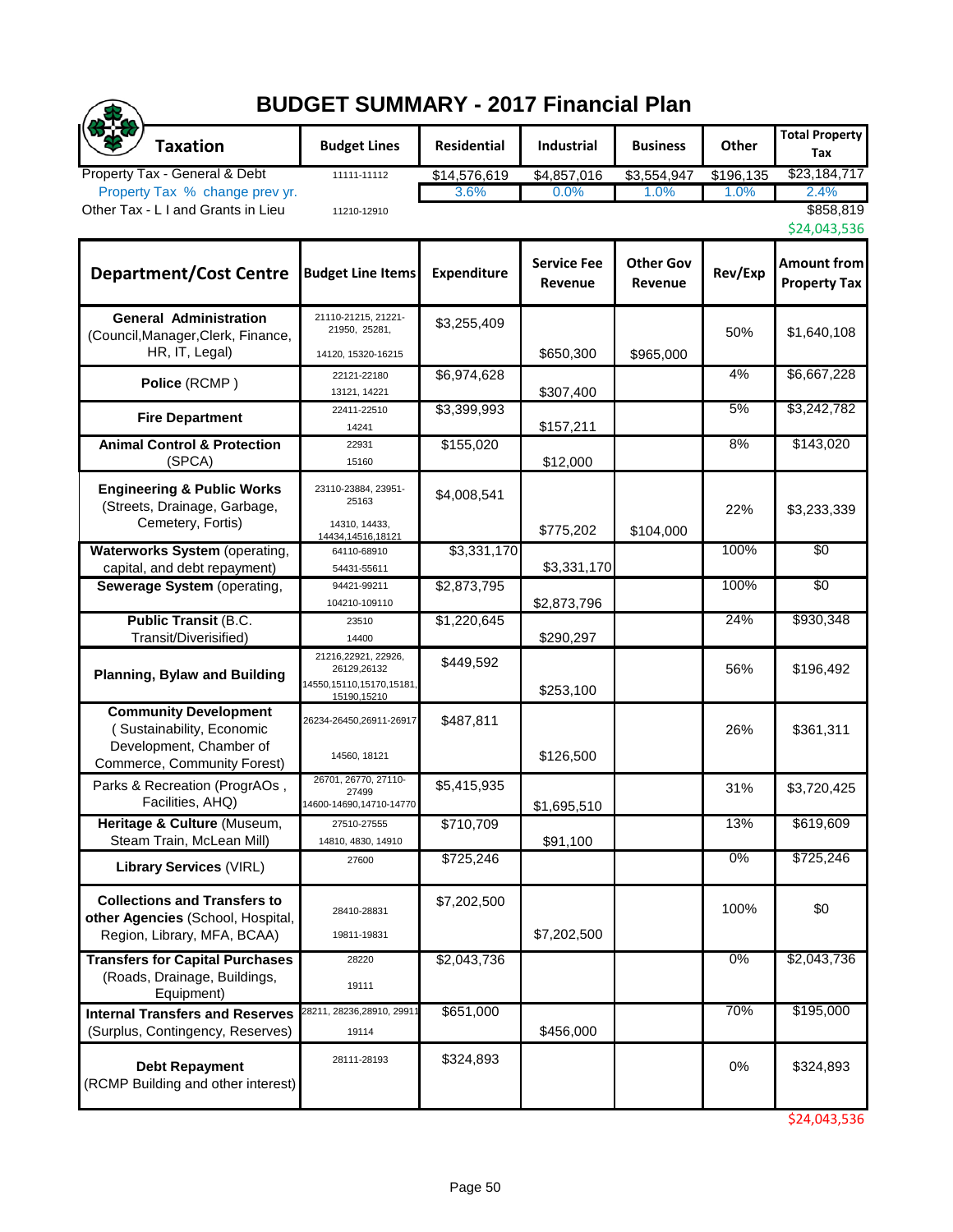| <b>Department/Cost Centre</b>            | <b>Budget Line Items</b> | <b>Expenditure</b> | <b>Utility Fees</b><br>Revenue | <b>Other Gov</b><br>Revenue | Rev/Exp | Surplus/<br>(Deficit) |
|------------------------------------------|--------------------------|--------------------|--------------------------------|-----------------------------|---------|-----------------------|
| <b>Waterworks System</b>                 |                          |                    |                                |                             | 100%    | $\overline{30}$       |
| Revenues                                 | 54421-55611              |                    | \$3,331,170                    |                             |         |                       |
| <b>Operating Expenditures</b>            | 64110-64194              | \$1,471,698        |                                |                             |         |                       |
| Debt Repayment                           | 68120-68130              | \$127,163          |                                |                             |         |                       |
| <b>Transfers to Reserves</b>             |                          | \$1,014,309        |                                |                             |         |                       |
| <b>Transfers to Capital</b>              | 68211-68910              | \$718,000          |                                |                             |         |                       |
| <b>Sewer System</b>                      |                          |                    |                                |                             | 100%    | \$0                   |
| Revenues                                 | 94421-99114              |                    | \$2,833,796                    | \$40,000                    |         |                       |
| <b>Contribution from General Revenue</b> | 99211                    |                    | \$0                            |                             |         |                       |
| <b>Operating Expenditures</b>            | 104210-104294            | \$1,198,790        |                                |                             |         |                       |
| Debt Repayment                           | 108120-108130            | \$254,537          |                                |                             |         |                       |
| Transfers to Reservel                    | 108211, 108910           | \$820,468          |                                |                             |         |                       |
| Transfers to Capital                     | 108220                   | \$1,420,468        |                                |                             |         |                       |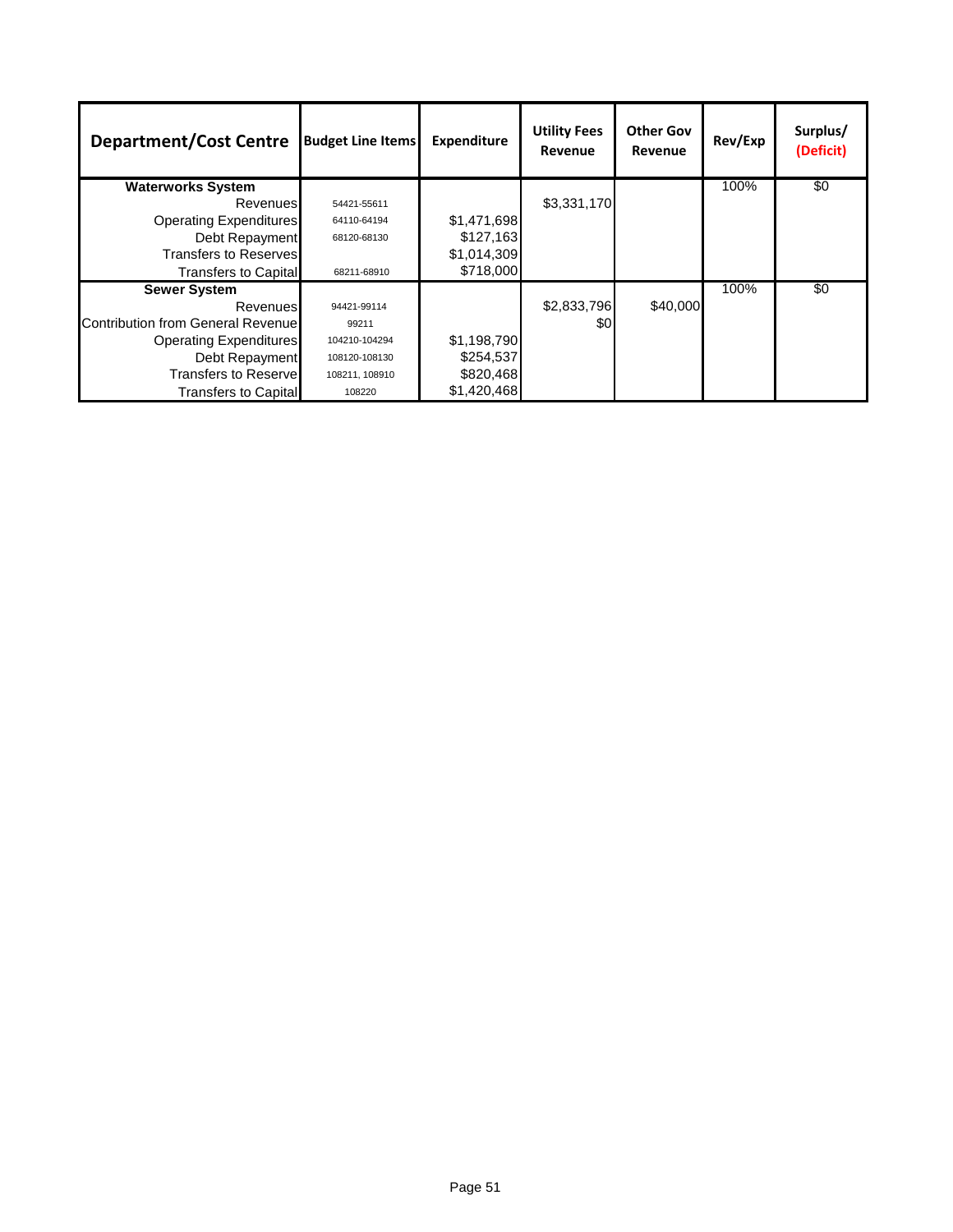|                                                                                                                     | <b>BUDGET SUMMARY - 2018 Financial Plan</b>                                   |                    |                               |                             |           |                                           |  |  |  |
|---------------------------------------------------------------------------------------------------------------------|-------------------------------------------------------------------------------|--------------------|-------------------------------|-----------------------------|-----------|-------------------------------------------|--|--|--|
| <b>Taxation</b>                                                                                                     | <b>Budget Lines</b>                                                           | Residential        | Industrial                    | <b>Business</b>             | Other     | <b>Total Property</b><br>Tax              |  |  |  |
| Property Tax - General & Debt                                                                                       | 11111-11112                                                                   | \$14,538,438       | \$4,857,016                   | \$3,590,496                 | \$198,097 | \$23,184,047                              |  |  |  |
| Property Tax % change prev yr.<br>Other Tax - L I and Grants in Lieu                                                | 11210-12910                                                                   | $-0.3%$            | 0.0%                          | 1.0%                        | 1.0%      | 0.0%<br>\$861,652<br>\$24,045,699         |  |  |  |
| <b>Department/Cost Centre</b>                                                                                       | <b>Budget Line Items</b>                                                      | <b>Expenditure</b> | <b>Service Fee</b><br>Revenue | <b>Other Gov</b><br>Revenue | Rev/Exp   | <b>Amount from</b><br><b>Property Tax</b> |  |  |  |
| <b>General Administration</b><br>(Council, Manager, Clerk, Finance,<br>HR, IT, Legal)                               | 21110-21215, 21221-<br>21950, 25281,<br>14120, 15320-16215                    | \$3,294,772        | \$653,236                     | \$965,000                   | 49%       | \$1,676,536                               |  |  |  |
| Police (RCMP)                                                                                                       | 22121-22180<br>13121, 14221                                                   | \$7,152,965        | \$307,400                     |                             | 4%        | \$6,845,565                               |  |  |  |
| <b>Fire Department</b>                                                                                              | 22411-22510<br>14241                                                          | \$3,454,727        | \$157,891                     |                             | 5%        | \$3,296,836                               |  |  |  |
| <b>Animal Control &amp; Protection</b><br>(SPCA)                                                                    | 22931<br>15160                                                                | \$158,120          | \$12,000                      |                             | 8%        | \$146,120                                 |  |  |  |
| <b>Engineering &amp; Public Works</b><br>(Streets, Drainage, Garbage,<br>Cemetery, Fortis)                          | 23110-23884, 23951-<br>25163<br>14310, 14433,<br>14434,14516,18121            | \$4,087,373        | \$790,706                     | \$104,000                   | 22%       | \$3,296,667                               |  |  |  |
| Waterworks System (operating,<br>capital, and debt repayment)                                                       | 64110-68910<br>54431-55611                                                    | \$3,494,986        | \$3,494,985                   |                             | 100%      | $\overline{50}$                           |  |  |  |
| Sewerage System (operating,                                                                                         | 94421-99211<br>104210-109110                                                  | \$2,935,290        | \$2,935,290                   |                             | 100%      | \$0                                       |  |  |  |
| <b>Public Transit (B.C.</b><br>Transit/Diverisified)                                                                | 23510<br>14400                                                                | \$1,256,995        | \$290,540                     |                             | 23%       | \$966,455                                 |  |  |  |
| <b>Planning, Bylaw and Building</b>                                                                                 | 21216,22921, 22926,<br>26129,26132<br>14550,15110,15170,15181,<br>15190,15210 | \$454,668          | \$253,100                     |                             | 56%       | \$201,568                                 |  |  |  |
| <b>Community Development</b><br>(Sustainability, Economic<br>Development, Chamber of<br>Commerce, Community Forest) | 26234-26450,26911-26917<br>14560, 18121                                       | \$495,876          | \$126,500                     |                             | 26%       | \$369,376                                 |  |  |  |
| Parks & Recreation (Programs,<br>Facilities, AHQ)                                                                   | 26701, 26770, 27110-<br>27499<br>14600-14690,14710-14770                      | \$5,524,254        | \$1,725,779                   |                             | 31%       | \$3,798,475                               |  |  |  |
| Heritage & Culture (Museum,<br>Steam Train, McLean Mill)                                                            | 27510-27555<br>14810, 4830, 14910                                             | \$718,888          | \$91,800                      |                             | 13%       | \$627,088                                 |  |  |  |
| <b>Library Services (VIRL)</b>                                                                                      | 27600                                                                         | \$773,620          |                               |                             | $0\%$     | \$773,620                                 |  |  |  |
| <b>Collections and Transfers to</b><br>other Agencies (School, Hospital,<br>Region, Library, MFA, BCAA)             | 28410-28831<br>19811-19831                                                    | \$7,202,500        | \$7,202,500                   |                             | 100%      | \$0                                       |  |  |  |
| <b>Transfers for Capital Purchases</b><br>(Roads, Drainage, Buildings,<br>Equipment)                                | 28220<br>19111                                                                | \$1,527,500        |                               |                             | 0%        | \$1,527,500                               |  |  |  |
| <b>Internal Transfers and Reserves</b><br>(Surplus, Contingency, Reserves)                                          | 28211, 28236, 28910, 2991 <sup>-</sup><br>19114                               | \$663,000          | \$468,000                     |                             | 71%       | \$195,000                                 |  |  |  |
| <b>Debt Repayment</b><br>(RCMP Building and other interest)                                                         | 28111-28193                                                                   | \$324,893          |                               |                             | 0%        | \$324,893                                 |  |  |  |

\$24,045,699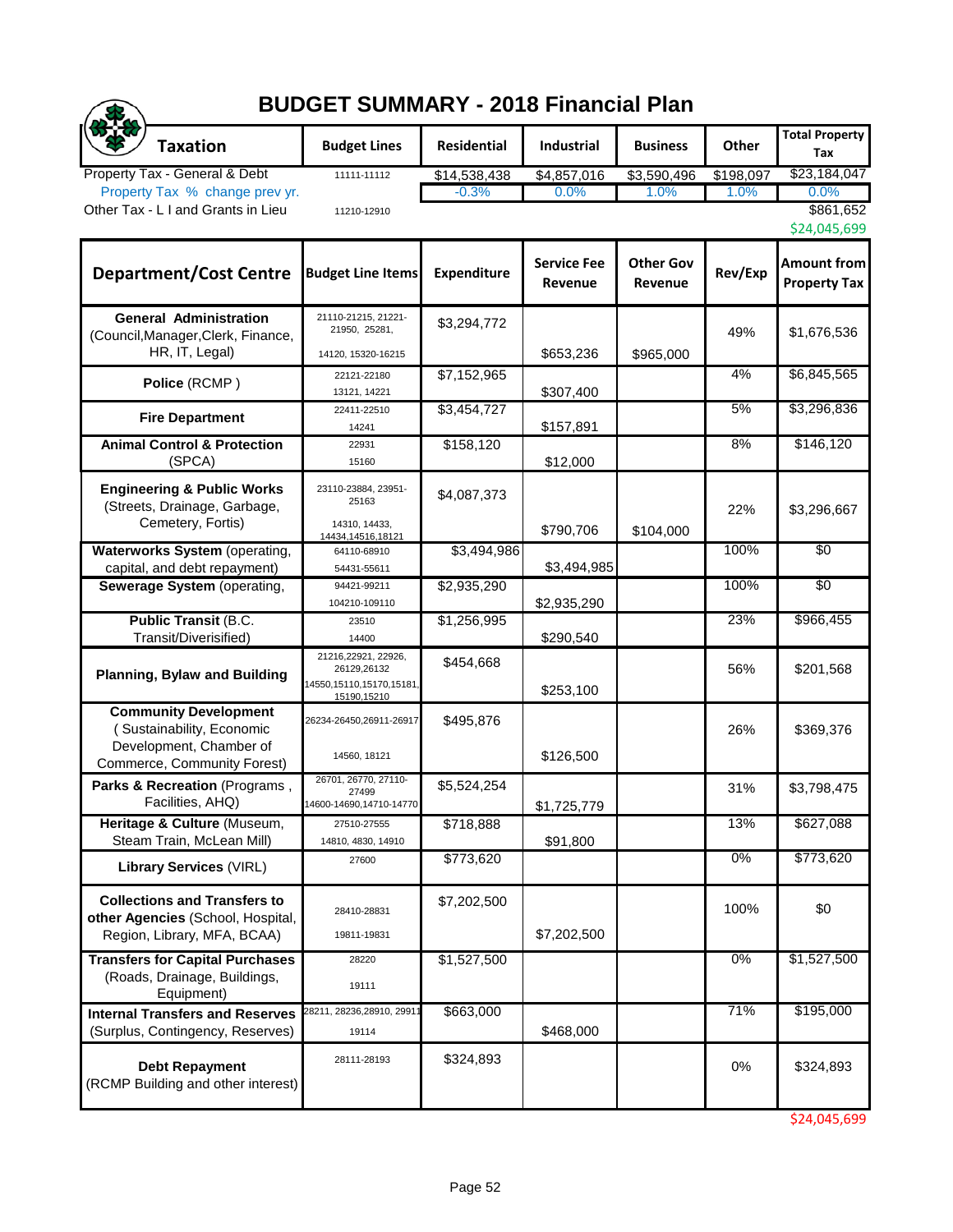| <b>Department/Cost Centre</b>            | <b>Budget Line Items</b> | <b>Expenditure</b> | <b>Utility Fees</b><br>Revenue | <b>Other Gov</b><br>Revenue | Rev/Exp | Surplus/<br>(Deficit) |
|------------------------------------------|--------------------------|--------------------|--------------------------------|-----------------------------|---------|-----------------------|
| <b>Waterworks System</b>                 |                          |                    |                                |                             | 100%    | (50)                  |
| Revenues                                 | 54421-55611              |                    | \$3,494,985                    |                             |         |                       |
| <b>Operating Expenditures</b>            | 64110-64194              | \$1,501,132        |                                |                             |         |                       |
| Debt Repayment                           | 68120-68130              | \$127,163          |                                |                             |         |                       |
| <b>Transfers to Reserves</b>             |                          | \$1,166,691        |                                |                             |         |                       |
| <b>Transfers to Capital</b>              | 68211-68910              | \$700,000          |                                |                             |         |                       |
| <b>Sewer System</b>                      |                          |                    |                                |                             | 100%    | (50)                  |
| <b>Revenues</b>                          | 94421-99114              |                    | \$2,895,290                    | \$40,000                    |         |                       |
| <b>Contribution from General Revenue</b> | 99211                    |                    | \$0                            |                             |         |                       |
| <b>Operating Expenditures</b>            | 104210-104294            | \$1,222,766        |                                |                             |         |                       |
| Debt Repayment                           | 108120-108130            | \$254,537          |                                |                             |         |                       |
| <b>Transfers to Reservel</b>             | 108211, 108910           | \$807,987          |                                |                             |         |                       |
| <b>Transfers to Capital</b>              | 108220                   | \$1,457,987        |                                |                             |         |                       |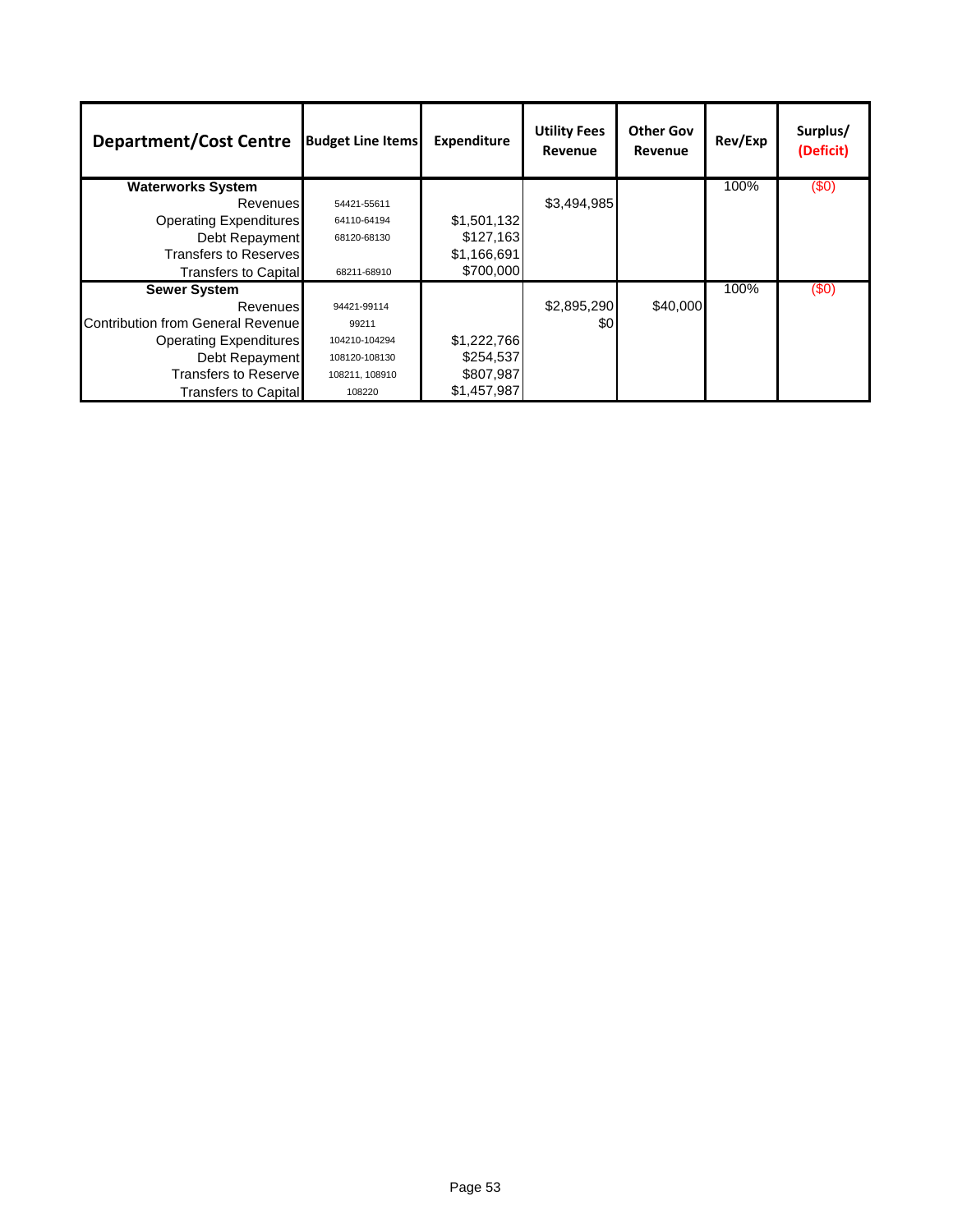| <b>BUDGET SUMMARY - 2019 Financial Plan</b>                                                                         |                                                                               |                    |                               |                             |           |                                           |  |  |
|---------------------------------------------------------------------------------------------------------------------|-------------------------------------------------------------------------------|--------------------|-------------------------------|-----------------------------|-----------|-------------------------------------------|--|--|
| <b>Taxation</b>                                                                                                     | <b>Budget Lines</b>                                                           | <b>Residential</b> | <b>Industrial</b>             | <b>Business</b>             | Other     | <b>Total Property</b><br>Tax              |  |  |
| Property Tax - General & Debt                                                                                       | 11111-11112                                                                   | \$14,905,616       | \$4,905,586                   | \$3,626,401                 | \$200,078 | \$23,637,681                              |  |  |
| Property Tax % change prev yr.                                                                                      |                                                                               | 2.5%               | 1.0%                          | 1.0%                        | 1.0%      | 2.0%                                      |  |  |
| Other Tax - L I and Grants in Lieu                                                                                  | 11210-12910                                                                   |                    |                               |                             |           | \$864,541<br>\$24,502,221                 |  |  |
| <b>Department/Cost Centre</b>                                                                                       | <b>Budget Line Items</b>                                                      | <b>Expenditure</b> | <b>Service Fee</b><br>Revenue | <b>Other Gov</b><br>Revenue | Rev/Exp   | <b>Amount from</b><br><b>Property Tax</b> |  |  |
| <b>General Administration</b><br>(Council, Manager, Clerk, Finance,<br>HR, IT, Legal)                               | 21110-21215, 21221-<br>21950, 25281,<br>14120, 15320-16215                    | \$3,315,786        | \$656,231                     | \$965,000                   | 49%       | \$1,694,556                               |  |  |
| Police (RCMP)                                                                                                       | 22121-22180<br>13121, 14221                                                   | \$7,267,613        | \$307,400                     |                             | 4%        | \$6,960,213                               |  |  |
| <b>Fire Department</b>                                                                                              | 22411-22510<br>14241                                                          | \$3,532,094        | \$158,589                     |                             | 4%        | \$3,373,505                               |  |  |
| <b>Animal Control &amp; Protection</b><br>(SPCA)                                                                    | 22931<br>15160                                                                | \$161,282          | \$12,000                      |                             | 7%        | \$149,282                                 |  |  |
| <b>Engineering &amp; Public Works</b><br>(Streets, Drainage, Garbage,<br>Cemetery, Fortis)                          | 23110-23884, 23951-<br>25163<br>14310, 14433,<br>14434,14516,18121            | \$4,165,797        | \$806,520                     | \$104,000                   | 22%       | \$3,359,277                               |  |  |
| <b>Waterworks System (operating,</b><br>capital, and debt repayment)                                                | 64110-68910<br>54431-55611                                                    | \$3,494,986        | \$3,494,985                   |                             | 100%      | $\overline{50}$                           |  |  |
| Sewerage System (operating,                                                                                         | 94421-99211<br>104210-109110                                                  | \$2,935,290        | \$2,935,290                   |                             | 100%      | \$0                                       |  |  |
| <b>Public Transit (B.C.</b><br>Transit/Diverisified)                                                                | 23510<br>14400                                                                | \$1,282,135        | \$291,207                     |                             | 23%       | \$990,928                                 |  |  |
| <b>Planning, Bylaw and Building</b>                                                                                 | 21216,22921, 22926,<br>26129,26132<br>14550,15110,15170,15181,<br>15190,15210 | \$460,346          | \$253,100                     |                             | 55%       | \$207,246                                 |  |  |
| <b>Community Development</b><br>(Sustainability, Economic<br>Development, Chamber of<br>Commerce, Community Forest) | 26234-26450,26911-26917<br>14560, 18121                                       | \$503,973          | \$126,500                     |                             | 25%       | \$377,473                                 |  |  |
| Parks & Recreation (Programs,<br>Facilities, AHQ)                                                                   | 26701, 26770, 27110-<br>27499<br>14600-14690,14710-14770                      | \$5,634,739        | \$1,756,638                   |                             | 31%       | \$3,878,100                               |  |  |
| Heritage & Culture (Museum,<br>Steam Train, McLean Mill)                                                            | 27510-27555<br>14810, 4830, 14910                                             | \$727,031          | \$92,500                      |                             | 13%       | \$634,531                                 |  |  |
| <b>Library Services (VIRL)</b>                                                                                      | 27600                                                                         | \$821, 817         |                               |                             | $0\%$     | \$821,817                                 |  |  |
| <b>Collections and Transfers to</b><br>other Agencies (School, Hospital,<br>Region, Library, MFA, BCAA)             | 28410-28831<br>19811-19831                                                    | \$7,202,500        | \$7,202,500                   |                             | 100%      | \$0                                       |  |  |
| <b>Transfers for Capital Purchases</b><br>(Roads, Drainage, Buildings,<br>Equipment)                                | 28220<br>19111                                                                | \$1,535,400        |                               |                             | $0\%$     | \$1,535,400                               |  |  |
| <b>Internal Transfers and Reserves</b><br>(Surplus, Contingency, Reserves)                                          | 28211, 28236,28910, 29911<br>19114                                            | \$663,000          | \$468,000                     |                             | 71%       | \$195,000                                 |  |  |
| <b>Debt Repayment</b><br>(RCMP Building and other interest)                                                         | 28111-28193                                                                   | \$324,893          |                               |                             | 0%        | \$324,893                                 |  |  |

\$24,502,221